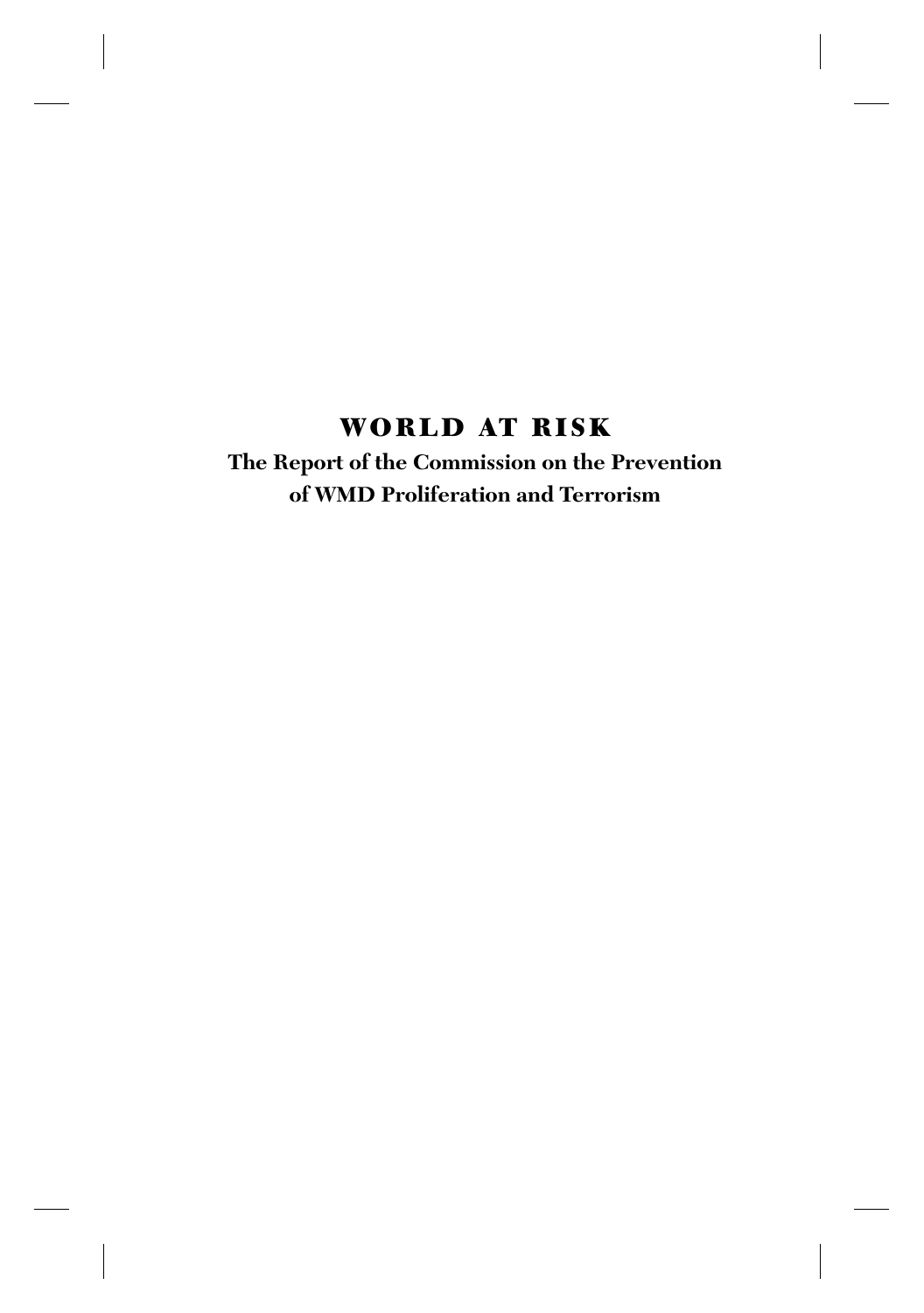| <b>Report Documentation Page</b>                                                                                                                                                                                                                                                                                                                                                                                                                                                                                                                                                                                                                                                                                                                                                                                                                                   |                             |                              |                                                   |                                   | Form Approved<br>OMB No. 0704-0188        |  |
|--------------------------------------------------------------------------------------------------------------------------------------------------------------------------------------------------------------------------------------------------------------------------------------------------------------------------------------------------------------------------------------------------------------------------------------------------------------------------------------------------------------------------------------------------------------------------------------------------------------------------------------------------------------------------------------------------------------------------------------------------------------------------------------------------------------------------------------------------------------------|-----------------------------|------------------------------|---------------------------------------------------|-----------------------------------|-------------------------------------------|--|
| Public reporting burden for the collection of information is estimated to average 1 hour per response, including the time for reviewing instructions, searching existing data sources, gathering and<br>maintaining the data needed, and completing and reviewing the collection of information. Send comments regarding this burden estimate or any other aspect of this collection of information,<br>including suggestions for reducing this burden, to Washington Headquarters Services, Directorate for Information Operations and Reports, 1215 Jefferson Davis Highway, Suite 1204, Arlington<br>VA 22202-4302. Respondents should be aware that notwithstanding any other provision of law, no person shall be subject to a penalty for failing to comply with a collection of information if it<br>does not display a currently valid OMB control number. |                             |                              |                                                   |                                   |                                           |  |
| <b>1. REPORT DATE</b><br><b>DEC 2008</b>                                                                                                                                                                                                                                                                                                                                                                                                                                                                                                                                                                                                                                                                                                                                                                                                                           |                             | 2. REPORT TYPE               |                                                   | <b>3. DATES COVERED</b>           | 00-00-2008 to 00-00-2008                  |  |
| <b>4. TITLE AND SUBTITLE</b>                                                                                                                                                                                                                                                                                                                                                                                                                                                                                                                                                                                                                                                                                                                                                                                                                                       |                             | 5a. CONTRACT NUMBER          |                                                   |                                   |                                           |  |
| World at Risk: The Report of the Commission on the Prevention of                                                                                                                                                                                                                                                                                                                                                                                                                                                                                                                                                                                                                                                                                                                                                                                                   |                             |                              |                                                   |                                   | 5b. GRANT NUMBER                          |  |
| <b>WMD Proliferation and Terrorism</b>                                                                                                                                                                                                                                                                                                                                                                                                                                                                                                                                                                                                                                                                                                                                                                                                                             |                             |                              |                                                   | <b>5c. PROGRAM ELEMENT NUMBER</b> |                                           |  |
| 6. AUTHOR(S)                                                                                                                                                                                                                                                                                                                                                                                                                                                                                                                                                                                                                                                                                                                                                                                                                                                       |                             |                              | 5d. PROJECT NUMBER                                |                                   |                                           |  |
|                                                                                                                                                                                                                                                                                                                                                                                                                                                                                                                                                                                                                                                                                                                                                                                                                                                                    |                             |                              |                                                   | <b>5e. TASK NUMBER</b>            |                                           |  |
|                                                                                                                                                                                                                                                                                                                                                                                                                                                                                                                                                                                                                                                                                                                                                                                                                                                                    |                             |                              |                                                   |                                   | 5f. WORK UNIT NUMBER                      |  |
| 7. PERFORMING ORGANIZATION NAME(S) AND ADDRESS(ES)<br><b>REPORT NUMBER</b><br><b>Commission on the Prevention of Weapons of Mass</b><br>Destruction, Proliferation and Terrorism, Washington, DC                                                                                                                                                                                                                                                                                                                                                                                                                                                                                                                                                                                                                                                                   |                             |                              |                                                   |                                   | 8. PERFORMING ORGANIZATION                |  |
| 9. SPONSORING/MONITORING AGENCY NAME(S) AND ADDRESS(ES)                                                                                                                                                                                                                                                                                                                                                                                                                                                                                                                                                                                                                                                                                                                                                                                                            |                             |                              |                                                   | 10. SPONSOR/MONITOR'S ACRONYM(S)  |                                           |  |
|                                                                                                                                                                                                                                                                                                                                                                                                                                                                                                                                                                                                                                                                                                                                                                                                                                                                    |                             |                              |                                                   |                                   | 11. SPONSOR/MONITOR'S REPORT<br>NUMBER(S) |  |
| 12. DISTRIBUTION/AVAILABILITY STATEMENT<br>Approved for public release; distribution unlimited                                                                                                                                                                                                                                                                                                                                                                                                                                                                                                                                                                                                                                                                                                                                                                     |                             |                              |                                                   |                                   |                                           |  |
| <b>13. SUPPLEMENTARY NOTES</b>                                                                                                                                                                                                                                                                                                                                                                                                                                                                                                                                                                                                                                                                                                                                                                                                                                     |                             |                              |                                                   |                                   |                                           |  |
| 14. ABSTRACT                                                                                                                                                                                                                                                                                                                                                                                                                                                                                                                                                                                                                                                                                                                                                                                                                                                       |                             |                              |                                                   |                                   |                                           |  |
| <b>15. SUBJECT TERMS</b>                                                                                                                                                                                                                                                                                                                                                                                                                                                                                                                                                                                                                                                                                                                                                                                                                                           |                             |                              |                                                   |                                   |                                           |  |
| 16. SECURITY CLASSIFICATION OF:                                                                                                                                                                                                                                                                                                                                                                                                                                                                                                                                                                                                                                                                                                                                                                                                                                    |                             |                              | 17. LIMITATION OF                                 | 18. NUMBER                        | 19a. NAME OF                              |  |
| a. REPORT<br>unclassified                                                                                                                                                                                                                                                                                                                                                                                                                                                                                                                                                                                                                                                                                                                                                                                                                                          | b. ABSTRACT<br>unclassified | c. THIS PAGE<br>unclassified | <b>ABSTRACT</b><br>Same as<br><b>Report (SAR)</b> | OF PAGES<br>160                   | <b>RESPONSIBLE PERSON</b>                 |  |

**Standard Form 298 (Rev. 8-98)**<br>Prescribed by ANSI Std Z39-18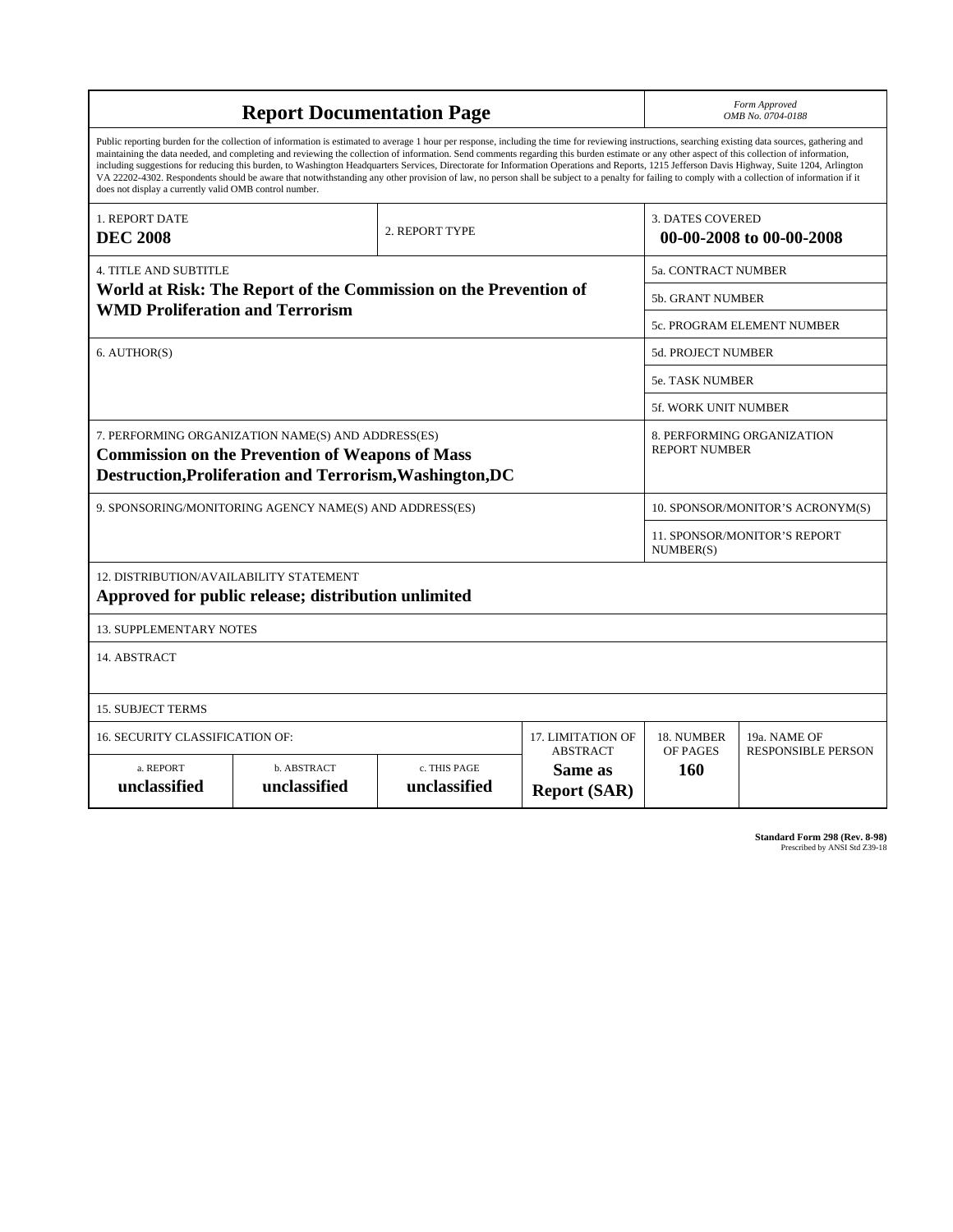# WORLD AT RISK

# The Report of the Commission on the Prevention of WMD Proliferation and Terrorism

Bob Graham, Chairman

Jim Talent, Vice-Chairman

Graham Allison . Robin Cleveland Steve Rademaker . Tim Roemer Wendy Sherman . Henry Sokolski Rich Verma



**vintage books** *A Division of Random House, Inc. New York*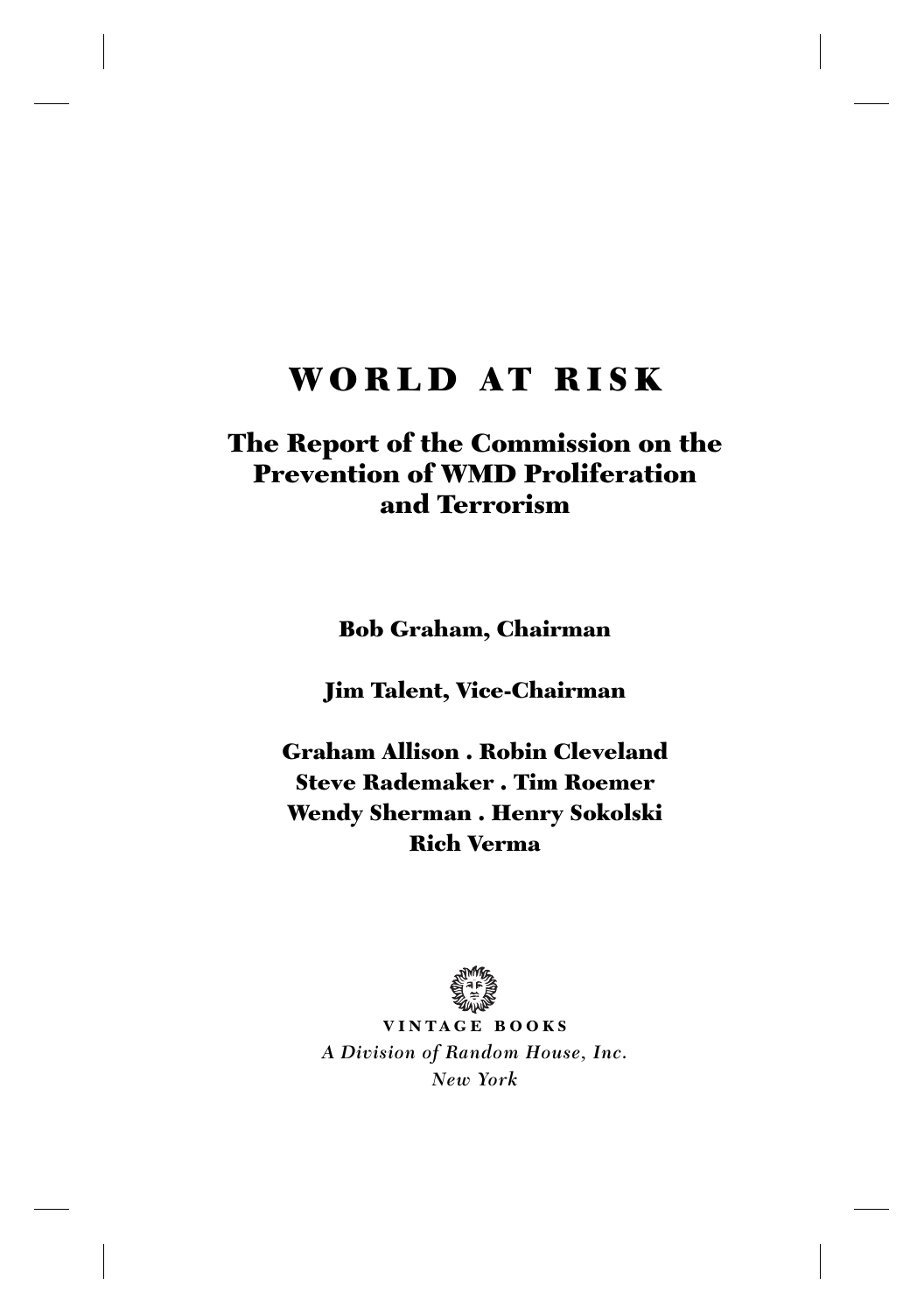First Vintage Books Edition: December 2008

All rights reserved

THE AUTHORIZED EDITION of the *World at Risk: The Report of the Commission on the Prevention of WMD Proliferation and Terrorism* is published in the United States by Vintage Books, a division of Random House, Inc., New York, and in Canada by Random House of Canada Limited, Toronto.

ISBN: 978-0-307-47326-4

www.vintagebooks.com

www.preventwmd.gov

Printed in the United States of America

10 9 8 7 6 5 4 3 2 1

First Edition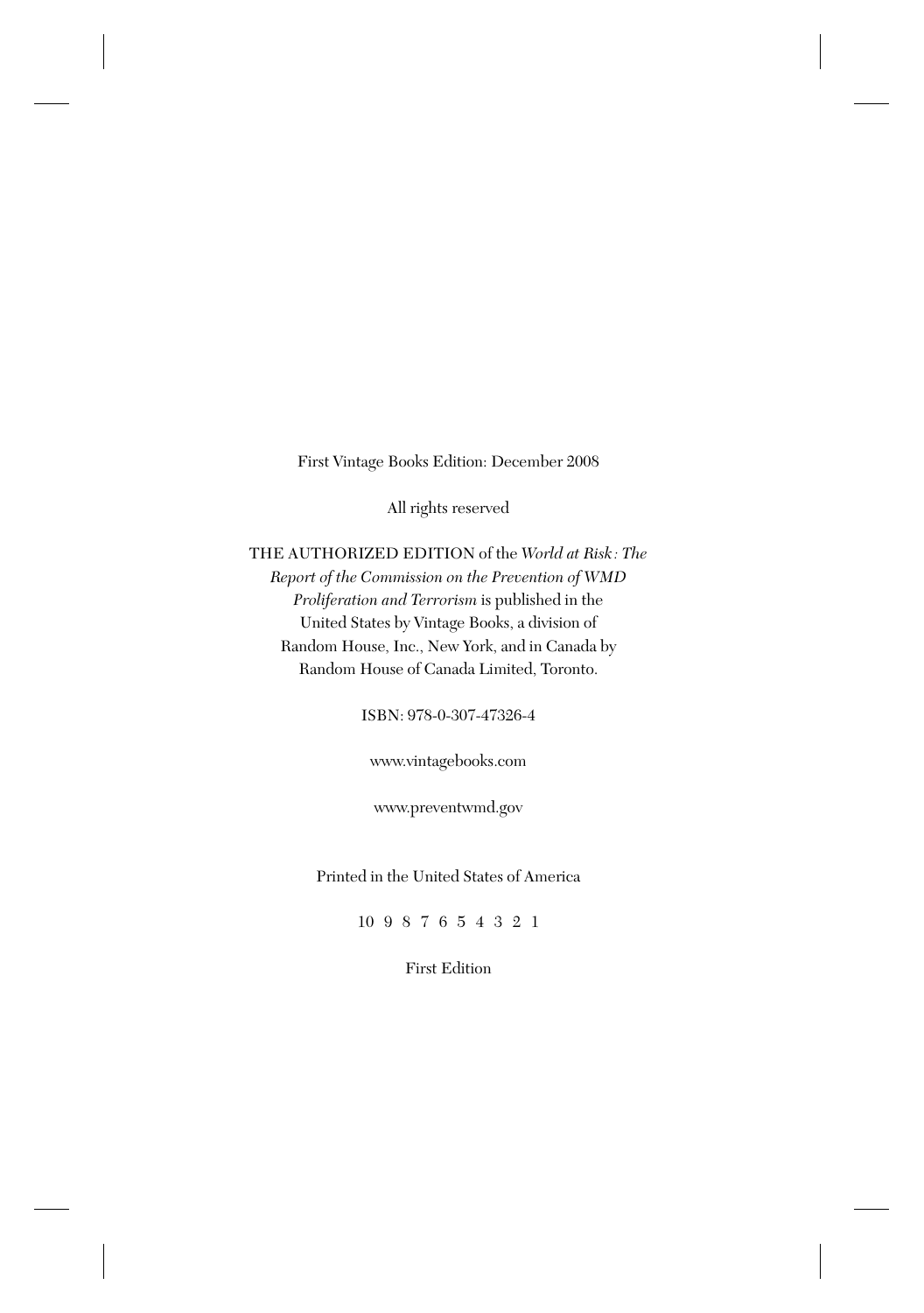# *Contents*

| Letters of Transmittal |  |
|------------------------|--|
| Preface                |  |
| Executive Summary      |  |

## **one**

# Biological and Nuclear Risks 1

# **two**

# Findings and Recommendations 21

| Biological Proliferation and Terrorism            | 23  |
|---------------------------------------------------|-----|
| Nuclear Proliferation and Terrorism               | 43  |
| Pakistan: The Intersection of Nuclear Weapons and |     |
| Terrorism                                         | 65  |
| Russia and the United States                      | 76  |
| Government Organization and Culture               | 82  |
| The Role of the Citizen                           | 107 |
|                                                   |     |

# Appendices

| Review of Implementation of the Baker-Cutler Report | 113 |
|-----------------------------------------------------|-----|
| International Nonproliferation/Counterproliferation |     |
| Treaties, Regimes, and Initiatives                  | 122 |
| Acronyms and Abbreviations                          | 126 |
| Commissioner Biographies                            | 128 |
| Commission Staff                                    | 132 |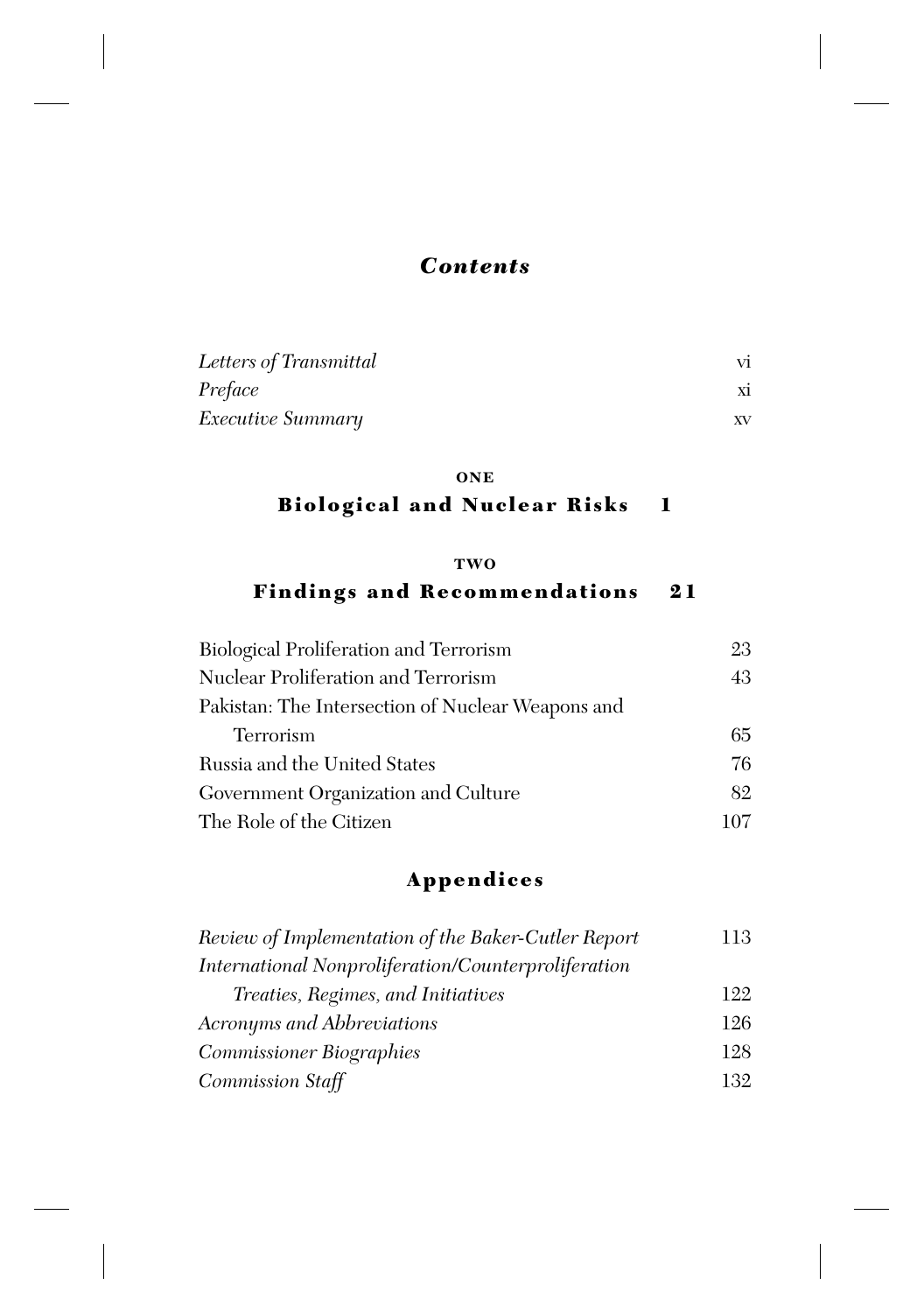

# **COMMISSION ON THE PREVENTION OF WEAPONS OF MASS DESTRUCTION PROLIFERATION AND TERRORISM**

# December 2, 2008

The Honorable George W. Bush President of the United States Washington, D.C. 20500

Dear Mr. President:

In accordance with the Implementing Recommendations of the 9/11 Commission Act of 2007 (P.L. 110-53), we hereby submit the report of the Commission on the Prevention of Weapons of Mass Destruction Proliferation and Terrorism.

The mandate given to this Commission by Congress was farreaching. We were given a charter to assess, within 180 days, any and all of the nation's activities, initiatives, and programs to prevent weapons of mass destruction proliferation and terrorism. We were also asked to provide concrete recommendations—a road map, if you will—to address these threats.

In response, we brought together a staff of more than two dozen professionals and subject matter experts from across the national security, intelligence, and law enforcement communities. We interviewed more than 250 government officials and nongovernmental experts. We held eight major commission meetings and one public hearing.

Our research encompassed travel from the Sandia National Laboratory in New Mexico to London to Vienna. We traveled to Moscow to assess U.S. nuclear cooperation initiatives with Russia. We were en route to Pakistan, a country of particular interest to this Commission and to the United States, only to hear that the bombing of the Marriott Hotel in Islamabad had occurred. We had been hours from staying in that very hotel.

Ultimately, we opted to center the Commission findings on several areas where the risks to the United States are increasing: the crossroads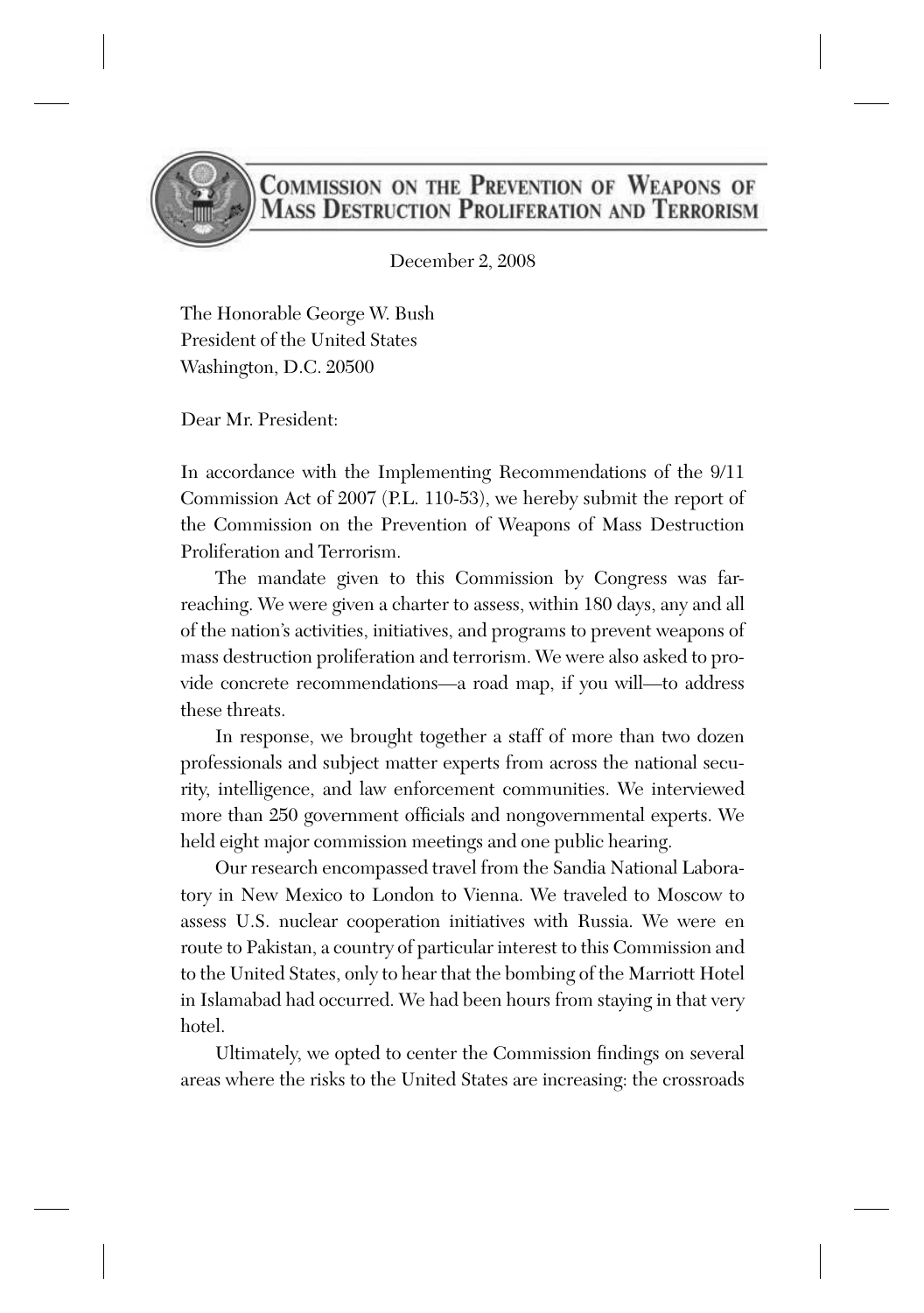of terrorism and proliferation in the poorly governed parts of Pakistan, the prevention of biological and nuclear terrorism, and the potential erosion of international nuclear security, treaties, and norms as we enter a nuclear energy renaissance.

The intent of this report is neither to frighten nor to reassure the American people about the current state of terrorism and weapons of mass destruction. It is to underscore that the U.S. government has yet to fully adapt to these circumstances, and to convey the sobering reality that the risks are growing faster than our multilayered defenses. Our margin of safety is shrinking, not growing.

We thank you for the honor of allowing us to serve our country in this task. Our Commission and staff stand ready to help you in any way possible to explore and weigh the findings and recommendations contained in this report.

Respectfully submitted,

Both Cretain

Senator Bob Graham Senator Jim Talent

Chairman Vice-Chairman<br>Racham Alling Point Chairman

Dr. Graham T. Allison Ms. Robin Cleveland Justin J. Robenske

Teady & Sherman

Ambassador Wendy R. Sherman Mr. Henry D. Sokolski

Jin Folast

Robin Ceurland

Tim Roznak

Mr. Stephen G. Rademaker The Honorable Timothy J. Roemer

Hay Solash

Rich Verma

Mr. Richard Verma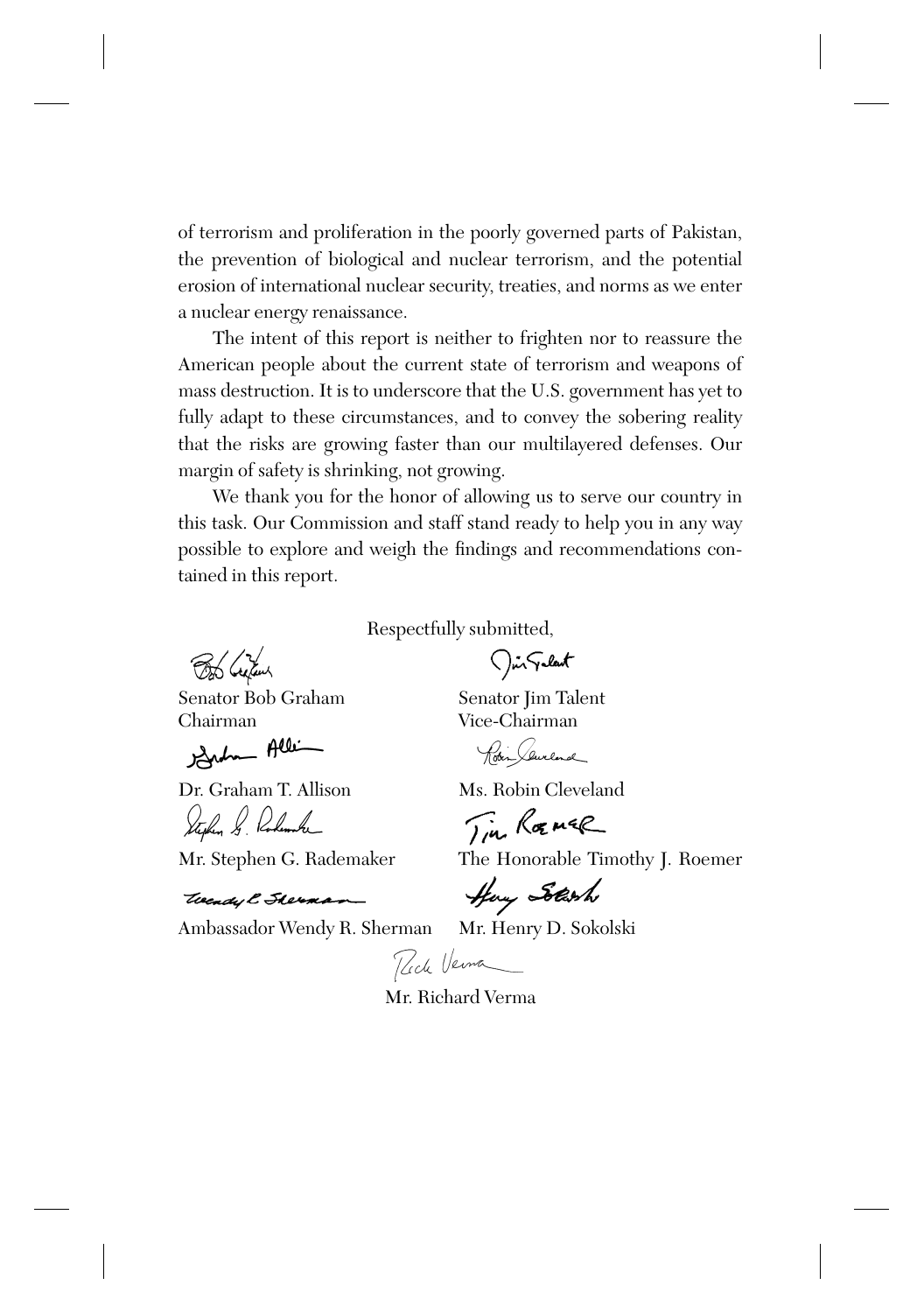

# **COMMISSION ON THE PREVENTION OF WEAPONS OF MASS DESTRUCTION PROLIFERATION AND TERRORISM**

December 2, 2008

| The Honorable Nancy Pelosi       | The Honorable John A. Boehner                                                 |
|----------------------------------|-------------------------------------------------------------------------------|
|                                  | United States House of Representatives United States House of Representatives |
| 235 Cannon House Office Building | 1011 Longworth House Office Building                                          |
| Washington, D.C. 20515           | Washington, D.C. 20515                                                        |
|                                  |                                                                               |
| The Honorable Harry Reid         | The Honorable Mitch McConnell                                                 |
| United States Senate             | United States Senate                                                          |
| 528 Hart Senate Office Building  | 361-A Russell Senate Office Building                                          |
| Washington, D.C. 20510           | Washington, D.C. 20510                                                        |
|                                  |                                                                               |

Dear Speaker Pelosi, Majority Leader Reid, Minority Leader Boehner, and Minority Leader McConnell:

In accordance with the Implementing Recommendations of the 9/11 Commission Act of 2007 (P.L. 110-53), we hereby submit the report of the Commission on the Prevention of Weapons of Mass Destruction Proliferation and Terrorism.

The mandate given to this Commission by Congress was far-reaching. We were given a charter to assess, within 180 days, any and all of the nation's activities, initiatives, and programs to prevent weapons of mass destruction proliferation and terrorism. We were also asked to provide concrete recommendations—a road map, if you will—to address these threats.

In response, we brought together a staff of more than two dozen professionals and subject matter experts from across the national security, intelligence, and law enforcement communities. We interviewed more than 250 government officials and nongovernmental experts. We held eight major commission meetings and one public hearing.

Our research encompassed travel from the Sandia National Laboratory in New Mexico to London to Vienna. We traveled to Moscow to assess U.S. nuclear cooperation initiatives with Russia. We were en route to Pakistan, a country of particular interest to this Commission and to the United States,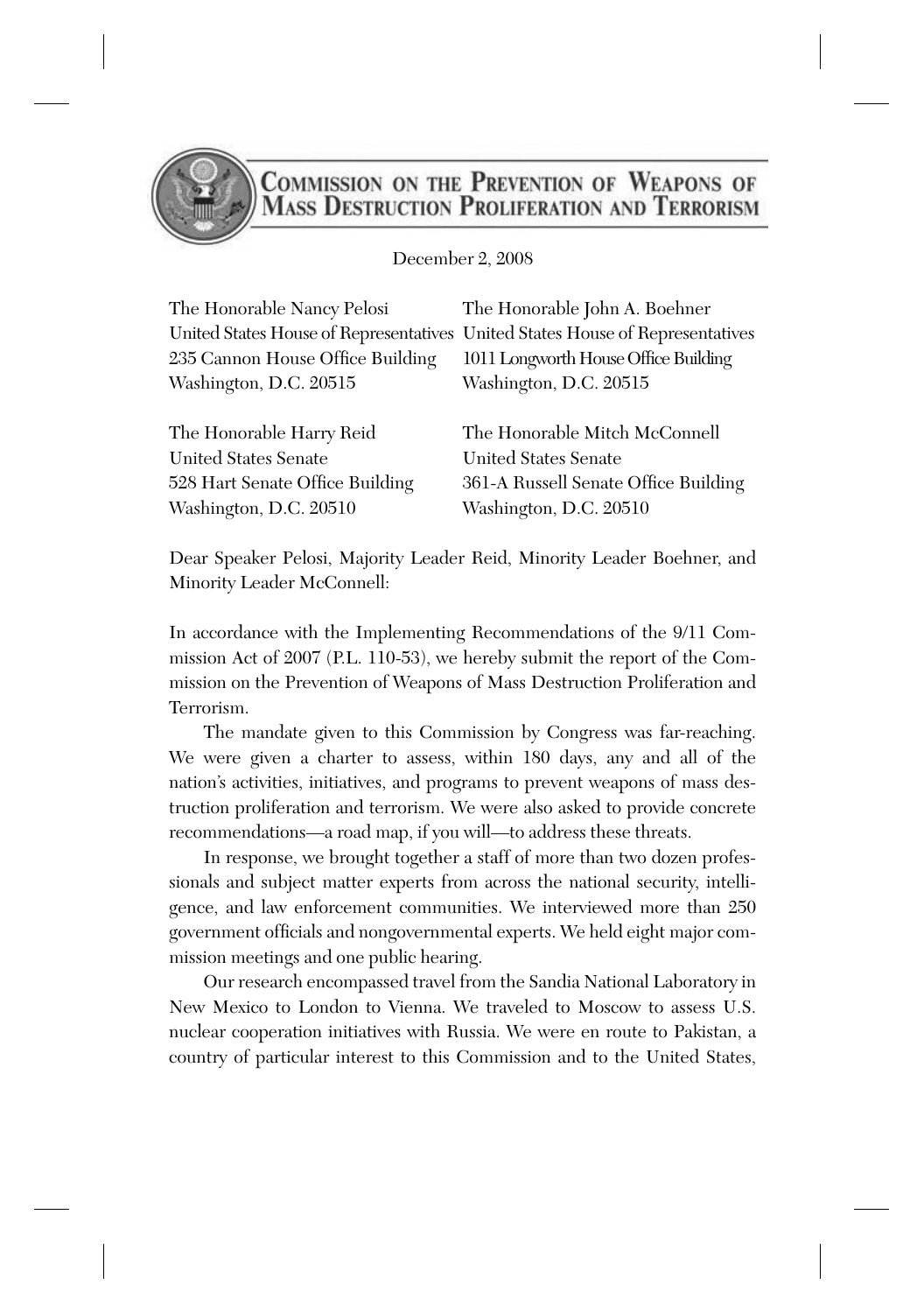only to hear that the bombing of the Marriott Hotel in Islamabad had occurred. We had been hours from staying in that very hotel.

Ultimately, we opted to center the Commission findings on several areas where the risks to the United States are increasing: the crossroads of terrorism and proliferation in the poorly governed parts of Pakistan, the prevention of biological and nuclear terrorism, and the potential erosion of international nuclear security, treaties, and norms as we enter a nuclear energy renaissance.

The intent of this report is neither to frighten nor to reassure the American people about the current state of terrorism and weapons of mass destruction. It is to underscore that the U.S. government has yet to fully adapt to these circumstances, and to convey the sobering reality that the risks are growing faster than our multilayered defenses. Our margin of safety is shrinking, not growing.

We thank you for the honor of allowing us to serve our country in this task. Our Commission and staff stand ready to help you in any way possible to explore and weigh the findings and recommendations contained in this report.

Both Creature

Senator Bob Graham Senator Jim Talent Chairman Vice-Chairman

Jackson Alli

Dr. Graham T. Allison Ms. Robin Cleveland Stephen & Rodenber

Tuendy & Sherman

Ambassador Wendy R. Sherman Mr. Henry D. Sokolski

Respectfully submitted,

Jun Golant

Robin Ceurlond

Tim Roznak

Mr. Stephen G. Rademaker The Honorable Timothy J. Roemer

Hay Solash

Rech Verma

Mr. Richard Verma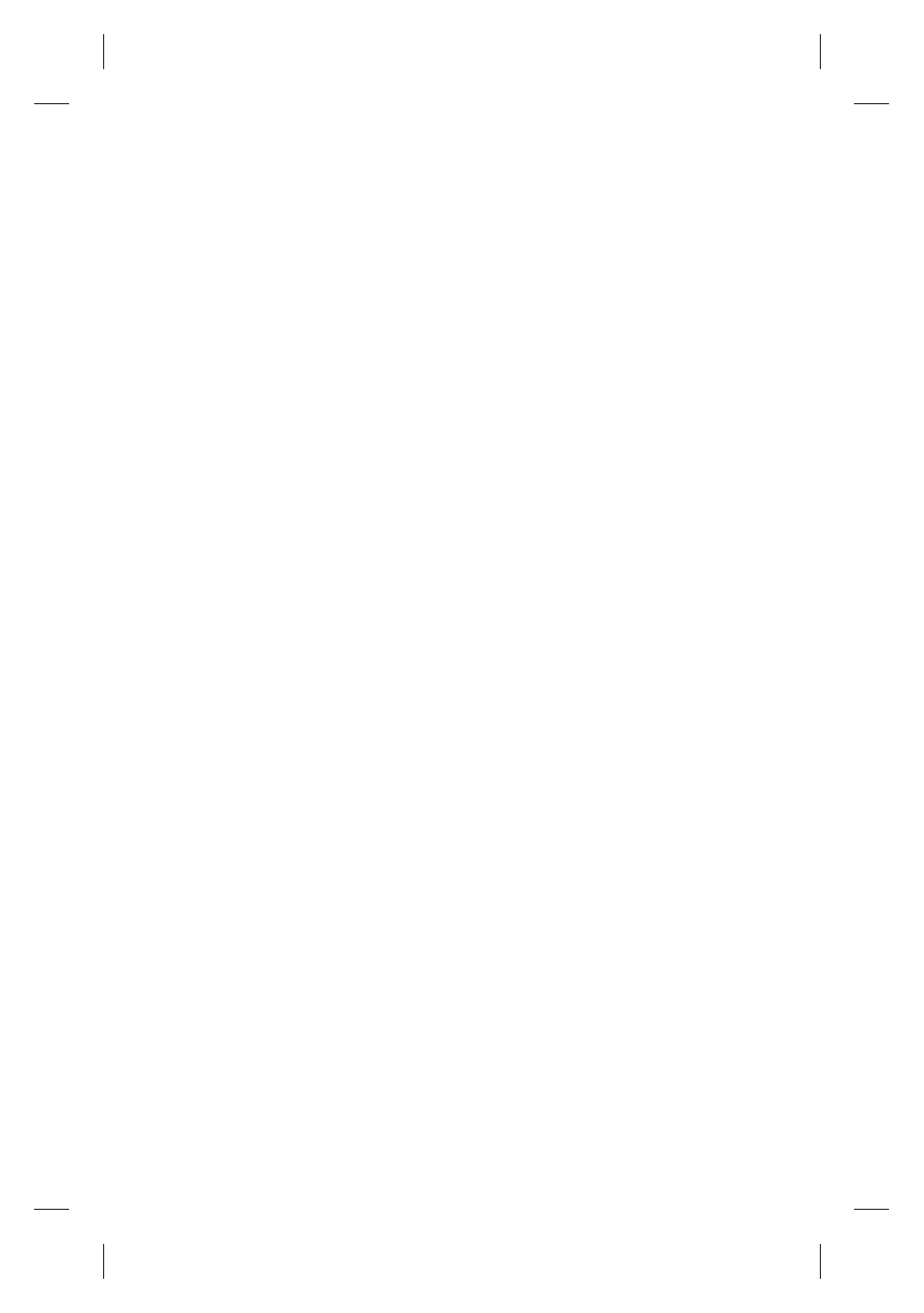# *Preface*

During the course of our fieldwork for this report, the members of the Commission had a near miss—and it served as a reminder of the urgency of our mission and message.

Asked by Congress to recommend ways of preventing weapons of mass destruction proliferation and terrorism, we were on our way to a place where these two concerns intersect—Pakistan. On September 20, 2008, we were in Kuwait City awaiting our connecting flight to Islamabad, where we would be staying at the Marriott Hotel. Suddenly our cell phones began buzzing with breaking news: the Islamabad Marriott had just been devastated by a bomb.

Minutes later, every television set in the airport was showing live footage of our destination. The Marriott was ablaze, a line of fire running its length. The hotel front was a mass of twisted iron and broken concrete. What once had been the lobby was now a huge black crater. More than fifty people lost their lives that day at the Islamabad Marriott, a gathering place for prominent visitors and influential locals. Within hours, the attack came to be known as Pakistan's 9/11—a frightening reminder that we live in an age of global terrorism.

The world is also imperiled by a new era of proliferation of weapons of mass destruction. Our Commission was charged with recommending ways of halting and reversing this proliferation. We focused on two categories of WMD—nuclear and biological weapons—because they pose the greatest peril.

The proliferation of these weapons increases the risk that they may be used in a terrorist attack in two ways. First, it increases the number of states that will be in a position either to use the weapons themselves or to transfer materials and know-how to those who might use WMD against us. The more proliferation that occurs, the greater the risk of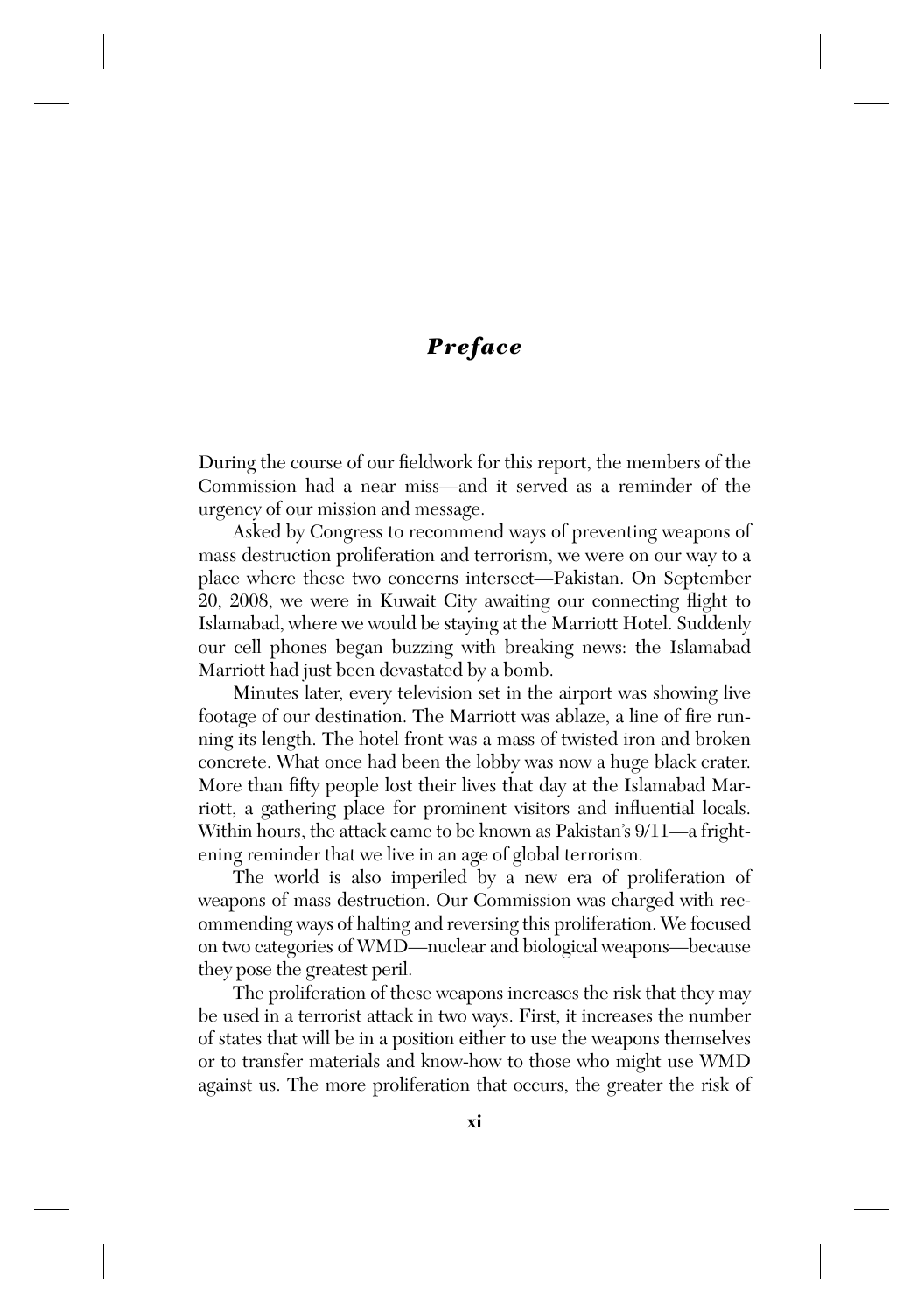## *Preface*

additional proliferation, as nations that have to this point declined to acquire nuclear weapons will believe it necessary to counter their neighbors who have developed those capabilities. Second, it increases the prospect that these weapons will be poorly secured and thus may be stolen by terrorists or by others who intend to sell them to those who would do us harm.

Terrorists are determined to attack us again—with weapons of mass destruction if they can. Osama bin Laden has said that obtaining these weapons is a "religious duty" and is reported to have sought to perpetrate another "Hiroshima."

Our Commission is a legacy of the Joint Inquiry into Intelligence Community Activities Before and After the Terrorist Attacks of September 11, 2001, and the National Commission on Terrorist Attacks Upon the United States (the 9/11 Commission). The reports produced by these commissions explained to the American people how and why the U.S. government failed to discover that terrorists, operating from Afghanistan, were infiltrating the United States in order to use a most unconventional resource—commercial airplanes—as weapons that would kill thousands of people. We have a far different mandate: to examine the threats posed to the United States by weapons of mass destruction proliferation and terrorism in a world that has been changed forever by the forces of globalization.

The United States still wields enormous power of the traditional kind, but traditional power is less effective than it used to be. In today's world, individuals anywhere on the planet connect instantly with one another and with information. Money is moved, transactions are made, information is shared, instructions are issued, and attacks are unleashed with a keystroke. Weapons of tremendous destructive capability can be developed or acquired by those without access to an industrial base or even an economic base of any kind, and those weapons can be used to kill thousands of people and disrupt vital financial, communications, and transportation systems, which are easy to attack and hard to defend. All these factors have made nation-states less powerful and more vulnerable relative to the terrorists, who have no national base to defend and who therefore cannot be deterred through traditional means.

One of the purposes of this report is to set forth honestly and directly, for the consideration of the American people, the threat our country faces if terrorists acquire weapons of mass destruction. We also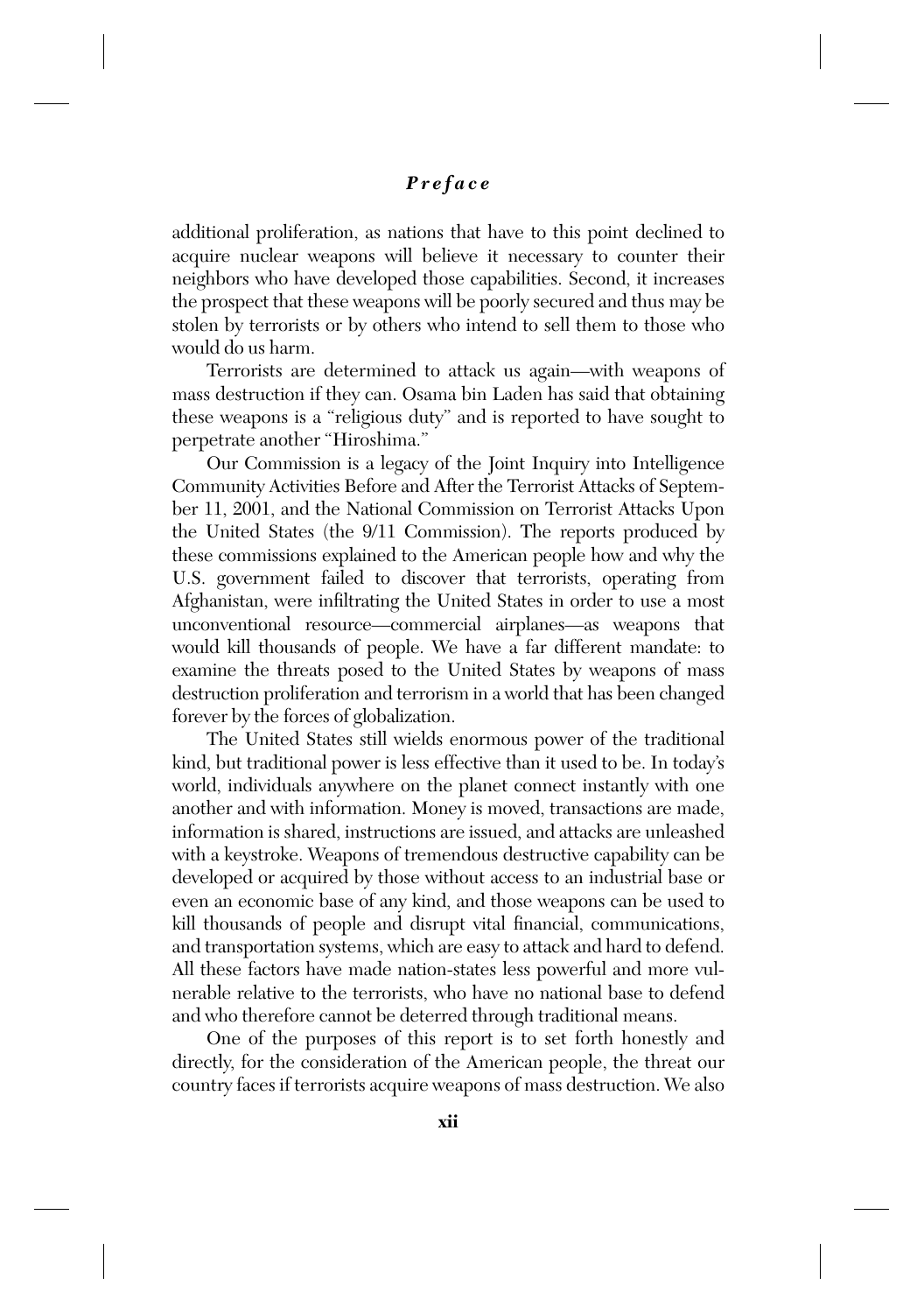# *Preface*

present recommendations of actions that the United States can undertake—unilaterally and in concert with the international community to make our homeland and the world safer.

Though our recommendations are primarily addressed to the next President and the next Congress, we also envision an important role for citizens. We want to inform our fellow citizens, and thereby empower them to act. We call for a new emphasis on open and honest engagement between government and citizens in safeguarding our homeland and in becoming knowledgeable about and developing coordinated public responses to potential terrorist attacks.

In every terrorist strike anywhere in the world, to every innocent life lost must be added thousands more who were just hours away from having been at that ground zero, from having become innocent victims—a point powerfully underscored by the Commission's near miss on September 20, 2008. In those moments of danger, we are all, first and foremost, citizens of a world at risk, with the common cause of protecting the innocent and preserving our way of life.

It is our hope to break the all-too-familiar cycle in which disaster strikes and a commission is formed to report to us about what our government should have known and done to keep us safe. This time we do know. We know the threat we face. We know that our margin of safety is shrinking, not growing. And we know what we must do to counter the risk. There is no excuse now for allowing domestic partisanship or international rivalries to prevent or delay the actions that must be taken. We need unity at all levels—nationally, locally, and among people all across the globe. There is still time to defend ourselves, if we act with the urgency called for by the nature of the threat that confronts us. Sounding that call for urgent action is the purpose of this report.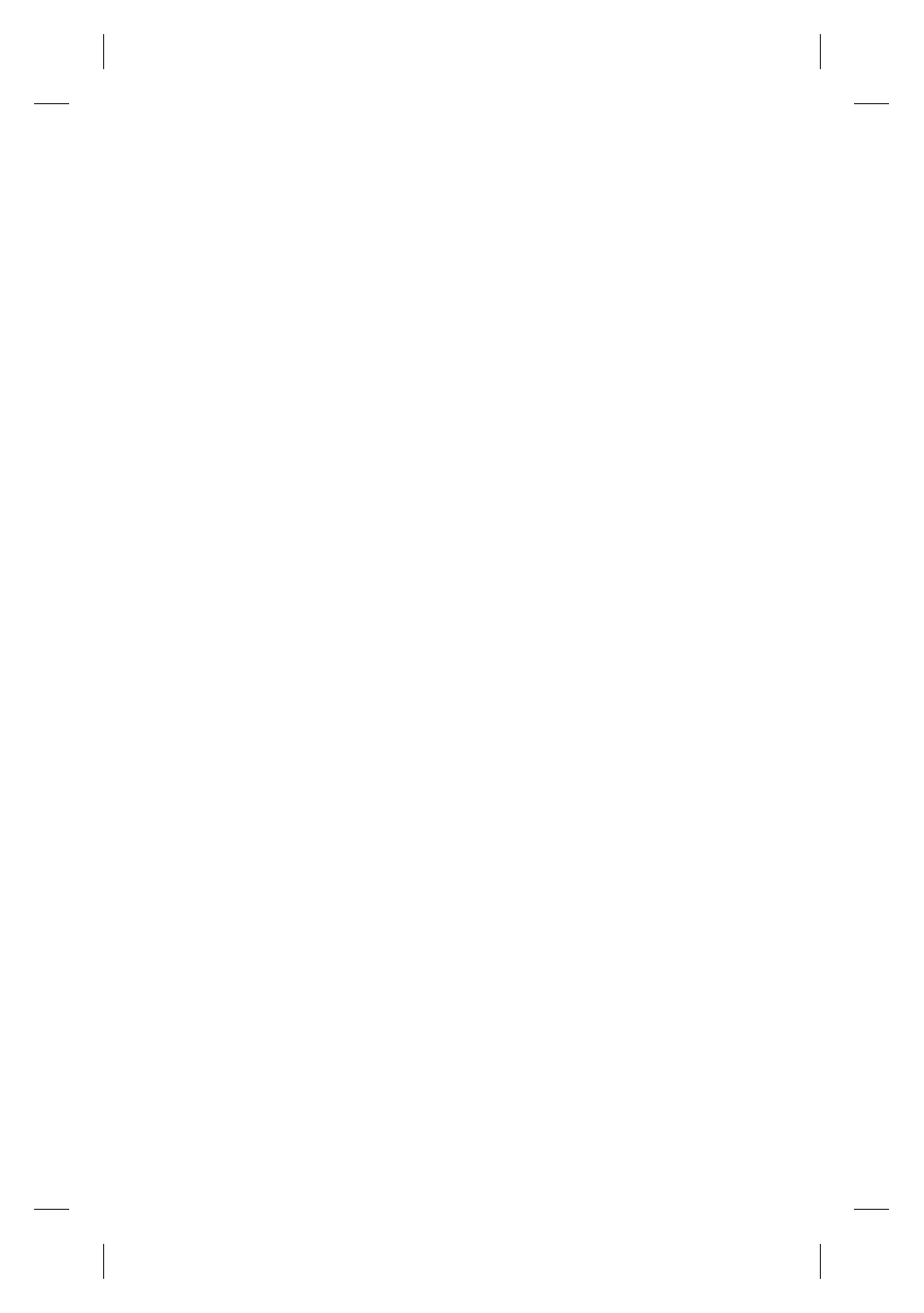# *Executive Summary*

The Commission believes that unless the world community acts decisively and with great urgency, it is more likely than not that a weapon of mass destruction will be used in a terrorist attack somewhere in the world by the end of 2013.

The Commission further believes that terrorists are more likely to be able to obtain and use a biological weapon than a nuclear weapon. The Commission believes that the U.S. government needs to move more aggressively to limit the proliferation of biological weapons and reduce the prospect of a bioterror attack.

Further compounding the nuclear threat is the proliferation of nuclear weapons capabilities to new states and the decision by several existing nuclear states to build up their arsenals. Such proliferation is a concern in its own right because it may increase the prospect of military crises that could lead to war and catastrophic use of these weapons. As former Senator Sam Nunn testified to our Commission: "The risk of a nuclear weapon being used today is growing, not receding."

This Commission was chartered by Congress to assess our nation's progress in preventing weapons of mass destruction proliferation and terrorism—and to provide the next President and Congress with concrete, actionable recommendations that can serve as their road map to a safer homeland and world.

No mission could be timelier. The simple reality is that the risks that confront us today are evolving faster than our multilayered responses. Many thousands of dedicated people across all agencies of our government are working hard to protect this country, and their efforts have had a positive impact. But the terrorists have been active, too—and in our judgment America's margin of safety is shrinking, not growing.

The Commission reached that sobering conclusion following six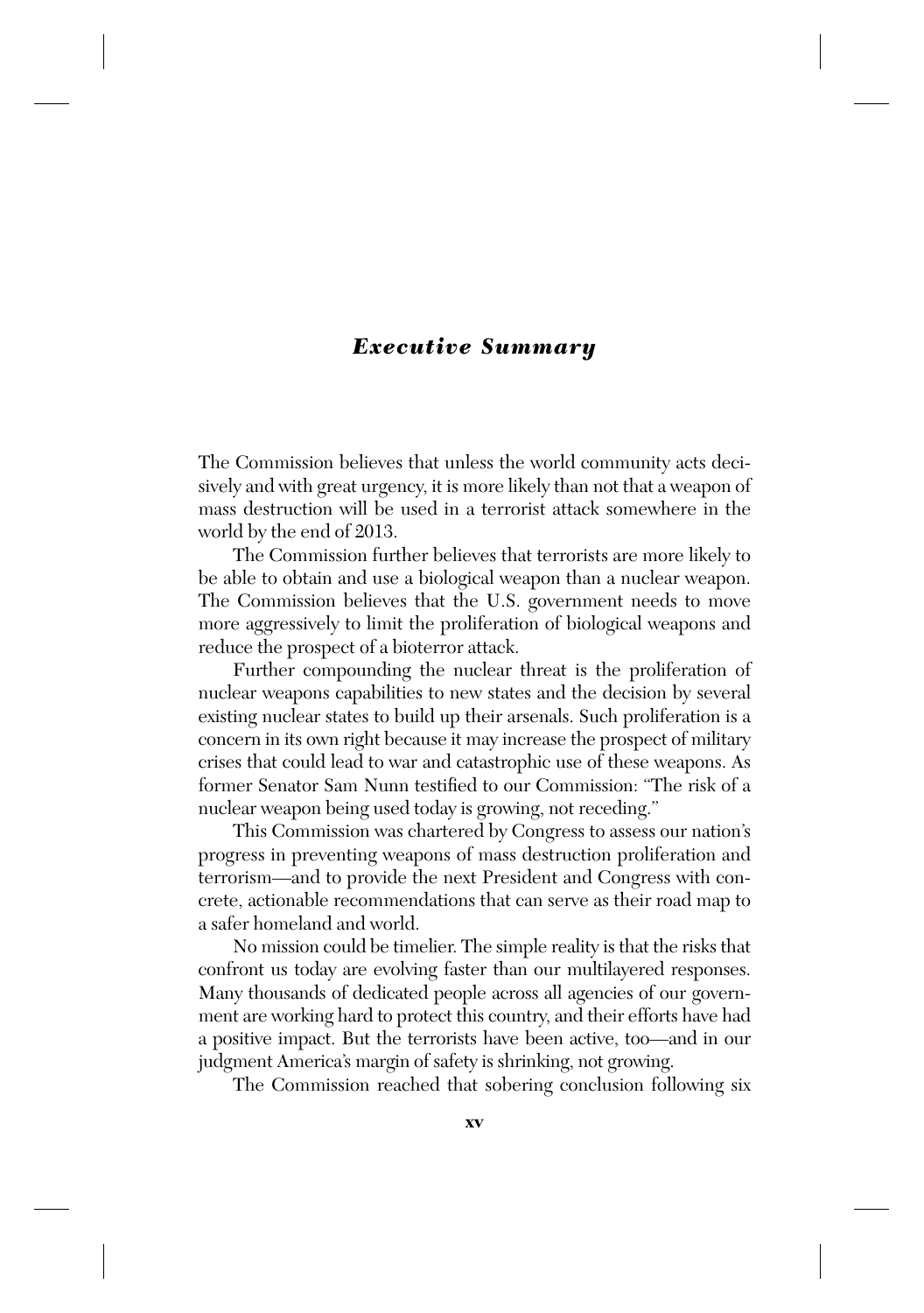months of deliberations, site visits, and interviews with more than 250 government officials and nongovernmental experts in the United States and abroad.

While the mandate of the Commission was to examine the full sweep of the challenges posed by the nexus of terrorist activity and the proliferation of all forms of WMD—chemical, biological, radiological, and nuclear—we concluded early in our deliberations that this report should focus solely on the two types of WMD categories that have the greatest potential to kill in the most massive numbers: biological and nuclear weapons.

Since the end of the Cold War, the United States has spent billions of dollars securing nuclear weapons, materials, and technology in Russia and the former states of the Soviet Union—to good effect—and has introduced some new counterproliferation measures. But during that period, the world has also witnessed a new era of proliferation: North Korea tested a nuclear weapon; Iran has been rapidly developing capabilities that will enable it to build nuclear weapons; Dr. A. Q. Khan, of Pakistan, led a nuclear proliferation network that was a one-stop shop for aspiring nuclear weapons countries; and nuclear arms rivalries have intensified in the Middle East and Asia. If not constrained, this proliferation could prompt nuclear crises and even nuclear use at the very time that the United States and Russia are trying to reduce their nuclear weapons deployments and stockpiles.

Meanwhile, biotechnology has spread globally. At the same time that it has benefited humanity by enabling advances in medicine and in agriculture, it has also increased the availability of pathogens and technologies that can be used for sinister purposes. Many biological pathogens and nuclear materials around the globe are poorly secured—and thus vulnerable to theft by those who would put these materials to harmful use, or would sell them on the black market to potential terrorists.

According to an April 2006 National Intelligence Estimate on Trends in Global Terrorism, "Activists identifying themselves as jihadists, although a small percentage of Muslims, are increasing both in number and geographic dispersion. . . . If this trend continues, threats to U.S. interests at home and abroad will become more diverse, leading to increasing attacks worldwide." Since 9/11 there has been an increase in the number of groups that have associated or aligned themselves with al Qaeda—the preeminent terrorist threat to the United States and the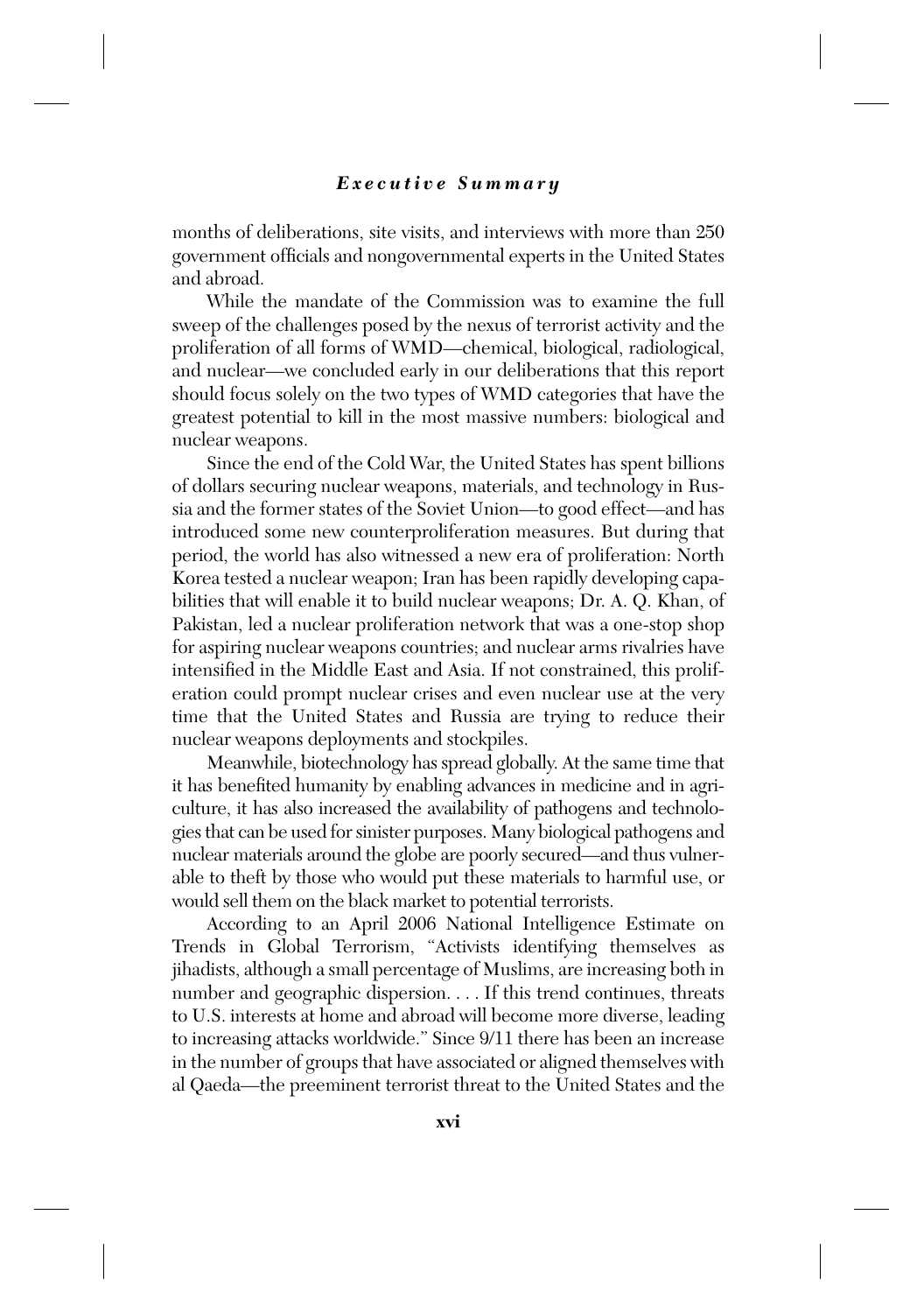perpetrators of 9/11—including al Qaeda in Iraq, the Libyan Islamic Fighting Group, and the Algerian al Qaeda in the Islamic Maghreb, formerly the Salafist Group for Preaching and Combat (GSPC). This increase in terrorist networks is a threat to the entire world.

Though U.S. policy and strategy have made progress, they have not kept pace with the growing risks. In the area of counterterrorism, our government has innovated and implemented new initiatives since 9/11, but its focus has been mainly limited to defense, intelligence, and homeland security programs and operations. The next administration needs to go much further, using the tools of "soft power" to communicate effectively about American intentions and to build grassroots social and economic institutions that will discourage radicalism and undercut the terrorists in danger spots around the world—especially in Pakistan.

#### **Biological Proliferation and Terrorism**

Since terrorists attacked the United States on September 11, 2001, the U.S. government has addressed the risk of biological proliferation and terrorism with policies rooted in a far different mind-set than the one that guides its policies toward nuclear weapons. While U.S. strategies to combat nuclear terrorism focus on securing the world's stocks of fissile materials before terrorists can steal or buy enough on the black market to build a nuclear bomb, the government's approach to bioterrorism has placed too little emphasis on prevention. The Commission believes that the United States must place a greater emphasis on the prevention side of the equation.

To date, the U.S. government has invested the largest portion of its nonproliferation efforts and diplomatic capital in preventing nuclear terrorism. Only by elevating the priority of preventing bioterrorism will it be possible to substantially improve U.S. and global biosecurity.

The nuclear age began with a mushroom cloud—and, from that moment on, all those who worked in the nuclear industry in any capacity, military or civilian, understood they must work and live under a clear and undeniable security mandate. But the life sciences community has never experienced a comparable iconic event. As a result, security awareness has grown slowly, lagging behind the emergence of biological risks and threats. It is essential that the members of the life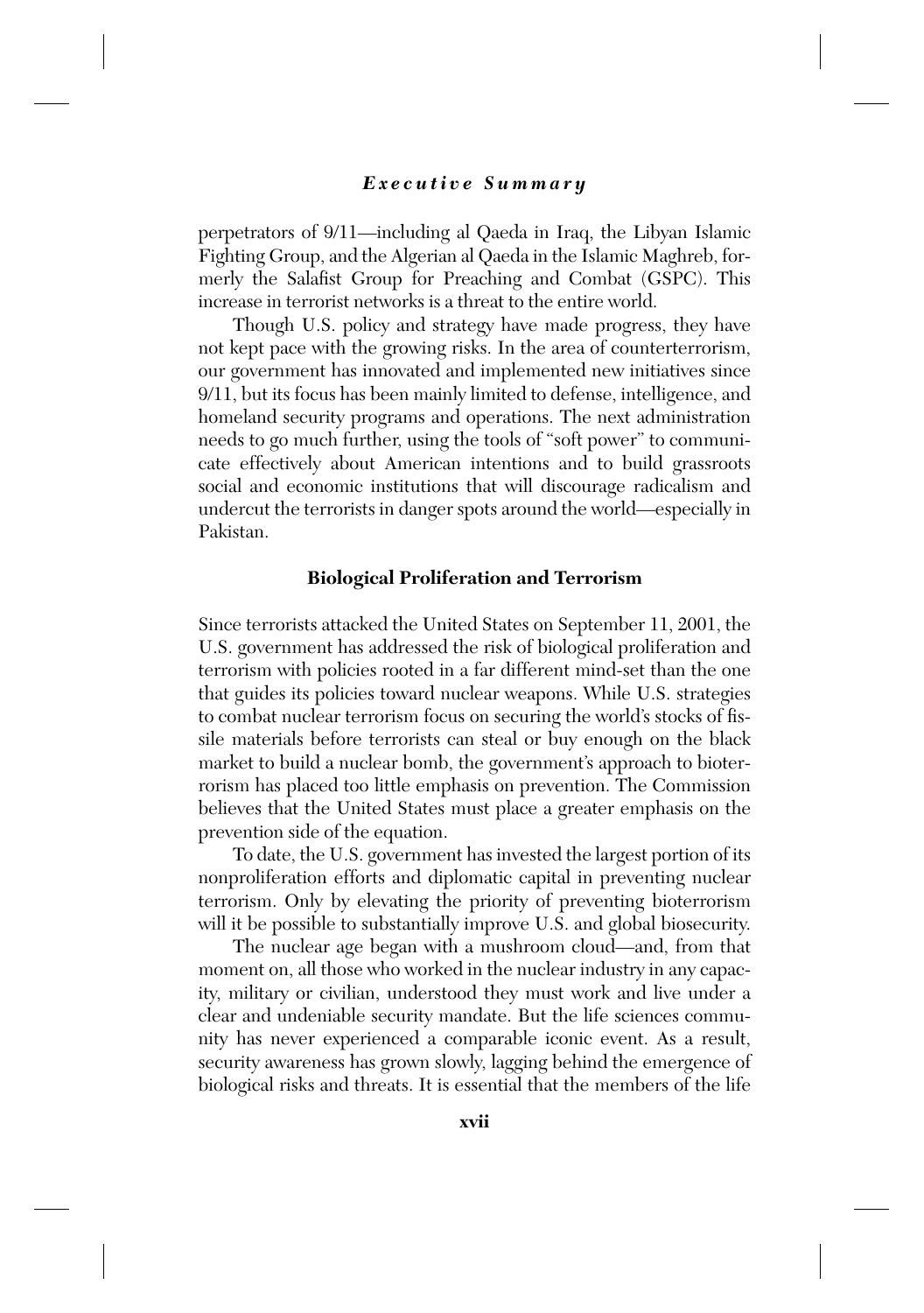#### *Executive Summary*

sciences community—in universities, medical and veterinary schools, nongovernmental research institutes, trade associations, and biotechnology and pharmaceutical companies—foster a bottom-up effort to sensitize researchers to biosecurity issues and concerns.

**RECOMMENDATION 1: The United States should undertake a series of mutually reinforcing domestic measures to prevent bioterrorism: (1) conduct a comprehensive review of the domestic program to secure dangerous pathogens, (2) develop a national strategy for advancing bioforensic capabilities, (3) tighten government oversight of high-containment laboratories, (4) promote a culture of security awareness in the life sciences community, and (5) enhance the nation's capabilities for rapid response to prevent biological attacks from inflicting mass casualties.**

The cornerstone of international efforts to prevent biological weapons proliferation and terrorism is the 1972 Biological Weapons Convention (BWC). This treaty bans the development, production, and acquisition of biological and toxin weapons and the delivery systems specifically designed for their dispersal. But because biological activities, equipment, and technology can be used for good as well as harm, BW-related activities are exceedingly difficult to detect, rendering traditional verification measures ineffective. In addition, the globalization of the life sciences and technology has created new risks of misuse by states and terrorists.

 $000$ 

The BWC has been undercut by serious violations, which went undetected for years, and by its failure to gain universal membership. Moreover, the treaty is not supported at the international level by an overarching strategy for preventing biological weapons proliferation and terrorism.

Meanwhile, U.S. biological cooperative threat reduction (CTR) programs in the former Soviet Union (FSU) have made good progress in improving pathogen security and in redirecting former bioweapons scientists to peaceful activities. In recent years, however, the Russian government has viewed such programs with disinterest and even suspicion and has argued that its growing economic strength obviates the need for continued foreign assistance. Bureaucratic and political obstacles in Rus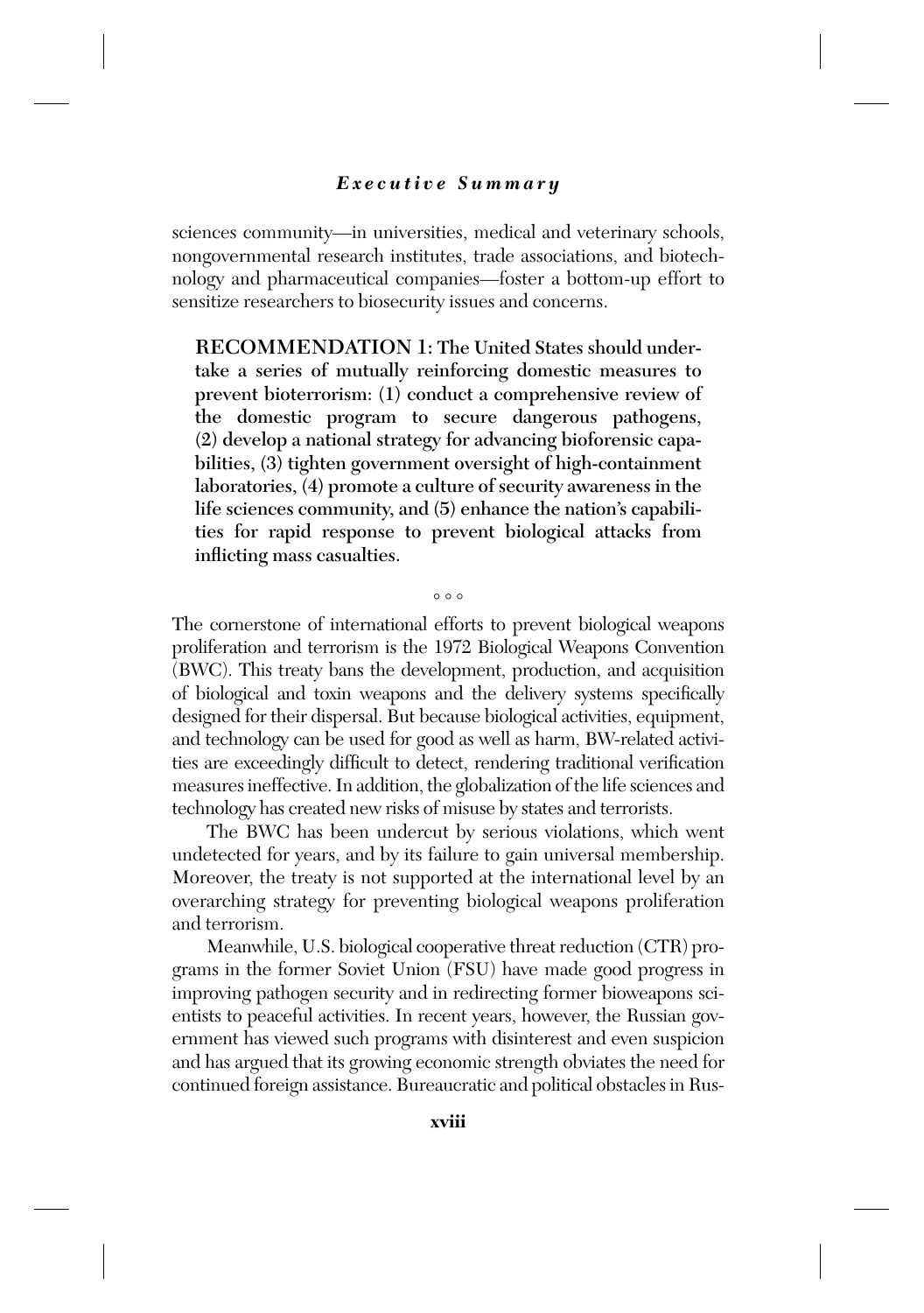sia have forced the United States to reluctantly cut back its biological CTR activities there. The security of pathogen collections in Russia has been improved, but the large cadre of former bioweapons scientists remains a global proliferation concern.

Although biological CTR programs have stalled in Russia, the U.S. government has expanded them elsewhere. The program now includes developing countries in the Middle East, South Asia, and Southeast Asia that face significant risks from transnational terrorist groups, have poorly secured biological laboratories and culture collections, and experience frequent outbreaks of emerging infectious diseases. To prevent terrorists from stealing dangerous pathogens or recruiting indigenous biological experts, the United States has helped these countries upgrade laboratory security, has provided biosecurity training, and has engaged hundreds of life scientists in peaceful research projects. These efforts are ongoing, and it remains to be seen if they will be successful. Other parts of the developing world, including Africa and South America, face serious biosecurity challenges and could benefit from similar cooperative threat reduction programs.

**RECOMMENDATION 2: The United States should undertake a series of mutually reinforcing measures at the international level to prevent biological weapons proliferation and terrorism: (1) press for an international conference of countries with major biotechnology industries to promote biosecurity, (2) conduct a global assessment of biosecurity risks, (3) strengthen global disease surveillance networks, and (4) propose a new action plan for achieving universal adherence to and effective national implementation of the Biological Weapons Convention, for adoption at the next review conference in 2011.**

## **Nuclear Proliferation and Terrorism**

The number of states that are armed with nuclear weapons or are seeking to develop them is increasing. Terrorist organizations are intent on acquiring nuclear weapons or the material and expertise needed to build them. Trafficking in nuclear materials and technology is a serious, relentless, and multidimensional problem.

Yet nuclear terrorism is still a preventable catastrophe. The world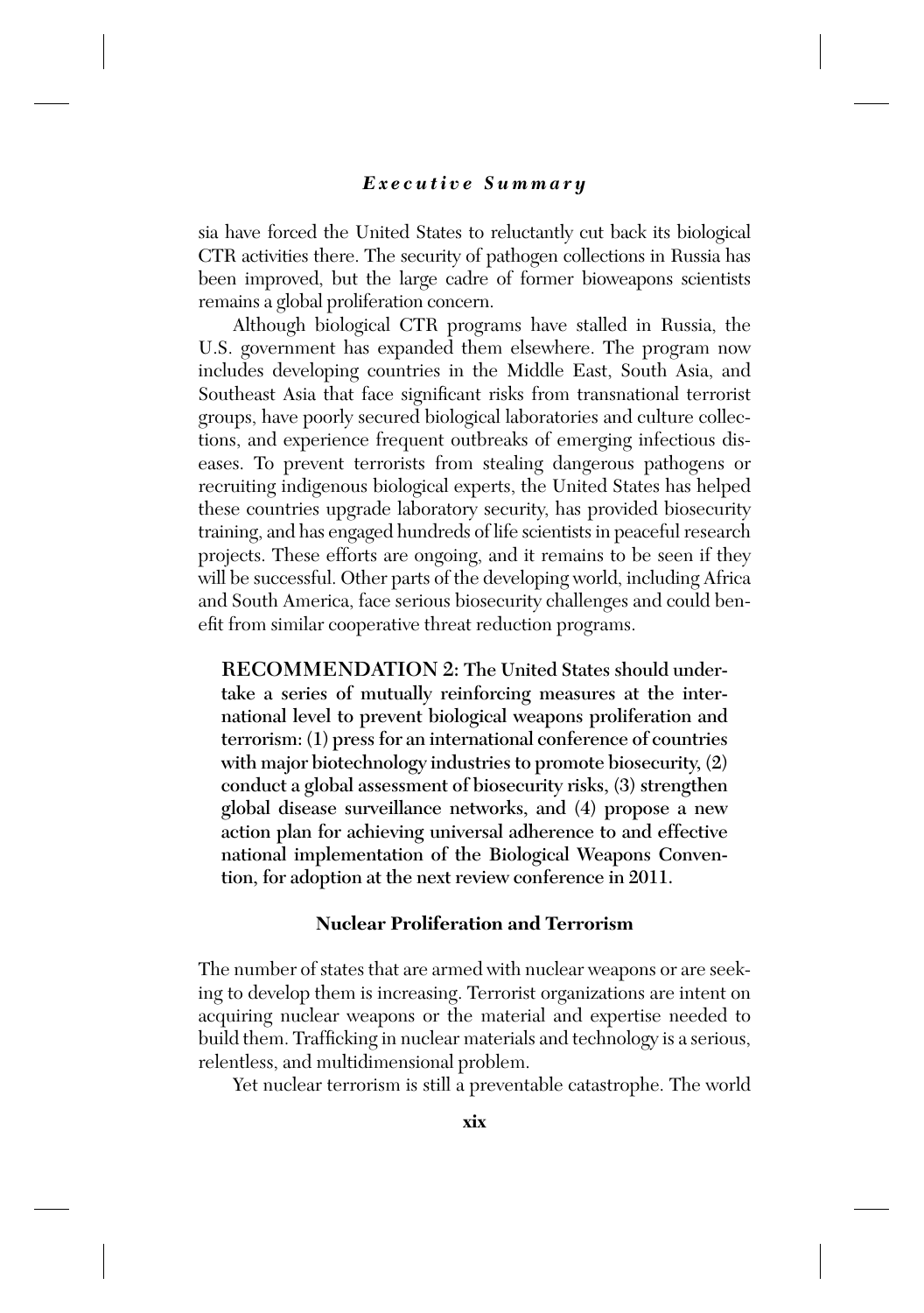must move with new urgency to halt the proliferation of nuclear weapons nations—and the United States must increase its global leadership efforts to stop the proliferation of nuclear weapons and safeguard nuclear material before it falls into the hands of terrorists. The new administration must move to revitalize the Nuclear Nonproliferation Treaty (NPT).

The nonproliferation regime embodied in the NPT has been eroded and the International Atomic Energy Agency's financial resources fall far short of its existing and expanding mandate. The amount of safeguarded nuclear bomb-making material has grown by a factor of 6 to 10 over the past 20 years, while the agency's safeguards budget has not kept pace and the number of IAEA inspections per facility has actually declined.

**RECOMMENDATION 3: The United States should work internationally toward strengthening the nonproliferation regime, reaffirming the vision of a world free of nuclear weapons by (1) imposing a range of penalties for NPT violations and withdrawal from the NPT that shift the burden of proof to the state under review for noncompliance; (2) ensuring access to nuclear fuel, at market prices to the extent possible, for non-nuclear states that agree not to develop sensitive fuel cycle capabilities and are in full compliance with international obligations; (3) strengthening the International Atomic Energy Agency, to include identifying the limitations to its safeguarding capabilities, and providing the agency with the resources and authorities needed to meet its current and expanding mandate; (4) promoting the further development and effective implementation of counterproliferation initiatives such as the Proliferation Security Initiative and the Global Initiative to Combat Nuclear Terrorism; (5) orchestrating consensus that there will be no new states, including Iran and North Korea, possessing uranium enrichment or plutoniumreprocessing capability; (6) working in concert with others to do everything possible to promote and maintain a moratorium on nuclear testing; (7) working toward a global agreement on the definition of "appropriate" and "effective" nuclear security and accounting systems as legally obligated under United**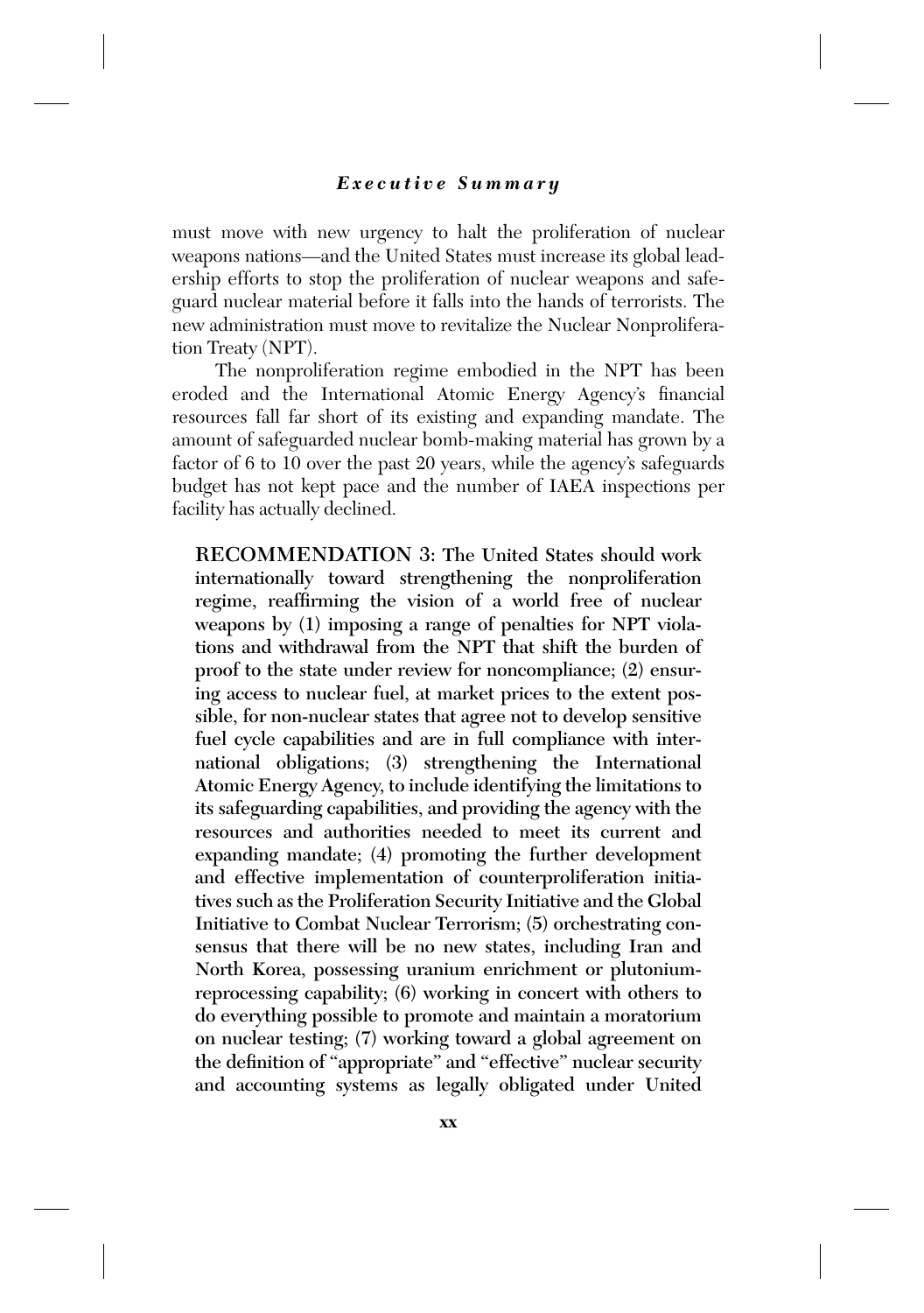#### *Executive Summary*

**Nations Security Council Resolution 1540; and (8) discouraging, to the extent possible, the use of financial incentives in the promotion of civil nuclear power.**

 $\circ \circ \circ$ 

The United States and Russia together possess about 95 percent of the world's nuclear material. This fact has led the United States to work closely with Russia to make sure that all of this material is safe from theft and that Russia's former WMD scientists find employment outside of the nuclear military complex. The United States has spent billions of dollars securing nuclear weapons, materials, and technology in Russia and the former states of the Soviet Union. Now Russia is a full partner and the two countries must work together to help other states improve their nuclear security and safety.

Cooperative nuclear security programs, part of the overall effort by the United States to address proliferation and WMD terrorist threats, can be better utilized. To date, such cooperative programs have focused on Russia. Although there is more to do there, the next President should build on work already under way to involve all nations in the fight against proliferation and WMD terrorism.

**RECOMMENDATION 4: The new President should undertake a comprehensive review of cooperative nuclear security programs, and should develop a global strategy that accounts for the worldwide expansion of the threat and the restructuring of our relationship with Russia from that of donor and recipient to a cooperative partnership.**

 $\circ \circ \circ$ The Commission focused with special urgency on the pressing nuclear proliferation designs of two nations, one with ties to terrorists and both with records of weapons proliferation: Iran and North Korea. The Commission believes strongly that the United States, together with other nations, must develop the right combination of incentives and disincentives to address these problem cases. The Commission views the nation's fundamental objectives as clear and compelling: Iran must cease all of its efforts to develop nuclear weapons; North Korea must dismantle its nuclear program. Smart diplomacy requires that any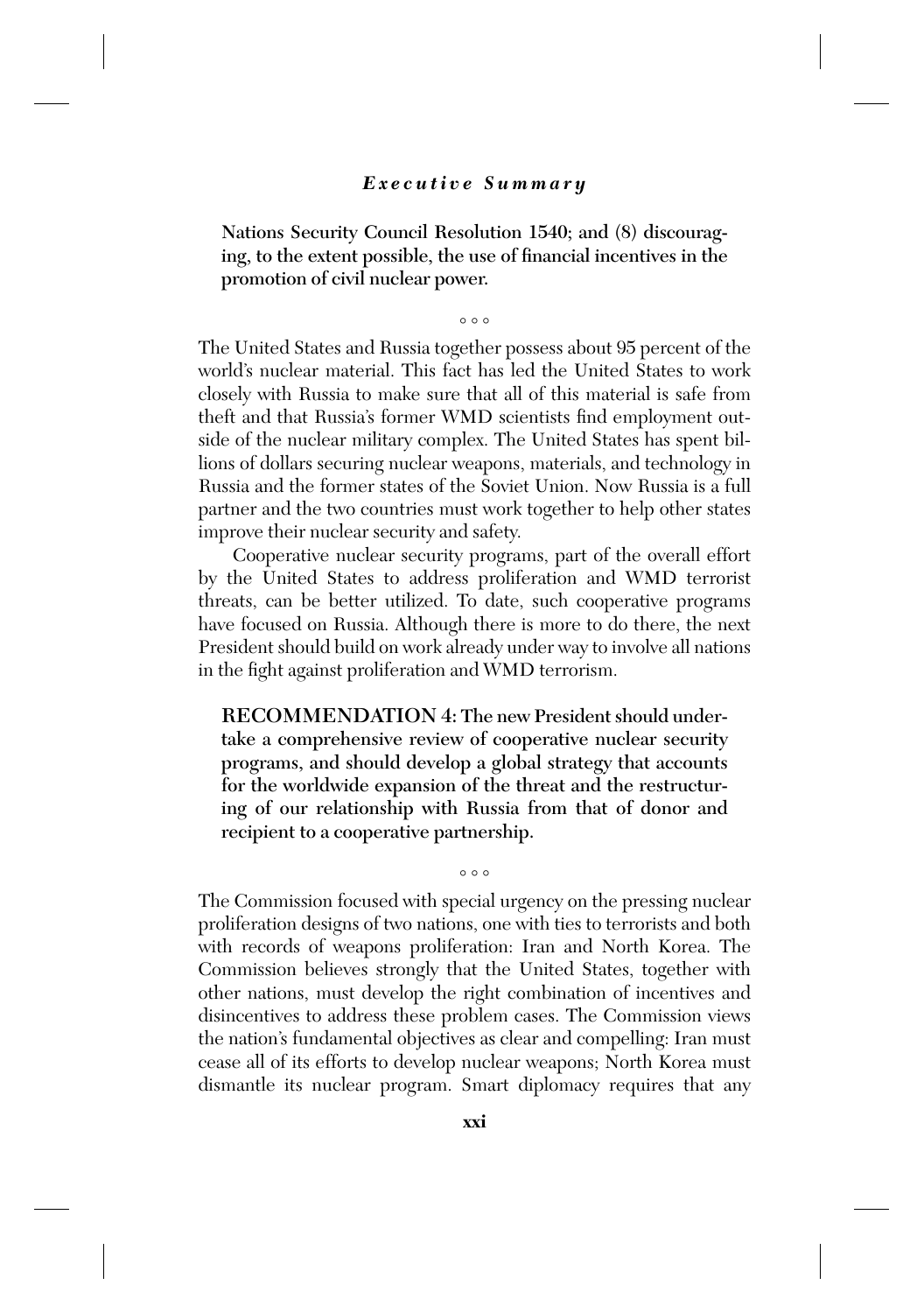approach be coupled with the credible threat of direct action to ensure we meet these objectives.

Iran continues to defy its NPT obligations, UN Security Council resolutions, and the international community in an apparent effort to acquire a nuclear weapons capability. It has 3,850 centrifuges spinning and more than 1,000 pounds of enriched uranium—three-quarters of what would be needed, after further enrichment, to build its first bomb.

Meanwhile, there has been at least some progress in the international efforts to convince North Korea to roll back its nuclear program. The February 2007 Six-Party Agreement on a concrete denuclearization plan was a first step toward the realization of a nonnuclear Korean peninsula. After months of glacial diplomatic movement, progress has recently been made on framing the verification issues. However, it remains uncertain whether Pyongyang will ultimately carry out its commitment to eliminate its nuclear weapons and associated enrichment and reprocessing capabilities. Experts say that North Korea now has about 10 bombs' worth of plutonium and it has conducted a nuclear test.

The Commission decided that because of the dynamic international environment, it would not address the precise tactics that should be employed by the next administration to achieve the strategic objective of stopping the nuclear weapons programs of these two countries. Developing those tactical initiatives will clearly be one of its urgent priorities.

But on the central finding, the Commission was unanimous in concluding that the nuclear aspirations of Iran and North Korea pose immediate and urgent threats to the Nuclear Nonproliferation Treaty. Successful nuclear programs in both countries could trigger a cascade of proliferation and lead to the unraveling of the NPT.

**RECOMMENDATION 5: As a top priority, the next administration must stop the Iranian and North Korean nuclear weapons programs. In the case of Iran, this requires the permanent cessation of all of Iran's nuclear weapons–related efforts. In the case of North Korea, this requires the complete abandonment and dismantlement of all nuclear weapons and existing nuclear programs. If, as appears likely, the next administration seeks to stop**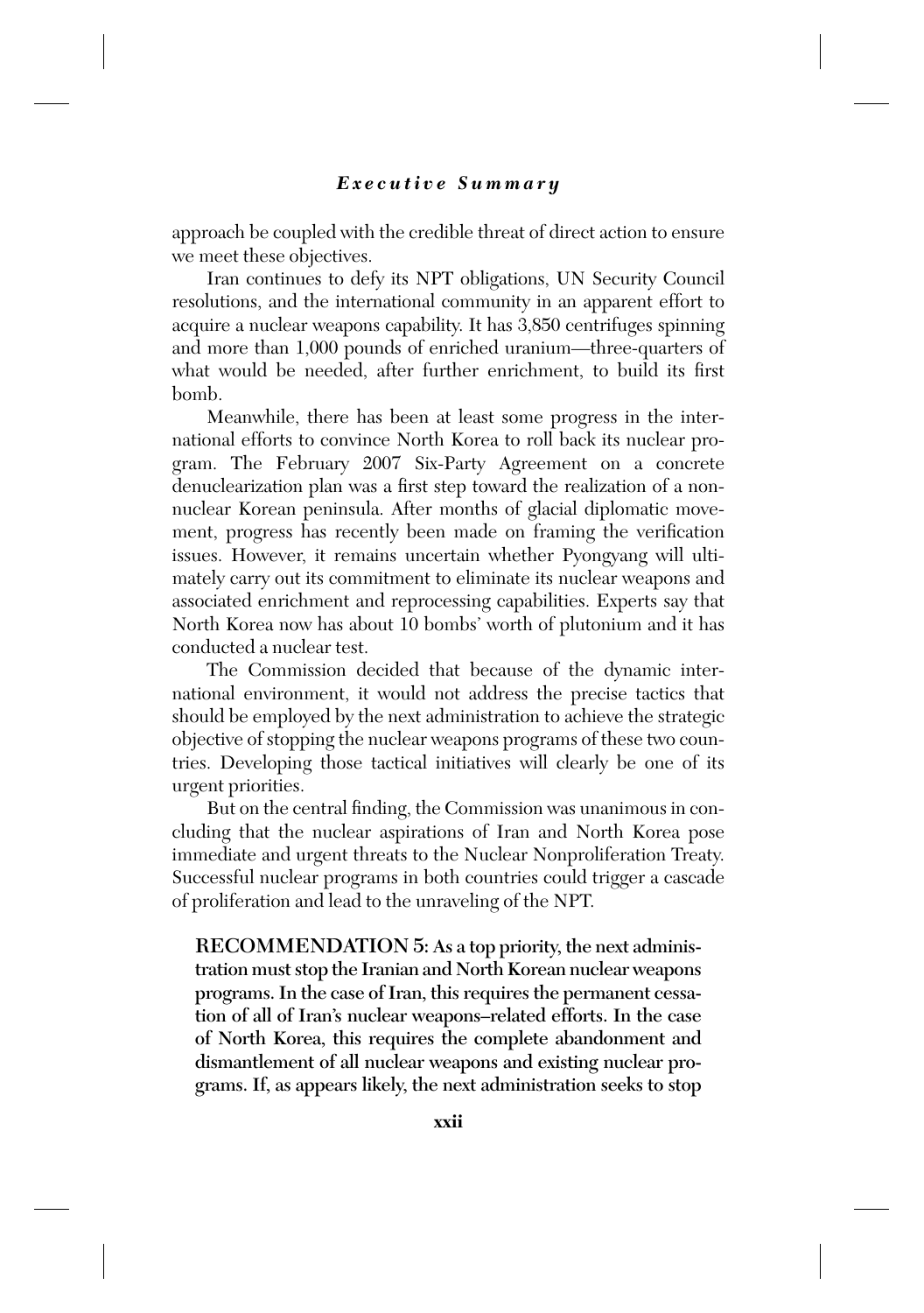**these programs through direct diplomatic engagement with the Iranian and North Korean governments, it must do so from a position of strength, emphasizing both the benefits to them of abandoning their nuclear weapons programs and the enormous costs of failing to do so. Such engagement must be backed by the credible threat of direct action in the event that diplomacy fails.**

# **Pakistan: The Intersection of Nuclear Weapons and Terrorism**

Were one to map terrorism and weapons of mass destruction today, all roads would intersect in Pakistan. It has nuclear weapons and a history of unstable governments, and parts of its territory are currently a safe haven for al Qaeda and other terrorists. Moreover, given Pakistan's tense relationship with India, its buildup of nuclear weapons is exacerbating the prospect of a dangerous nuclear arms race in South Asia that could lead to a nuclear conflict.

Pakistan is an ally, but there is a grave danger it could also be an unwitting source of a terrorist attack on the United States—possibly with weapons of mass destruction.

Our Commission has singled out Pakistan for special attention in this report, as we believe it poses a serious challenge to America's short-term and medium-term national security interests. Indeed, many government officials and outside experts believe that the next terrorist attack against the United States is likely to originate from within the Federally Administered Tribal Areas (FATA) in Pakistan. The Commission agrees. In terms of the nexus of proliferation and terrorism, Pakistan must top the list of priorities for the next President and Congress.

**RECOMMENDATION 6: The next President and Congress should implement a comprehensive policy toward Pakistan that works with Pakistan and other countries to (1) eliminate terrorist safe havens through military, economic, and diplomatic means; (2) secure nuclear and biological materials in Pakistan; (3) counter and defeat extremist ideology; and (4) constrain a nascent nuclear arms race in Asia.**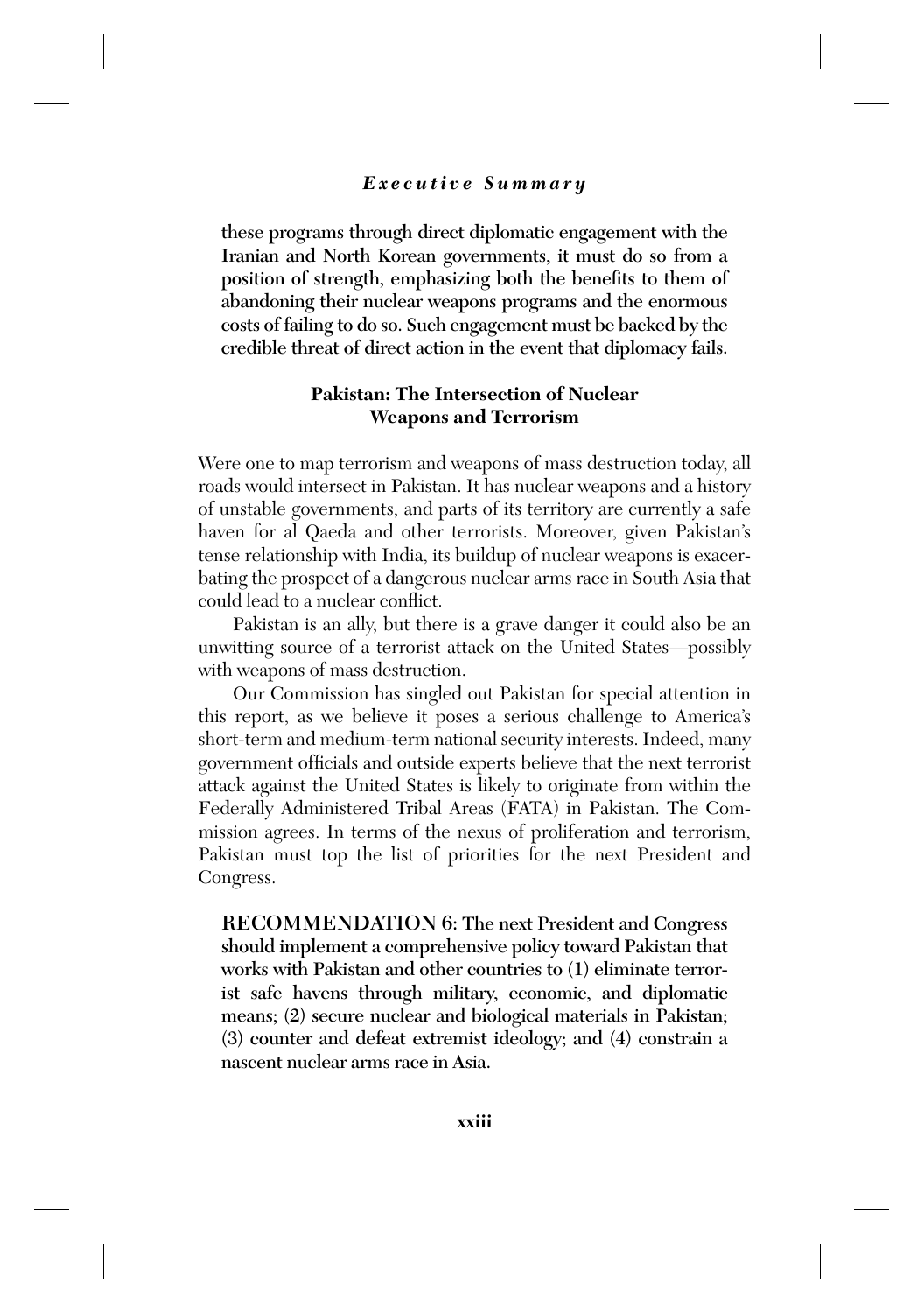#### *Executive Summary*

## **Russia and the United States**

Of all America's interests involving Russia, none is more vital than reducing the risk of the accidental or intentional use of nuclear and biological weapons against our nation and its allies from a source in Russia.

As great powers with divergent interests, the United States and Russia inevitably will have disagreements. But both governments have a responsibility to prevent these disagreements from interfering with their critical mutual interests—preventing the proliferation and use of nuclear and biological weapons and keeping WMD out of the hands of terrorists. The two countries also have a common interest in pursuing further strategic nuclear reductions.

**RECOMMENDATION 7: The next U.S. administration should work with the Russian government on initiatives to jointly reduce the danger of the use of nuclear and biological weapons, including by (1) extending some of the essential verification and monitoring provisions of the Strategic Arms Reduction Treaty that are scheduled to expire in 2009; (2) advancing cooperation programs such as the Global Initiative to Combat Nuclear Terrorism, United Nations Security Council Resolution 1540, and the Proliferation Security Initiative; (3) sustaining security upgrades at sensitive sites in Russia and elsewhere, while finding common ground on further reductions in stockpiles of excess highly enriched uranium; (4) jointly encouraging China, Pakistan, and India to announce a moratorium on the further production of nuclear fissile materials for nuclear weapons and to reduce existing nuclear military deployments and stockpiles; and (5) offering assistance to other nations, such as Pakistan and India, in achieving nuclear confidence-building measures similar to those that the United States and the USSR followed for most of the Cold War.**

#### **Government Organization and Culture**

Although in 2004 the two major party presidential candidates agreed that the biggest threat to the United States was WMD terrorism, today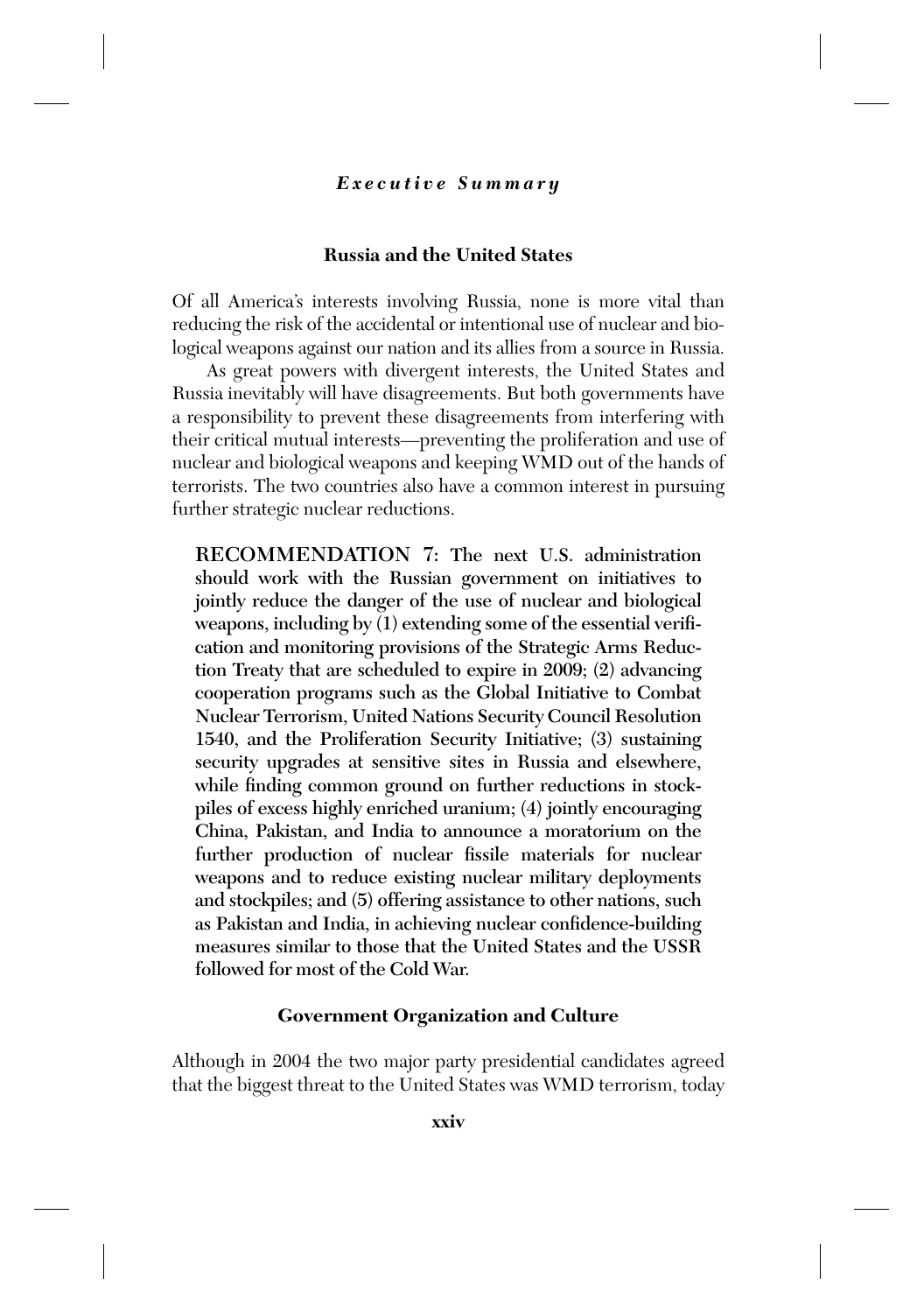there is still no single high-level individual or office responsible for directing U.S. policy to prevent WMD proliferation and terrorism. The Commission is also concerned that in numerous cases in which policy trade-offs were required, nonproliferation was viewed as a secondary security issue. It is critical to have a senior official with direct access to the President to direct and promote nonproliferation interests.

This shortcoming is compounded by the fact that the President's policymaking on WMD proliferation and terrorism is overseen by two parallel staffs—one team working for the National Security Council (NSC) and the other working for the Homeland Security Council (HSC). Senior officials must deal with time-consuming meetings and overlapping responsibilities. The greatest threat to our nation is managed across many offices, rather than by one high-level office dedicated to this single issue.

**RECOMMENDATION 8: The President should create a more efficient and effective policy coordination structure by designating a White House principal advisor for WMD proliferation and terrorism and restructuring the National Security Council and Homeland Security Council.**

 $\overline{\circ}$ 

While Congress has been forceful in demanding reform of the executive branch, it has been slow to heed calls from others to reform itself. Prior commissions, including the 9/11 Commission, have called for reforming congressional committee jurisdiction and oversight. Congress has made some initial progress, yet much more needs to be done.

Consistent with findings of the 9/11 Commission and other previous commissions, congressional oversight remains dysfunctional. The existing committee structure does not allow for effective oversight of crosscutting national security threats, such as WMD proliferation and terrorism.

**RECOMMENDATION 9: Congress should reform its oversight both structurally and substantively to better address intelligence, homeland security, and crosscutting 21st-century national security missions such as the prevention of weapons of mass destruction proliferation and terrorism.**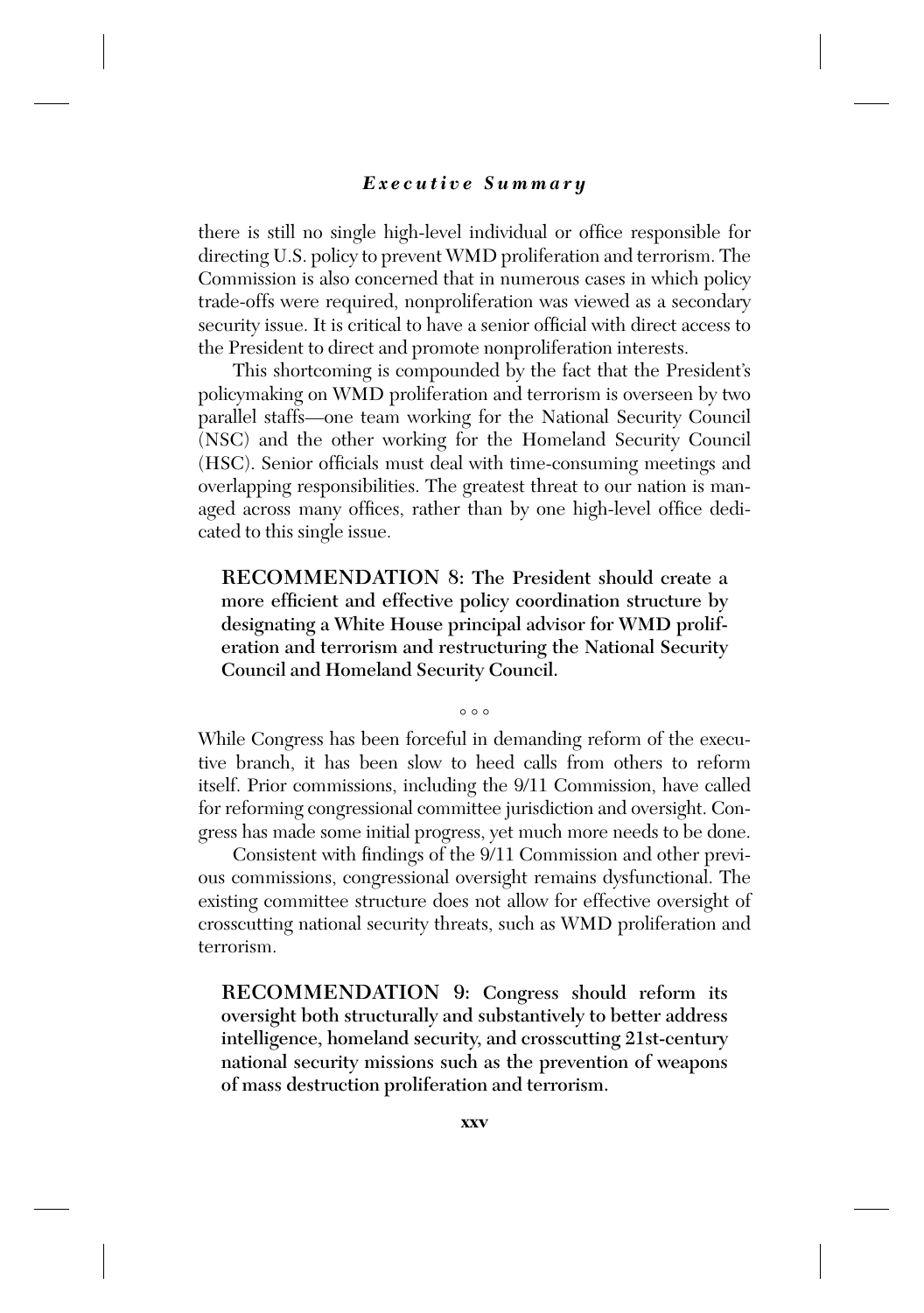#### *Executive Summary*

 $\circ$ °

In response to the Intelligence Reform and Terrorism Prevention Act of 2004, the intelligence community is implementing the most sweeping organizational changes since 1947. The community has achieved significant progress in a relatively short period of time and is currently engaged in a number of promising internal initiatives. Every effort should be made to accelerate those reforms. However, under the circumstances, the Commission believes that Congress and the administration should oversee and observe the results of current efforts before initiating further organizational change, though such changes might well be necessary in the future. One area should be the focus of special effort: the intelligence community still has insufficient personnel who have the critical skills needed to improve our nation's effort to stop proliferators and terrorists.

**RECOMMENDATION 10: Accelerate integration of effort among the counterproliferation, counterterrorism, and law enforcement communities to address WMD proliferation and terrorism issues; strengthen expertise in the nuclear and biological fields; prioritize pre-service and in-service training and retention of people with critical scientific, language, and foreign area skills; and ensure that the threat posed by biological weapons remains among the highest national intelligence priorities for collection and analysis.**

Despite recent initiatives, the national security agencies, including the national laboratories, still lack the flexibility and workforce culture they need to attract, train, and retain individuals with the skills necessary to effectively respond to globalized, networked threats.

 $\circ$ °

# **RECOMMENDATION 11: The United States must build a national security workforce for the 21st century.**

While the United States has had success in eliminating a number of terrorist leaders and foiling planned attacks, our government has

 $\circ$ °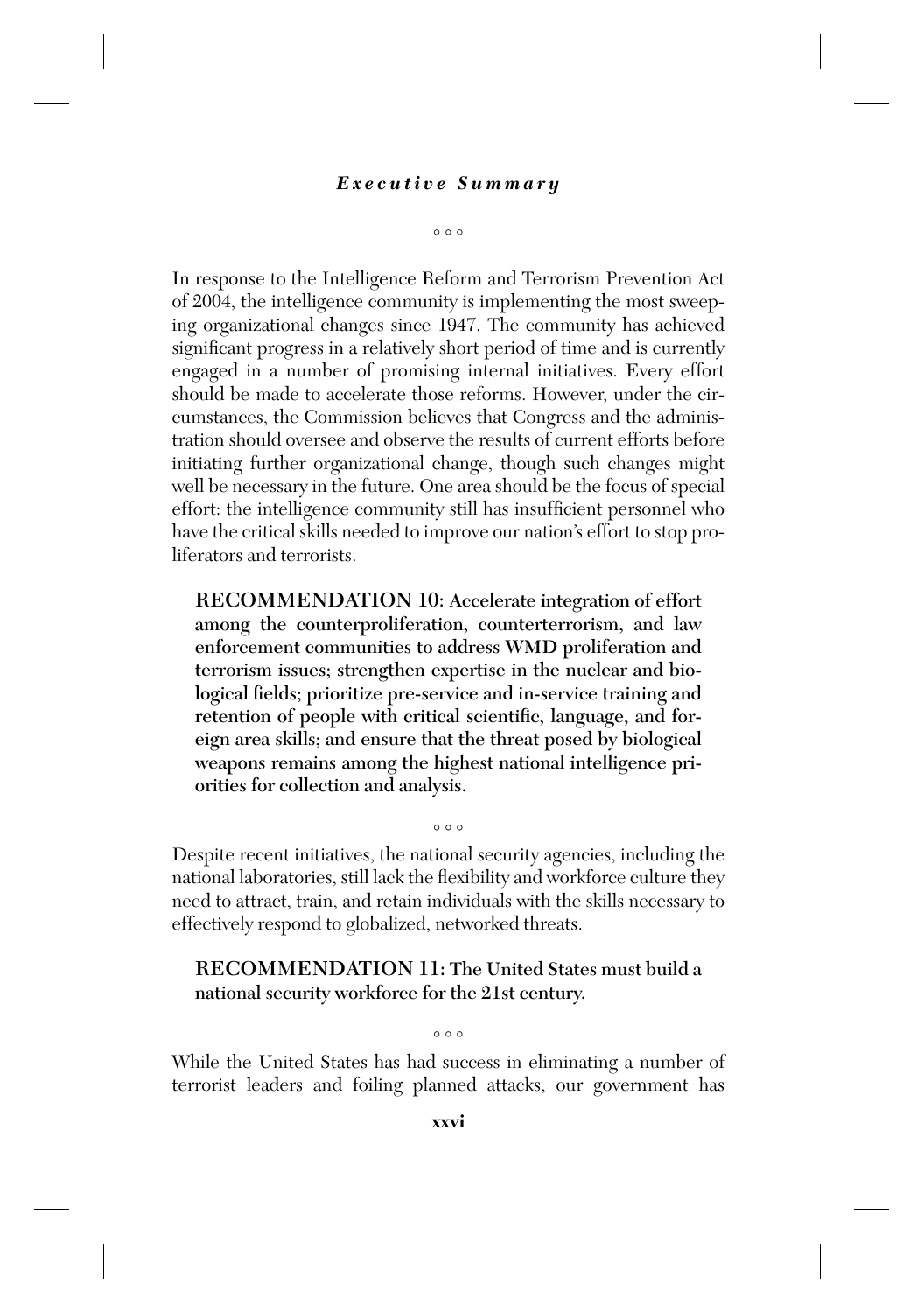## *Executive Summary*

invested less effort, let alone enjoyed success, at preventing the global recruitment and ideological commitment of extremists who might seek to use nuclear or biological weapons against America or its allies. These efforts demand an approach far different from that used to capture or kill terrorists and facilitators. They require the tools of soft power, which include the ability to communicate persuasively about American intentions and to assist in promoting social and economic progress within those countries where the terrorists have a recruiting presence. Government agencies must think creatively to develop and coordinate efforts—ranging from strategic communications to targeted development assistance—to engage those who might otherwise be drawn to terrorist causes.

**RECOMMENDATION 12: U.S. counterterrorism strategy must more effectively counter the ideology behind WMD terrorism. The United States should develop a more coherent and sustained strategy and capabilities for global ideological engagement to prevent future recruits, supporters, and facilitators.**

## **The Role of the Citizen**

A well informed and mobilized citizenry has long been one of our nation's greatest resources. The next administration therefore should, within six months, work with state and local governments to develop a checklist of actions that need to be taken to improve efforts at all levels of government to prevent WMD proliferation and terrorism. Citizens should hold their governments accountable for completing this checklist.

Insufficient effort has been made to engage the public in the prevention of WMD terrorism, even though public tips have provided clues necessary to disrupt terrorist plots against the homeland. We need to give our citizens guidance on what to expect from their government at all levels and on how to be engaged in the prevention of WMD terrorism.

**RECOMMENDATION 13: The next administration must work to openly and honestly engage the American citizen,**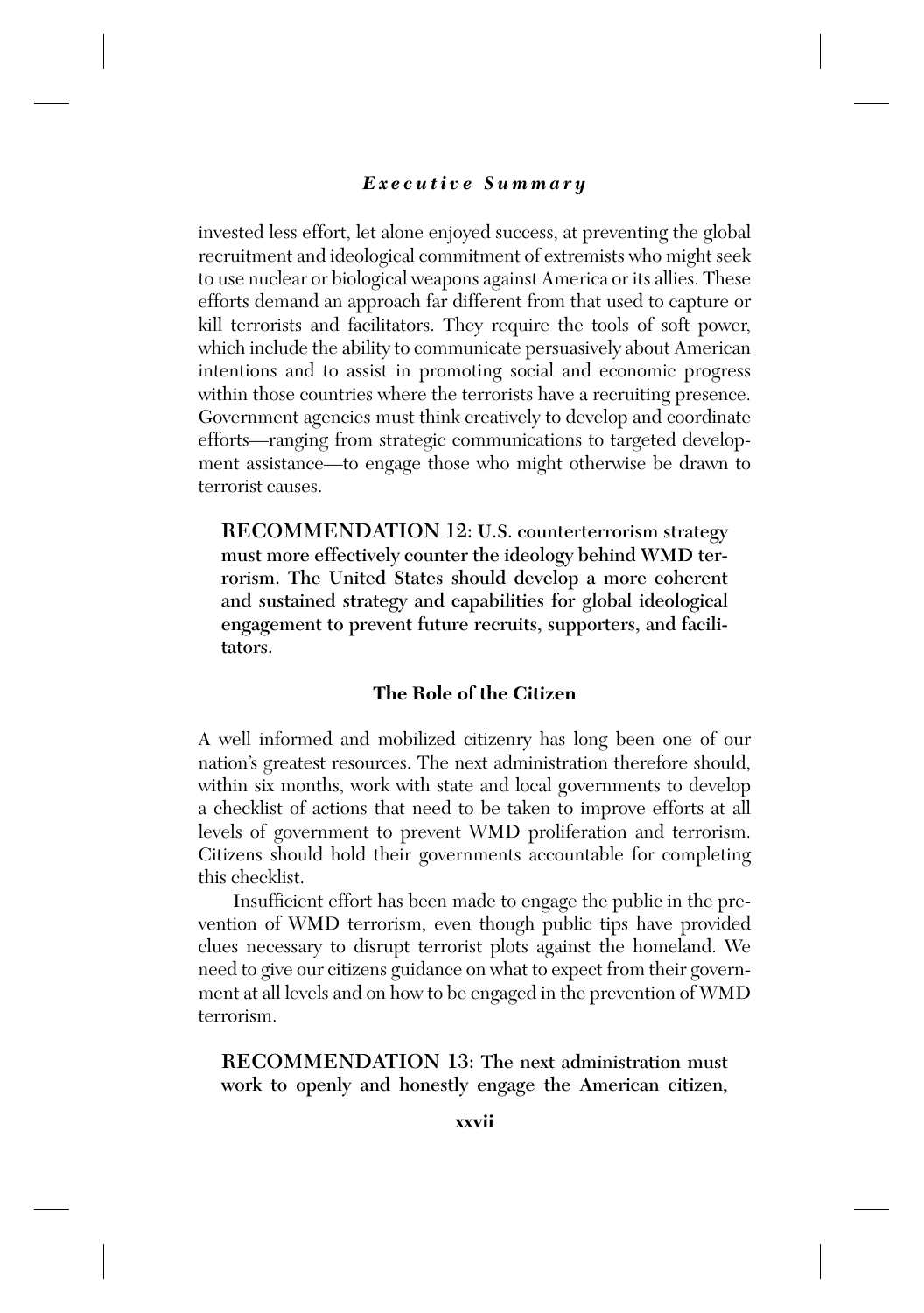**encouraging a participatory approach to meeting the challenges of the new century.**

 $\circ \circ \circ$ 

We decided at the beginning of our deliberations that we would be direct and honest with the American people about the challenges we confront. That is why we have not hesitated to state our conclusion that America's margin of safety against a WMD attack is shrinking. But we also want to assure the people that there is ample and solid ground for hope about the future. Our leaders—whatever their differences over domestic issues—are united in their desire to safeguard our country. The vast majority of the world's peoples stand with us in wanting to prevent the use of weapons of mass destruction and to defeat terrorists. Our nation has immense reservoirs of strength that we have only begun to use, and our enemies have weaknesses that we are learning how to exploit. There is much more that we can do to protect ourselves. In this report we lay out the steps that need to be taken, with confidence that they *will* be taken, and that as a result the United States, leading the international community, will have enhanced the safety of our world at risk.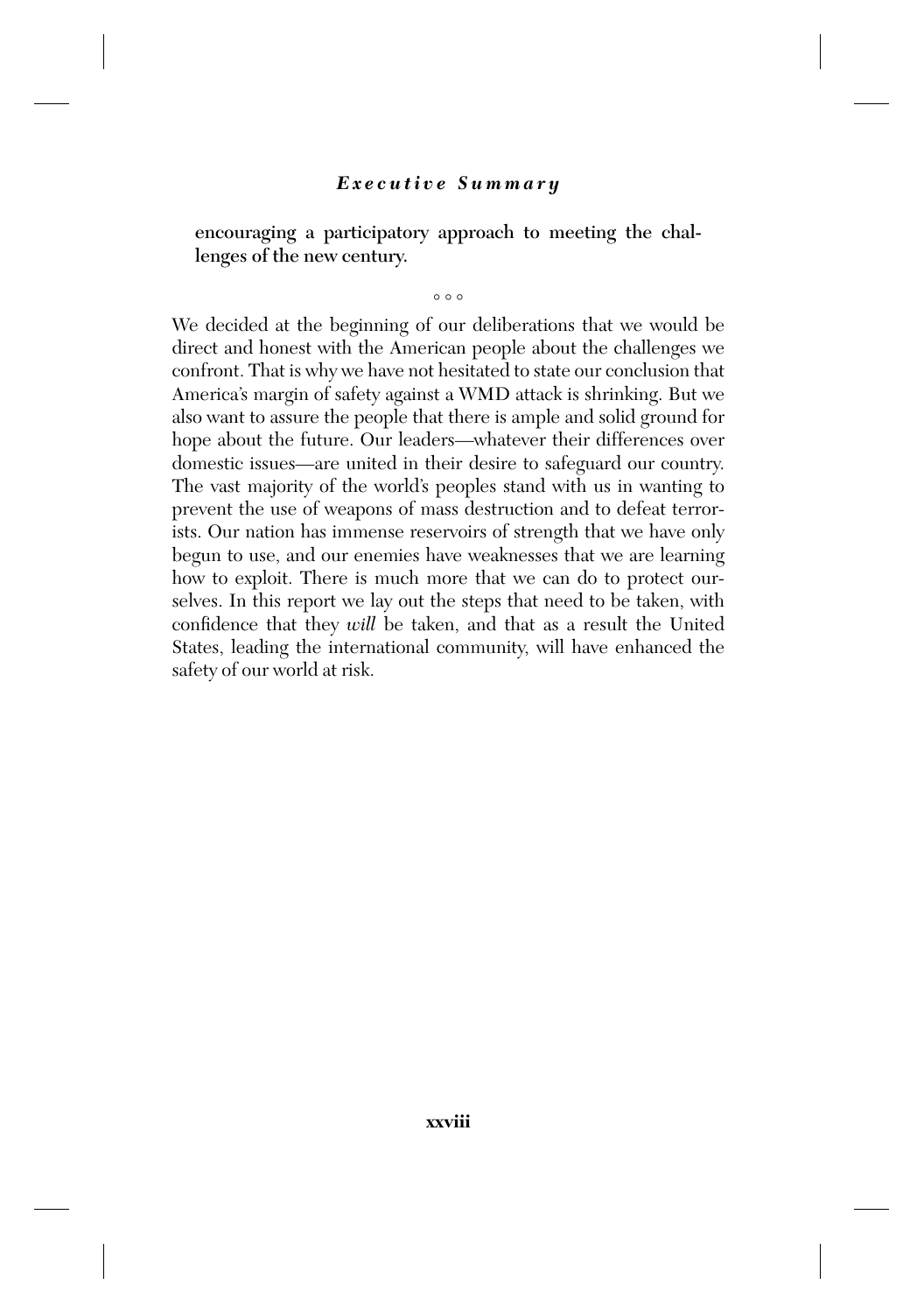# **one**

# Biological and Nuclear Risks

The greatest danger of another catastrophic attack in the United States will materialize if the world's most dangerous terrorists acquire the world's most dangerous weapons.

—*The 9/11 Commission Report*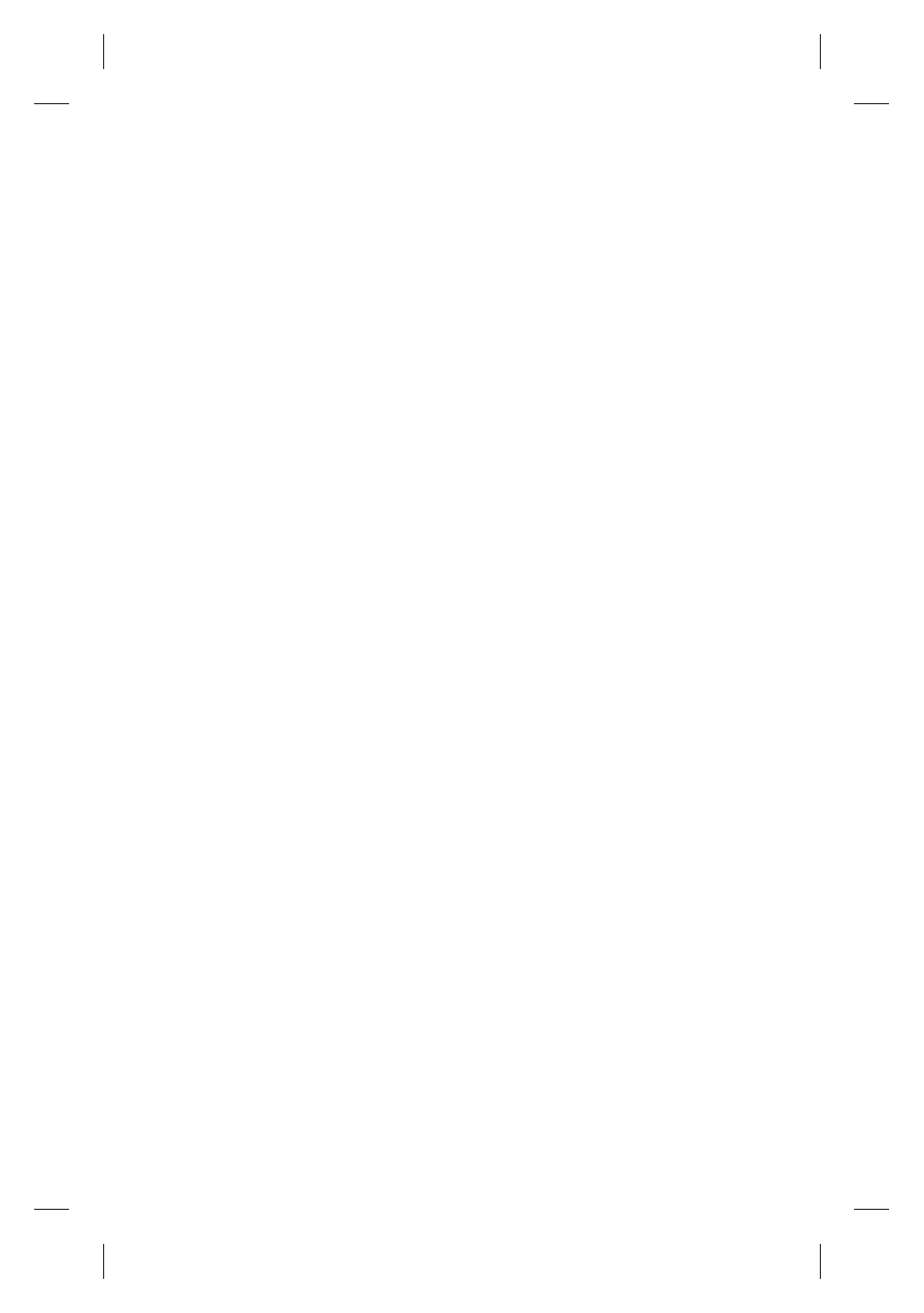## Biological Risks

They were agents on a mission and they came not at night, which might have looked suspicious, but in broad daylight. Hiding in plain sight on a city street in Atlanta, they walked the perimeter of one of America's five biological laboratories where scientists worked on the world's most deadly pathogens. They had come to this lab at Georgia State University in 2008 as part of their assignment to quietly case facilities designated as Biosafety Level 4 (BSL-4) labs, the highest level of biological containment, required for work with the most dangerous viruses. They were looking for even the slightest security vulnerability—anything that might give an edge to terrorists seeking to steal small quantities of Ebola virus or other lethal disease agents for which there are no treatments, no known cures.

These individuals discovered that in a number of places, the lab was unprotected by barriers and that outsiders could walk right up to the building housing these deadly pathogens. Around back, they watched and took notes as a pedestrian simply strolled into the building through an unguarded loading dock.

On another day, the same people went to San Antonio to check out another BSL-4 lab, the Southwest Foundation for Biomedical Research. They discovered that the security camera covered only a portion of the perimeter, and that the only barrier to vehicles was an arm gate that would swing across the roadway. The guards assigned to protect this facility were unarmed. Once again, these individuals walked the perimeter. This time they spotted a window through which, standing outside, they could watch the scientists as they worked with top-security pathogens. Now they knew exactly where the world's most deadly pathogens were kept.

This was precisely the lethal trove that al Qaeda's terrorists had been seeking for years. But luckily, these operatives on this mission were not from al Qaeda—they were from the Government Accountability Office (GAO), the investigative arm of the U.S. Congress, and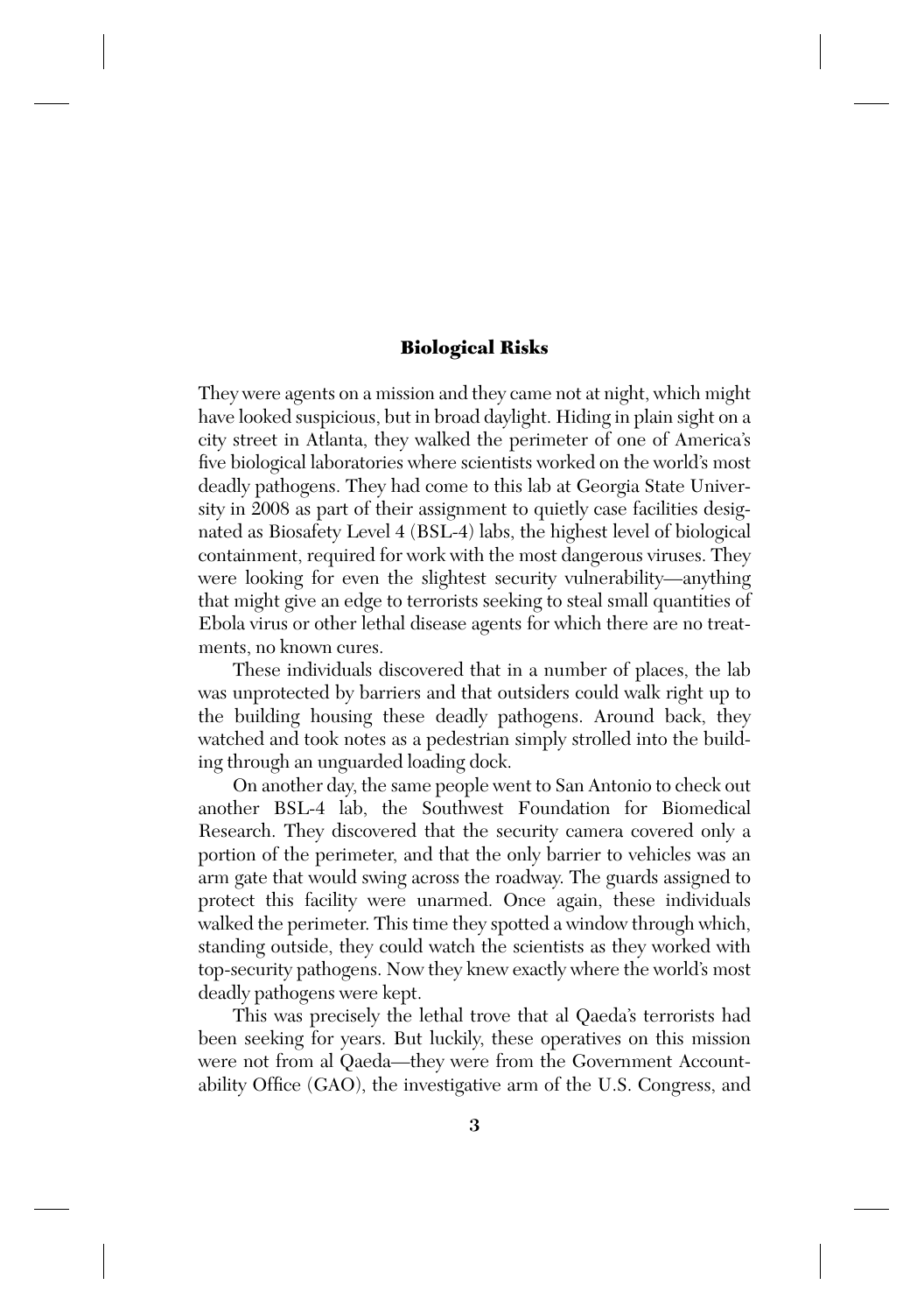they visited five of America's labs that are designated BSL-4. For more than a decade, U.S. government inspection teams have traveled to facilities in the former Soviet Union and reported back on the poor security and lax practices used in storing biological pathogens. Now, this latest study by GAO has shown that when it comes to materials of bioterrorism, America's vulnerability may well begin at home.

The GAO report gave high marks to three of the five facilities investigated. The investigators measured how the labs fared in 15 security control categories, and these labs met the standards for, respectively, 13, 14, and all 15. Among the 15 security controls were having armed security guards visible at all public entrances to the lab, full camera coverage of all exterior entrances, and closed-circuit television and a command and control center so that any security breach could be instantly known throughout the facility.

But the two lowest-scoring BSL-4 labs passed in only 3 and 4 of the 15 categories—a score that is even more troubling because, as GAO noted, both still met the requirements of the Division of Select Agents and Toxins of the Centers for Disease Control and Prevention (CDC).

Despite these shortcomings, the United States is actually at the forefront of laboratory security in the world today and has by far the most stringent regulations to restrict access to dangerous pathogens. Most developing countries, in contrast, have largely ignored the problem of biosecurity because of competing demands for their limited budgets. Security gaps at laboratories that store and work with dangerous pathogens, both in the United States and around the world, are worrisome because of continued interest in biological weapons. Director of National Intelligence Michael McConnell said in a recent speech, "One of our greatest concerns continues to be that a terrorist group or some other dangerous group might acquire and employ biological agents . . . to create casualties greater than September 11."

Al Qaeda has long sought to obtain biological and chemical weapons. One of its leading experts in the quest for such weapons was Midhat Mursi al-Sayid Umar, an Egyptian also known as Abu Khabab al-Masri. According to media accounts, he was killed in July 2008 by an airstrike over Pakistan's northern tribal area.

On July 17, 2008, the Afghanistan National Police arrested Aafia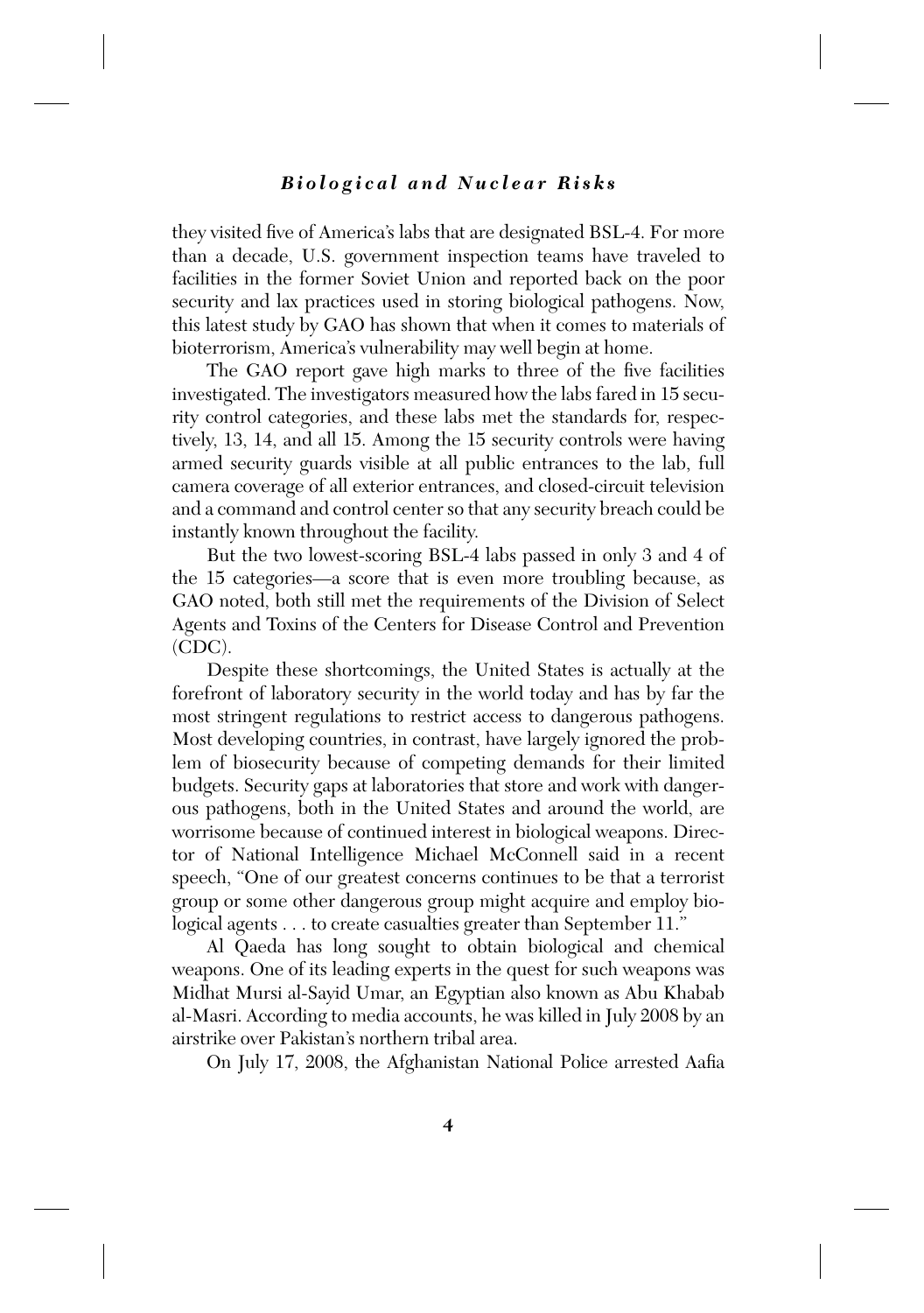Siddiqui, a Pakistani woman believed to have ties to al Qaeda, who reportedly had been acting suspiciously outside the governor's compound in Ghazni province. Educated at the Massachusetts Institute of Technology and at Brandeis University, where she earned a Ph.D. in neuroscience, she had been wanted by the FBI since 2004—the first woman sought by the law enforcement agency in connection with al Qaeda. According to media accounts, when arrested she had in her possession a list of New York City landmarks, documents describing how to produce explosives, and details about chemical, biological, and radiological weapons. She was extradited to New York for trial on charges of attempted murder and assault of U.S. officers in Afghanistan.

The world is fortunate that al Qaeda to date is not known to have successfully stolen, bought, or developed agents of bioterror. But scenarios of just how such an incident might occur have been developed for planning purposes. The Homeland Security Council has created a chilling scenario of how terrorists could launch an anthrax attack in the United States—and the horrific chain of events that would follow:

This scenario describes a single aerosol [anthrax] attack in one city delivered by a truck using a concealed improvised spraying device in a densely populated urban city with a significant commuter workforce. It does not, however, exclude the possibility of multiple attacks in disparate cities or time-phased attacks (i.e., "reload"). For federal planning purposes, it will be assumed that the Universal Adversary (UA) will attack five separate metropolitan areas in a sequential manner. Three cities will be attacked initially, followed by two additional cities 2 weeks later.

It is possible that a Bio-Watch [atmospheric sensor] signal would be received and processed, but this is not likely to occur until the day after the release. The first cases of anthrax would begin to present to Emergency Rooms (ERs) approximately 36 hours post-release, with rapid progression of symptoms and fatalities in untreated (or inappropriately treated) patients.

The situation in the hospitals will be complicated by the following facts: The release has occurred at the beginning of an unusually early influenza season and the prodromal [early]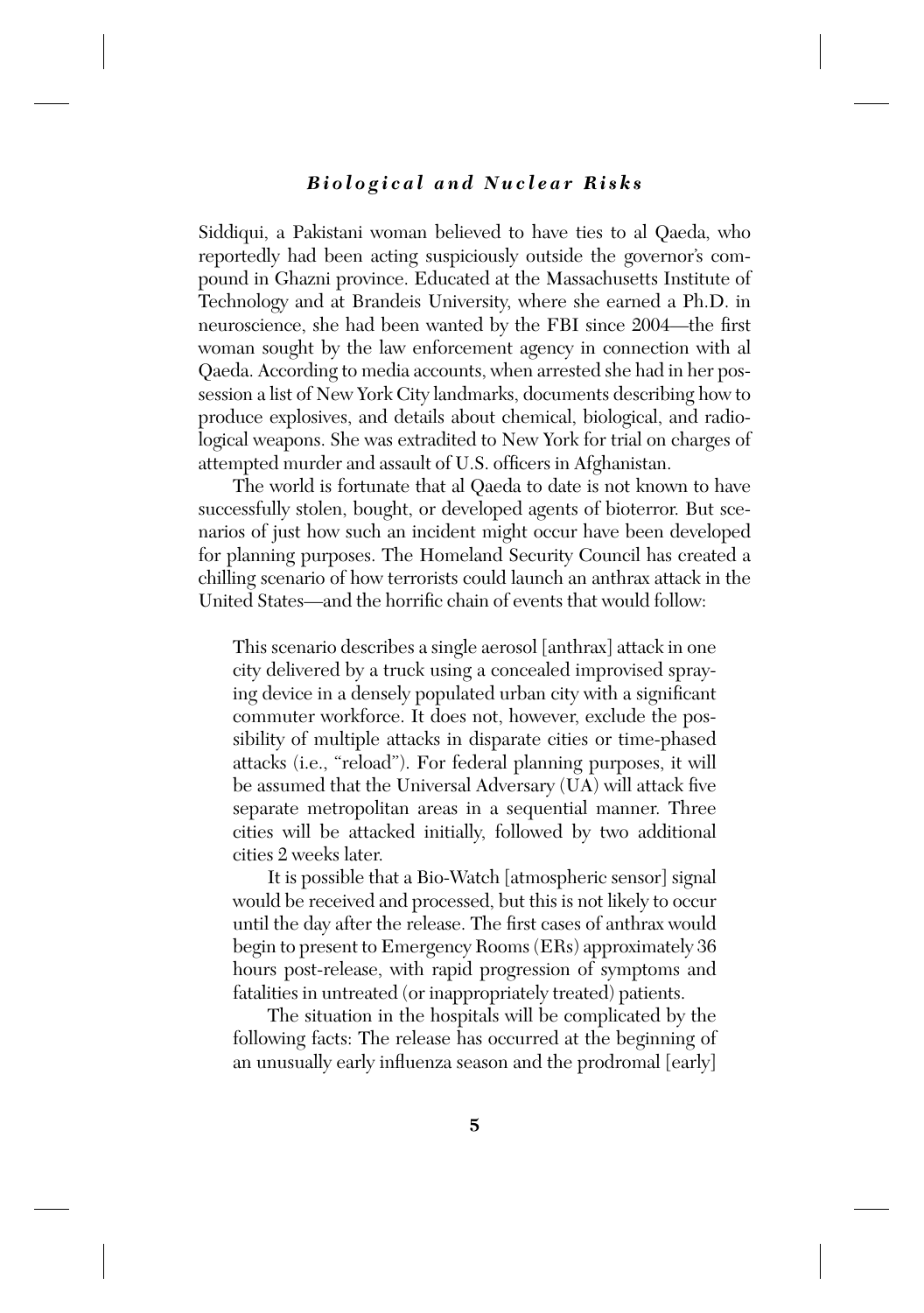symptoms of inhalation anthrax are relatively non-specific. Physician uncertainty will result in low thresholds for admission and administration of available countermeasures (e.g., antibiotics), producing severe strains on commercially available supplies of medications such as ciprofloxacin and doxycycline, and exacerbating the surge capacity problem.

Social order questions will arise. The public will want to know very quickly if it is safe to remain in the affected city and surrounding regions. Many persons will flee regardless of the public health guidance that is provided. Pressure may be placed directly on pharmacies to dispense medical countermeasures directly, and it will be necessary to provide public health guidance in more than a dozen languages.

The attack results in 328,848 exposures; 13,208 untreated fatalities; and 13,342 total casualties. Although property damage will be minimal, city services will be hampered by safety concerns.

 $\circ \circ \circ$ 

In September 2001, an American public already reeling from the worst terrorist attack in U.S. history was stunned by news that envelopes containing anthrax had been delivered via the U.S. mail to targets in the news media. A week after September 11, letters containing 1–2 grams of dried anthrax bacterial spores were sent to three major television broadcast networks, the *New York Post,* and American Media International (AMI) in Florida, a publisher of supermarket tabloids. On October 5, the tainted letters claimed their first victim: Robert Stevens, a photo editor at AMI, died of inhalational anthrax. On October 9, two more letters bearing the same New Jersey postmark and containing a more refined preparation of dried anthrax spores were mailed to the Washington, D.C., offices of Senators Tom Daschle and Patrick Leahy.

During their journey, the anthrax letters passed through automated mail-sorting machines that forced the microscopic anthrax spores out through tiny pores in the envelopes, thereby infecting a number of postal workers. The tainted sorting machines also cross-contaminated other letters, which were delivered and sickened some of their recipients. By November 2001, 22 people in New York, New Jersey, Con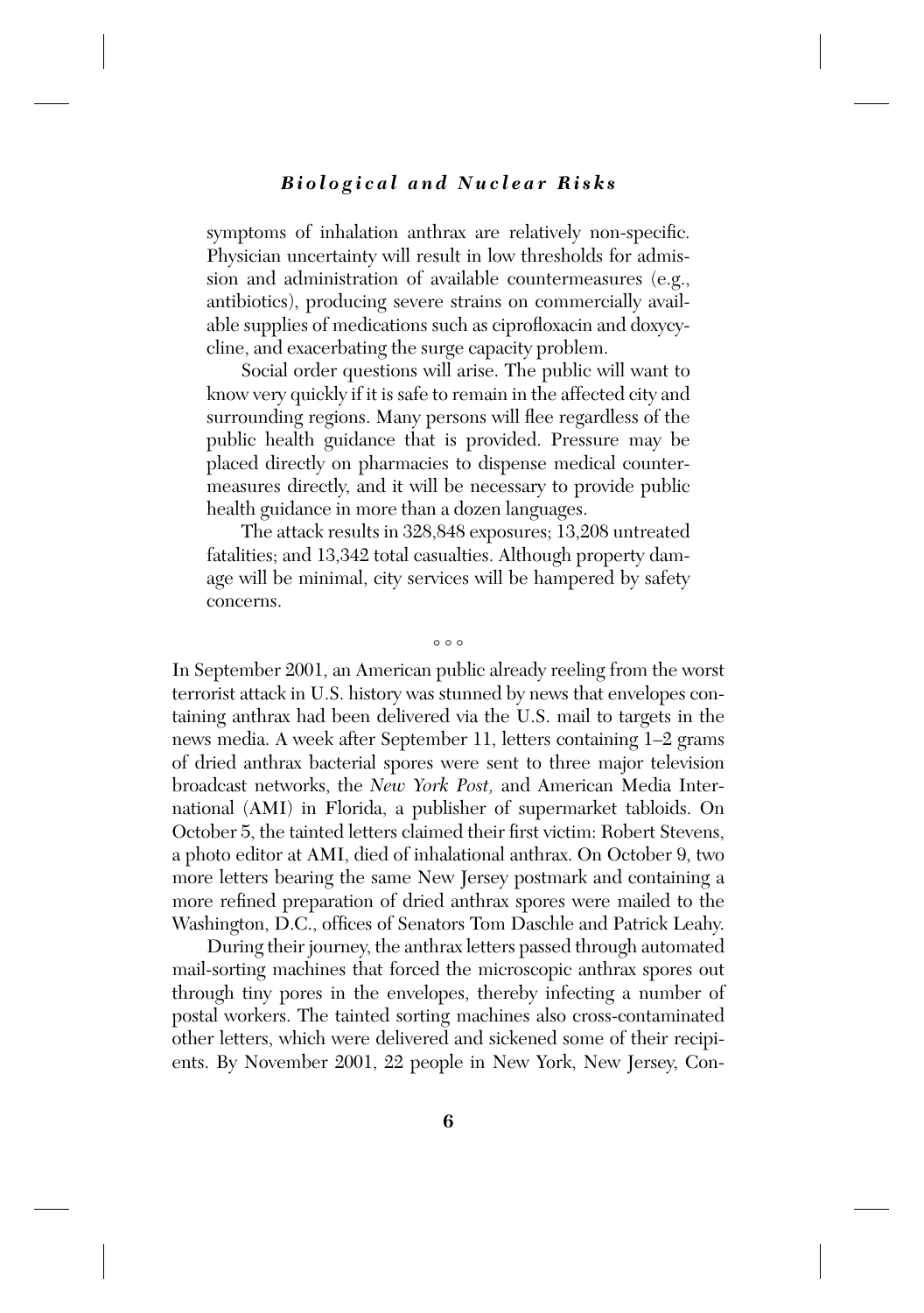necticut, Florida, and the District of Columbia had contracted anthrax, half of them through the skin (causing cutaneous anthrax) and the other half through the lungs (causing inhalational anthrax). Five of the 11 victims who contracted inhalational anthrax died.

Former NBC news anchor Tom Brokaw, who was one of the targets of the anthrax letters, testified about his experience at the Commission's public hearing in New York City. About a week after September 11, 2001, Brokaw said, two of his assistants handled a letter addressed to him that contained a granular powder. Several days after coming in contact with the powder, both women developed fever, malaise, and ugly black skin lesions. Their mysterious illness touched off several days of confusion and missteps. Three times Brokaw was told by various health officials, including experts at the U.S. Army's biodefense research center at Fort Detrick, in Maryland, that his assistants' skin lesions had been caused by the bite of a brown recluse spider. Finally, nearly three weeks after the initial exposures, officials from the U.S. Centers for Disease Control and Prevention (CDC) made the correct diagnosis of cutaneous anthrax. Prior to this diagnosis, Brokaw recalled, there was "kind of an unsettled feeling in the [NBC] building, but we're confining it because we don't want to cause undue panic. You know, we're operating based on what we've been told by very authoritative sources. Well, when we're told that it is in fact an anthrax attack, that [my assistants] have cutaneous anthrax, all hell broke loose at 30 Rock. There were no [response] systems in place."

In August 2008, the Department of Justice declared that it had identified the perpetrator of the 2001 anthrax attacks as Bruce E. Ivins, a government biodefense scientist who had worked for decades at the U.S. Army's biodefense research laboratory at Fort Detrick. Ivins had committed suicide shortly before he was to be indicted for the crime.

The anthrax mailings revealed serious gaps in U.S. preparedness for bioterrorism that have been only partly addressed over the past seven years. Since 2001, however, no further bioterrorist attacks have occurred. What is the risk of another incident? How worried should the public be? And in the future, how will the bioscience revolution and the globalization of the biotechnology industry change the nature of the biological weapons threat?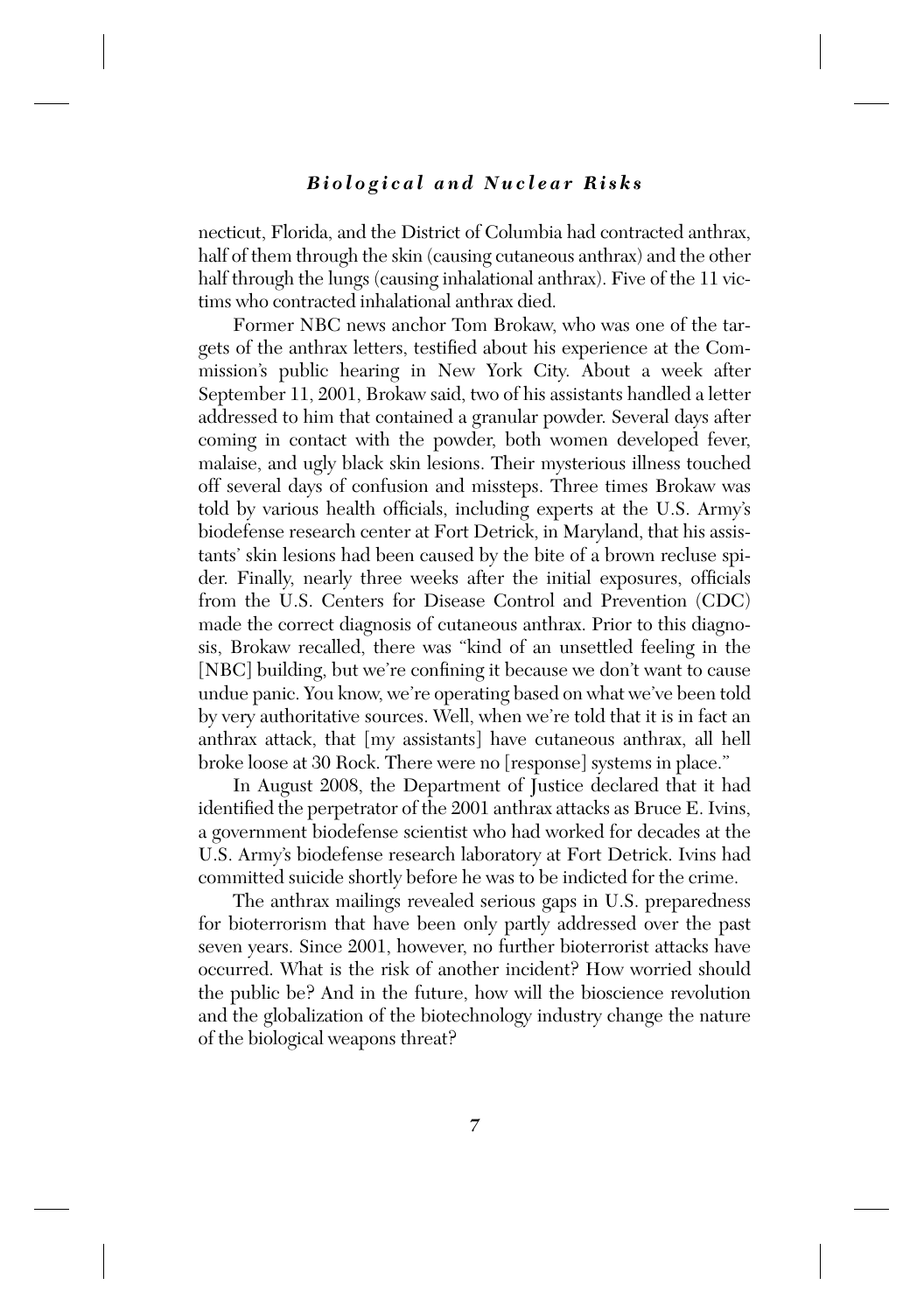#### **What Are Biological Weapons?**

Biological weapons are disease-causing microbes (chiefly bacteria and viruses) and toxins (poisonous substances produced by living creatures) that have been harnessed for the purpose of incapacitating or killing humans, livestock, or crops. Examples include the bacteria that cause anthrax and plague, the viruses that cause smallpox and Ebola hemorrhagic fever, and poisons of natural origin such as ricin and botulinum toxin.

Each of these agents has distinct characteristics that affect its suitability for use as a weapon. These are *infectivity* (the ability to infect a human host and cause disease), *virulence* (the severity of the resulting illness), *transmissibility* (the ability of the disease to spread from person to person), and *persistence* (the duration of a microbe's survival after its release into the environment).

The process of turning a natural pathogen into a WMD begins with acquiring a sample of a disease-causing microbe from a natural source (such as a person or sick animal) or stealing it from a laboratory or culture collection. But just as a bullet is a harmless lump of lead without a cartridge and a rifle to deliver it, so most pathogens and toxins are not effective weapons in their natural state and must be processed ("weaponized") and combined with a delivery system to make them capable of producing large numbers of casualties.

The anthrax bacterium is considered an ideal biological warfare agent because it is relatively easy to grow, highly lethal when inhaled, and able to transform itself into a hearty spore that can persist in soil or contaminate a target area for years. If an individual is treated with antibiotics shortly after inhaling anthrax spores, the infection can usually be cured. If treatment is delayed, however, the bacterial toxins will be released, and extraordinary medical intervention is then needed for the victim to have any chance of survival.

Despite the small quantity of dried anthrax spores used in the 2001 letter attacks—a total of about 15 grams—the ripple effects of the mailings extended far beyond those sickened or killed. Professor Leonard Cole of Rutgers University has estimated the total economic impact of the anthrax letter attacks at more than \$6 billion. If only 15 grams of dry anthrax spores delivered by mail could produce such an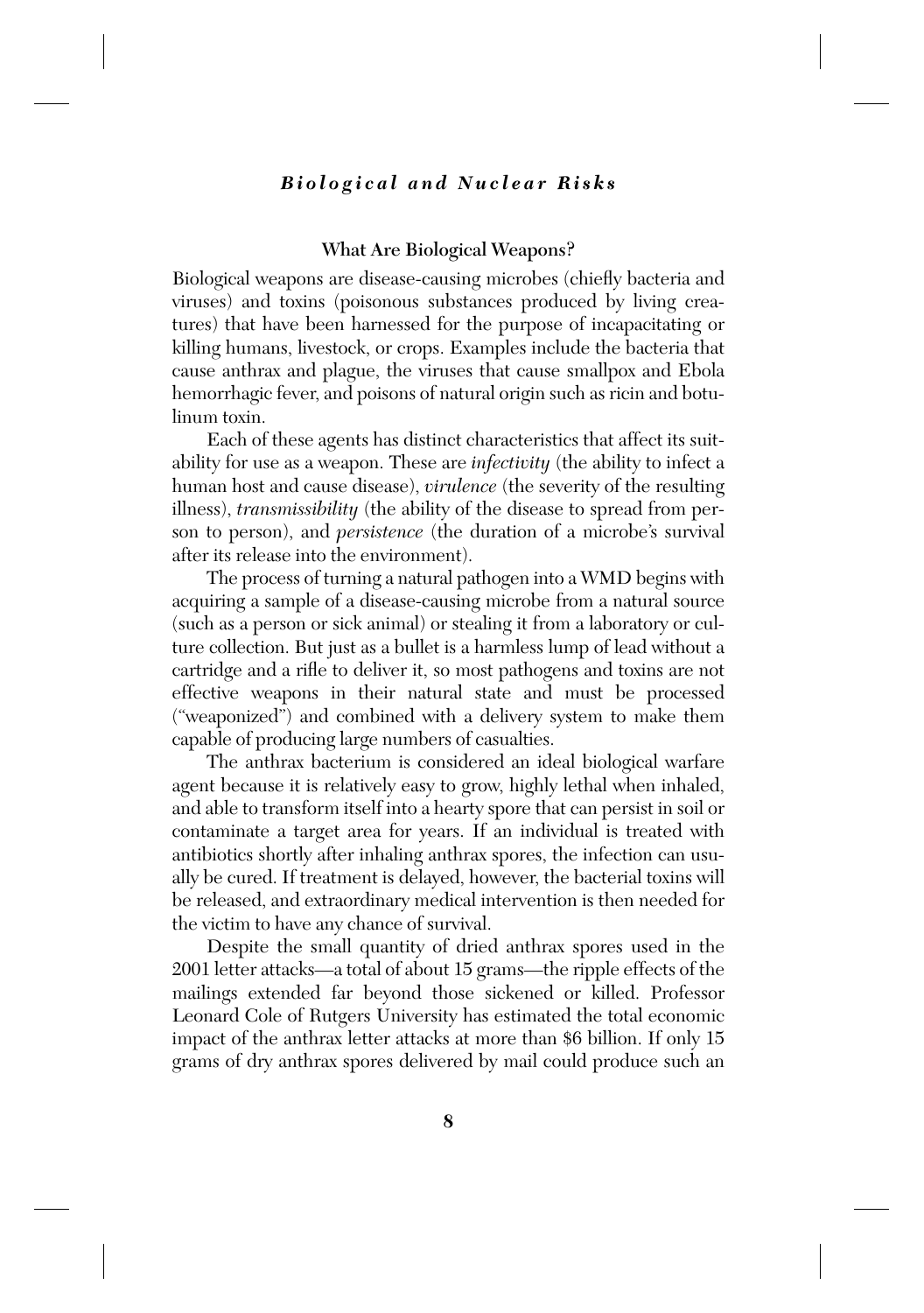enormous effect, the consequences of a large-scale aerosol release would be almost unimaginable.

As deadly as anthrax can be, it fortunately is not contagious. Because persons infected with the disease cannot transmit it to others, only those who are directly exposed to anthrax spores are at risk. Contagious diseases such as plague or smallpox, in contrast, can be transmitted through person-to-person contact, turning the initial set of victims into secondary sources of infection.

Many factors would affect the outcome of a biological attack, including the type and strain of agent; the time of day that it is released, and the prevailing wind, weather, and atmospheric conditions; and the basic health of the people who are exposed to it. Also important are the speed and manner in which public health authorities and medical professionals detect and respond to the resulting outbreak. A prompt response with effective medical countermeasures, such as antibiotics and vaccination, can potentially blunt the impact of an attack and thwart the terrorists' objectives.

#### **The State Threat**

During the Cold War, both the United States and the Soviet Union produced and stockpiled biological agents. But in November 1969, the Nixon administration renounced the U.S. offensive biological weapons program and then began to destroy its stockpile. This unilateral action opened the way to the successful negotiation of the 1972 Biological Weapons Convention (BWC), a multilateral treaty banning the development, production, and stockpiling of biological and toxin weapons.

Although the BWC was supposed to end all efforts by states to develop the capability to employ disease as a weapon, it has unfortunately failed to achieve this goal. Because the materials and equipment needed to produce biowarfare agents also have legitimate uses in scientific research and commercial industry, it is difficult to verify the BWC with any degree of confidence. A number of countries have secretly violated the treaty. The most egregious case was that of the Soviet Union, which created a massive biological weapons development and production complex employing more than 50,000 scientists and technicians.

Today, several important countries—Egypt, Israel, and Syria among them—remain outside the Biological Weapons Convention. The U.S.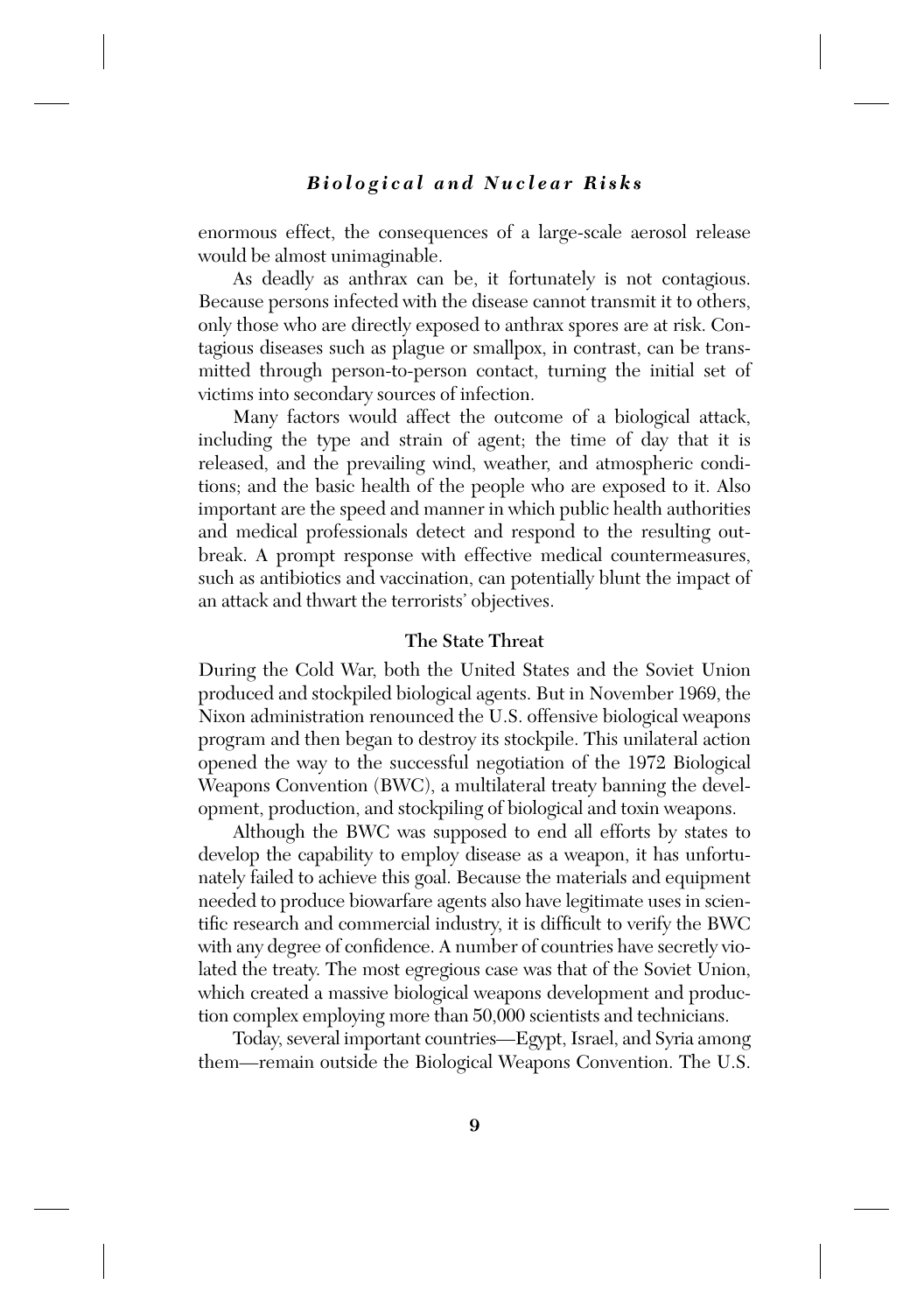State Department has also expressed concern that some parties to the treaty, such as Russia, China, North Korea, and Iran, may be pursuing offensive biological weapons programs in secret.

#### **The Non-State Threat**

States do not have a monopoly on biological weapons. In the past, a number of terrorist organizations and rogue individuals have sought to acquire and use biological or toxin agents. Such weapons may be attractive to terrorists because of their potential to inflict mass casualties or to be used covertly. In addition, as the anthrax letter attacks of autumn 2001 clearly demonstrated, even small-scale attacks of limited lethality can elicit a disproportionate amount of terror and social disruption.

The 2001 anthrax mailings were not the first incident of bioterrorism in the United States. In 1984, the Rajneeshees, a religious cult in Oregon, sought to reduce voter turnout and win control of the county government in an upcoming election by temporarily incapacitating local residents with a bacterial infection. In a test run of this scheme in September 1984, cult members contaminated 10 restaurant salad bars in a town in Oregon with salmonella, a common bacterium that causes food poisoning. The attack sickened 751 people, some seriously.

A decade later, members of a Japanese doomsday cult called Aum Shinrikyo released anthrax bacterial spores from the roof of a building in Tokyo. Fortunately, this attack failed because the cult produced and dispersed a harmless strain of anthrax that is used as a veterinary vaccine. Had Aum succeeded in acquiring a virulent strain and delivered it effectively, the casualties could have been in the thousands.

Islamist terrorist groups such as al Qaeda have also sought to acquire biological weapons in the past. Former CIA Director George Tenet wrote in his memoir that in 1999, in parallel with planning for the September 11 terrorist attacks, al Qaeda launched a concerted effort to develop an anthrax weapon that could inflict mass casualties. The group hired a Pakistani veterinarian named Rauf Ahmad to set up a bioweapons laboratory in Afghanistan, but he became disgruntled with the amount of money he was paid and eventually quit. To continue the anthrax work, al Qaeda then hired a Malaysian terrorist, Yazid Sufaat, who had studied biology at California State University in Sacramento. But in December 2001, after the U.S. invasion of Afghanistan,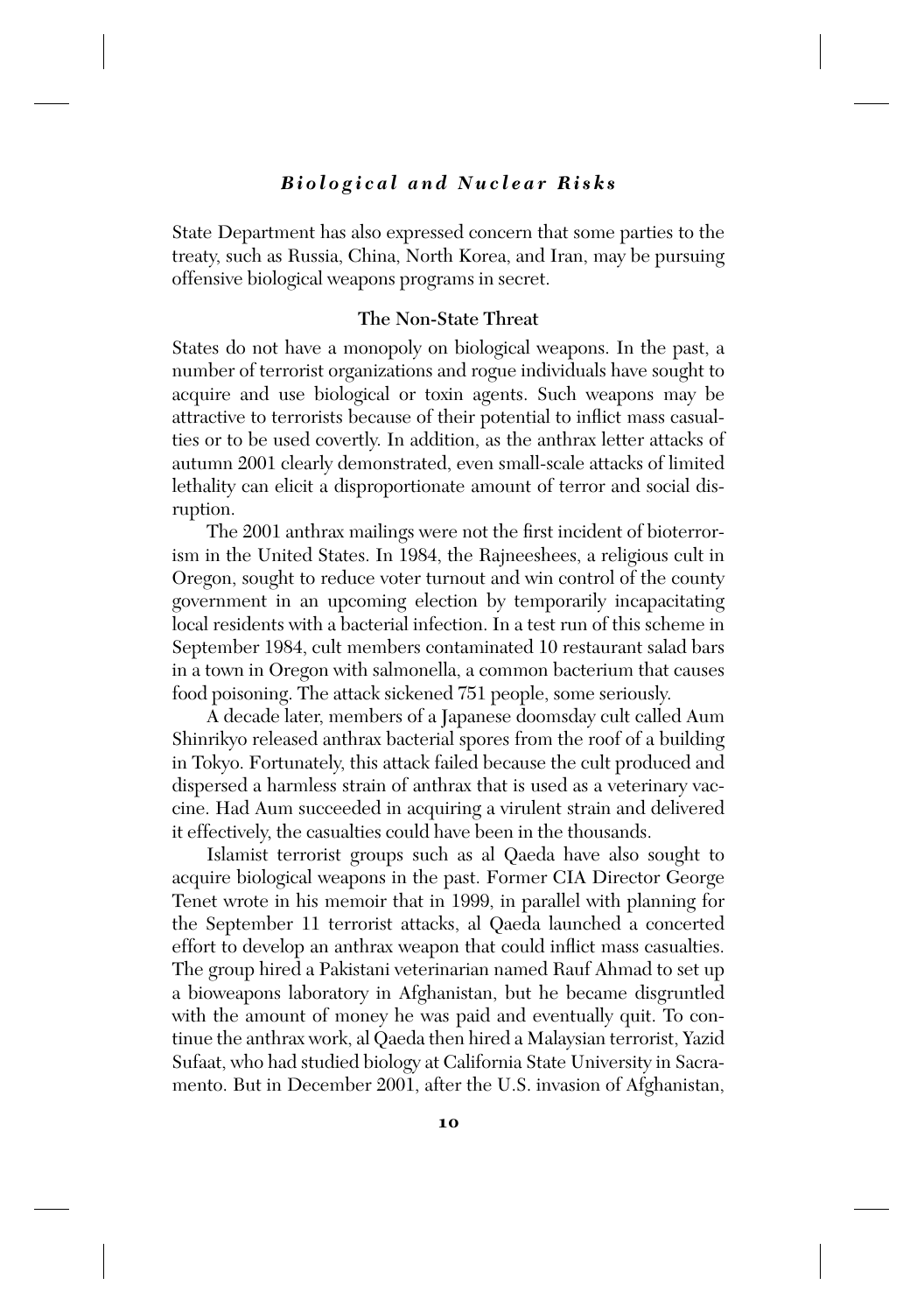Sufaat fled; he was captured by authorities as he tried to sneak back into Malaysia.

The cases of the Rajneeshees, Aum Shinrikyo, and al Qaeda underscore not only the dangerous potential of bioterrorism but also the technical difficulties that terrorist groups seeking such weapons are likely to encounter. Aum's failure to carry out a mass-casualty attack, despite its access to scientific expertise and ample financial resources, suggests that one should not oversimplify or exaggerate the threat of bioterrorism. Developing a biological weapon that can inflict mass casualties is an intricate undertaking, both technically and operationally complex.

Because of the difficulty of weaponizing and disseminating significant quantities of a biological agent in aerosol form, government officials and outside experts believe that no terrorist group currently has an operational capability to carry out a mass-casualty attack. But they could develop that capability quickly. In 2006 congressional testimony, Charles E. Allen, Under Secretary for Intelligence and Analysis at the Department of Homeland Security, noted that the threat of bioterrorism could increase rapidly if a terrorist group were able to recruit technical experts who had experience in a national biological warfare program, with knowledge comparable to that of the perpetrator of the 2001 anthrax letter attacks. In other words, given the high level of know-how needed to use disease as a weapon to cause mass casualties, the United States should be less concerned that terrorists will become biologists and far more concerned that biologists will become terrorists.

The last point bears repeating. We accept the validity of intelligence estimates about the current rudimentary nature of terrorist capabilities in the area of biological weapons but caution that the terrorists are trying to upgrade their capabilities and could do so by recruiting skilled scientists. In this respect the biological threat is greater than the nuclear; the acquisition of deadly pathogens, and their weaponization and dissemination in aerosol form, would entail fewer technical hurdles than the theft or production of weapons-grade uranium or plutonium and its assembly into an improvised nuclear device.

The difficulty of quantifying the bioterrorism threat to the United States does not make that threat any less real or compelling. It involves both motivation and capability, and the first ingredient is clearly present. Al Qaeda had an active biological weapons program in the past, and it is unlikely that the group has lost interest in employing infectious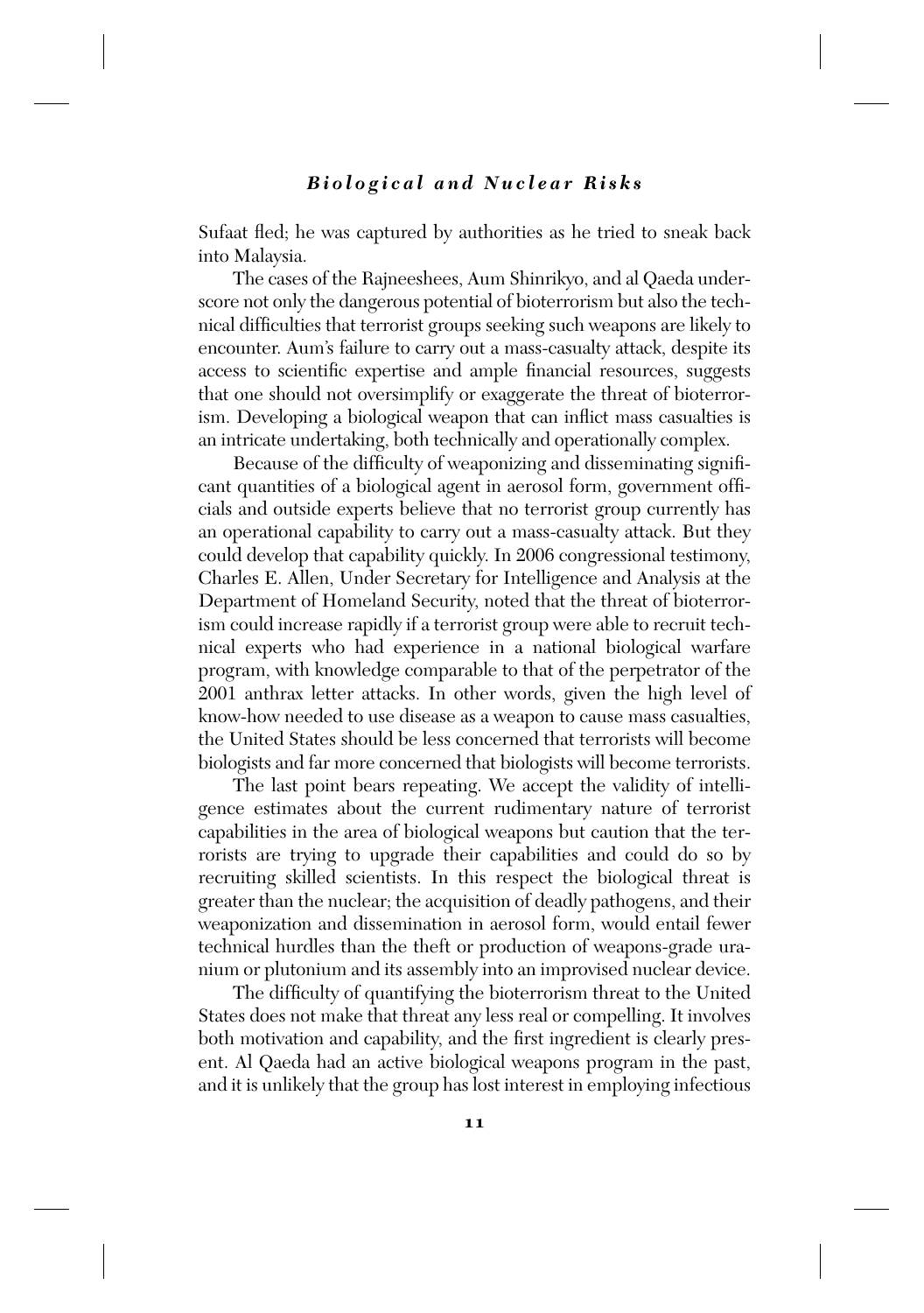disease as a weapon. That roughly a half-dozen countries are suspected to possess or to be seeking biological weapons also provides ample grounds for concern.

#### **The Future Threat**

In addition to the current threat of bioweapons proliferation and terrorism, a set of over-the-horizon risks is emerging, associated with recent advances in the life sciences and biotechnology and the worldwide diffusion of these capabilities. Over the past few decades, scientists have gained a deep understanding of the structure of genetic material (DNA) and its role in directing the operation of living cells. This knowledge has led to remarkable gains in the treatment of disease and holds the promise of future medical breakthroughs. The industrial applications of this knowledge are also breathtaking: it is now possible to engineer microorganisms to give them new and beneficial characteristics.

Activity has been particularly intense in the area of biotechnology known as *synthetic genomics.* Since the early 1980s, scientists have developed automated machines that can synthesize long strands of DNA coding for genes and even entire microbial genomes. By piecing together large fragments of genetic material synthesized in the laboratory, scientists have been able to assemble infectious viruses, including the polio virus and the formerly extinct 1918 strain of the influenza virus, which was responsible for the global pandemic that killed between 20 million and 40 million people.

As DNA synthesis technology continues to advance at a rapid pace, it will soon become feasible to synthesize nearly any virus whose DNA sequence has been decoded—such as the smallpox virus, which was eradicated from nature in 1977—as well as artificial microbes that do not exist in nature. This growing ability to engineer life at the molecular level carries with it the risk of facilitating the development of new and more deadly biological weapons.

The only way to rule out the harmful use of advances in biotechnology would be to stifle their beneficial applications as well—and that is not a realistic option. Instead, the dual-use dilemma associated with the revolution in biology must be managed on an ongoing basis. As long as rapid innovations in biological science and the malevolent intentions of terrorists and proliferators continue on trajectories that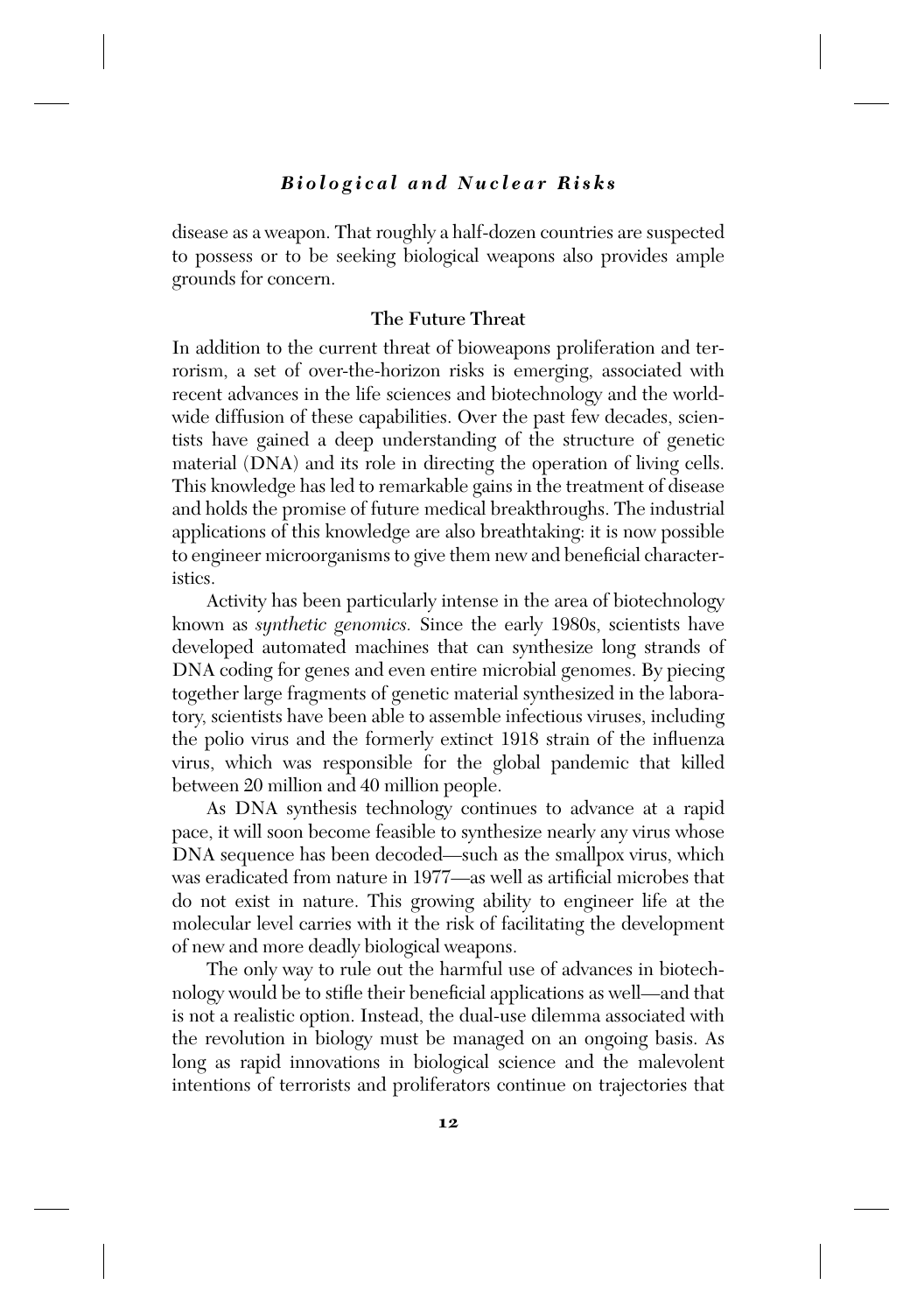are likely to intersect sooner or later, the risk that biological weapons pose to humanity must not be minimized or ignored.

#### Nuclear Risks

Pelindaba sprawls across the rolling hills west of Pretoria, a series of low, flat buildings among clusters of trees far greener than the brownish grasslands of the region. Its name is familiar to the citizens of South Africa, though few of them have ever seen it. It is known to be a repository of hundreds of kilograms of weapons-grade highly enriched uranium (HEU) that are the leftovers of the nuclear weapons program that produced six bombs before South Africa famously became the world's first and only nuclear nation to go the route of complete nuclear disarmament. It is also known as one of South Africa's most tightly secured installations, surrounded by 10,000-volt security fences, protected by a well-armed security force, and monitored by around-the-clock closedcircuit television cameras.

The attack came without warning, in the early morning hours of November 8, 2007.

Two armed teams struck the facility. The first consisted of four men: they burst into the facility's eastern block and headed for the control room. Later, authorities would say the four had gotten into the compound by cutting a hole in the high-voltage fence.

Inside the control room was the nuclear installation's emergency services operational officer and the control room's night shift supervisor. As the attackers burst in, the emergency services officer, Anton Gerber, pushed the control room supervisor under the desk—because she happened to be his fiancée and, he would later explain, he just wanted to protect her. The attackers shot him in the chest; the bullet, which narrowly missed his heart, broke a rib and punctured his lung missing his spine by 2 centimeters, a doctor later said. Gerber said that after being shot, he continued trying to fight off the intruders as they attacked him with a screwdriver.

Then, as quickly as they had arrived, the intruders left—without making any effort to steal the nuclear material or sabotage the control room, the reactors, or anything else. They had grabbed one computer as they fled but dropped it when Pelindaba's security forces finally got to the scene, an estimated 45 minutes after the attackers had entered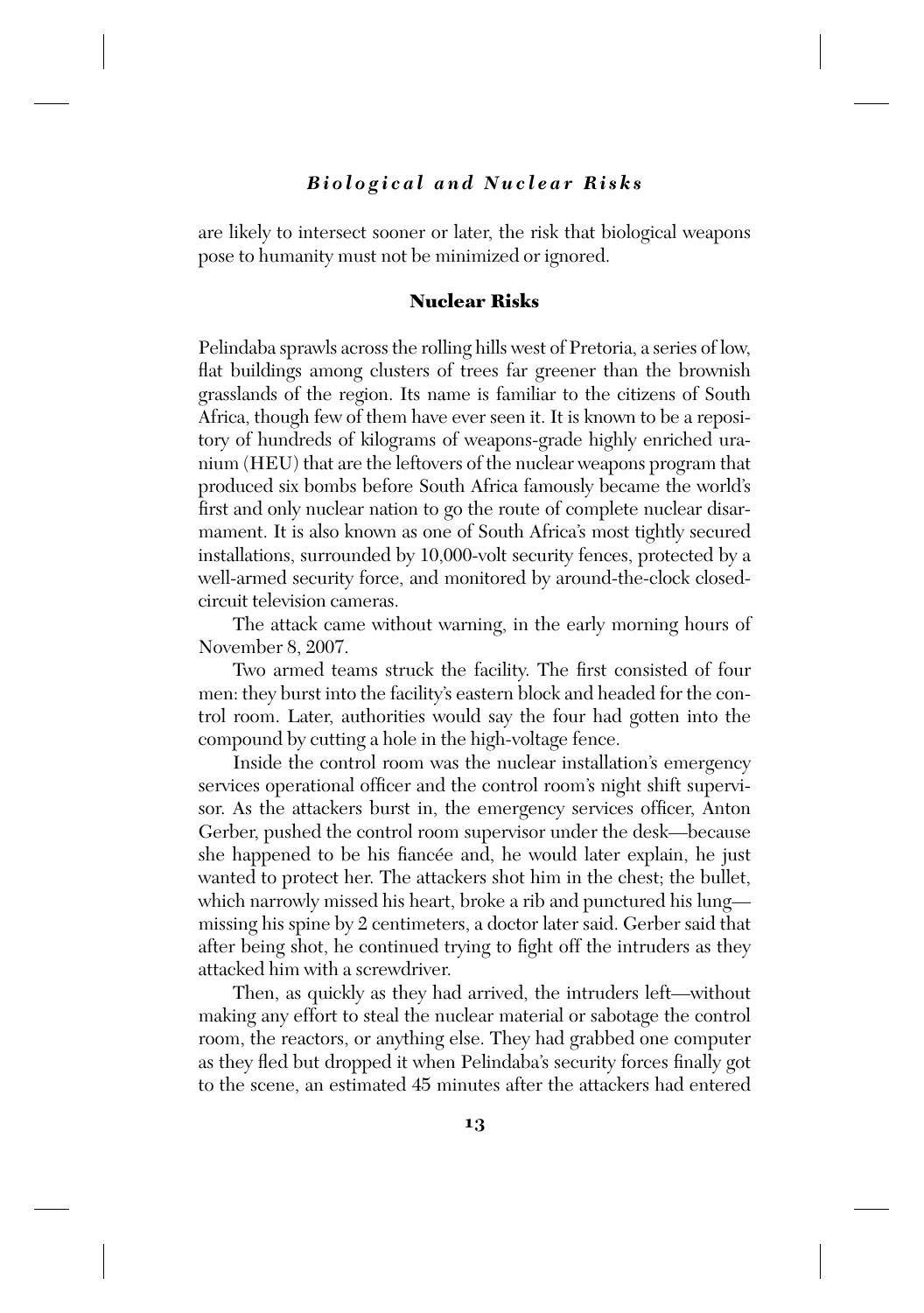the compound. They got away cleanly. Later that night, a second team attacked. But guards spotted them early this time and sounded the alarm, and these attackers also fled.

South African authorities found the whole episode baffling—was this an inside caper with some sort of personal motive or was it really about nuclear terrorism? Why was it that the attackers spent 45 minutes inside the compound without being detected by either the hightech equipment or the security guards?

International nuclear nonproliferation officials and nongovernmental experts found it frightening—focusing on what might have been. Could the attackers have stolen enough highly enriched uranium to fashion a nuclear bomb? Could South Africa's weapons-grade nuclear material have wound up in the possession of terrorists?

After reviewing the incident with South African authorities, the International Atomic Energy Agency (IAEA) determined that the HEU was never in any real danger, because the intruders never made it to the areas where the nuclear material was stored. Still, as Matthew Bunn, an associate professor of public policy at Harvard University, stated in his April 2008 testimony to the Senate Homeland Security and Governmental Affairs Committee, "This incident is nevertheless a potent reminder that inadequately secured nuclear material is a global problem, not one limited to the former Soviet Union."

So far as we know, the world has been the beneficiary of both skill and luck that terrorists have not yet obtained nuclear weapons-grade material and made it into a bomb. For nuclear thefts have occurred, as well as some well-known attempts by terrorists to buy bomb-making material on the black market.

 $0.0.0$ 

The world today confronts a growing nuclear risk. Even as some states seek to acquire nuclear weapons, others are looking to expand their arsenals. Concern about the spread of nuclear weapons intensifies with the possibility of a large increase in nuclear power production to meet growing energy demands—a nuclear renaissance. As additional countries acquire nuclear facilities—particularly if they build uranium enrichment facilities or reprocessing facilities, ostensibly to provide fuel for their power plants and reduce the waste associated with the spent nuclear fuel—the number of states possessing the knowledge and capa-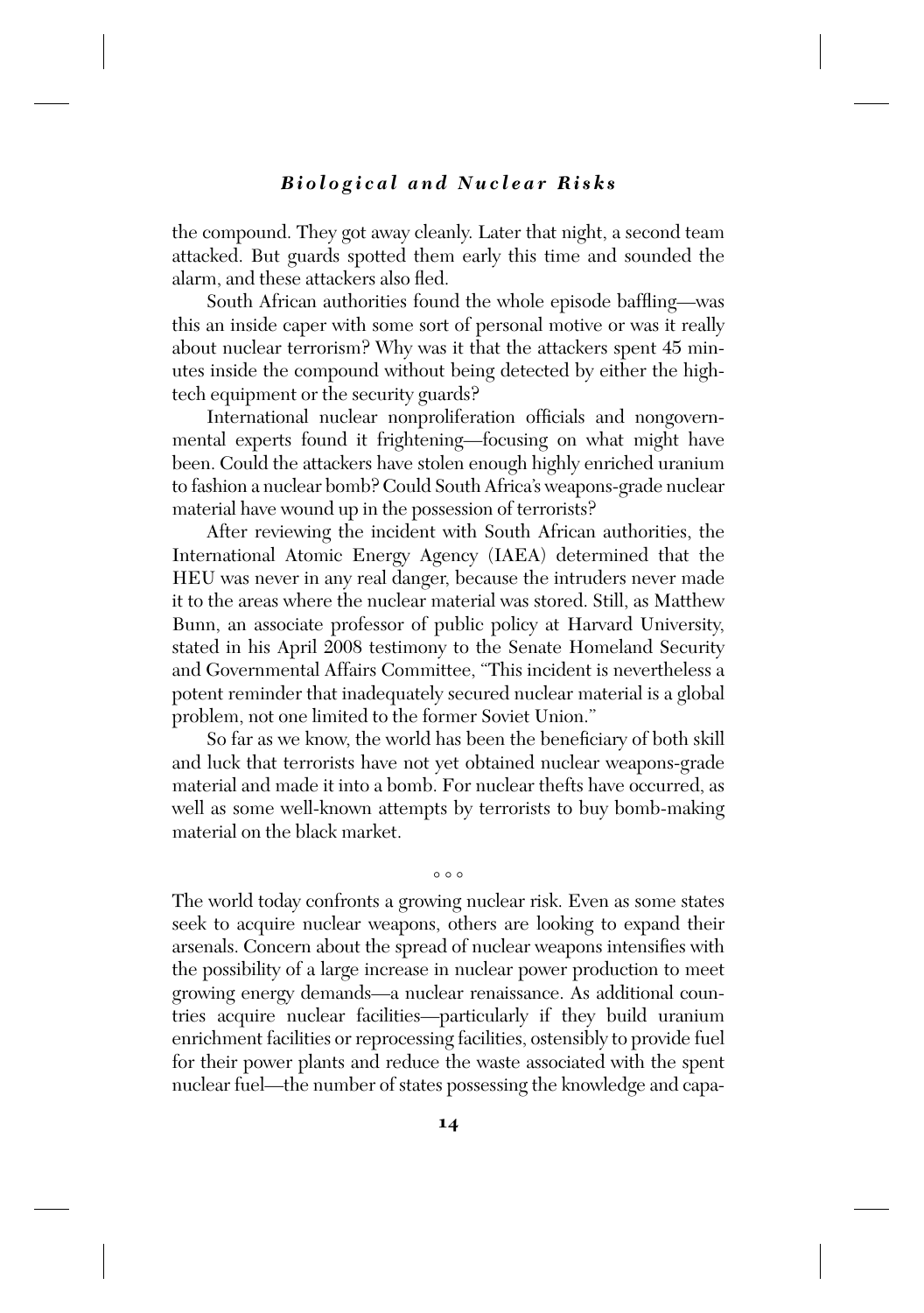bility to "breakout" and produce nuclear weapons will increase significantly. This also increases the risk that such materials could be diverted to, or stolen by, terrorist groups.

In addition, there is already a surfeit of nuclear material in the world. More than 40 countries possess nuclear material that could be used in a nuclear weapon, though at present almost all of it (about 95 percent) is in Russia and the United States. Hence those two countries have a special role to play in accounting for, securing, and reducing nuclear materials.

Most black market sources of actual weapons-grade nuclear material that terrorists seek appear to have originated from Russia or other former Soviet states. Much of it was most likely diverted or stolen by an individual with access to a facility designed to hold such materials. There have been multiple seizures by authorities in Russia and elsewhere of kilogram quantities of HEU. Even more disconcerting are reports that in 1998 the Russian Federal Security Service uncovered a plot by employees in a nuclear facility to steal 18.5 kilograms of material described only as suitable for the "production of components for nuclear weapons." Taken together these attempts represent enough material to produce at least one nuclear weapon.

More recently, there was a sting operation pulled off by the law enforcement officials of the Republic of Georgia. In February 2006, Georgian officials arrested Oleg Khintsagov, a Russian merchant from the North Ossetia region, on charges that he was trying to sell 100 grams of highly enriched uranium; they also took four Georgians into custody. After saying little publically about the case for a year, officials put out the word that the key to the arrest was a Georgian who spoke Turkish and pretended to be a Muslim from an organization interested in buying bomb-making fuel. Khintsagov claimed that he got the uranium from a source in the Siberian academic city of Novosibirsk. Russians said that their tests on the sample were inconclusive and expressed concerns that the arrest was politically motivated; Georgian officials said that the uranium appeared to be Russian. Khintsagov was sentenced to eight years in jail.

In another case, a small-time nuclear thief from Russia became a big-time nightmare for officials of the International Atomic Energy Agency.

Leonid Smirnov was a foreman at the Luch Scientific Production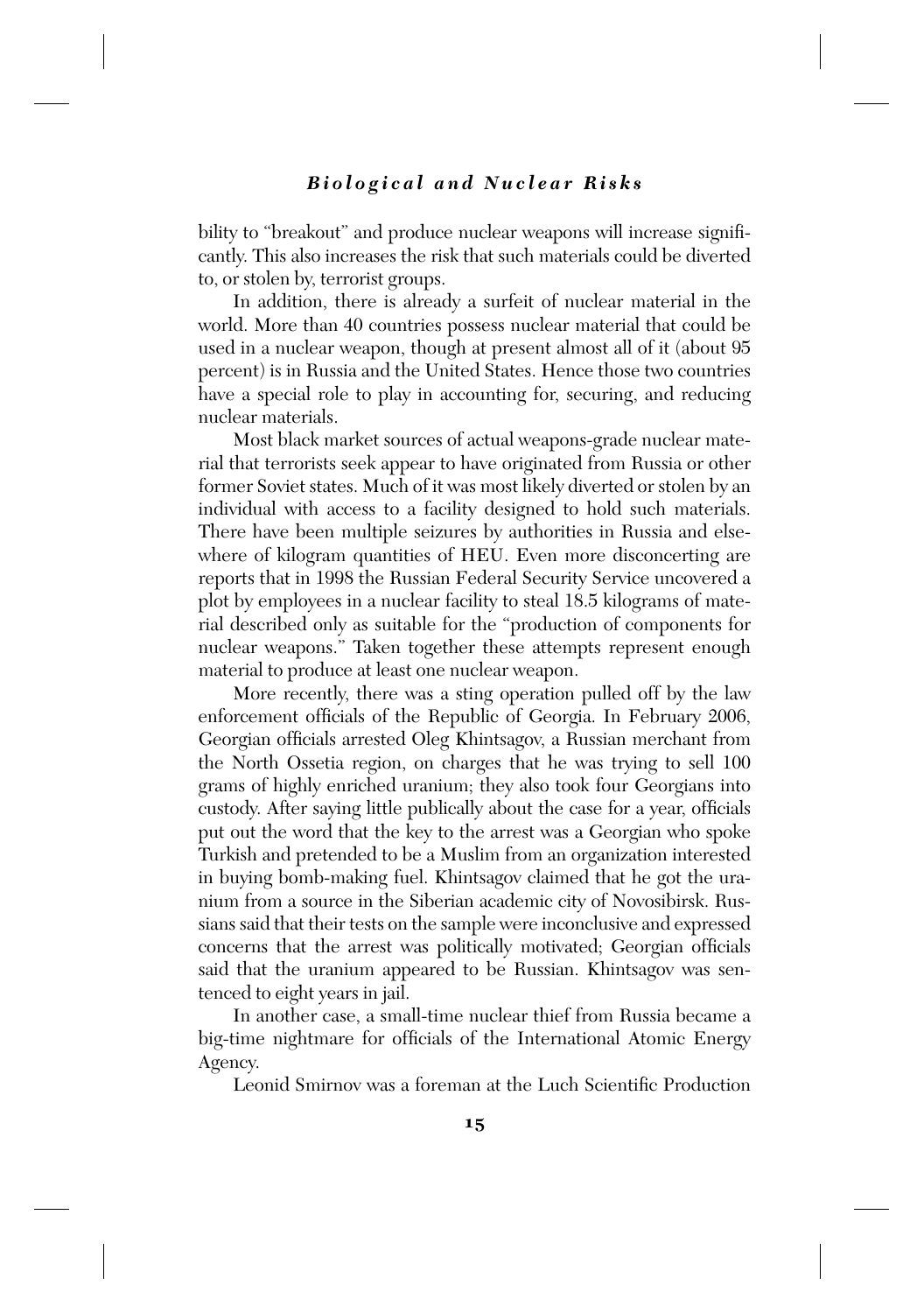facility in Podolsk, just two hours by train from Moscow. His job was to weigh and inventory nuclear material, then dispense it to other workers. Because the scales at Luch were not very accurate, all measurements recorded for inventory were assumed to have a 3 percent margin of error. So, in the first years of the post-Soviet Russia, Smirnov figured that he would steal just a little bit at a time—always within the margin of error. And that's what he did. Night after night, he carried home a small amount of enriched uranium and put it in a lead-lined container that he kept on the balcony of his apartment, which overlooked a children's playground. In four months, he had collected 1,598 grams of 90-percent enriched uranium. Meanwhile, no discrepancies were visible in the ledgers at Luch.

Not being a practiced thief, Smirnov did not know how to sell it on the black market. When he sought advice from some friends who were thieves, they told him they were going to take the train to Moscow to sell some batteries; he could come along and bring his loot with him. But as it happened, the Podolsk police had been watching his pals and they were arrested. In the police station, after his friends were booked and led away, the police asked what he had in his lead container. Uranium, said Smirnov. The police ran out of the building into the street and Smirnov ran after them, politely reassuring his captors and insisting that they were perfectly safe. He was arrested, and his helpfulness earned him a light sentence.

What led officials at IAEA to call Smirnov a nightmare was that he could have stolen enough material to make a bomb and sold it to terrorists—with the books at Luch still showing all the uranium accounted for and without IAEA officials ever having a clue that there was a problem.

This story underscores how U.S.-Russian cooperation can help secure so-called loose nukes—and that sometimes even small acts can lead to major improvements in security. Under the U.S. Cooperative Threat Reduction Program, also known as the Nunn-Lugar program (after its two respected congressional sponsors, Senators Sam Nunn and Richard Lugar), the United States paid for new digital state-ofthe-art scales for the Luch facility. The result: no more rounding off within margins of error, and thus no more opportunities for small-time nuclear thieves like Leonid Smirnov to steal a bomb's worth of uranium, bit by bit.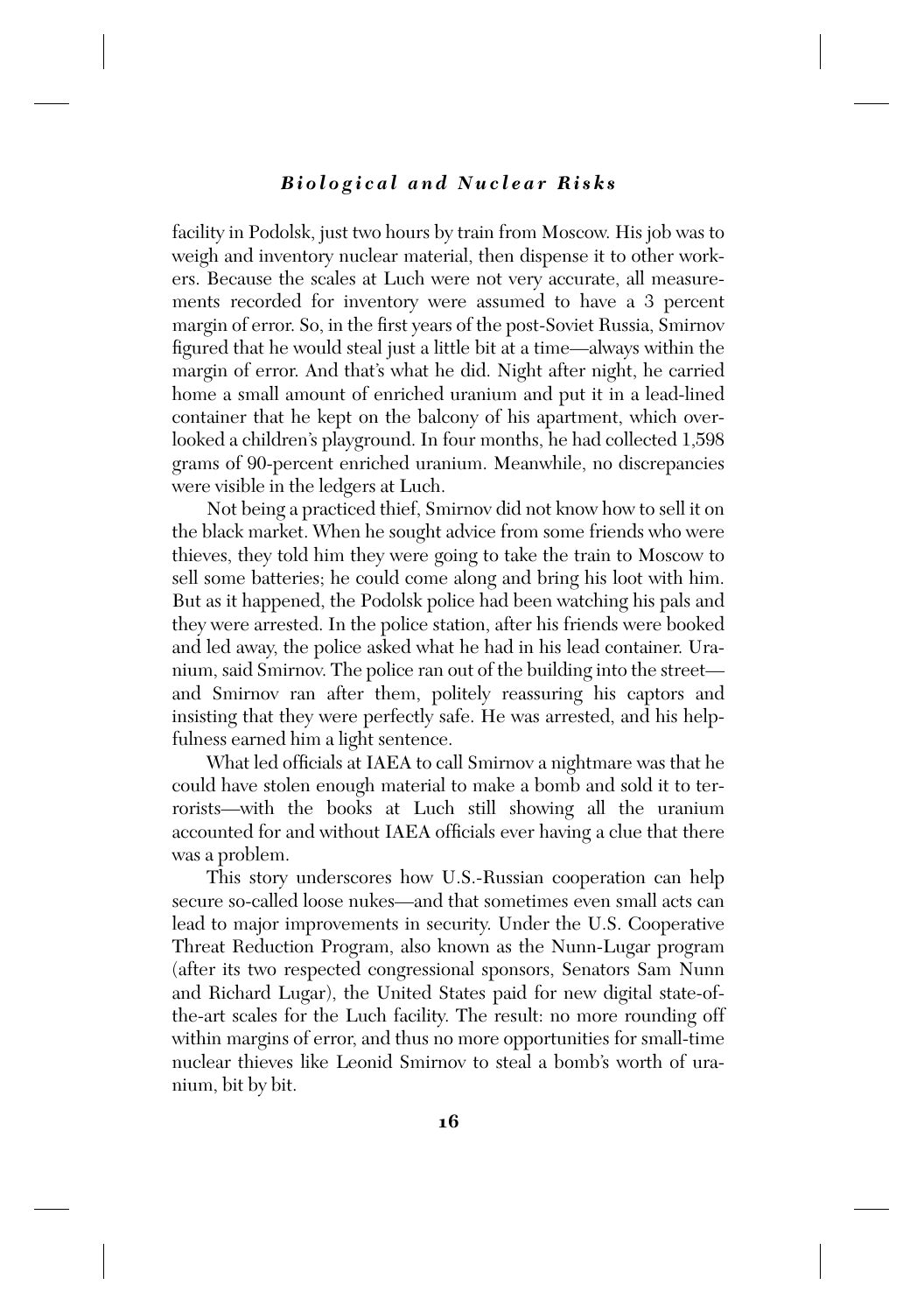$\circ \circ \circ$ 

Unlike the uncertainties of a biological attack, which could occur silently and without being noticed for a number of days, a nuclear attack would be obvious, and most people understand the level of devastation and death it could cause. Still, it is instructive to review the damage that would follow a nuclear incident. Perhaps the best description has been provided by a member of our Commission, Graham Allison, director of the Belfer Center for Science and International Affairs at Harvard University, in his book *Nuclear Terrorism: The Ultimate Preventable Catastrophe* (2004).

Allison's scenarios:

New York City—Al Qaeda rents a van, drives a Russian 10 kiloton nuclear bomb into Times Square, and detonates it. Times Square disappears instantly, as the heat from the blast would reach tens of millions of degrees Fahrenheit. The theater district, Grand Central Terminal, Rockefeller Center, Carnegie Hall, and Empire State Building would be gone, literally in a flash. Buildings further away, such as the United Nations Headquarters on the East River, the Flatiron Building, and the Metropolitan Museum would look like bombed-out shells. Half a million people who at noontime are in that half-mile radius of the blast site would be killed. Hundreds of thousands of others would die from collapsing buildings, fire, and fallout.

San Francisco—A nuclear bomb is detonated in Union Square. Everything to the Museum of Modern Art would be vaporized. Massive destruction would exist from the Transamerica Building to Nob Hill.

Chicago—A nuclear bomb explodes at Sears Tower. Everything from Navy Pier to the Eisenhower Expressway disappears. The United Center and Grant Park are destroyed. A firestorm sweeps from the White Sox's U.S. Cellular Field on the South Side to the Cubs' Wrigley Field on the North Side.

Washington—A nuclear bomb at the Smithsonian Institution would destroy everything from the White House to the Capitol lawn. The Supreme Court would be rubble. The Pentagon, across the Potomac River, would be engulfed in flames.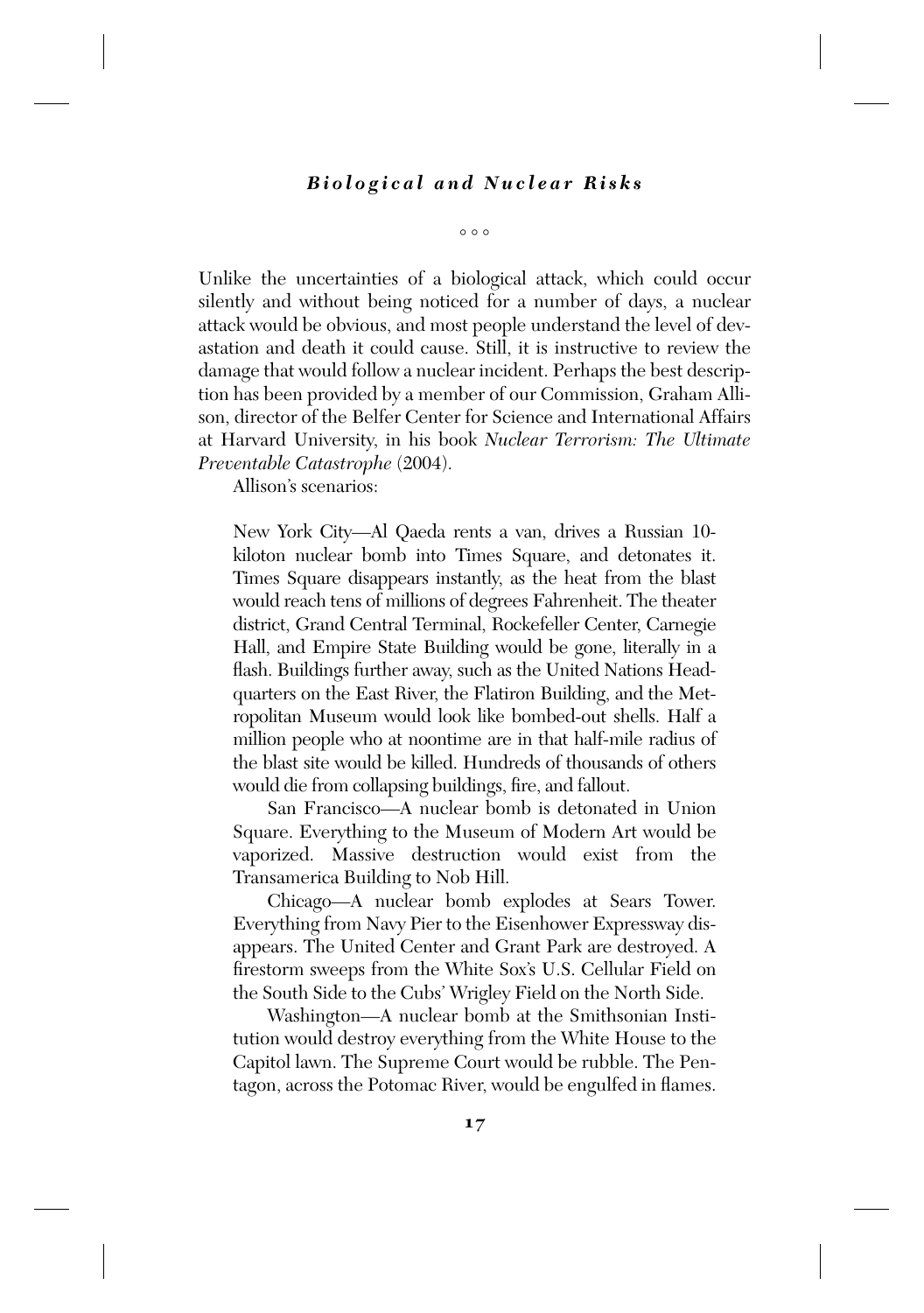$\circ \circ \circ$ 

For all these reasons, our Commission joins the calls made by many others before us emphasizing the urgency of securing nuclear materials useful for weapons—right now, *before* they fall into the hands of terrorists.

At the same time, we cannot lose sight of concerns regarding the spread of nuclear weapons. Since the United States exploded the first nuclear bomb in 1945, seven additional states are known or suspected to have joined the nuclear weapons club: Russia, China, the United Kingdom, France, Israel, India, and Pakistan. In addition, South Africa built six nuclear weapons in the 1980s and dismantled them just before power was transferred to the post-apartheid government. North Korea conducted a nuclear weapons test in 2006, thus becoming the first country to have ratified the NPT and then break out of it by producing a nuclear weapon. In the past several years, the United States and Russia have significantly reduced their arsenals of nuclear weapons, while Pakistan, India, and China have been increasing their nuclear capabilities and reliance upon nuclear weapons in their strategic postures.

The emergence of this new kind of arms race in Asia raises the prospect of a nuclear war whose effects would be catastrophic both regionally and globally. Analysts estimate that a nuclear exchange between India and Pakistan that targets cities would kill millions of people and injure millions more. The risk of a nuclear war between the two neighbors is serious, given their ongoing dispute over Kashmir and the possibility that terrorist attacks by Pakistani militant groups might ignite a military confrontation.

Pakistan's nuclear weapons program is driven by its perception of the conventional and nuclear threat from India, while India's program is focused on both Pakistan and China. China is also fueling the arms race, both by increasing its own strategic forces and by not stopping Chinese entities from supporting Pakistan's strategic programs. At present, all three are expanding their nuclear arsenals with no clear end in sight.

At the same time, nuclear developments in Iran, North Korea, and Syria are also disturbing, because they represent a possible tipping point toward cascading nuclear proliferation. The continued production and testing of nuclear weapons by North Korea could provoke Japan or South Korea to reconsider its nuclear postures. Similarly, Iran's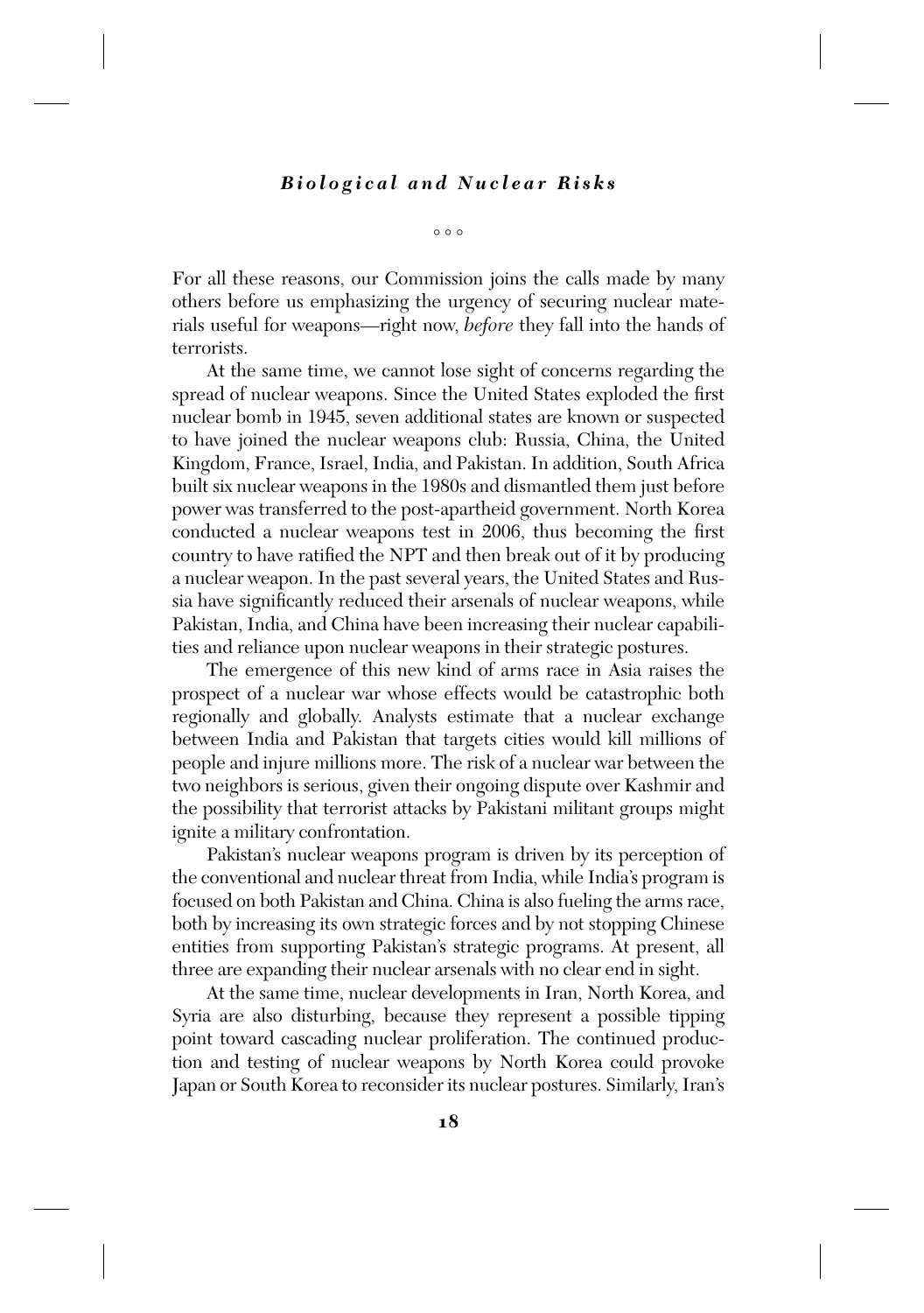continued pursuit of a fissile material production capability, combined with the recent revelation that Syria was constructing a plutonium production reactor with North Korean assistance, increases the pressure on Saudi Arabia, Egypt, and other states in the region to pursue their own programs. In this context, increased U.S., French, Russian, and Chinese contributions to civilian nuclear programs in the Middle East and South Asia are potentially destabilizing, if not managed properly.

The path leading to proliferation apparently was not difficult to follow. Some states pursued the development of nuclear technologies and capabilities within their own borders, and some relied on direct state-to-state transfers. Others employed espionage to acquire the technology and knowledge they needed, and still others relied on independent, illicit procurement agents to acquire nuclear technology that was mainly dual-use from other weapons and civil nuclear programs. Some benefited from the marketing of nuclear technology and expertise by scientists from other state programs. Most used a combination of these methods as they tried to achieve their goal.

Several states have tapped into black markets and illicit networks that supply nuclear materials, designs, and expertise to almost any buyer who is interested. The best known of these networks, run by the Pakistani scientist A. Q. Khan, assisted Iran, Libya, North Korea, and perhaps others in acquiring the technologies and designs needed to develop illicit nuclear programs. It unraveled in 2003 after authorities intercepted the BBC *China,* a cargo ship on its way to Libya with gas centrifuge components on board. It is unlikely that Khan's network could be reconstituted, but black-marketing of dangerous technologies, designs, and expertise continues to this day and is a major concern.

The recent discovery that North Korea provided Syria with a nuclear reactor for plutonium production escalates existing concerns about future nuclear proliferation. North Korea, after all, has already sold nuclear weapons–capable ballistic missiles to Pakistan, Iran, and several other states in the Middle East.

Nonetheless, past decisions by other countries may offer some hope for U.S. and international nonproliferation efforts. Belarus, Kazakhstan, and Ukraine agreed to the removal of nuclear weapons from their territory after the fall of the Soviet Union, and South Africa agreed to give up its nuclear weapons in 1991. Taiwan, South Korea, Argentina, Brazil, and Libya formerly had nuclear weapons programs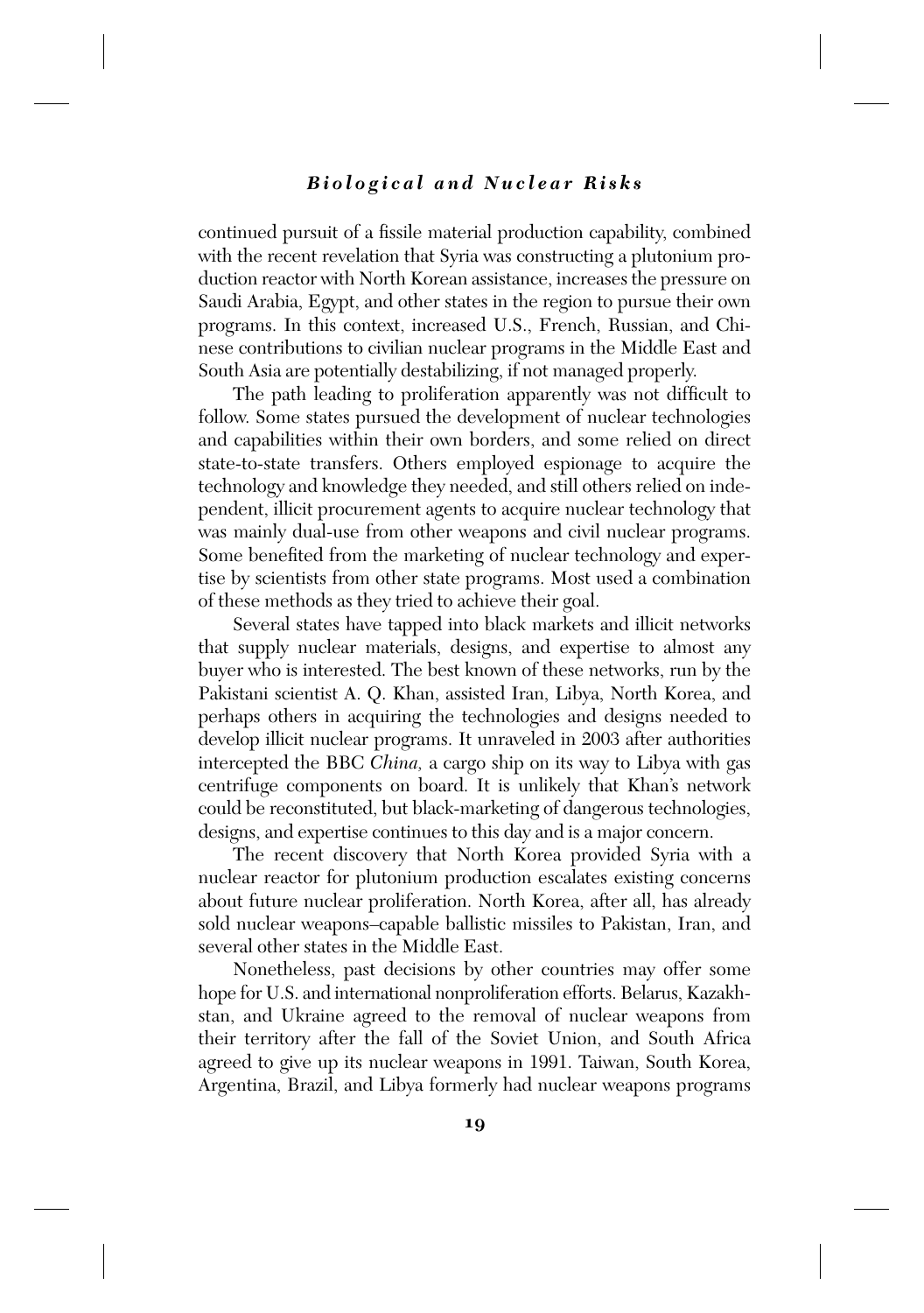but have reversed course. An additional 20 countries that at one time considered building nuclear weapons ultimately subscribed to norms of nonproliferation. But even when countries give up their nuclear weapons programs, there is still a risk that their nuclear know-how and materials will fall into the hands of terrorists or others.

At the moment, al Qaeda is judged to be the sole terrorist group actively intent on conducting a nuclear attack against the United States. For the foreseeable future, no extremists or groups to which they belong will be able on their own to produce nuclear weapons–usable materials. As a result, terrorists can successfully employ a nuclear device only if they acquire a weapon or weapons-usable materials from a state nuclear program. It is therefore imperative that authorities secure nuclear weapons and materials at their source.

Al Qaeda began its efforts to acquire nuclear weapons–usable material in the early 1990s. While bin Laden was living in Sudan, his aides received word that a Sudanese military officer was offering to sell weapons-grade uranium. Bin Laden was willing to pay full price for the material: \$1.5 million. After the purchase, however, the al Qaeda members realized that they had been scammed. This failure apparently did not discourage bin Laden—and his persistence highlights the seriousness of his interest. In the spring of 2001, bin Laden met with a Pakistani former nuclear scientist, Bashiruddin Mahmood, and discussed the development of nuclear and other weapons of mass destruction.

Today, all of this still points to intent but not capability. U.S. government officials and recognized experts have testified that al Qaeda probably does not currently have the nuclear materials or the technical expertise necessary to produce a nuclear weapon. However, they also recognize that the terrorists' ability to produce such a device could increase dramatically should they recruit just one or two individuals with access to nuclear materials or with knowledge of nuclear weapons designs.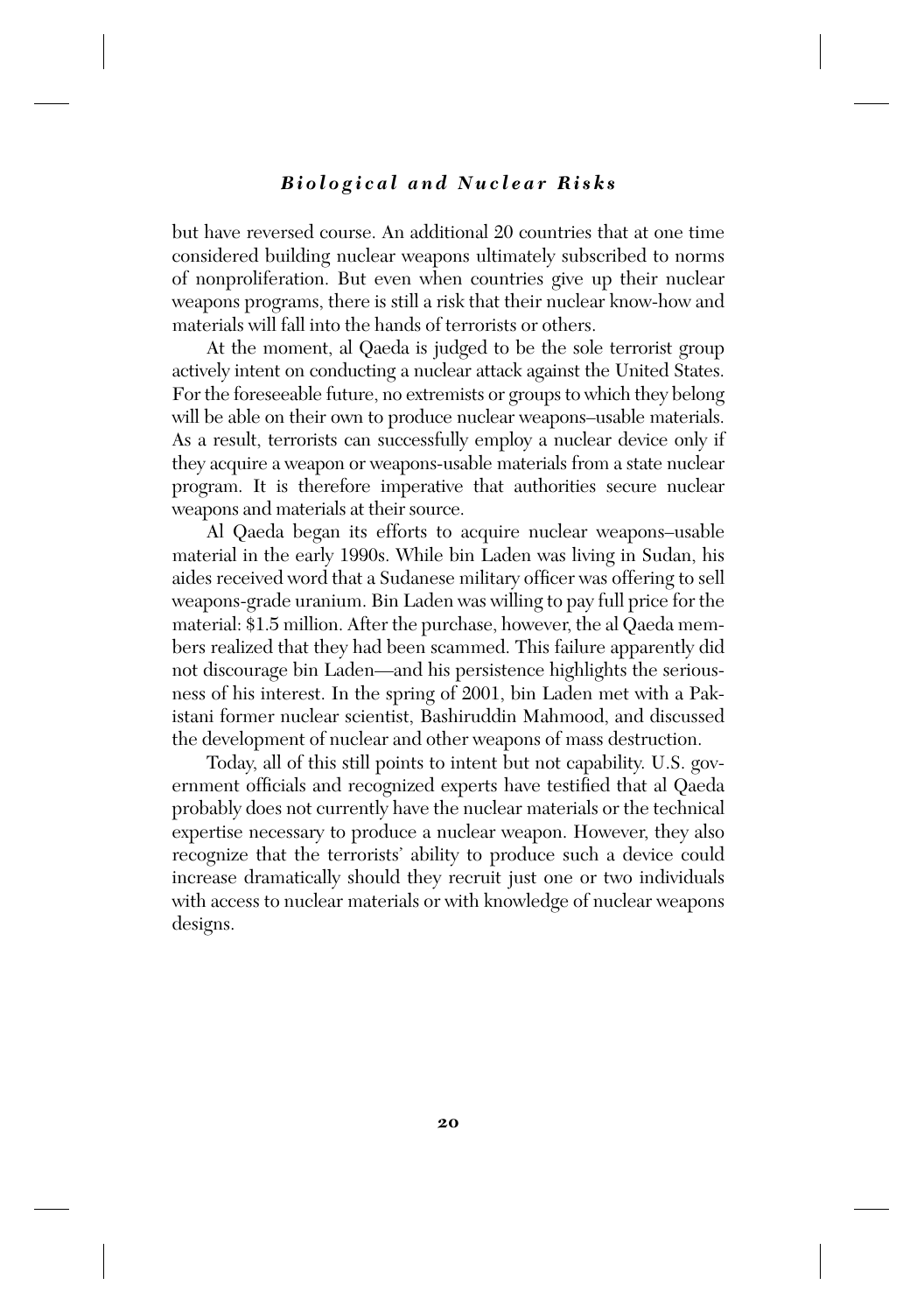# **two**

# Findings and Recommendations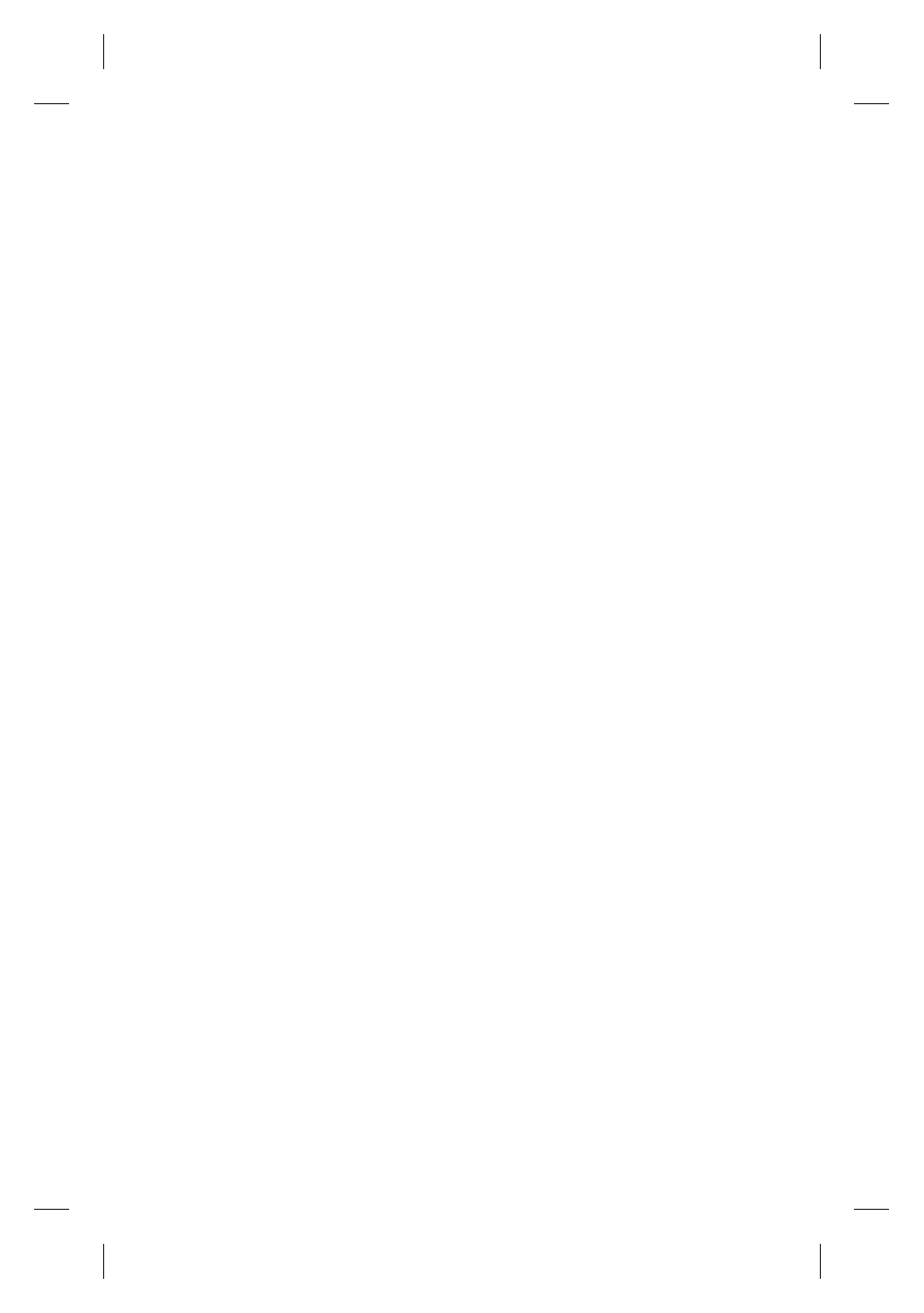Only a thin wall of terrorist ignorance and inexperience now protects us. —Former Secretary of the Navy Richard Danzig

Biological science and technology today transcend borders. These fields engage a vast and expanding array of actors in the government, private, and commercial sectors, and they are advancing at a remarkable pace. The more that sophisticated capabilities, including genetic engineering and gene synthesis, spread around the globe, the greater the potential that terrorists will use them to develop biological weapons. The challenge for U.S. policymakers is to prevent that potential from becoming a reality by keeping dangerous pathogens—and the equipment, technology, and know-how needed to weaponize them out of the hands of criminals, terrorists, and proliferant states.

The Commission believes that much more can be done to prevent biological weapons (BW) proliferation and terrorism—even as we recognize it is unrealistic to think that we can completely eliminate the possibility of misuse. Accordingly, we recommend a number of initiatives to enhance efforts at prevention, in addition to existing programs by the Department of Health and Human Services and the Department of Homeland Security to mitigate the consequences of a biological weapons attack.

Consistent with its legislative mandate, this Commission has focused on assessing and making recommendations on how to improve measures for the prevention of biological proliferation and terrorism. Nevertheless, countering the threat of BW proliferation and terrorism will require concerted action across a policy continuum that extends from prevention to consequence management. Prevention alone is not sufficient, and a robust system for public health preparedness and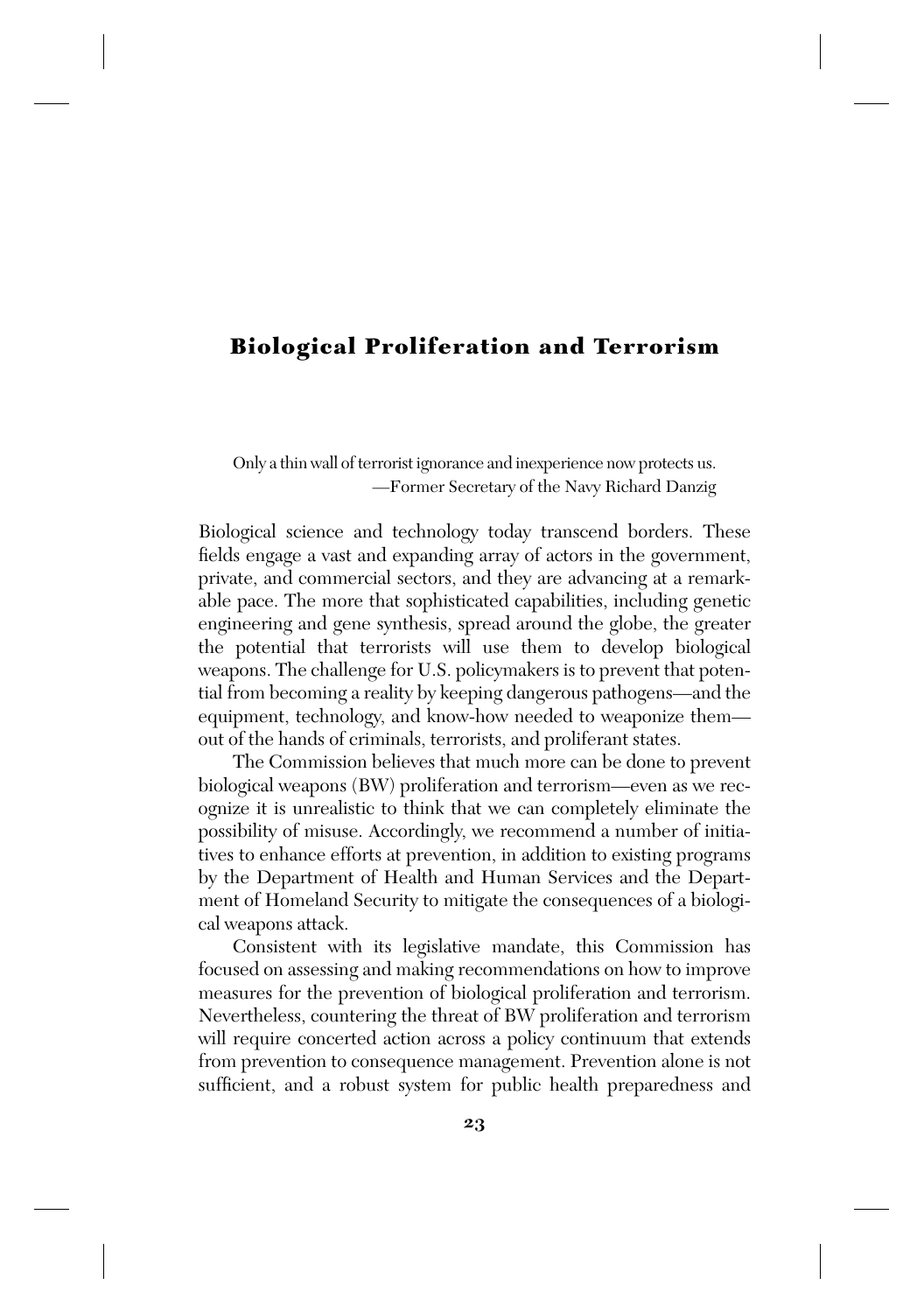response is vital to the nation's security. In order to deter biological attacks, we need to demonstrate—through effective preparedness measures and public exercises—that we are capable of blunting the impact of an attack and thus thwarting the terrorists' objectives.

To date, the U.S. government has invested most of its nonproliferation efforts and diplomatic capital in preventing nuclear terrorism. The Commission believes that it should make the more likely threat bioterrorism—a higher priority. Only by elevating the priority of the biological weapons threat will it be possible to bring about substantial improvements in global biosecurity. To this end, the new administration should urgently develop a comprehensive approach to the prevention of biological proliferation and terrorism.

#### Domestic Findings and Recommendation

#### **Securing Dangerous Pathogens**

A major hurdle for terrorists seeking biological weapons is the difficulty of acquiring disease-causing microbes (chiefly bacteria and viruses) and toxins (poisonous substances produced by living creatures) that can be harnessed to incapacitate or kill humans, livestock, or crops. Although dangerous pathogens such as the anthrax bacterium can be isolated from natural sources, it would generally be easier for terrorists to steal or divert well-characterized "hot" strains from a research laboratory or culture collection.

To reduce the likelihood of theft or diversion, in 1996 Congress created the Select Agent Program, which established a list of pathogens and toxins of bioterrorism concern. The initial regulations required the reporting of all transfers of these "select agents" to other laboratories and mandated that the facilities involved in the transfers be registered with the Department of Health and Human Services (HHS) or the Department of Agriculture (USDA).

In 2002, in response to the anthrax letter attacks of autumn 2001, Congress expanded the list of select agents and added a requirement that all U.S. laboratories that possess or transfer select agents must register with one of the two departments. In addition, all such laboratories must implement enhanced security measures including physical access controls and the FBI vetting of all scientists, technicians, and laboratory officials before they are allowed to work with select agents. Biodefense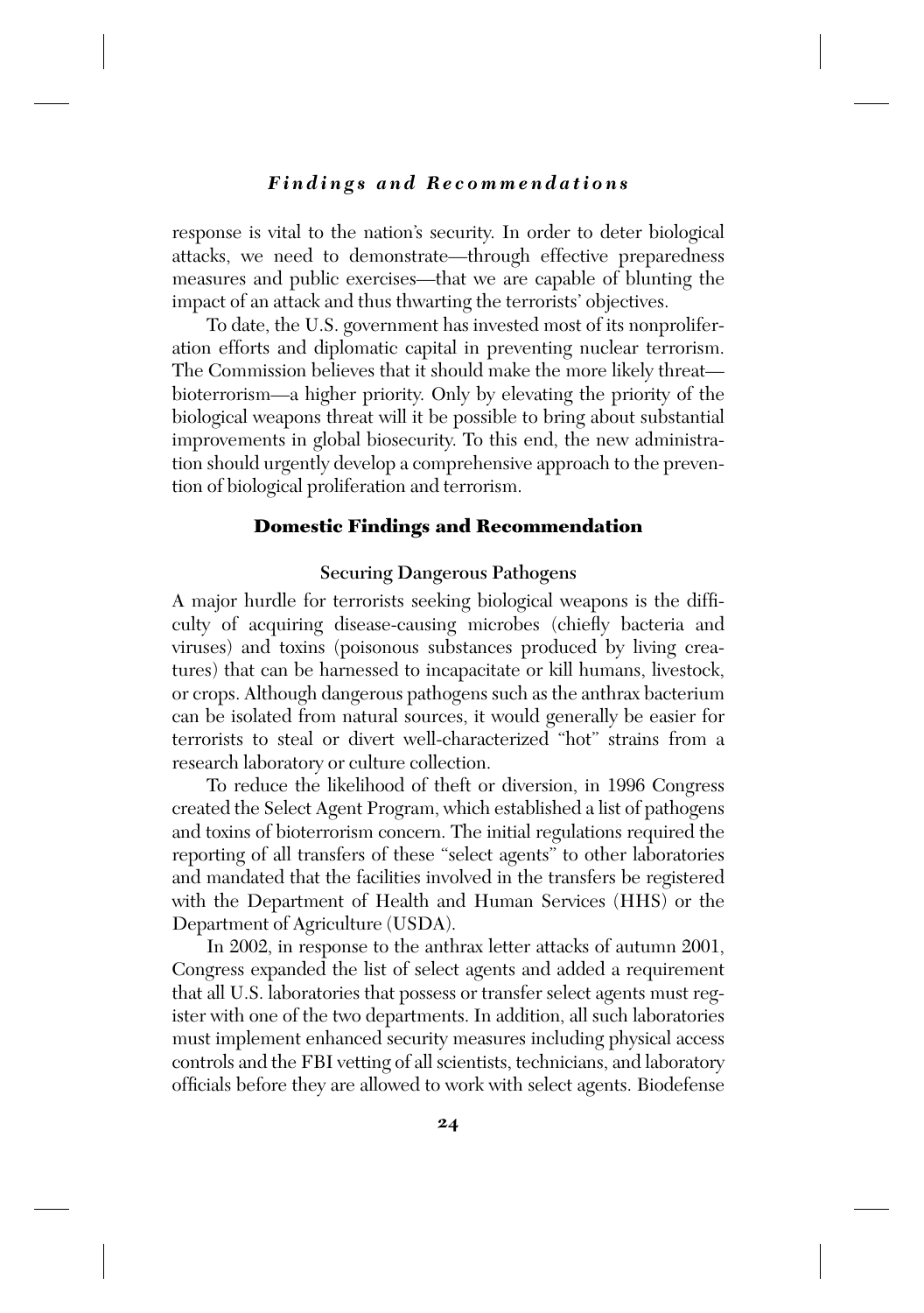researchers at U.S. Army laboratories must submit to a more stringent vetting process that includes a background investigation and a security clearance. Nevertheless, in August 2008, the Department of Justice identified Bruce E. Ivins, a U.S. Army researcher, as the sole perpetrator of the 2001 anthrax letter attacks, a development that has raised questions about the adequacy of current personnel vetting procedures.

Since the 2001 terrorist attacks on the United States, the Departments of Defense, Health and Human Services, Homeland Security, and other agencies have spent or allocated nearly \$50 billion for civilian biodefense. This huge influx of funding has been accompanied by the design and construction of numerous federal, state, and private highcontainment laboratories (at Biosafety Level 3), as well as maximumcontainment laboratories (at Biosafety Level 4), that work with the most dangerous pathogens. For example, the number of Biosafety Level 4 (BSL-4) labs is expected to triple from 5 in 2001 to 15 in 2012. This rapid expansion of laboratory capacity has been justified by the need for research on measures to counter both deliberate acts of bioterrorism and the global spread of emerging infectious diseases of natural origin, such as SARS (severe acute respiratory syndrome) and avian influenza.

At the same time, the dramatic increase in the number of highcontainment labs in the absence of a comprehensive regulatory framework has raised safety, security, and terrorism concerns. At present, some 400 research facilities in the United States are authorized to store and handle select agents, and nearly 15,000 individuals have been approved to work with them. The rapid growth in the number of facilities and people handling select agents has increased the risk of laboratory accidents or intentional misuse by insiders. Moreover, no single entity in the executive branch is responsible for overseeing and managing the risks associated with all the high-containment (BSL-3) laboratories operated by the U.S. government, industry, or academia.

#### **Promoting a Biosecurity Culture**

The government and the private sector must urgently address both *biosafety* concerns (preventing the accidental infection of laboratory workers and the release into the environment of dangerous pathogens) and *biosecurity* concerns (preventing the theft or diversion of dangerous pathogens for nefarious purposes).

The nuclear age began with a mushroom cloud—and all those who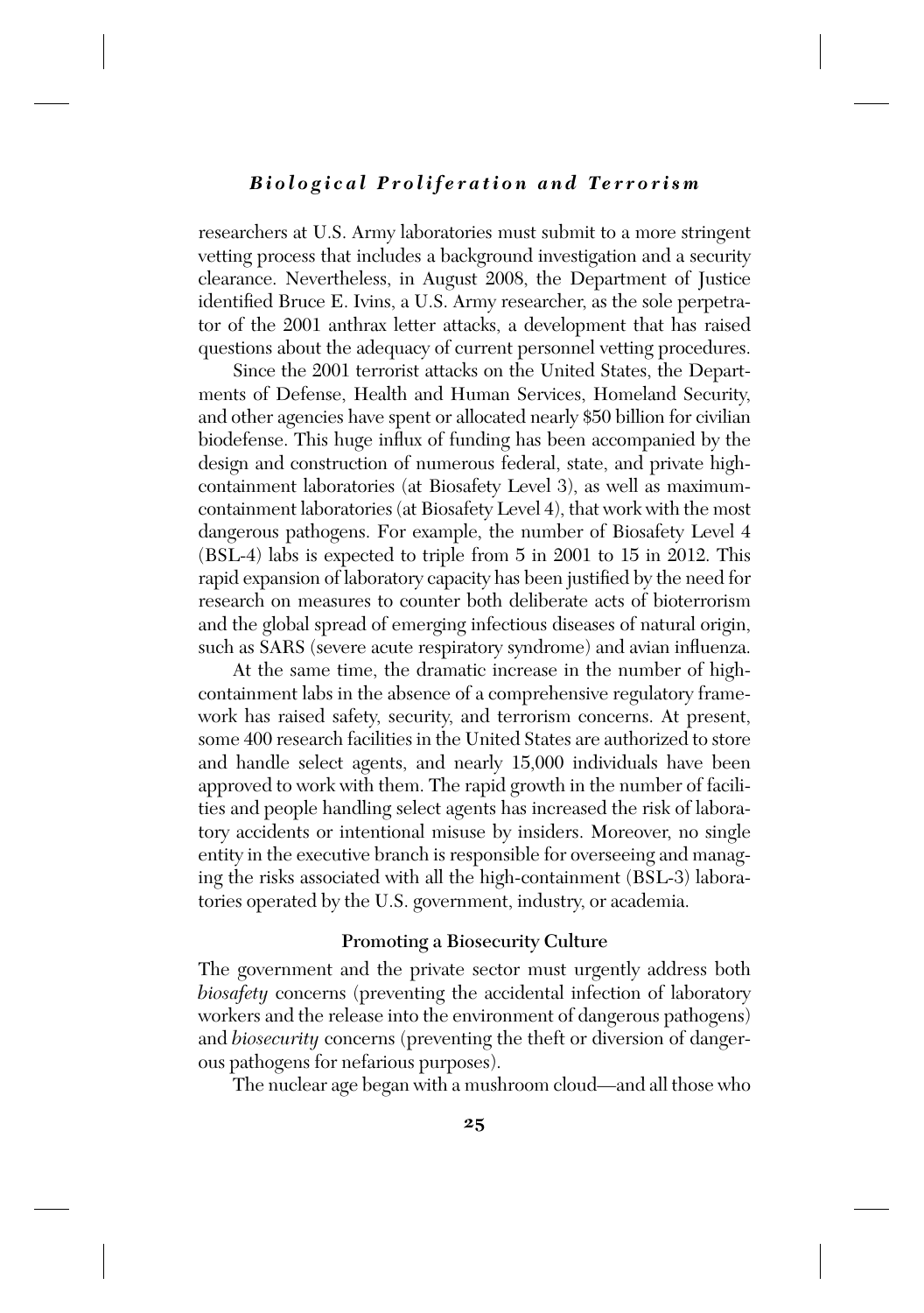worked in the nuclear industry in any capacity, military or civilian, instantly understood that they must work and live under a clear and undeniable security mandate. But the life sciences community has never experienced a comparable iconic event to focus their attention on security. Instead, most biologists view their research as an absolute good that promotes human health and prosperity, and they jealously guard their independence. There is understandable tension between the biology community and the government with regard to regulatory and oversight efforts, such as the Select Agent Rules. Although the recent assertion that a U.S. Army scientist was responsible for the anthrax letter attacks has created some awareness of the need for greater security, much still remains to be accomplished.

The choice is stark. The life sciences community can wait until a catastrophic biological attack occurs before it steps up to its security responsibilities. Or it can act proactively in its own enlightened selfinterest, aware that the reaction of the political system to a major bioterrorist event would likely be extreme and even draconian, resulting in significant harm to the scientific enterprise.

Because science is a global activity, any biosecurity regime must ultimately be international in nature. As a first step, it is necessary for the United States to put its own house in order and lead the rest of the world by providing the highest standards of biosafety and biosecurity. The U.S. goal must be to keep dual-use materials, technology, and expertise out of the hands of terrorists and proliferators.

The U.S. government has sought to foster the development of a "culture of security awareness" within the life sciences community to prevent the misuse of biology for warfare or terrorism. However, scientists in academia and industry generally view the Select Agent Program as an unnecessary burden rather than as an important means of preventing bioterrorism. To help change this attitude, federal agencies have launched a number of outreach and education efforts.

In 2005, the FBI established the Science and Technology Outreach Program (since renamed the Biological Sciences Outreach Program) to increase its dialogue with the academic, biotechnology, and public health communities and thereby gain their aid in thwarting bioterrorists. That same year, the Bureau established the National Security Higher Education Advisory Board, which consists of about 20 presidents of major U.S. research universities. The advisory board aims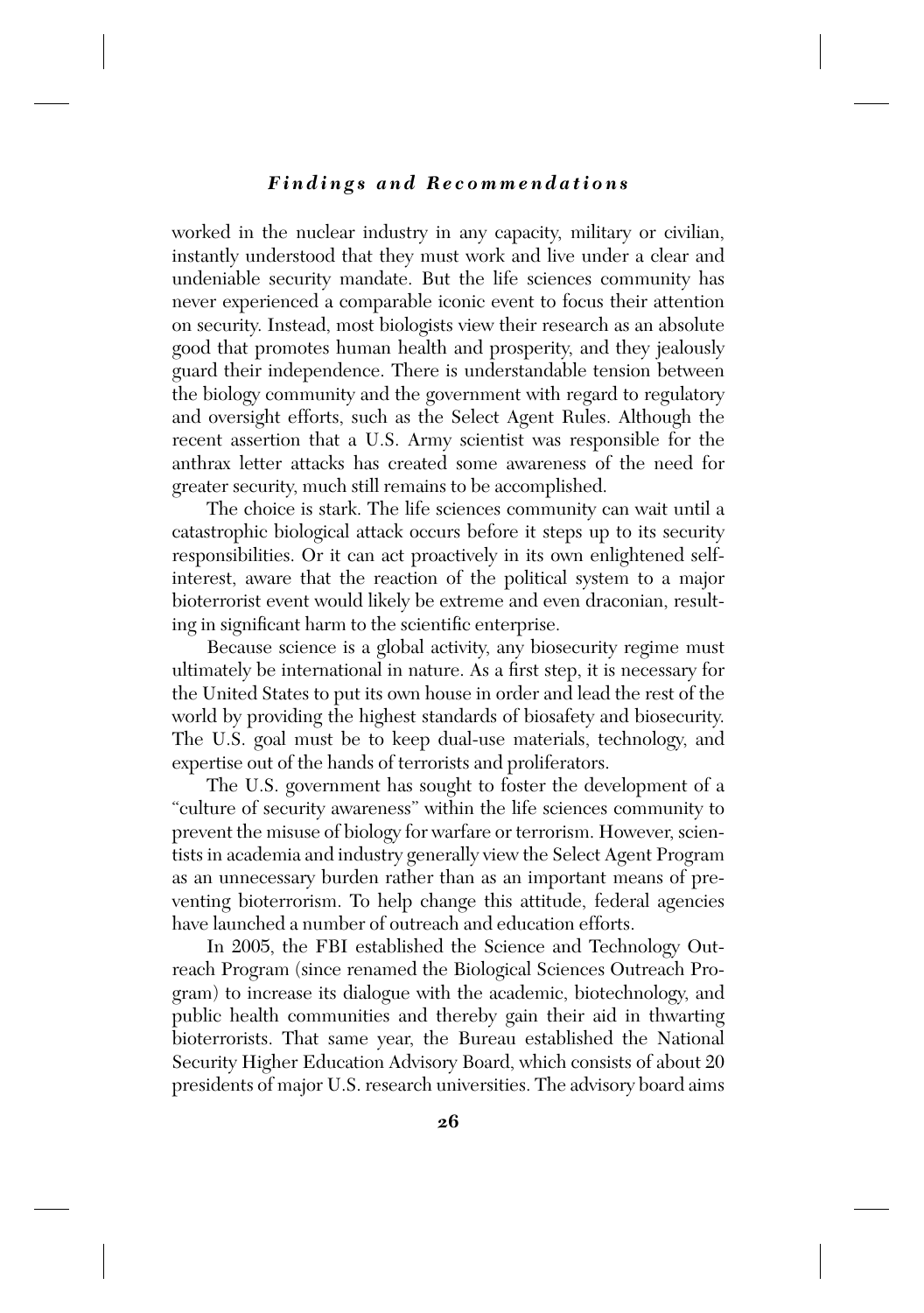to promote communication between the U.S. government and academic leaders on issues related to homeland security, law enforcement, and visa and immigration policies.

Meanwhile, in 2004, the Department of Health and Human Services created the National Science Advisory Board for Biosecurity to consider how to minimize the risk that advances in bioscience and biotechnology could be misused to threaten public health and national security. This committee is developing guidelines to improve the oversight of biological research.

#### **Microbial Forensics**

Microbial forensics is a new science that involves the use of molecular tools, such as DNA sequencing and isotopic analysis, to analyze a microbial pathogen or toxin. Such techniques can help determine the source of a particular strain of pathogen, thereby providing useful investigative leads. When combined with more traditional techniques, such as the analysis of hair, fibers, and fingerprints, microbial forensics can narrow the range of suspects in a bioterror attack. The FBI investigation into the anthrax-tainted letters of autumn 2001 provided a strong impetus for the rapid development of this new field. Analysis of subtle variations in the DNA sequences of different anthrax bacterial strains ultimately made it possible to pinpoint the source of the material used in the 2001 attacks to a single flask at the U.S. Army's biodefense research center at Fort Detrick, in Maryland.

A number of U.S. government agencies are currently involved in microbial forensics. In partnership with the FBI, the Department of Homeland Security's Science and Technology Directorate operates the National Bioforensic Analysis Center, which President George W. Bush designated in 2004 as the lead federal facility to conduct and facilitate the technical forensic analysis and interpretation of materials from biocrime and bioterror investigations.

**RECOMMENDATION 1: The United States should undertake a series of mutually reinforcing domestic measures to prevent bioterrorism: (1) conduct a comprehensive review of the domestic program to secure dangerous pathogens, (2) develop a national strategy for advancing bioforensic capabilities, (3) tighten government oversight of high-containment laborato-**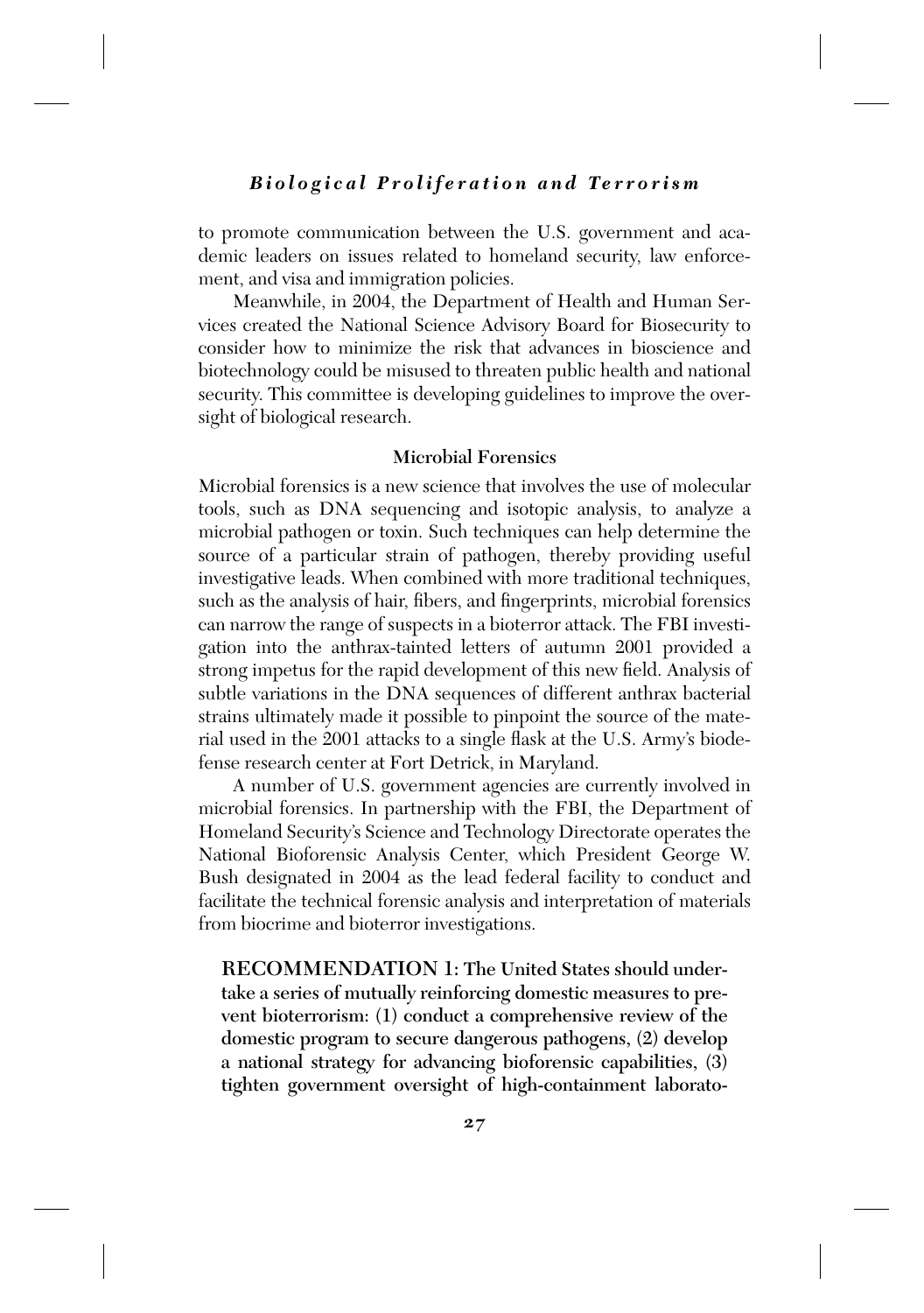**ries, (4) promote a culture of security awareness in the life sciences community, and (5) enhance the nation's capabilities for rapid response to prevent biological attacks from inflicting mass casualties.**

The Commission believes there are a number of specific actions that the United States should undertake to implement this recommendation.

**ACTION: The Department of Health and Human Services should lead an interagency review of the domestic program to secure dangerous pathogens.**

Congress passed legislation in 2002 strengthening the Select Agent Program, which had been established to secure dangerous pathogens used in research laboratories. But since the tightened regulations have gone into effect, the U.S. government has not conducted an internal review of the program's effectiveness in improving biological security and its impact on legitimate scientific research. A representative of a leading professional association in the life sciences expressed to the Commission the concerns of some of its members, who feel that the Select Agent Program is impeding collaboration with foreign scientists and blocking transfers of endemic pathogens from developing countries for study in U.S. laboratories. Although the Centers for Disease Control and Prevention (CDC) recently commissioned the Homeland Security Institute to review some aspects of the Select Agent Program, this effort is too narrow in scope and does not include the full set of stakeholders.

The Commission believes that an interagency review of the implementation of the Select Agent Program is long overdue. Issues or concerns emerging from such a review should be addressed during the first year of the new administration. The review should explore ways of implementing the Select Agent Program so that it continues to prevent the misuse of dangerous pathogens without hampering vital domestic research and international collaboration.

**ACTION: The Department of Homeland Security should take the lead in developing a national strategy for advancing microbial forensics capabilities.**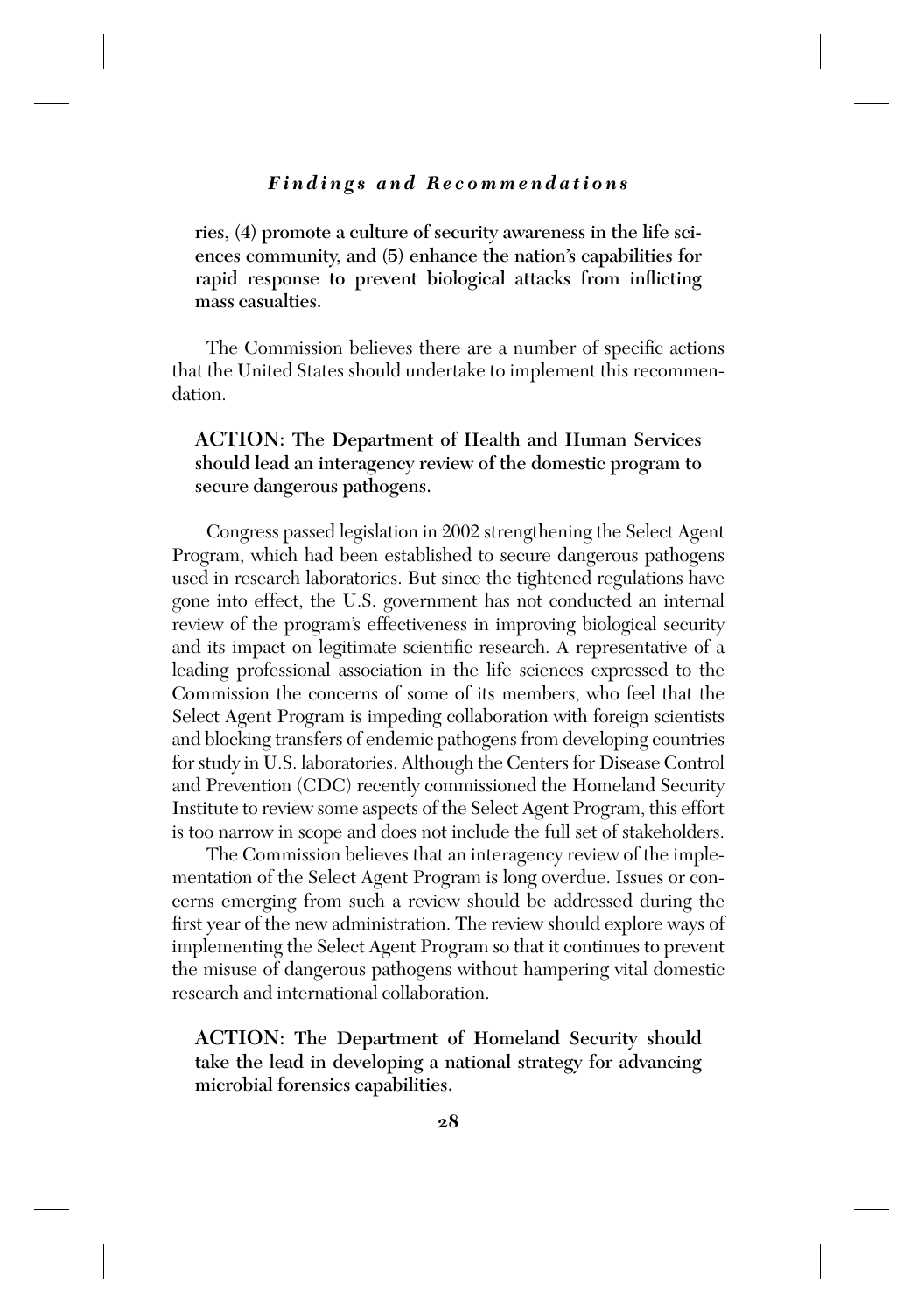Microbial forensics, a set of genetic and physical techniques for analyzing a biological or toxin agent that has been acquired by a proliferant state or terrorist group, can clarify where a breach in laboratory security has occurred. It can also help identify the perpetrators of a biological weapons attack and support their criminal prosecution. For deterrence, defense, and law enforcement purposes, the U.S. government is currently making a concerted effort to increase the likelihood that biological materials that have been obtained illicitly or used in an attack can be traced back to their source and perhaps linked to a terrorist organization or its state sponsor.

The Commission supports these efforts but believes they are not sufficient. By the end of 2009, the U.S. government must develop a national strategy for acquiring a state-of-the-art capability for microbial forensics. Such a national strategy should (1) facilitate the development and maintenance of a comprehensive library of pathogen reference strains; (2) establish a government-wide set of standard procedures for collecting, processing, and analyzing samples to improve consistency and quality, and identify both a lead agency to direct this effort and the roles and responsibilities of support agencies; and (3) fund basic research to support the further development of microbial forensic techniques.

**ACTION: The Department of Health and Human Services, in coordination with the Department of Homeland Security, should lead an interagency effort to tighten government oversight of high-containment laboratories.**

Despite the inherent safety and security risks associated with highcontainment laboratories, such facilities in the United States are not specifically regulated; they become subject to federal oversight only if they are government-funded or possess pathogens and toxins on the Select Agent List. Thus many BSL-3 laboratories that work with dangerous but unlisted pathogens, such as the SARS virus, operate outside of federal regulation and indeed even federal knowledge of their existence. Moreover, the number of scientists working with dangerous pathogens is increasing—and many are working with them for the first time. These changes have led to a higher incidence of accidents and laboratory-acquired infections and to new biosecurity concerns.

The problems have been exacerbated by the unbridled growth in the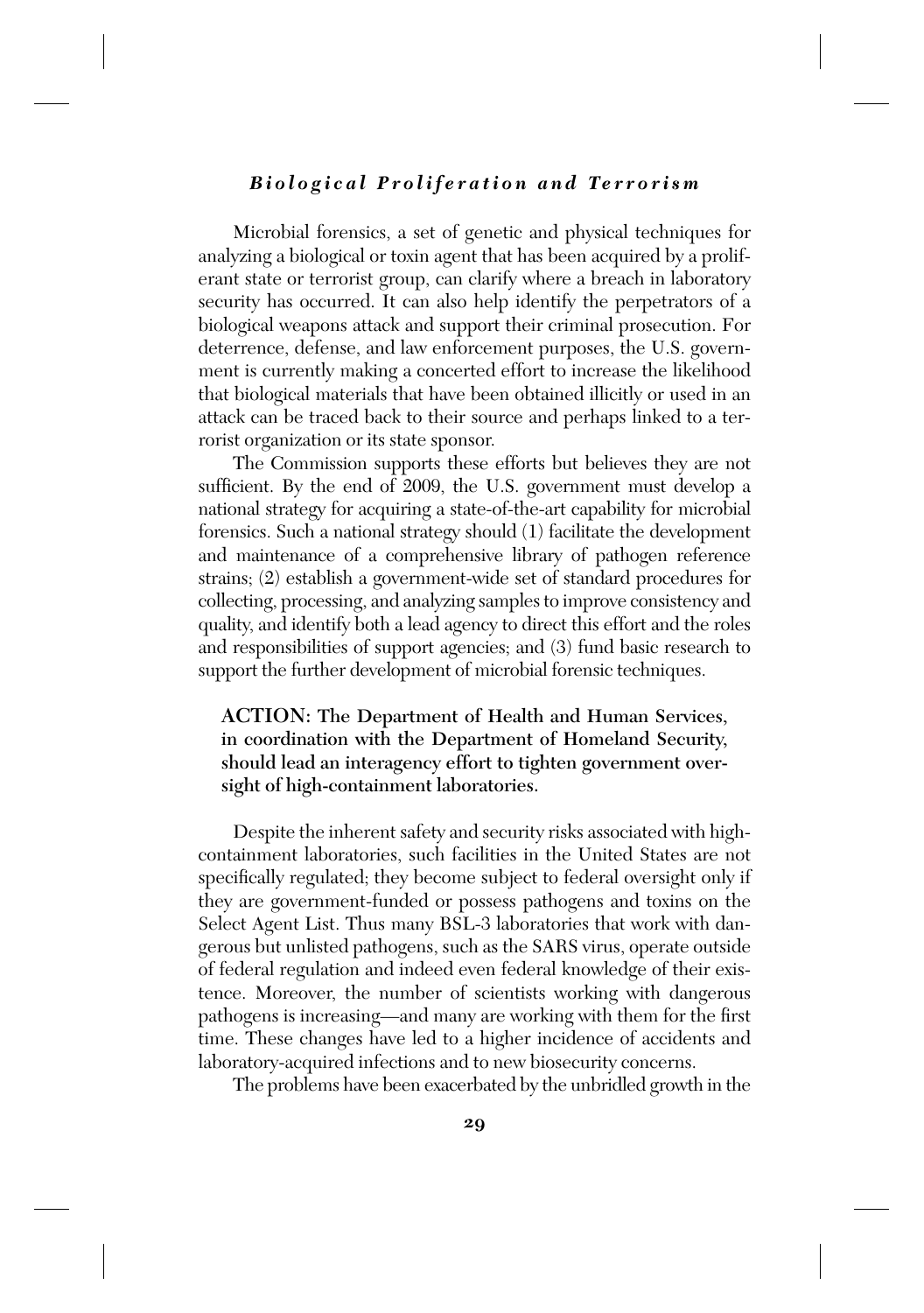number of high-containment laboratories since 2001, which has occurred without effective and coordinated federal oversight. In October 2007, the Government Accountability Office underscored this deficiency, reporting that "no single federal agency has the mission and, therefore, is accountable for tracking the number of all BSL-3 and BSL-4 labs within the United States. . . . Therefore, no agency is responsible for determining the aggregate risks associated with the expansion of these labs."

The Commission believes that safety and security considerations warrant direct federal oversight of all high-containment laboratories. We recommend that the next administration take appropriate action to (1) determine present and future requirements for research on biodefense threats and emerging infectious diseases, and plan future expansion to minimize the associated safety and security risks; (2) require federal registration of all BSL-3 and BSL-4 facilities (whether or not they work with select agents), identify a lead federal agency to oversee and enforce the registration process, and create a government-wide database of all high-containment labs in the United States; (3) implement a common set of safety and security requirements for all highcontainment labs; and (4) mandate standard biosafety and biosecurity training for all personnel who work in high-containment labs, and fund the development of educational materials for that purpose.

The new administration should act immediately to complete its assessment of national requirements for high-containment laboratories and take the action necessary to establish federal oversight of all BSL-3 and BSL-4 laboratories in the United States. The government should also consider centralizing the regulatory functions for biosafety and biosecurity by developing a new oversight mechanism for highcontainment laboratories that combines the existing CDC/USDA Select Agent Program and the National Institutes of Health Guidelines for Research Involving Recombinant DNA Molecules.

# **ACTION: The Department of Health and Human Services and Congress should promote a culture of security awareness in the life sciences community.**

Members of the life sciences community—universities, medical and veterinary schools, nongovernmental biomedical research insti-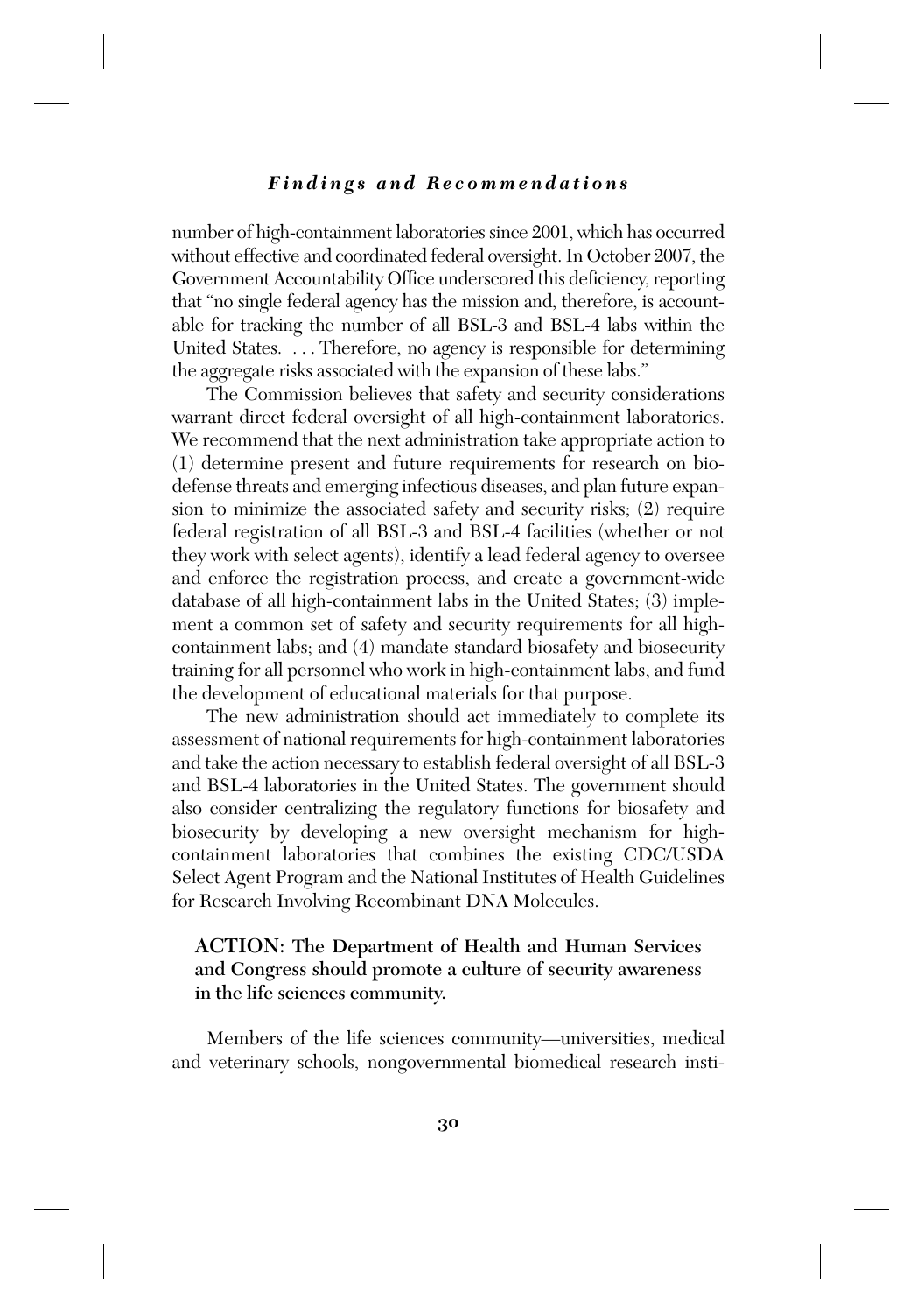tutes, trade associations, and biotechnology and pharmaceutical companies—must foster a bottom-up effort to sensitize researchers to biosecurity issues and concerns. Scientists should understand the ethical imperative to "do no harm," strive to anticipate the potential consequences of their research, and design and conduct experiments in a way that minimizes safety and security risks.

At present, no clear procedures, structures, or support systems exist for addressing the problem of dual-use research in the life sciences. The next administration should create a domestic review and oversight system for such research. The Commission also calls on the leaders of the life sciences community, both inside and outside of government, to speak out clearly and frequently about the professional responsibility of scientists to prevent the misuse of biology for hostile purposes. Congress should hold hearings to discuss the problem and should foster practical solutions for addressing it.

Several other bottom-up steps are also warranted. The currently separate concepts of biosafety and biosecurity should be combined into a unified conceptual framework of *laboratory risk management.* This framework should be integrated into a program of mandatory education and training for scientists and technicians in the life sciences field, whether they are working in the academy or in industry. Such training should begin with advanced college and graduate students and extend to career scientists. The U.S. government should also fund the development of educational materials and reference manuals on biosafety and biosecurity issues. At the same time, the responsibilities of laboratory biosafety officers should be expanded to include laboratory security and oversight of select agents, and all biosafety officers should be tested and certified by a competent government authority.

Finally, whistleblower mechanisms should be established within the professional life sciences community so that scientists can report without risk of retaliation—their concerns about safety and security, including suspicious or aberrant behavior on the part of colleagues. For example, a help line might be established under the auspices of a nongovernmental or professional organization that would receive reports from scientists about suspicious activities and then initiate investigative action when appropriate.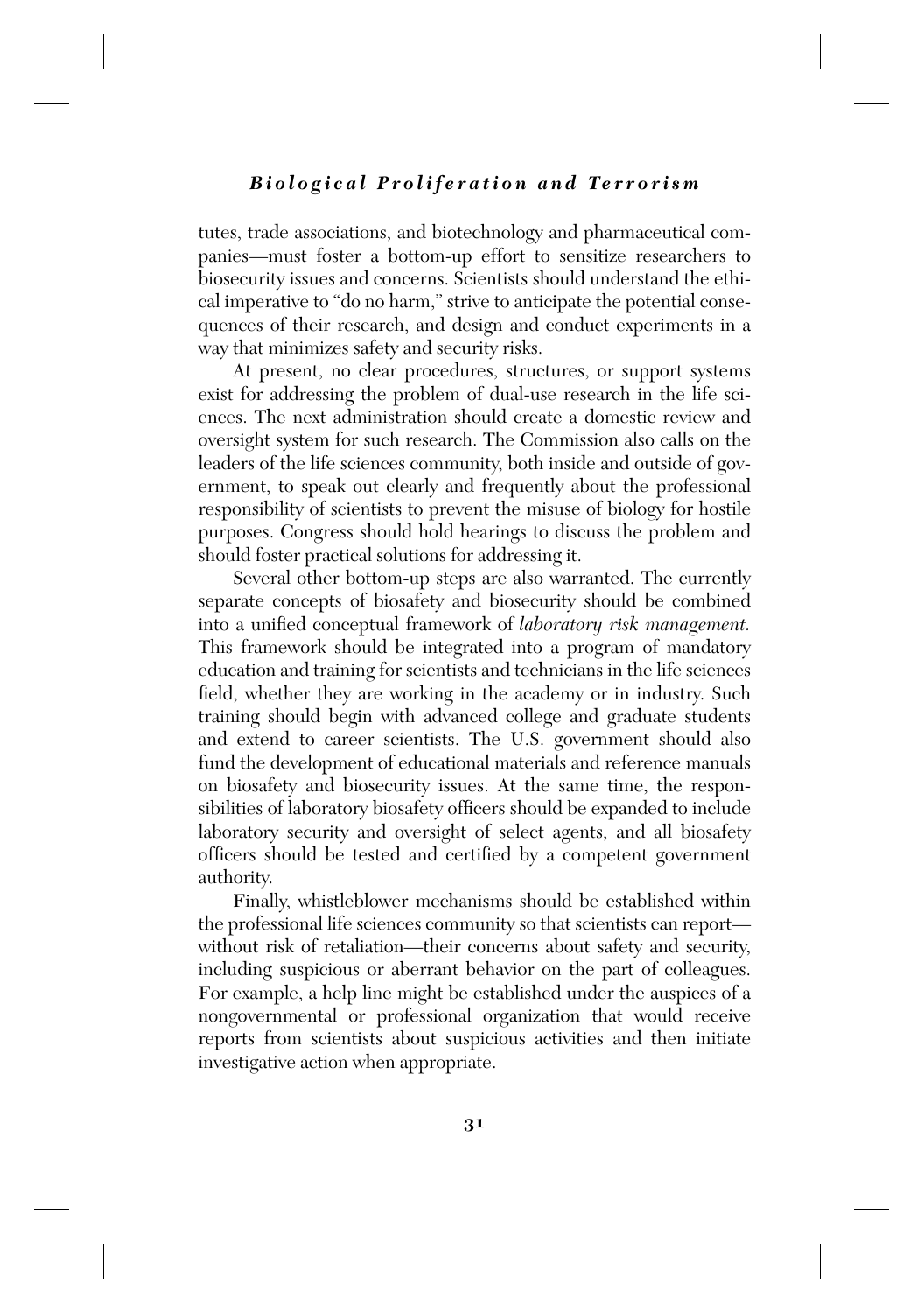**ACTION: The Department of Health and Human Services, in coordination with the Department of Homeland Security, should take steps to enhance the nation's capacity for rapid response to prevent an anthrax attack from inflicting mass casualties.**

Since 2001, the U.S. government has taken important steps to prepare a national response to a bioterrorist attack involving anthrax bacterial spores, the most likely near-term biological threat to the United States. Because the risk of bioterrorists' using anthrax is real and the timeline for responding to an attack is extremely unforgiving, the United States must make a concerted effort to improve its capabilities in this area. Although our mandate is to examine preventive measures, the Commission believes that a substantially greater effort is needed to develop and make operational a response plan that can counter an anthrax attack effectively. This plan would also help deter such an attack by significantly reducing its probability of success. Establishing an effective system to respond to an anthrax attack would also improve the nation's ability to manage other public health disasters, be they natural or man-made.

Inhalational anthrax can be prevented in exposed individuals if effective oral antibiotics are administered during the first 48 hours after infection—before the onset of acute symptoms, when the disease becomes highly lethal and difficult to treat. Although the Department of Health and Human Services has maintained a national stockpile of medical countermeasures since 1999, distributing these items during a national emergency remains a major challenge. In the case of inhalational anthrax, the 48-hour window imposes an extremely demanding timeline for executing an effective medical response: the U.S. government must detect an aerosol attack soon after it occurs, immediately set the response plan in motion, and distribute stockpiled antibiotics to the affected states, which in turn must dispense them to the local population—all within two days.

In October 2008, Health and Human Services Secretary Michael Leavitt announced that his department is working with the U.S. Postal Service to assist state and local authorities in addressing the distribution problem. In the event of an anthrax attack, mail carriers, escorted by police officers, would quickly deliver a short-term supply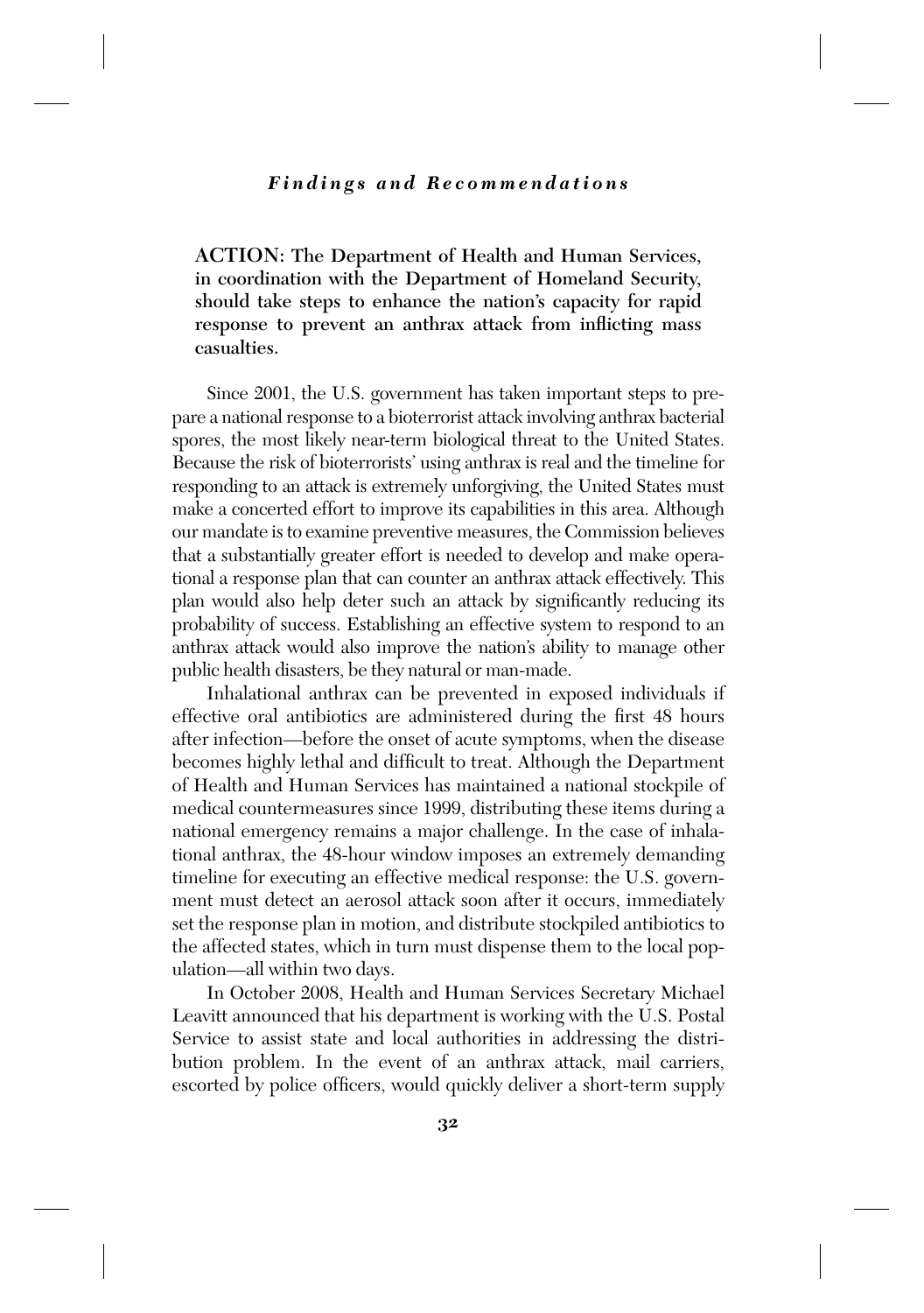of antibiotics from the national stockpile to all residences in the affected area, giving state and local public health authorities enough time to set up dispensing centers for longer-term (60-day) antibiotic treatment. We have not had time to review this new initiative but are inclined to doubt that it fully satisfies this vital need. The United States still does not have and must quickly develop a fully comprehensive and tested system for the rapid delivery of lifesaving medical countermeasures against anthrax and other bioterrorist threats.

As a first step in addressing these issues, the Bush administration submitted a fiscal year 2009 budget amendment request asking Congress for an additional \$969 million to fund the development and manufacture of medical countermeasures, innovative approaches to distribution and decontamination, and upgrades to the BioWatch network of air samplers designed to permit early detection of a bioterrorist attack. These urgent funding requirements should be taken up early in the next Congress. In addition, the next administration should, as a matter of national priority, fully implement an effective anthrax preparedness strategy.

The Commission believes that an innovative approach will be needed to solve the problem of how to rapidly dispense antibiotics and other medical countermeasures to the exposed population should a large-scale bioterrorist attack occur. Serious consideration should be given to harnessing the existing distribution networks of large retail stores and forging effective public-private partnerships. Furthermore, the dispensing system for medical countermeasures should be exercised and reviewed regularly to demonstrate both to the American public and to our enemies that the U.S. government takes the threat of bioterrorism seriously and is fully prepared to defend the population. "Red-teaming" exercises, in which deliberate attempts are made to disrupt the dispensing system, are also useful for identifying areas of weakness. These exercises should assess the emergency response and treatment capabilities of hospitals as well as the effectiveness of public health networks for gathering and evaluating hospital reports of infectious disease cases.

Another potential gap in U.S. biological defenses is the threat of bioterrorist attacks with strains of anthrax that have been genetically modified to make them resistant to standard antibiotics. Given this potential threat, additional funding is needed for the National Institutes of Health and the private sector to develop new classes of antibiotics, as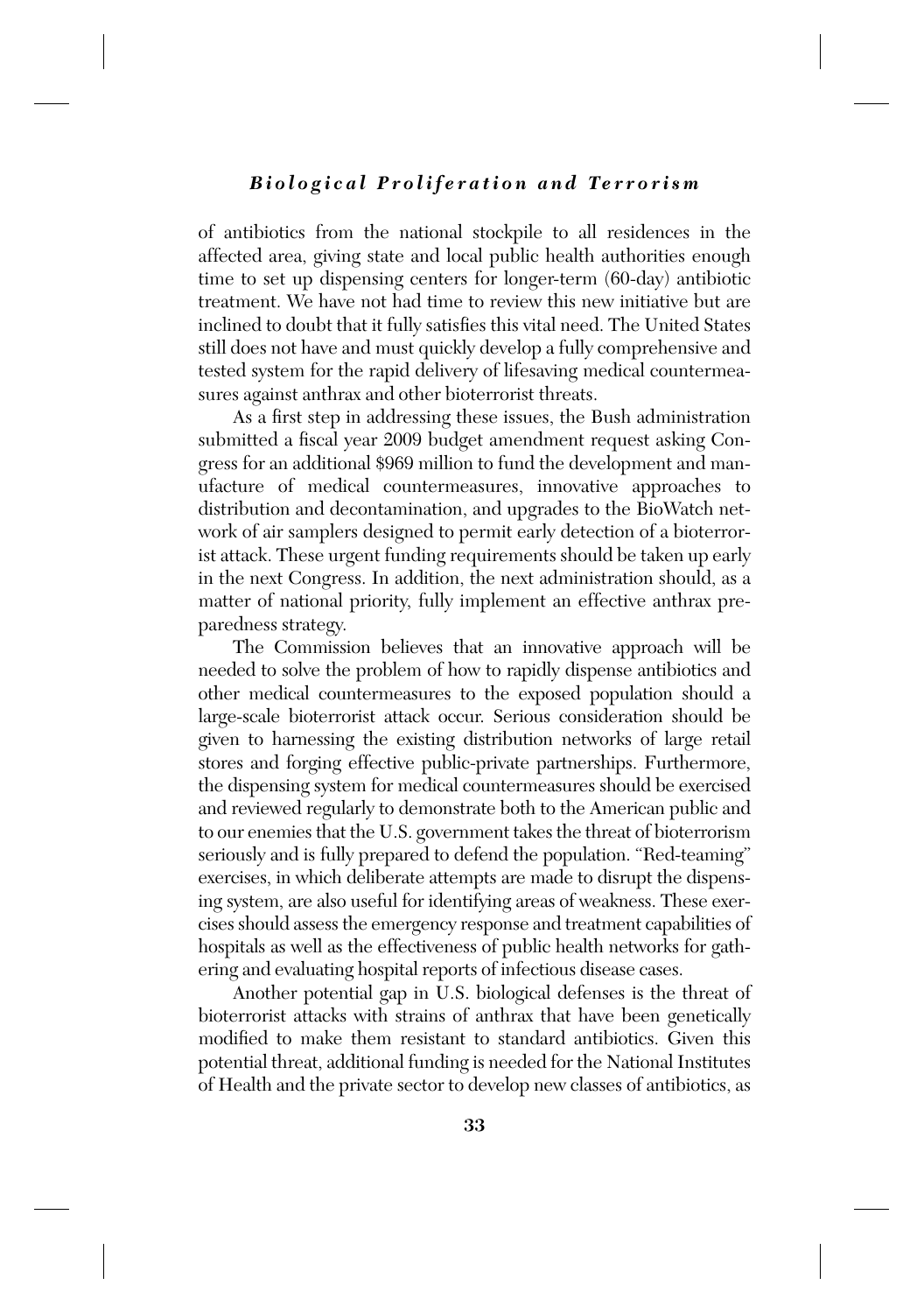well as antitoxin treatments that can neutralize the deadly toxins released by the anthrax bacterium in an infected individual.

Finally, an effective public information strategy is essential to educate and inform the U.S. population during a bioterrorist attack, so that citizens are able to take effective action to minimize their risk of exposure, prevent the person-to-person spread of contagious agents, and diagnose and treat themselves and their loved ones at home when possible so that hospitals and other treatment centers are not inundated. Such a public information strategy was sorely lacking during the 2001 anthrax letter attacks. The Department of Health and Human Services and Department of Homeland Security, in cooperation with state and local health departments and emergency responders, should prepare specific messages that can be disseminated after a bioterrorist attack to facilitate citizens' self-protection and self-decontamination.

#### International Findings and Recommendation

#### **Biological Weapons Convention**

The cornerstone of international efforts to prevent biological weapons proliferation and terrorism is the 1972 Biological Weapons Convention (BWC). This treaty bans the development, production, and acquisition of biological and toxin weapons and the delivery systems specifically designed for their dispersal. The BWC forbids member states (now numbering more than 160) from assisting other governments, non-state entities, or individuals in obtaining biological weapons. In addition, the convention requires each state party to take "any necessary measures to prohibit and prevent" the activities banned by the treaty on its territory and other areas under its jurisdiction and control. This provision has been interpreted as obligating each member state to adopt domestic legislation imposing criminal sanctions on its citizens for developing or producing biological weapons, and to secure dangerous pathogens from unauthorized access or theft. Although the negotiation of the BWC was a major achievement of arms control, the treaty has been marred by serious violations and a lack of universal membership.

Unlike many other arms control treaties, the BWC does not contain any formal verification mechanisms, nor does it establish an international implementing organization. The treaty was negotiated at the height of the Cold War, when the Soviet Union refused in principle to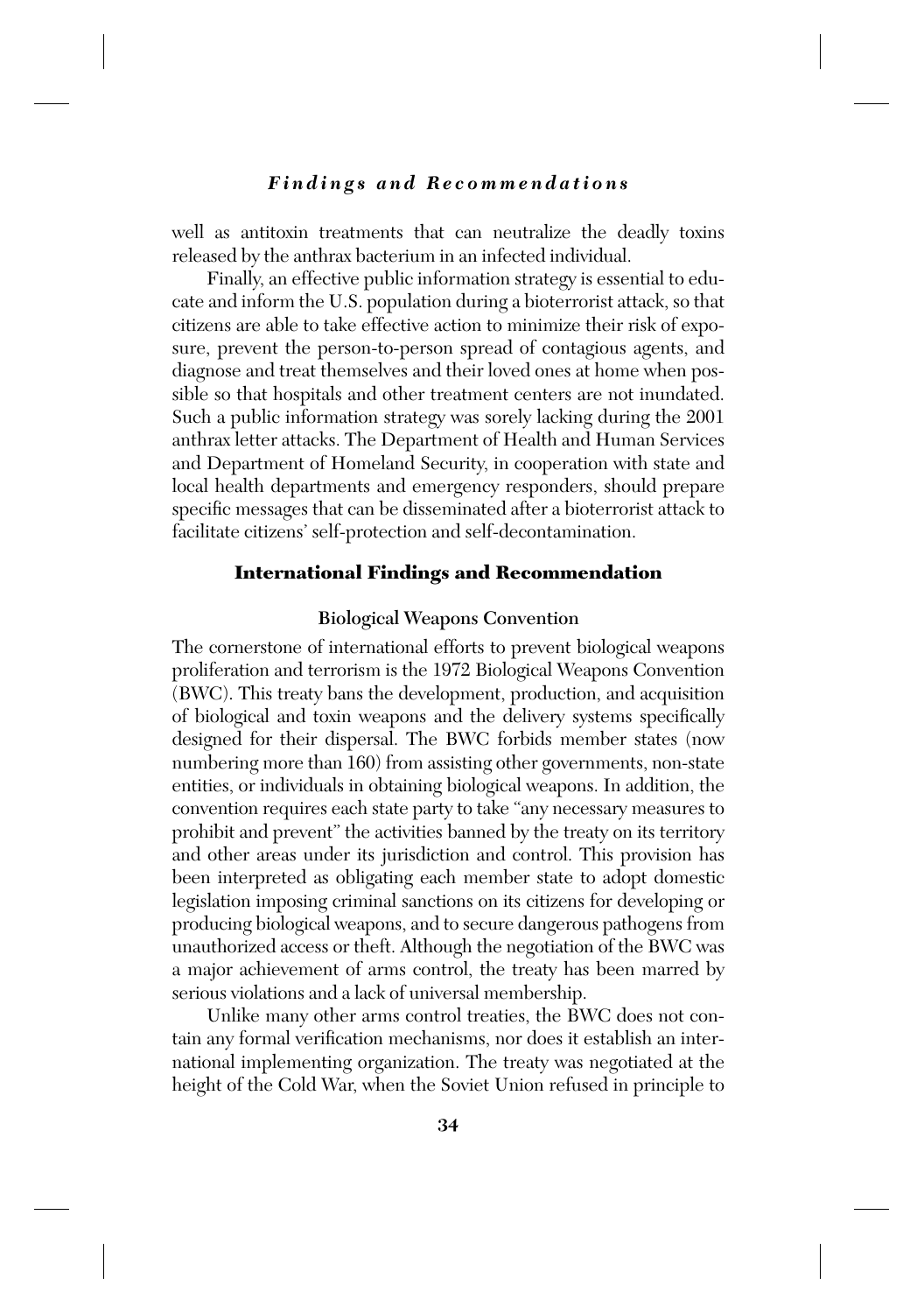accept any on-site arms control measures, leaving bilateral consultations or an investigation by the United Nations Security Council as the only avenues for addressing concerns about noncompliance. In fact, violations of the BWC are extraordinarily difficult to verify. Because biological activities, materials, and equipment can be used for good as well as harm, compliance ultimately depends on the underlying intent, which may be peaceful or offensive. Yet evidence for the intent to use biology as a weapon is hard to discern: nefarious purposes can easily be concealed within a host of legitimate activities, such as pharmaceutical development, vaccine production, and general life sciences research.

Despite these serious verification challenges, the perceived weakness of the Biological Weapons Convention prompted many countries in the early 1990s to call for the negotiation of a legally binding verification regime to supplement the convention. The U.S. government under President George H. W. Bush opposed this proposal, arguing that because biotechnology is essentially dual-use, effective verification of the convention by an international regime was impossible. In 1994, however, the Clinton administration sidestepped the verification issue and decided to support the negotiation of a protocol to the BWC as a means of promoting greater transparency and of deterring noncompliance.

International negotiations began in Geneva in 1995, but major disagreements soon emerged. Russia, still suspected of harboring an illicit biological weapons program and apparently seeking to limit the prohibitions of the BWC, insisted that key terms in the convention be defined narrowly. Iran, China, Pakistan, India, and other members of the Non-Aligned Movement demanded that the protocol end all national export controls, on the grounds that such controls "discriminated" against developing countries. Finally, the European Union and others pressed for intrusive inspections that went much further than U.S. proposals for greater transparency, raising both national security and commercial concerns that sensitive information might be compromised.

In mid-2001, after more than six years of talks and the introduction of a compromise text by the chairman of the negotiating forum, the United States withdrew its support for the draft Biological Weapons Convention Protocol, prompting widespread international criticism. The United States concluded that the confidence-building transparency sought by the protocol could be achieved only at the unacceptable cost of (1) creating the false perception that the convention was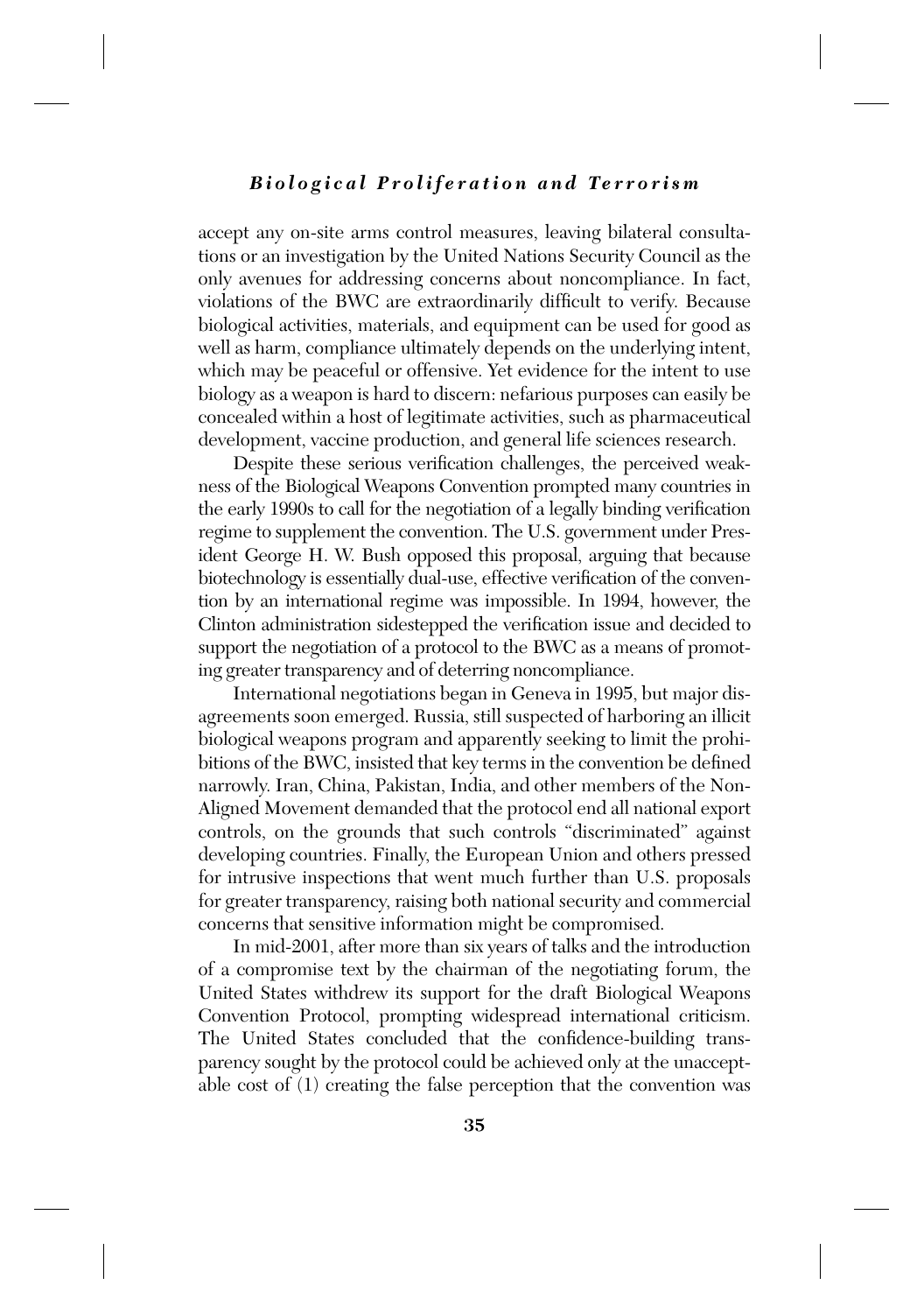verifiable by an international organization, (2) acquiescing to an international inspection regime that could jeopardize sensitive U.S. information, and (3) accepting Russian and Non-Aligned Movement demands that would have seriously undermined international biological weapons nonproliferation efforts and the convention itself. These concerns remain valid today, when the continuing global spread of dual-use biological materials, equipment, and facilities has only made verifying compliance to the BWC more difficult.

In 2002, at the convention's fifth review conference, the member states agreed to suspend the protocol negotiations indefinitely. Instead, they adopted a U.S. proposal to hold a series of annual expert and political meetings between the review conferences held every five years. Launched in 2003, these annual meetings have focused on the prevention of bioterrorism by addressing such topics as domestic legislation implementing the BWC, pathogen and laboratory security, infectious disease detection and response, scientific codes of conduct, and investigations of alleged use of biological weapons. The annual meetings have proven useful for increasing international awareness of biological security issues, and the Sixth Review Conference in 2006 renewed the intersessional work program until the next review conference in 2011.

#### **Biological Threat Reduction**

Cooperative threat reduction (CTR) is a series of U.S. government programs that were originally designed to secure and dismantle WMD stockpiles from the former Soviet Union (FSU). U.S. biological CTR efforts in Russia and the former Soviet republics have focused on three objectives: (1) dismantling former biological weapons production facilities, (2) improving the security of collections of dangerous pathogens, and (3) engaging former biological weapons scientists and redirecting them into peaceful areas of research. In recent years, the United States has sharply cut back its biological CTR programs in Russia because of bureaucratic and political difficulties in dealing with the Russian government, which has refused U.S. requests for greater transparency at former biological weapons facilities controlled by the Ministry of Defense.

The U.S. government is also pursuing biosecurity cooperation and engagement outside the former Soviet Union. The Biosecurity Engagement Program, launched in 2006 by the State Department, seeks to promote pathogen security and collaborative bioscience research in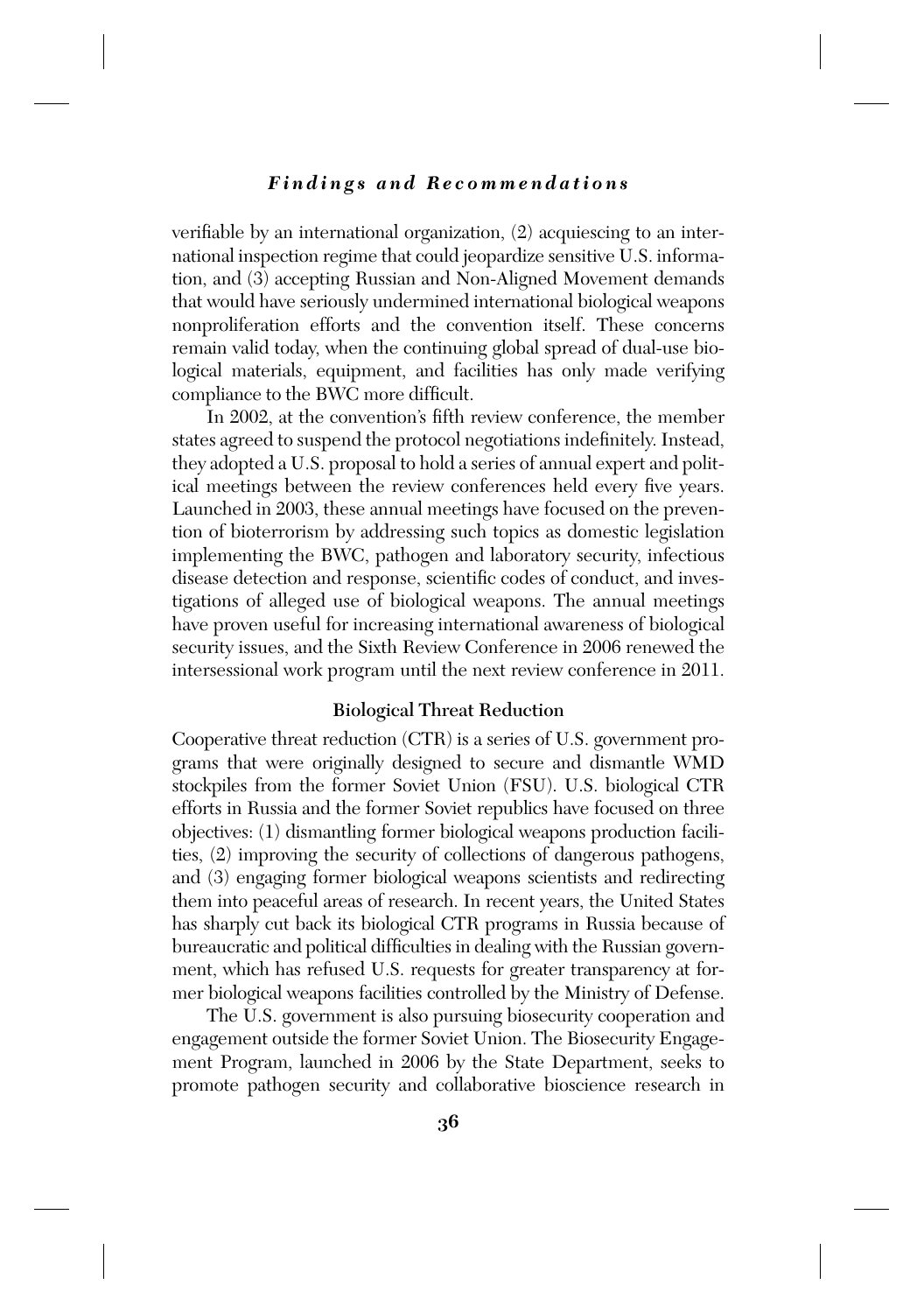critical regions of the world. The objective of the program is to promote legitimate bioscience research in select countries while addressing their dangerous blend of bioterrorism threats, emerging infectious diseases, poorly secured collections of dangerous pathogens, and rapidly expanding biotechnology industries. Initially it is focusing on countries in South Asia, Southeast Asia, and the Middle East that have indigenous terrorist groups interested in acquiring biological weapons. Pilot efforts in Indonesia and the Philippines include conducting risk assessments; developing country-level strategies for bilateral engagement on laboratory biosafety, pathogen security, and the monitoring of outbreaks of infectious disease; and developing a grants assistance program to promote research collaboration between U.S. and local institutions. This effort must be expanded to additional regions.

#### **Global Monitoring of Infectious Disease Outbreaks**

Crucial to mounting a defense against biological weapons development and attack is the early detection and reporting of outbreaks of infectious disease, a capability known as *disease surveillance.* Today, a number of surveillance networks provide early warning of outbreaks throughout the world. Although these networks are designed primarily to detect naturally occurring infections such as SARS, Ebola, West Nile virus, and avian influenza, they could also detect deliberate attacks using biological weapons.

The World Health Organization (WHO) is the focal point of international disease surveillance efforts. The WHO's International Health Regulations (IHR) require participating states to notify the WHO of a potential "public health emergency of international concern" so that an epidemic can be contained before it spreads across borders. The regulations also require WHO member states to meet specified benchmarks for national disease surveillance and response capabilities. In addition, an operations center at WHO Headquarters is responsible for integrating the outbreak reports it receives from member states into the Global Outbreak Alert and Response Network and dispatching response teams from approximately 150 partner organizations around the globe with the goal of containing disease outbreaks close to where they originate. Disease surveillance and reporting remains a difficult and demanding task, however, and outbreak information is not always provided by WHO member states on a timely basis.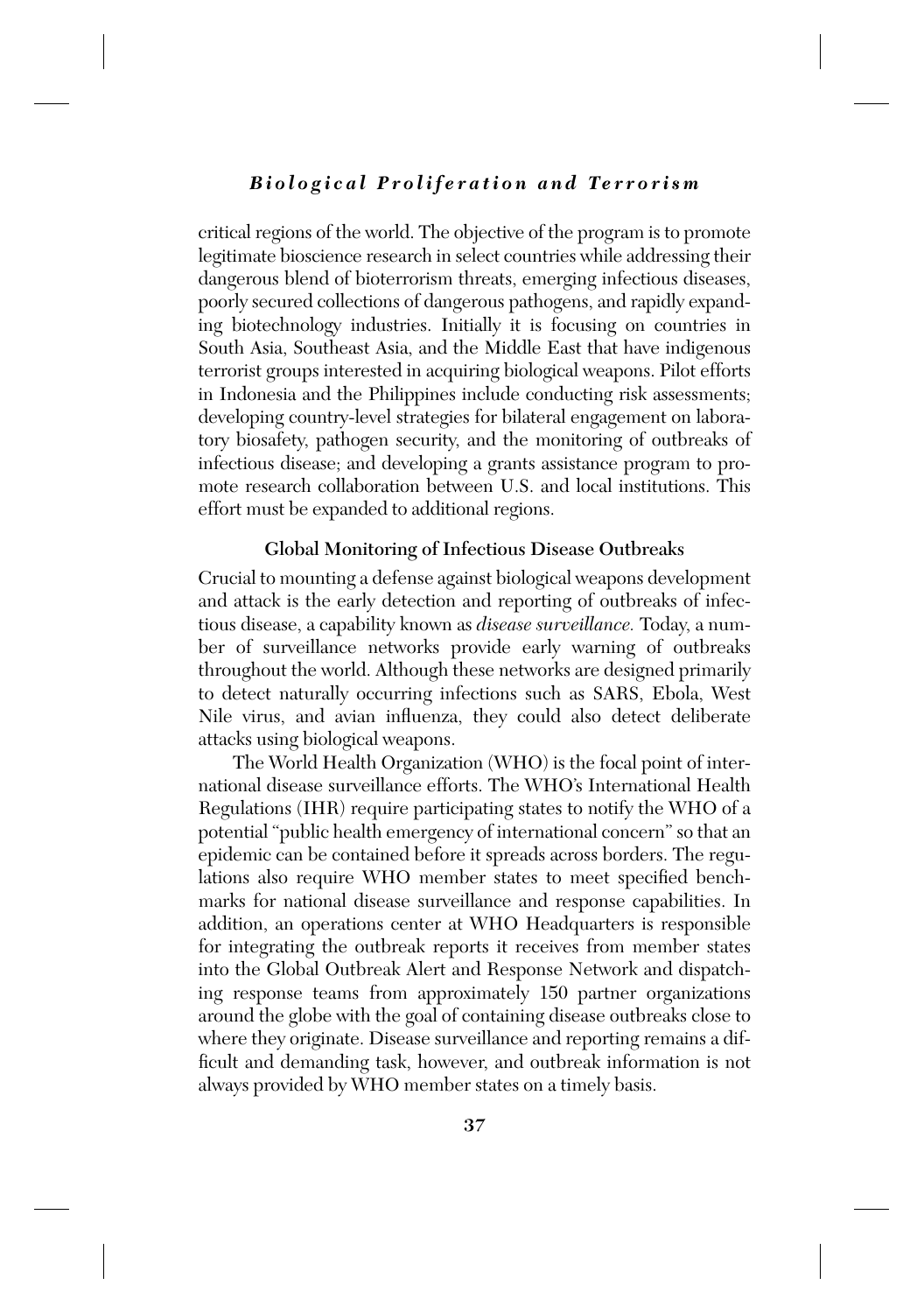Today's international surveillance networks are not comprehensive in their coverage, and belated detection of an outbreak hinders a swift response. Reporting delays may result from political or bureaucratic hurdles as well as the lengthy laboratory analyses needed to confirm a disease diagnosis. Another problem is that many infectious diseases are zoonotic—that is, they infect both animals and people. In such natural infections as West Nile virus and avian influenza, wild birds are sentinel species: they typically become infected before humans and provide early warning of an impending epidemic. Similar sentinels may exist for zoonotic diseases that pose bioterrorism concerns, including anthrax, tularemia, plague, Q fever, Venezuelan equine encephalitis, rabies, and viral hemorrhagic fevers. Yet surveillance systems for animal diseases are significantly less developed than those for human diseases, and WHO and the World Organization for Animal Health (OIE) have not fully integrated their respective disease surveillance networks.

**RECOMMENDATION 2: The United States should undertake a series of mutually reinforcing measures at the international level to prevent biological weapons proliferation and terrorism: (1) press for an international conference of countries with major biotechnology industries to promote biosecurity, (2) conduct a global assessment of biosecurity risks, (3) strengthen global disease surveillance networks, and (4) propose a new action plan for achieving universal adherence to and effective national implementation of the Biological Weapons Convention, for adoption at the next review conference in 2011.**

Ensuring that the life sciences evolve safely and securely will require both top-down oversight by national governments and bottomup leadership from all the life sciences communities—professional, academic, and industry. National regulation and international cooperation are necessary elements of a global biosecurity framework, and can help countries meet their obligations under UN Security Council Resolution 1540 to prevent terrorist groups from acquiring access to biological weapons and the materials and equipment needed to produce them. Ultimately, however, governments can only point the way those working in the life sciences must commit to the journey.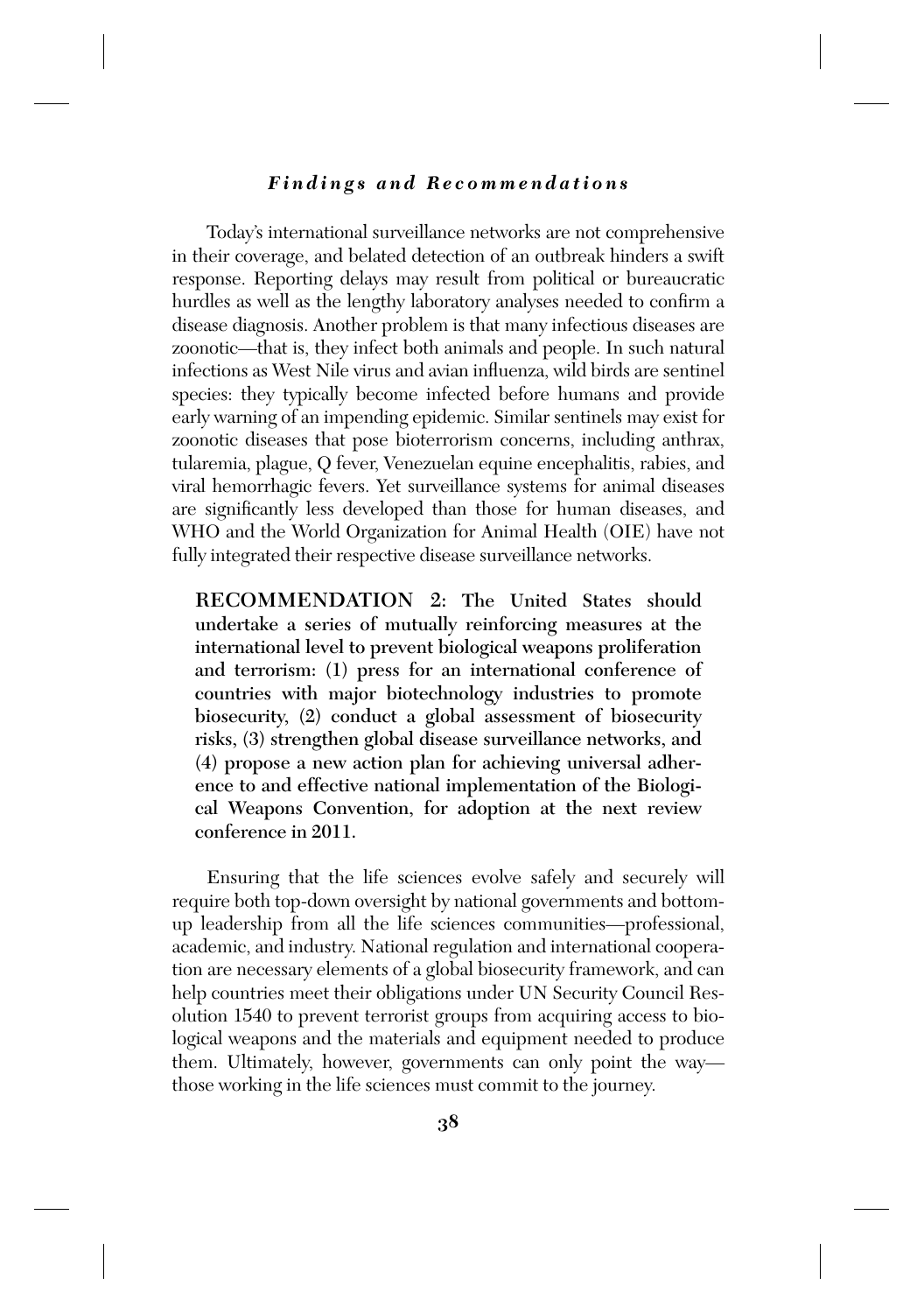**ACTION: The Department of State and Department of Health and Human Services should press for an international conference of countries with major biotechnology industries to discuss the norms and safeguards necessary to keep dangerous pathogens out of the hands of terrorists and to ensure that the global revolution in the life sciences unfolds safely and securely.**

With a view to achieving broad international involvement in and support for biosecurity, the Commission believes that the United States should press for the establishment of an international conference of countries, bringing together Western industrialized states that possess advanced capabilities in the life sciences (e.g., Canada, France, Germany, Japan, Switzerland, the United Kingdom, and the United States) and emerging biotech powers (e.g., Brazil, China, India, Malaysia, Singapore, South Africa, South Korea, and Russia) to develop a road map for ensuring that the revolution in biology unfolds safely and securely.

The purpose of such a biotech powers conference should be to identify key principles of biosecurity, to harmonize national regulatory frameworks for dangerous pathogens and dual-use research of concern, and to promote international biosecurity cooperation. Furthermore, the conference would consider bottom-up approaches for raising the awareness of life scientists in academic institutions and commercial enterprises about the security dimensions of their work, with a view to creating a transnational "culture of security awareness." Once consensus on a biosecurity road map has been reached, it could serve as the basis for broader regional and international engagement and consensus building of the kind required to devise an effective global framework.

# **ACTION: The Department of State should lead a global assessment of biological threats and engage in targeted biological threat prevention programs in additional countries.**

The Commission recommends that the Department of State lead a comprehensive effort to prevent the emergence of new biological threats, as well as reduce existing threats. This initiative, which might be termed the Cooperative Bio-Threat Prevention Program, would involve the following steps: (1) conduct a global assessment of pathogen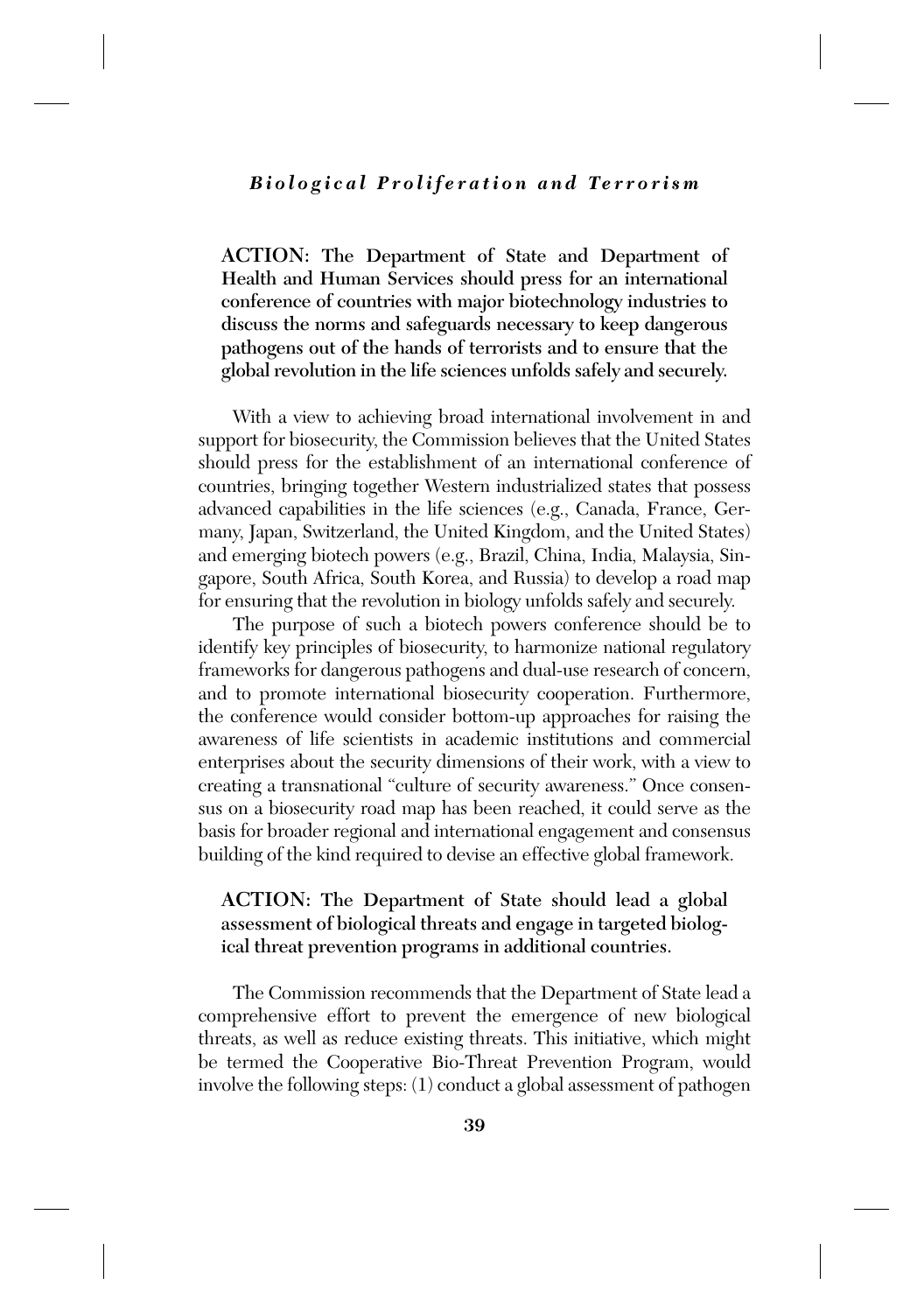security, (2) develop a prioritized list of countries where poorly secured collections of dangerous pathogens are at risk of theft or diversion, and (3) devise a comprehensive strategy for assisting these countries to upgrade the security of their laboratories and their culture collections. Supporting this type of global approach to biological threat prevention, which should be integrated with efforts to improve the public health infrastructure in the affected countries, will require increased funding.

**ACTION: The Department of Health and Human Services (primarily through the Centers for Disease Control and Prevention) should work to strengthen global disease surveillance networks.**

Global networks for infectious disease surveillance can provide an "extended defense perimeter" for the United States by making it possible to detect and contain outbreaks of contagious diseases, whether natural or human-caused, before they reach U.S. shores. Such networks can also help defend U.S. military bases, embassies, and other American interests abroad against such outbreaks.

The Commission believes that more can and should be done, both domestically and internationally, to enhance the health security of the U.S. population by improving infectious disease surveillance and reporting capabilities. The gaps between the medical, public health, veterinary, and wildlife health communities must be closed to create integrated reporting systems for disease outbreaks in humans and animals, as well as effective response capabilities. Internationally, the United States should assist the World Organization for Animal Health (OIE) to improve its capabilities for monitoring outbreaks of zoonotic diseases, and should facilitate the integration of data and analyses between the WHO and the OIE.

Complementing the efforts of international organizations, the United States should continue to foster the development of other global surveillance networks. The Global Disease Surveillance System, sponsored by the Centers for Disease Control and Prevention, has significant promise and should be further developed and expanded to ensure worldwide coverage. In addition, the United States should offer bilateral assistance to those developing countries at greatest risk of epidemics, helping them to establish surveillance networks for detecting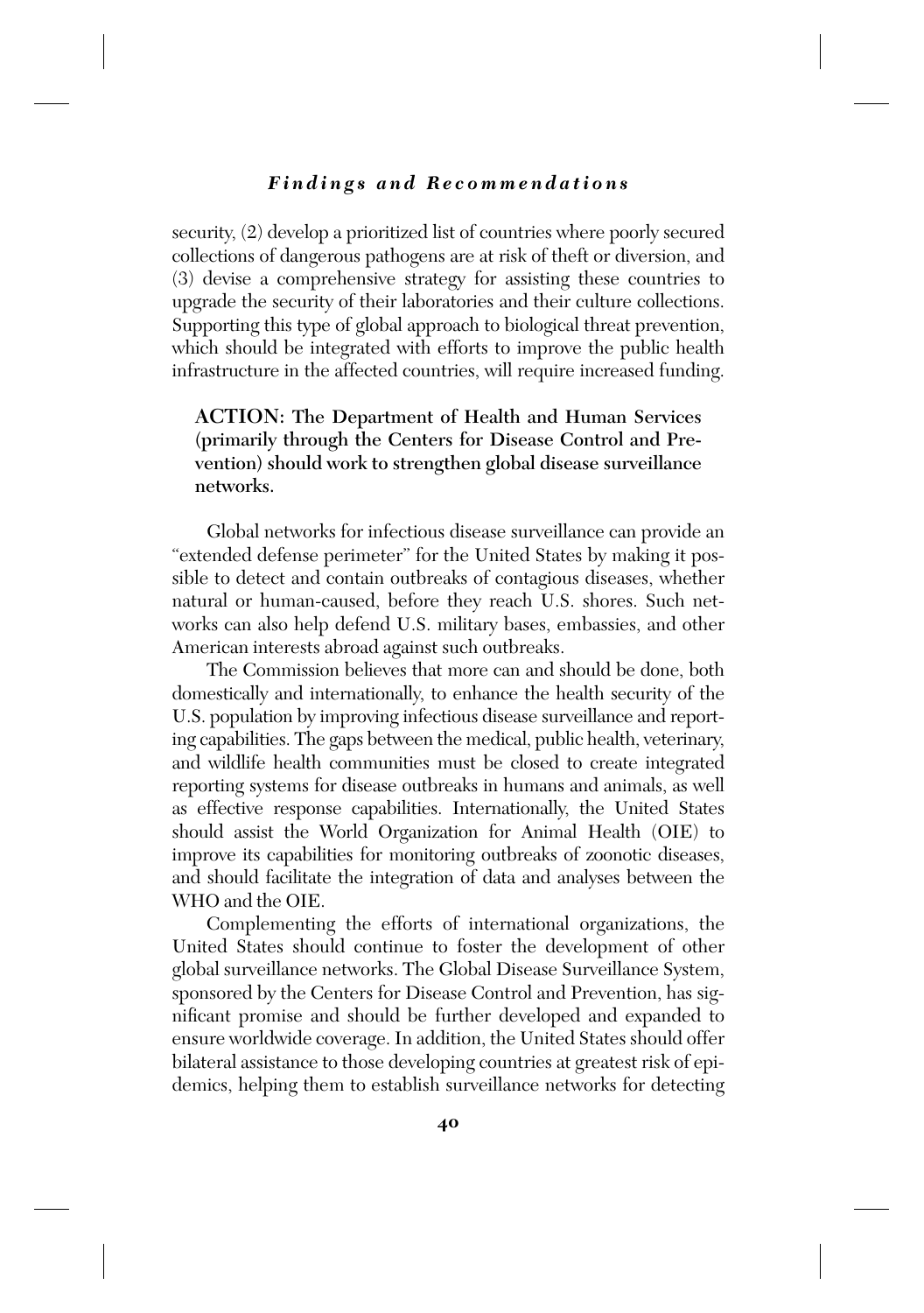and reporting both human and animal disease outbreaks prior to a confirmed laboratory diagnosis. In order to promote these and other biosecurity efforts, the Department of Health and Human Services should strengthen the capabilities of its Office of the Secretary, better positioning it to lead international engagement programs. Finally, the department should encourage disease surveillance programs undertaken by nongovernmental organizations.

**ACTION: The United States should reaffirm the critical importance of the 1972 Biological Weapons Convention to international peace and security by proposing a new action plan for achieving universal adherence and effective national implementation, to be adopted at the next review conference in 2011.**

The 1972 Biological Weapons Convention constitutes a standard of international conduct that should be universally supported. It outlaws biological weapons, bars parties to it from providing assistance to anyone seeking such weapons, and obligates them to take "any necessary measures to prohibit and prevent" anyone on their territory from acquiring biological weapons. The collapse of the BWC Protocol negotiations in 2001 left the Convention without a clear direction for future efforts, a political vacuum that has been only partially filled by annual intersessional meetings.

Some countries have continued to press for a resumption of the protocol negotiations. As recently as late 2007, Iran, Pakistan, India, and Russia advocated resuming the talks, and the new U.S. administration may come under renewed international pressure in early 2009 to return to the negotiating table.

The Commission believes that the U.S. decision in 2001 to withdraw from the BWC Protocol negotiations was fundamentally sound and that the next administration should reject any efforts to restart them. History has shown that it is extraordinarily difficult to verify compliance with the BWC because virtually all biological materials, equipment, and facilities are dual-use. This verification problem has been compounded by the spread of advanced biotechnology around the world. The well-intentioned effort by the United States during the 1995–2001 protocol negotiations to promote confidence-building "transparency" was undone both by the unrealistic view of European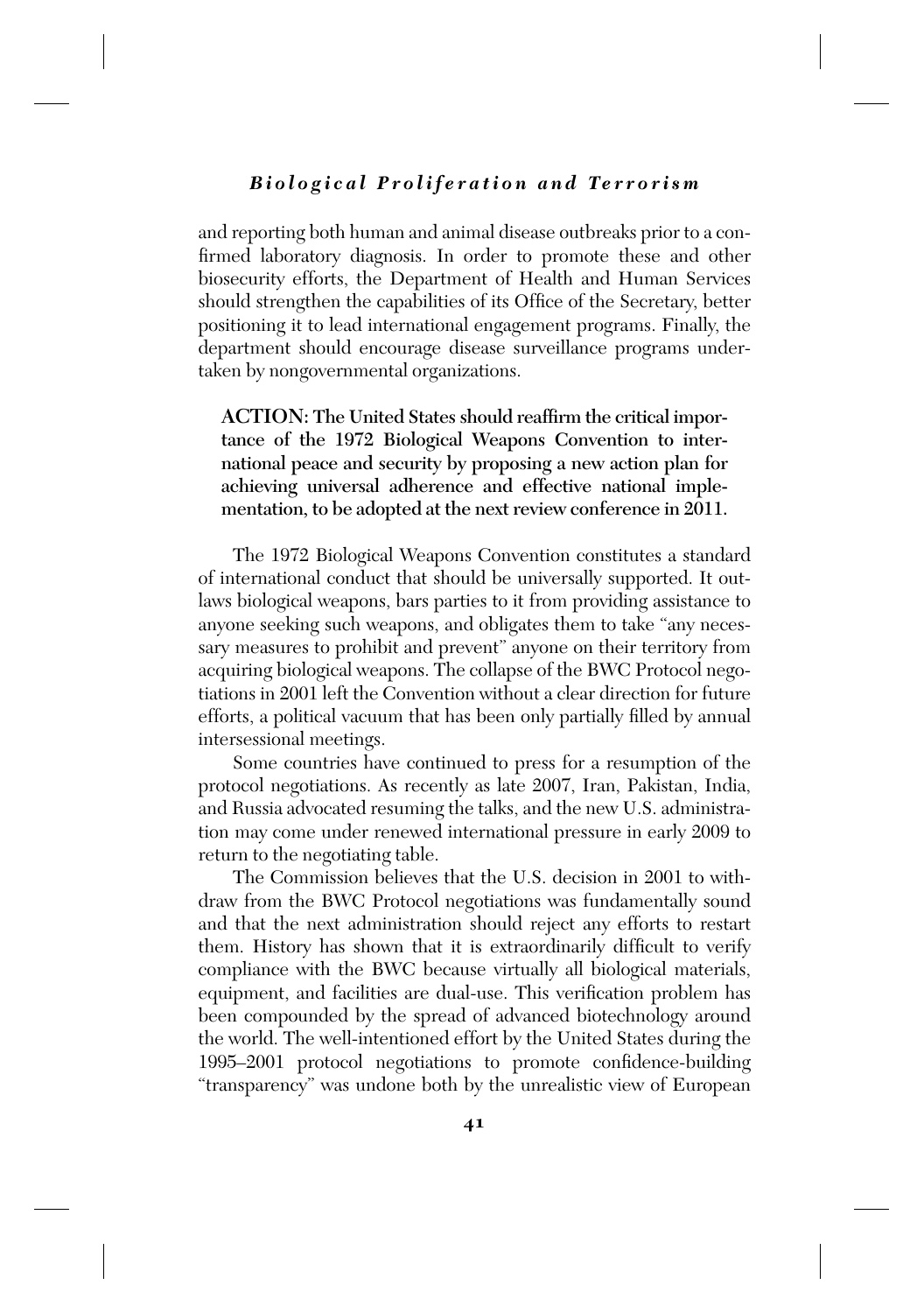and other allies that compliance with the BWC could be verified by an international organization and by the determination of Iran, Russia, and others to exploit the protocol to undermine international nonproliferation efforts and the convention itself.

But U.S. policy on biological weapons cannot rest solely on opposition to the BWC Protocol. It is essential that the United States lead the international community and promote a new approach for strengthening national implementation of the BWC. To signal the political importance that the United States attaches to preventing biological weapons proliferation and terrorism, the new administration should consider sending a senior-level official to address the Seventh BWC Review Conference in 2011.

During the two years leading up to the Seventh Review Conference, the United States should work with its allies and other parties to develop new initiatives aimed at achieving universal adherence to the BWC and promoting effective national implementation, especially with respect to the prevention of bioterrorism. The United States should also seek broad political support for an expanded intersessional work program that focuses on (1) building the capacities of BWC member states in key areas of bioterrorism prevention such as laboratory security, disease surveillance (including new diagnostic laboratories), and the oversight of research in the life sciences with a high potential for misuse for hostile purposes and (2) improving the practical training of experts from BWC member states in technical aspects of biosafety, biosecurity, and disease surveillance.

Finally, the United States should support an appropriate increase in the size and stature of the BWC Implementation Support Unit, currently a small staff based at the United Nations Office in Geneva, so that it can function as an effective facilitator and coordinator for an expanded set of BWC activities and initiatives.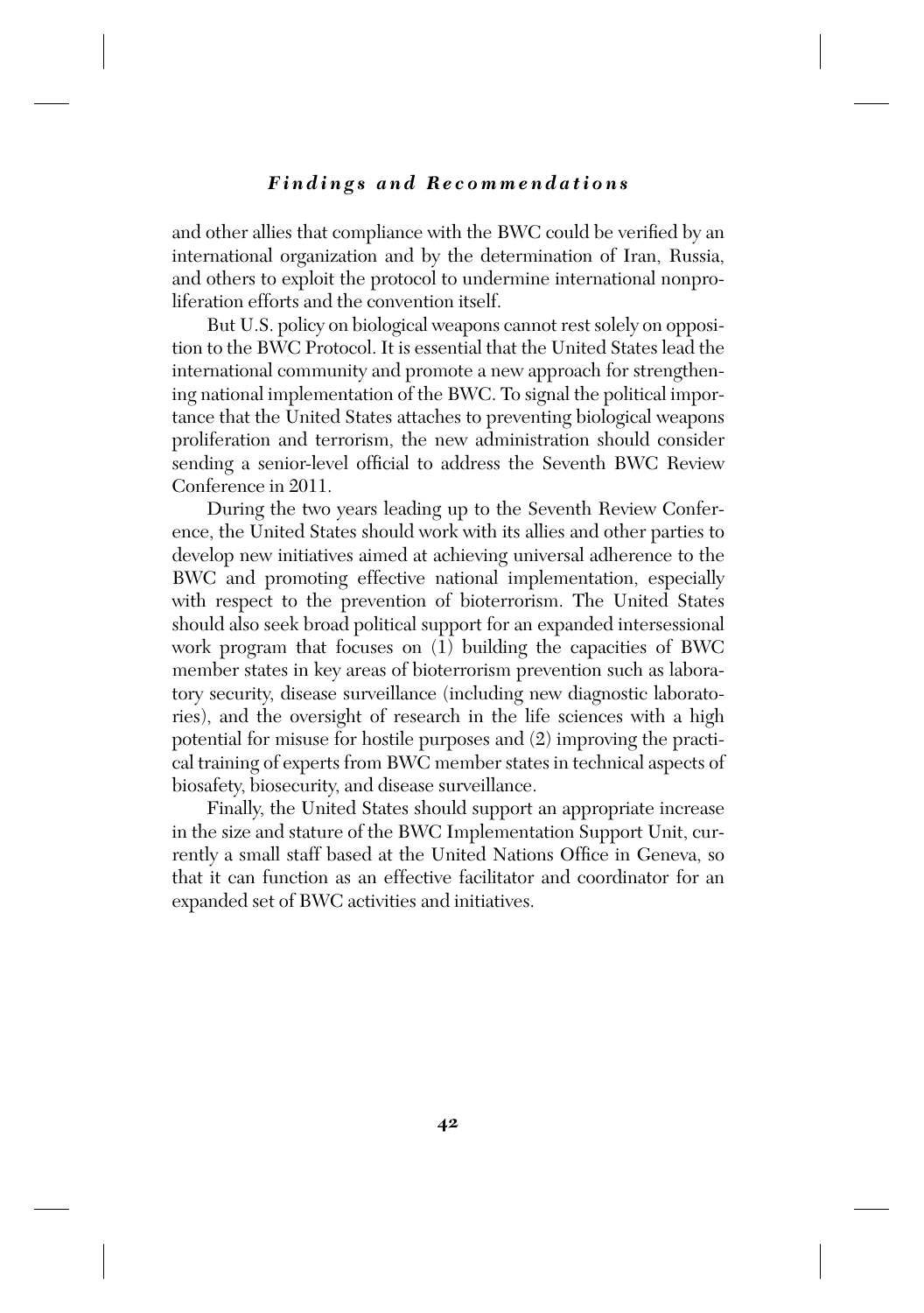# Nuclear Proliferation and Terrorism

Every senior leader, when you're asked what keeps you awake at night, it's the thought of a terrorist ending up with a weapon of mass destruction, especially nuclear.

—Secretary of Defense Robert Gates

On October 28, 2008, Dr. Mohamed ElBaradei, Director General of the International Atomic Energy Agency (IAEA), stood at the rostrum of the United Nations General Assembly and warned the world about nuclear terror.

"The possibility of terrorists obtaining nuclear or other radioactive material remains a grave threat," said Dr. ElBaradei. A soft-spoken man, he let the power of his message make his case loudly and unmistakably and it produced major news stories around the world. "The number of incidents reported to the Agency involving the theft or loss of nuclear or radioactive material is disturbingly high . . . ," he said. "Equally troubling is the fact that much of this material is not subsequently recovered. Sometimes material is found which had not been reported missing."

We live in a time of increasing nuclear peril. The number of states armed with nuclear weapons or seeking to acquire them is increasing. Terrorist organizations are intent on acquiring nuclear weapons or the material, technology, and expertise needed to build them. Trafficking in nuclear technology is a serious, persistent, and multidimensional problem. The worldwide expansion of nuclear power increases the danger of proliferation.

The challenges for the United States and the world remain clear. Today, anyone with access to the Internet can easily obtain designs for building a nuclear bomb, but the hardest part for those bent on nuclear terror has always been acquiring the weapons-grade uranium or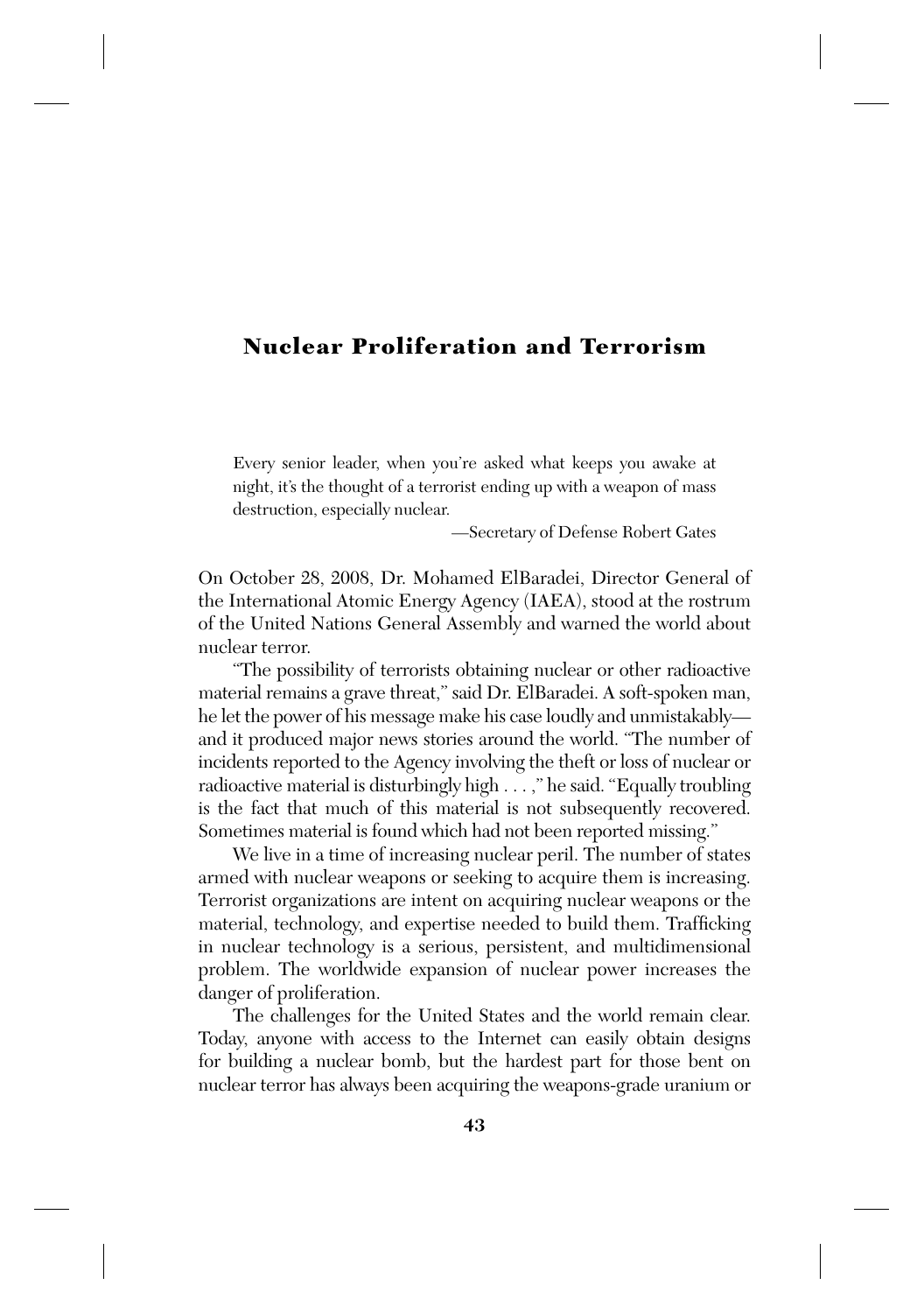plutonium required to make the bomb. Our crucial task is to secure that material before the terrorists can steal it or buy it on the black market. And we must stop and reverse the proliferation of nuclear weapons while we can.

Since the beginning of the nuclear age, the United States has made halting but steady progress toward establishing universal norms for the possession and use of nuclear weapons and toward securing nuclear materials and technology. U.S. strategies include building international regimes based on the Nuclear Nonproliferation Treaty (NPT) that came into force in 1970 and on the system of international safeguards that support its implementation. Those include counterproliferation initiatives undertaken to strengthen the nuclear security regime and cooperative programs between the United States and partner countries intended to strengthen the international response to nuclear security threats.

The United States, as a preeminent nuclear power, has an obligation to lead the world in advancing these efforts. Few other nations have the ability to exemplify best practices for the rest of the world. Few other nations can marshal the resources, expertise, and talent necessary to extend long-term bilateral and multilateral help on nuclear security issues. Our efforts must adapt to meet the rapidly evolving nuclear security challenges we confront today. After examining several tiers of U.S. efforts, the Commission offers the following findings and recommendations.

#### The Nonproliferation Regime

The Nuclear Nonproliferation Treaty (NPT) has been ratified by 188 nations. It established an international norm against the proliferation of nuclear weapons and an elaborate system of nuclear safeguards to monitor compliance. The NPT defines a *nuclear-weapon state* as any country that manufactured and exploded a nuclear weapon prior to January 1, 1967. This definition limits the number of "official" nuclear-weapon states to five: the United States, Russia, China, France, and the United Kingdom. At the heart of the NPT is a bargain: in return for a pledge by the non-nuclear-weapon states to forswear nuclear weapons in perpetuity, the five declared nuclear-weapon states agree to provide assistance for peaceful uses of nuclear technology and negotiate in good faith on effective measures relating to nuclear disarmament.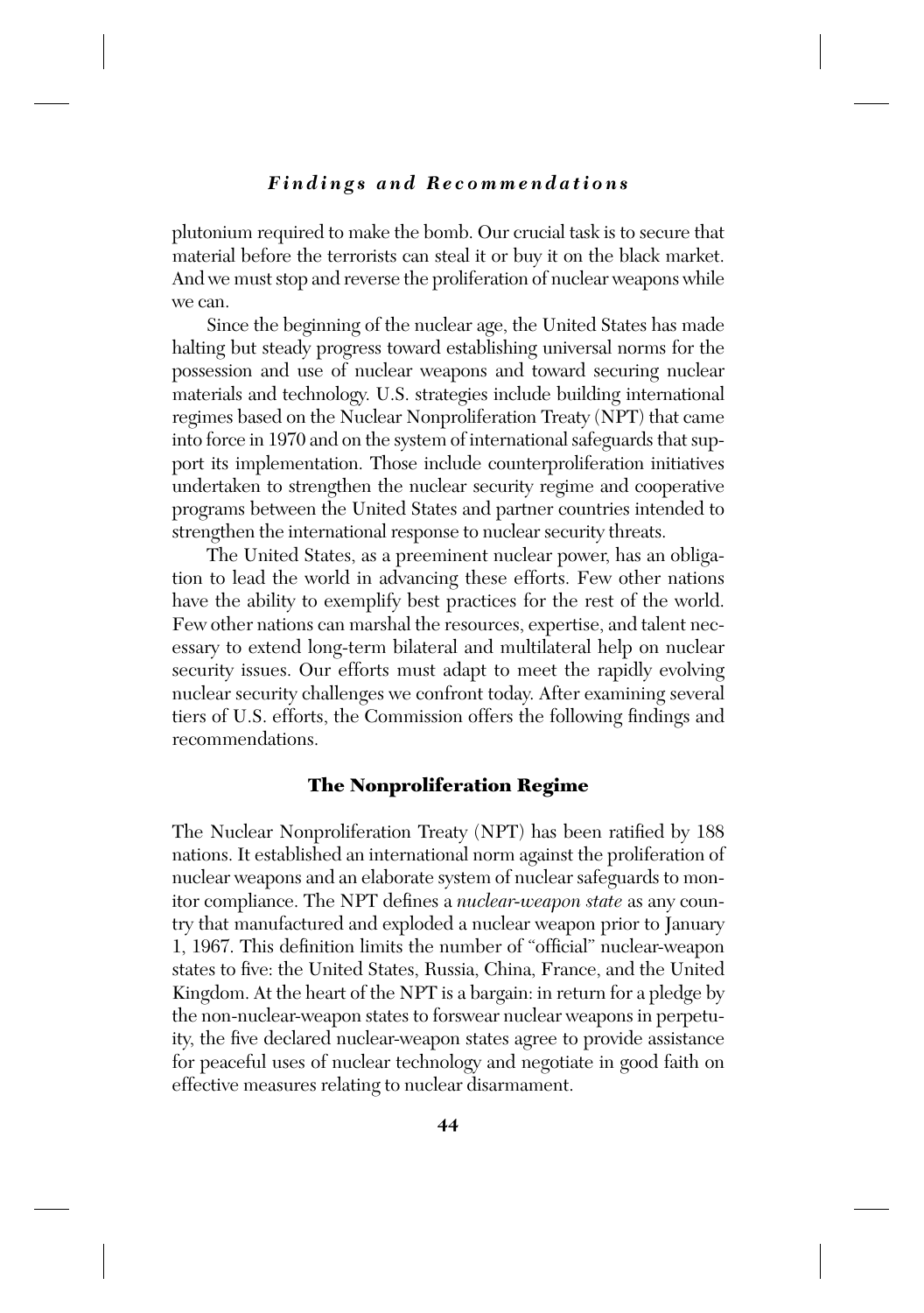To demonstrate compliance with their NPT obligations, the nonnuclear-weapon states must negotiate a safeguards agreement with the International Atomic Energy Agency that permits inspections of civilian nuclear plants in order to detect the diversion of nuclear material from those plants to make nuclear bombs.

The revelation during the 1990s that Iraq and North Korea were violating their NPT obligations led the IAEA to adopt a system of strengthened safeguards in 1997. States were urged to conclude an Additional Protocol with the IAEA that greatly expanded and strengthened its monitoring rights. As of October 2008, 118 states have signed the Additional Protocol and 88 have ratified it.

Today, however, the nonproliferation regime faces major challenges. The nuclear programs of Iran and North Korea pose the most urgent and immediate threat. But the growing nuclear arsenals of India, Pakistan, and China raise serious concerns that the international community must address. The recently concluded U.S.–India Civil Nuclear Cooperation Agreement may significantly affect Asian security, and the next President will have to manage the actions that states may take in response to the agreement. The President should begin by conducting a comprehensive, all-source assessment of the agreement's impact on nuclear weapons programs in the region.

The IAEA is constrained in serving as the world's nuclear watchdog because its staff is aging and its budget has increased little over the past decade. The IAEA has been forced to rely on extrabudgetary contributions from member countries, including the United States. Because of this, the IAEA now faces uncertainties about its long-term ability to perform its fundamental mission—detecting the illicit diversion of nuclear materials and discovering clandestine activities associated with weapons programs.

Perhaps the most important challenge facing the IAEA is the expected expansion of civil nuclear programs throughout the world. New nuclear facilities will have to be carefully monitored to ensure that no nation uses peaceful activities as a cover for a secret nuclear weapons program or for diverting weapons-usable material to a weapons program. Such monitoring will increase the strain on the IAEA's already limited resources. As a first step, the United States and the IAEA should ensure that civilian nuclear facilities are designed and built with safeguards in mind.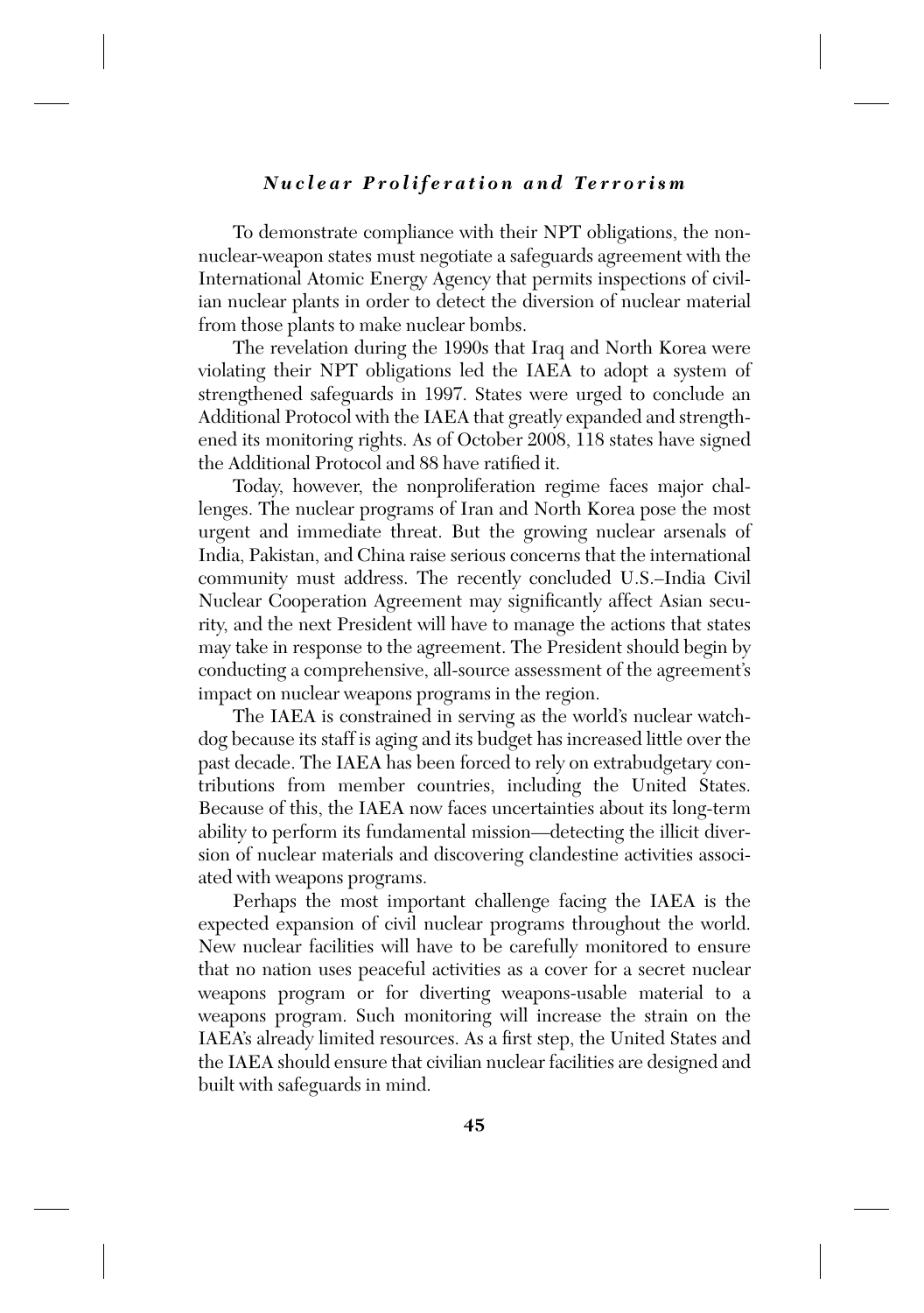Among the other tests facing the IAEA is the inherent difficulty of reliably detecting dangerous illicit nuclear activities in a timely fashion. Some of these difficulties—such as detecting military diversions from nuclear fuel cycle activities—are not likely to be remedied no matter how much the IAEA's resources are increased. In the past 20 years, while the amount of safeguarded nuclear material usable for weapons (highly enriched uranium and separated plutonium) has increased by a factor of 6 to 10, the budget for safeguards has not kept pace and there are actually fewer inspections per safeguarded facility than before.

In addition to limited resources, the IAEA lacks clear authority to secure nuclear material and install near-real-time surveillance at the sites it inspects, or to conduct the "wide-area surveillance" needed to monitor activities under the Additional Protocol. Dysfunctional and nontransparent national accounting practices and national procedures for inventorying nuclear materials further limit the IAEA's effectiveness, especially when coupled with the agency's increasing inability to meet its "timely detection" goals.

More fundamentally, no review has been conducted recently to determine whether the IAEA needs to update definitions—such as how much material is needed to make a bomb and how much time is required to divert this material and to convert it into bombs—that are critical to the IAEA's fulfilling its mission. Finally, two structural factors have significantly undermined the IAEA's ability to act credibly against noncompliant states. First, consensus is typically sought within the IAEA Board of Governors and the UN Security Council prior to any compliance-related actions. Second, there are no automatic, default penalties for states that cannot be found to be in full compliance with their safeguards or other NPT obligations.

While the NPT and the IAEA are at the heart of the nonproliferation regime, it is important to note that they are bolstered by national export controls that help states impede the transit of technologies that could contribute to nuclear weapons programs across their borders, and groups of countries such as the Zangger Committee and the Nuclear Suppliers Group that set international export control standards.

**RECOMMENDATION 3: The United States should work internationally toward strengthening the nonproliferation regime, reaffirming the vision of a world free of nuclear**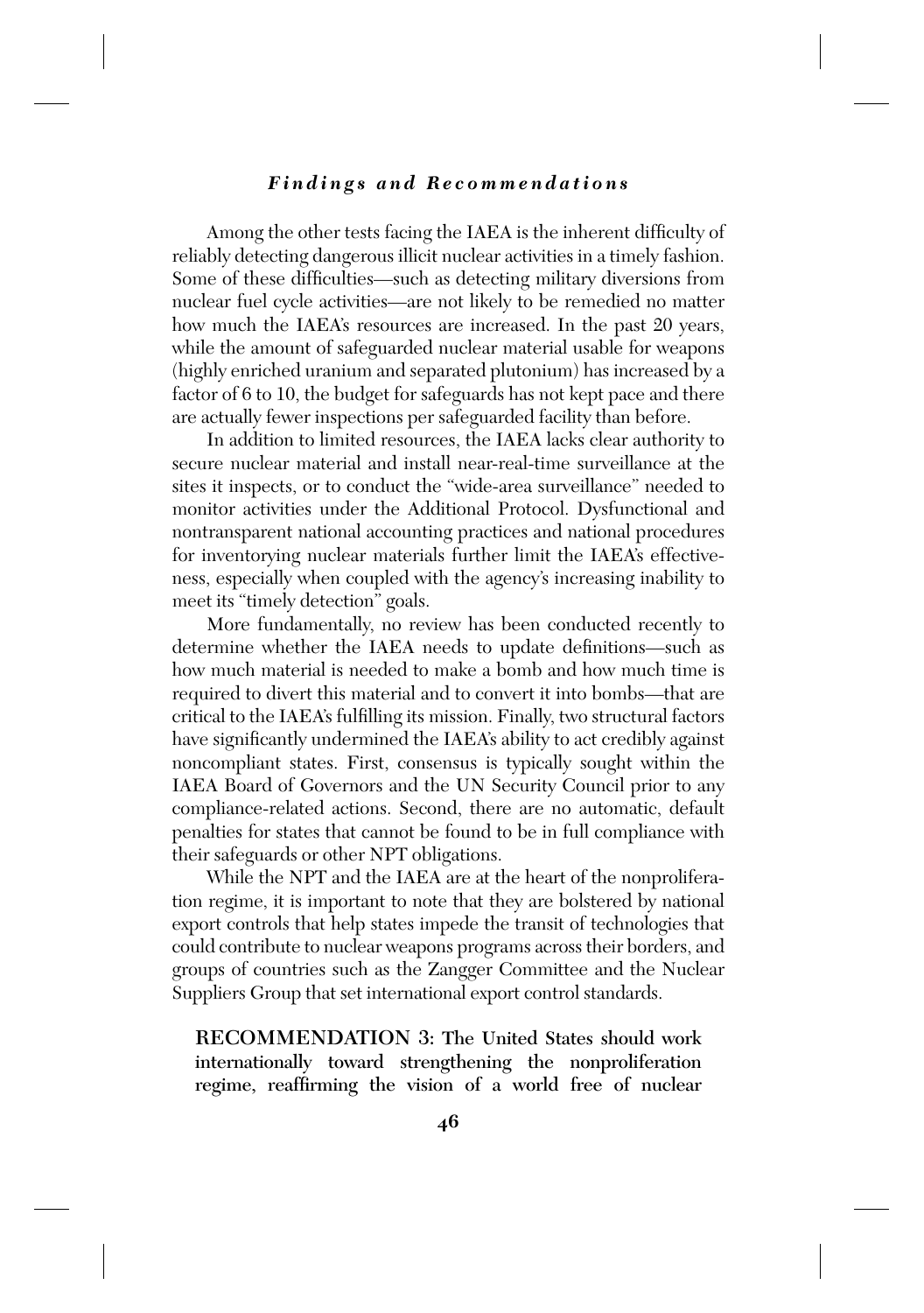**weapons by (1) imposing a range of penalties for NPT violations and withdrawal from the NPT that shift the burden of proof to the state under review for noncompliance; (2) ensuring access to nuclear fuel, at market prices to the extent possible, for nonnuclear states that agree not to develop sensitive fuel cycle capabilities and are in full compliance with international obligations; (3) strengthening the International Atomic Energy Agency, to include identifying the limitations to its safeguarding capabilities, and providing the agency with the resources and authorities needed to meet its current and expanding mandate; (4) promoting the further development and effective implementation of counterproliferation initiatives such as the Proliferation Security Initiative and the Global Initiative to Combat Nuclear Terrorism; (5) orchestrating consensus that there will be no new states, including Iran and North Korea, possessing uranium enrichment or plutonium-reprocessing capability; (6) working in concert with others to do everything possible to promote and maintain a moratorium on nuclear testing; (7) working toward a global agreement on the definition of "appropriate" and "effective" nuclear security and accounting systems as legally obligated under United Nations Security Council Resolution 1540; and (8) discouraging, to the extent possible, the use of financial incentives in the promotion of civil nuclear power.**

The Commission believes there are a number of specific actions that the United States should undertake to implement this recommendation.

**ACTION: The United States should lead efforts to establish, as a principle of international law, penalties for states that commit serious, sustained violations of the NPT or withdraw from the treaty.**

Any state that commits serious and sustained violations of its IAEA safeguards commitments or withdraws from the NPT should be required to forfeit all benefits gained from membership in the regime. The burden of proof should be on that state to prove that it is in compliance with its treaty obligations. This principle could be established either by agreement among the NPT's member states or, if that is not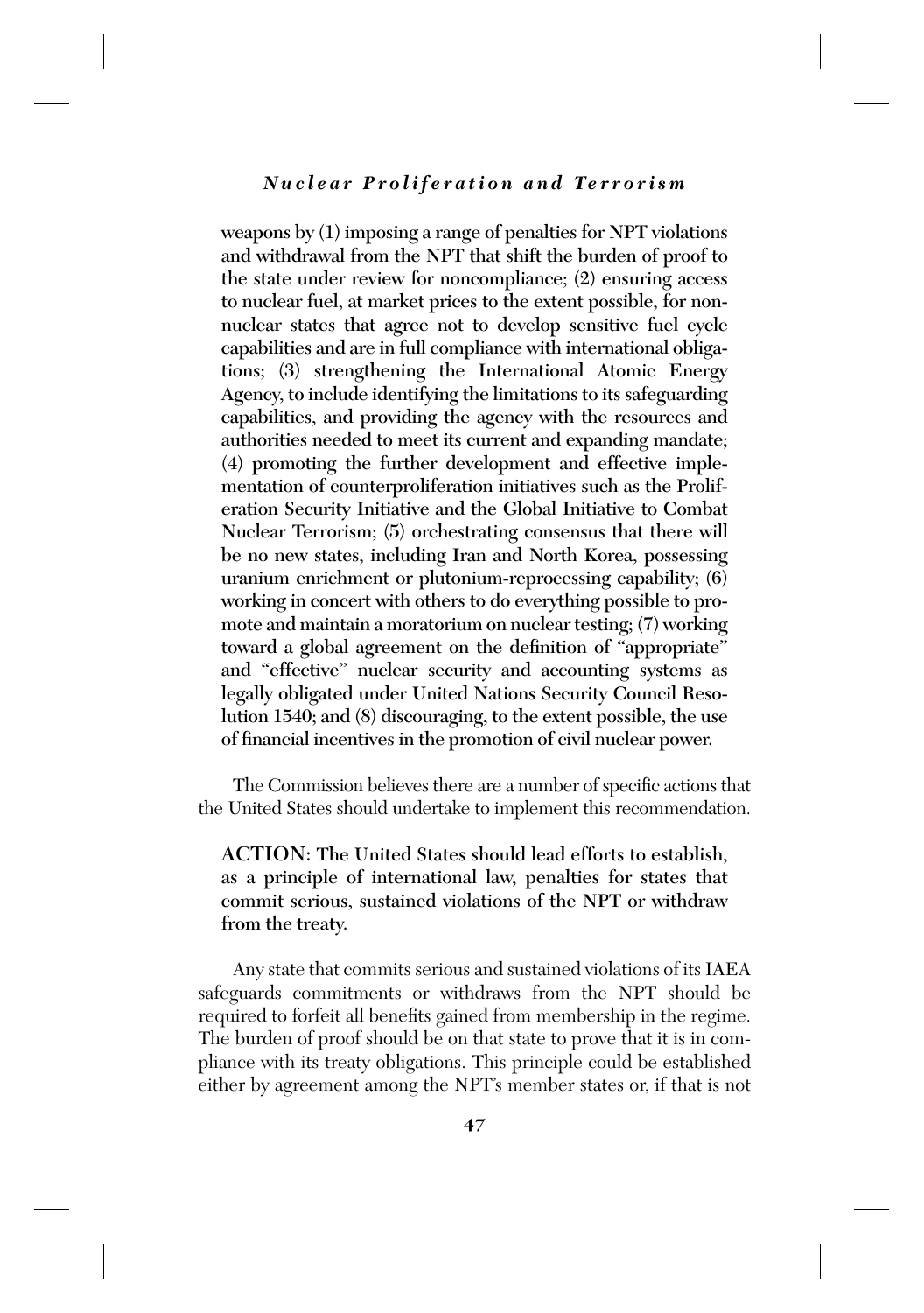achievable, by a UN Security Council resolution adopted under Article VII of the UN Charter.

Such a resolution should require any state declaring its intention to withdraw from the NPT to be automatically subject to intrusive measures. These should include inspections to determine whether the state is in violation of its safeguards commitments. During this process, the state would be obligated to demonstrate its compliance with its obligations.

A country discovered—either through the intrusive measures following its declaration that it intends to withdraw from the treaty or through other means—to be in noncompliance with its safeguards obligations would be subject to stringent additional monitoring measures to determine the extent of the noncompliance. These additional measures would include (1) broad mandatory inspections; (2) access without delay to persons and original documents, with the right to record interviews and copy documents; and (3) expanded access to information. A noncompliant state would forfeit the right to further nuclear assistance. Finally, all nuclear materials, technology, and equipment a state received while a party to the NPT would be removed from that country as a condition of withdrawal from the treaty.

## **ACTION: The United States should lead an international effort to establish a nuclear fuel bank.**

An international fuel bank would guarantee countries a supply of nuclear reactor fuel. It would also provide complying countries with storage for spent fuel; these countries, in turn, would commit not to exercise any right to establish enrichment and reprocessing facilities. Progress has been made in creating a fuel bank through the IAEA, but the IAEA Board of Governors has taken no action to address the difficult questions of how the fuel bank will be administered and the conditions for its use. Meanwhile, Russia has taken initial steps to establish itself as a regional supplier of nuclear fuel.

The idea of a nuclear fuel bank has found widespread support—its backers include President George W. Bush and IAEA Director General ElBaradei, who endorsed the idea in his October 2008 UN address: "The ideal scenario, in my opinion, would be to start with a nuclear fuel bank under IAEA auspices." By then, U.S. Energy Secretary Samuel W. Bodman had already transferred \$50 million to the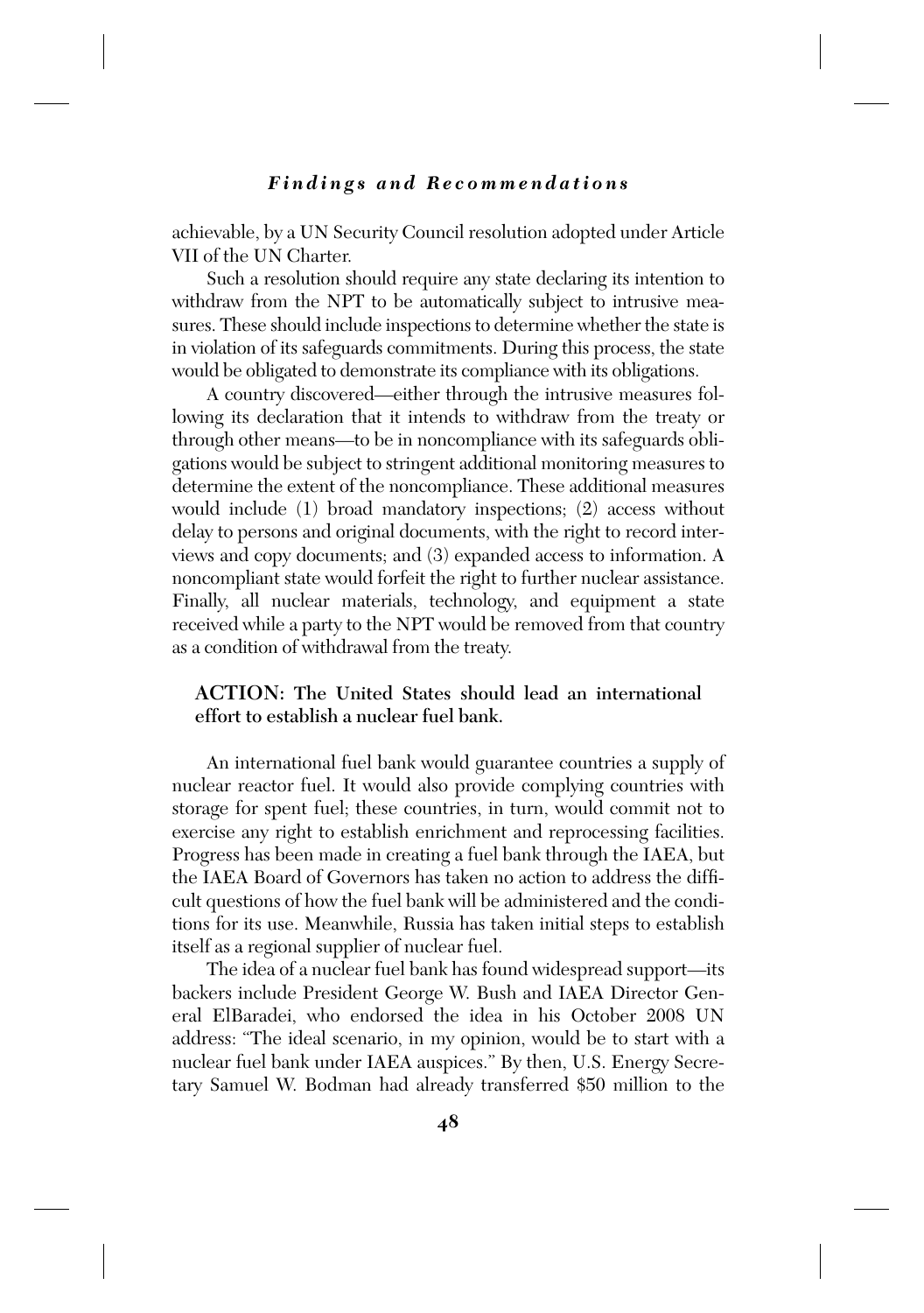IAEA for this purpose, saying, "The United States fully endorses the establishment of an IAEA fuel bank ..."

The United States should also work to build international support for the negotiation of a treaty halting the production of fissile materials for military purposes. This would be part of an overall effort to show that Washington is moving on all fronts to strengthen the nonproliferation regime. Since, for more than a decade, the international community has been unable to conclude a Fissile Material Cut-Off Treaty, alternative approaches should be explored. A possible start could be a joint declaration by the five NPT-designated nuclear-weapon states to halt their production of fissile material for weapons.

## **ACTION: The United States should lead an international effort to update and improve IAEA capabilities.**

The most urgent element of such an effort should be to make sure the International Atomic Energy Agency has the resources and authorities needed to meet its current and expanding mandate. The UN High-Level Panel on Threats, Challenges, and Change described the IAEA aptly: "As an institutionalized embodiment of the Treaty on the Nonproliferation of Nuclear Weapons and of considerable long-term success in preventing widespread proliferation of nuclear weapons, the International Atomic Energy Agency... stands out as an extraordinary bargain."

The United States should work with the IAEA Director General to secure the resources (funding, personnel, safeguard technologies, etc.) needed to meet an increasing IAEA safeguards workload. This could include establishing a safeguards "user fee," whereby countries with inspected facilities would be assessed a fee to help defer the costs.

The United States and other interested parties should take additional actions to strengthen the IAEA and improve its management. They should routinely (at least every two years) assess whether the IAEA can meet its own inspection goals; whether those goals afford "timely warning" of an ability to account for a bomb's worth of nuclear material, as required by U.S. law; and what corrective actions, if any, might help the IAEA to achieve its inspection goals. This assessment should also clarify those instances in which achieving the goals is not possible.

The United States must continue to push for universal adherence to the IAEA Additional Protocol, which provides the IAEA with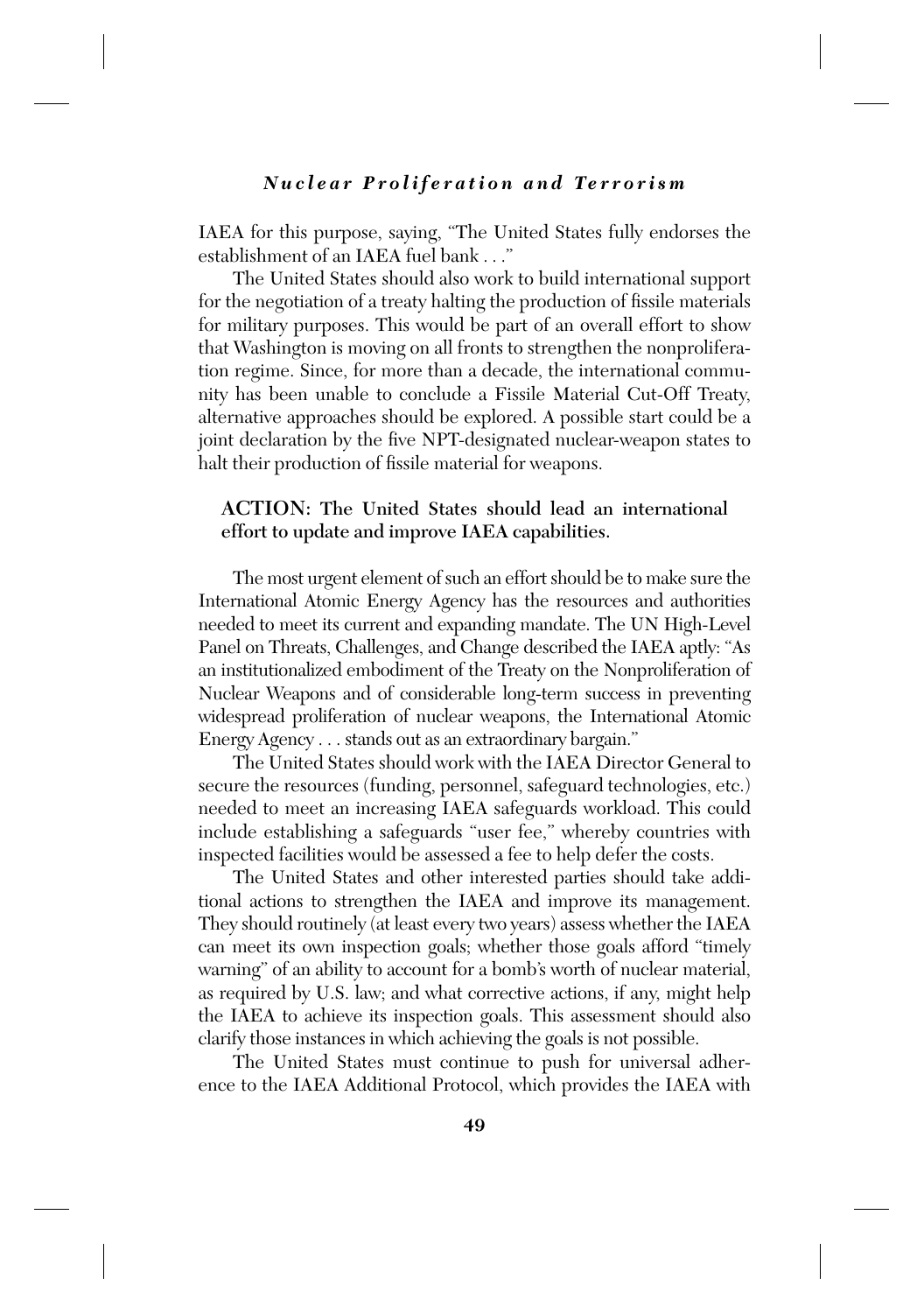additional rights to monitor civilian nuclear programs. According to the IAEA, there are now 439 nuclear power reactors in 30 countries and 36 more plants are under construction. The U.S. government should also work to make adherence to the Additional Protocol a precondition of civil nuclear assistance under the provisions of UN Security Council Resolution (UNSCR) 1540, the rules of the Nuclear Supplier Group, and the laws of the United States.

The IAEA currently is hampered by the lack of near-real-time surveillance equipment at a number of sites where nuclear fuel rods are located and where such equipment must be installed so that the agency can establish the inspection continuity of the fresh and spent fuel rods. In addition, to promote much-needed transparency at suspect sites and to help deter transfers of nuclear fuel and nuclear weapons technology—the IAEA member states should consider maintaining a registry of all foreign visitors at safeguarded sites. This registry should be made available to other IAEA members upon request.

To enhance the effectiveness of its safeguards program, the agency should establish a complete country-by-country inventory of nuclear materials that could be used to make nuclear bombs. The information should be shared, as appropriate, with individual IAEA member states and the public to ensure that it can be used effectively in developing the plan for IAEA safeguards. The IAEA should update the database regularly. Current IAEA databases are incomplete, and the agency's confidentiality rules make it difficult to construct a comprehensive country-by-country inventory.

The United States should accelerate the Department of Energy–led efforts to build a global database of nuclear material. To the extent possible, the United States should give the IAEA access to this data, thereby enhancing the agency's ability to carry out its mission.

The United States should also work with other IAEA members to agree that only IAEA inspectors from nuclear-weapon states (who already have access to sensitive weapons-related knowledge) should be authorized to look for indicators that weapons work is taking place at an inspected nuclear facility. Such a requirement would enhance the ability of inspectors to detect possible illegal activity at inspection sites, while minimizing the risk of spreading sensitive information.

In addition to the international efforts discussed above, the United States should improve its domestic nonproliferation efforts and set a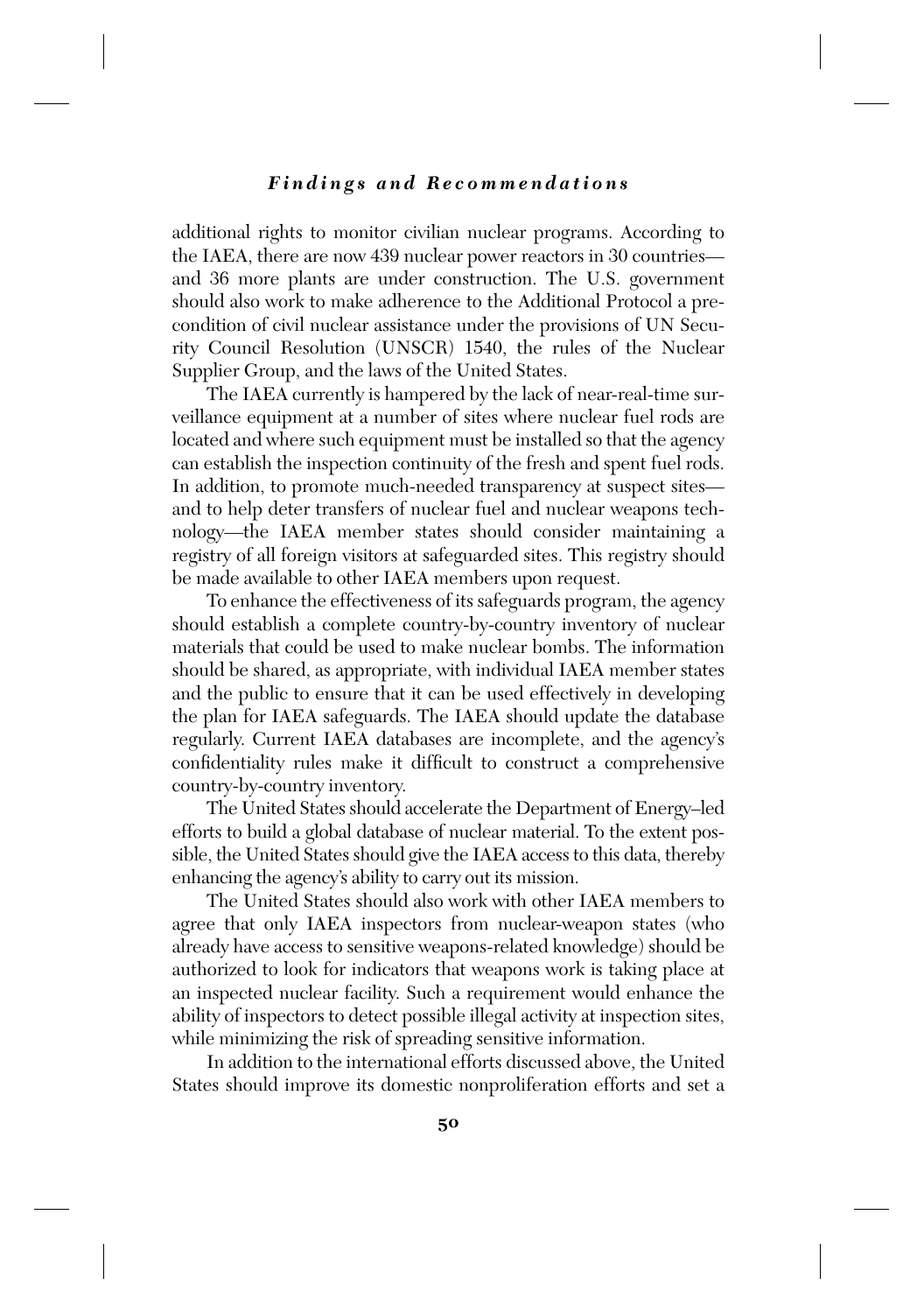positive example for other nations to follow. The U.S. government should (1) declare a date certain for ending the civilian use and export of highly enriched uranium (HEU) and declare a moratorium on commercial reprocessing; (2) implement Title V of the Nuclear Nonproliferation Act of 1978, which requires energy assessments for developing states; (3) secure civilian nuclear facilities in the United States that store or handle nuclear weapons–usable materials to the same standards used for securing military facilities; and (4) accelerate efforts, such as the Next Generation Safeguards Initiative of the Department of Energy (DOE), to develop advanced safeguards techniques and capabilities that will improve the global application of safeguards.

## **ACTION: The United States should expand counterproliferation initiatives and improve their implementation.**

The counterproliferation initiatives developed by the United States and other like-minded nations complement the NPT in combating the spread of nuclear weapons. Through diplomacy, the United States must reinforce the conviction that nuclear proliferation and terrorism are concerns not of a few states but of all members of the international community.

The Global Initiative to Combat Nuclear Terrorism (GICNT) is a multilateral initiative that was announced by the United States and Russia in 2006 and now includes 75 members. Under the initiative, the United States works with Russia and other nations to promote a global sense of urgency and commitment to securing nuclear materials, developing a security culture in states where nuclear materials are stored, and preventing nuclear materials and technology from falling into terrorists' hands. These goals are to be pursued through regular joint threat briefings, nuclear terrorism exercises, and nuclear security reviews. The U.S. government should also work to enhance GICNT in key areas, such as (1) eliminating the civilian storage and use of HEU, (2) securing the weapons-usable material of participating states in the shortest possible time frame, (3) aiding participating nations in carrying out the obligations contained in UNSCR 1540, and (4) building international capacity in critical areas, such as nuclear forensics.

The United States should intensify its use of UNSCR 1540, a 2004 resolution that established binding obligations on all UN member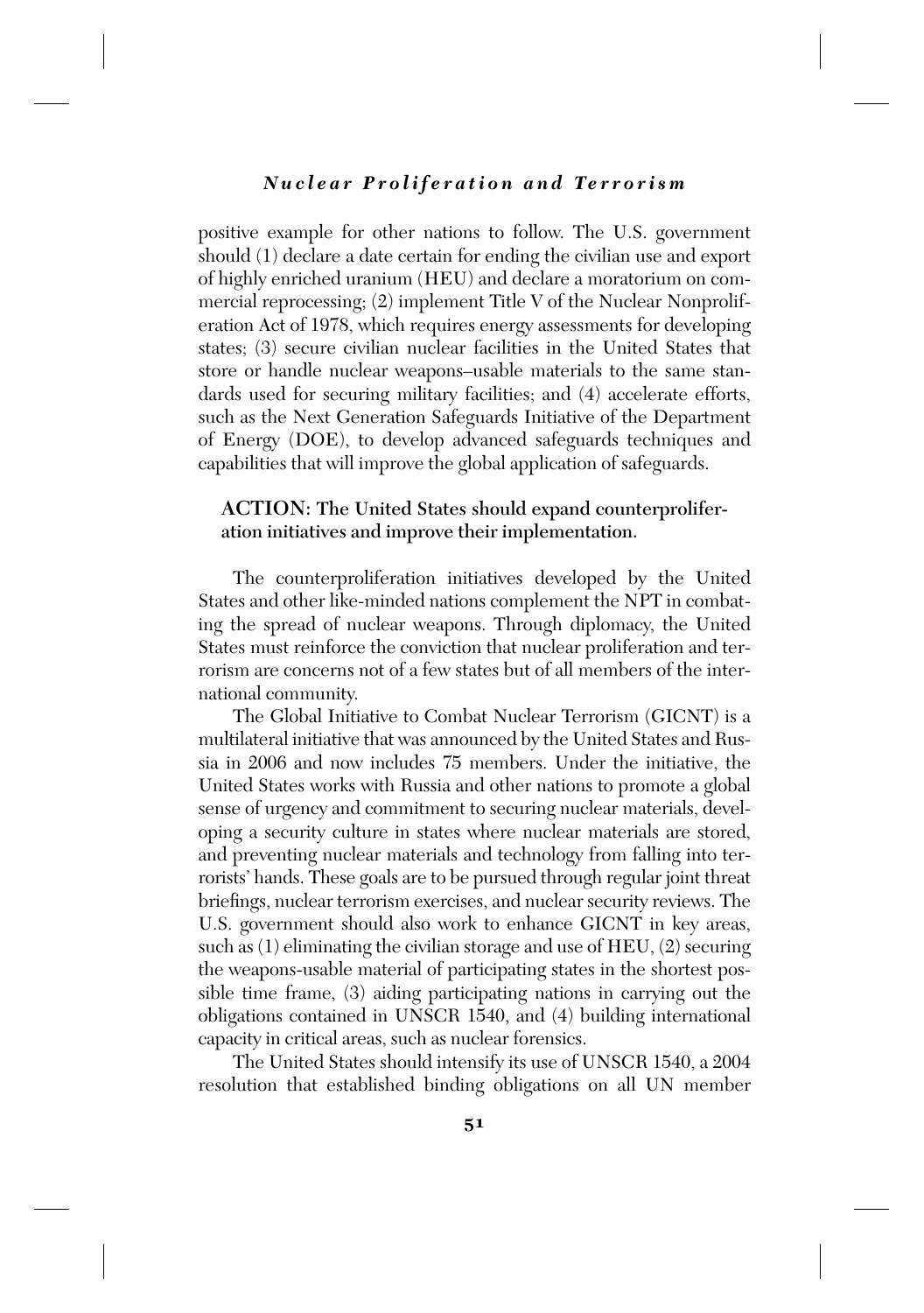states to take and enforce measures against WMD proliferation, to help countries develop the laws and regulations they need to criminalize proliferation, to improve physical protection and safeguards at nuclear facilities, to strengthen export controls, to improve cooperation on interdiction, and to tighten border security. The United States should also use UNSCR 1540 to work with states to develop a robust security culture focused on reducing the risk of theft or diversion of nuclear materials or technology. In particular, it should urge the adoption of "best practices" and national legislation.

The United States should also seek to strengthen the Proliferation Security Initiative (PSI), a global effort aimed at stopping the trafficking of WMD, their delivery systems, and related material. The initiative can be further improved by increasing the number of participants, enhancing efforts to interdict shipments of WMD (as well as their delivery systems and related materials), and heightening efforts to disrupt black market networks and the financing of proliferation. More importantly, the United States should also work with other states to extend the international laws that prohibit piracy, hijacking, and slavery to cover all transfers of WMD, delivery systems, and related materials in international waters and airspace.

Moreover, the United States should seek to establish as a binding requirement of international law the provision that all transfers of items on the Nuclear Suppliers Group dual-use and trigger lists must be reported in advance to the IAEA or to another international authority. Washington should assist in developing a system to process and analyze the information gathered. Any item transferred in violation of this requirement would be considered an illegal shipment—subject to seizure while in transit and to dismantlement, destruction, or return should it reach its destination. Such a requirement could be established pursuant to a UN Security Council resolution adopted under Article VII of the UN Charter.

Finally, the United States should strengthen and broaden efforts to detect and disrupt proliferation financing. Improved cooperation between the International Financial Action Task Force and countries participating in the PSI is a step in the right direction. The United States should continue to encourage other states to adopt legislation that strengthens national and international measures to combat the financing of proliferation and terrorist networks.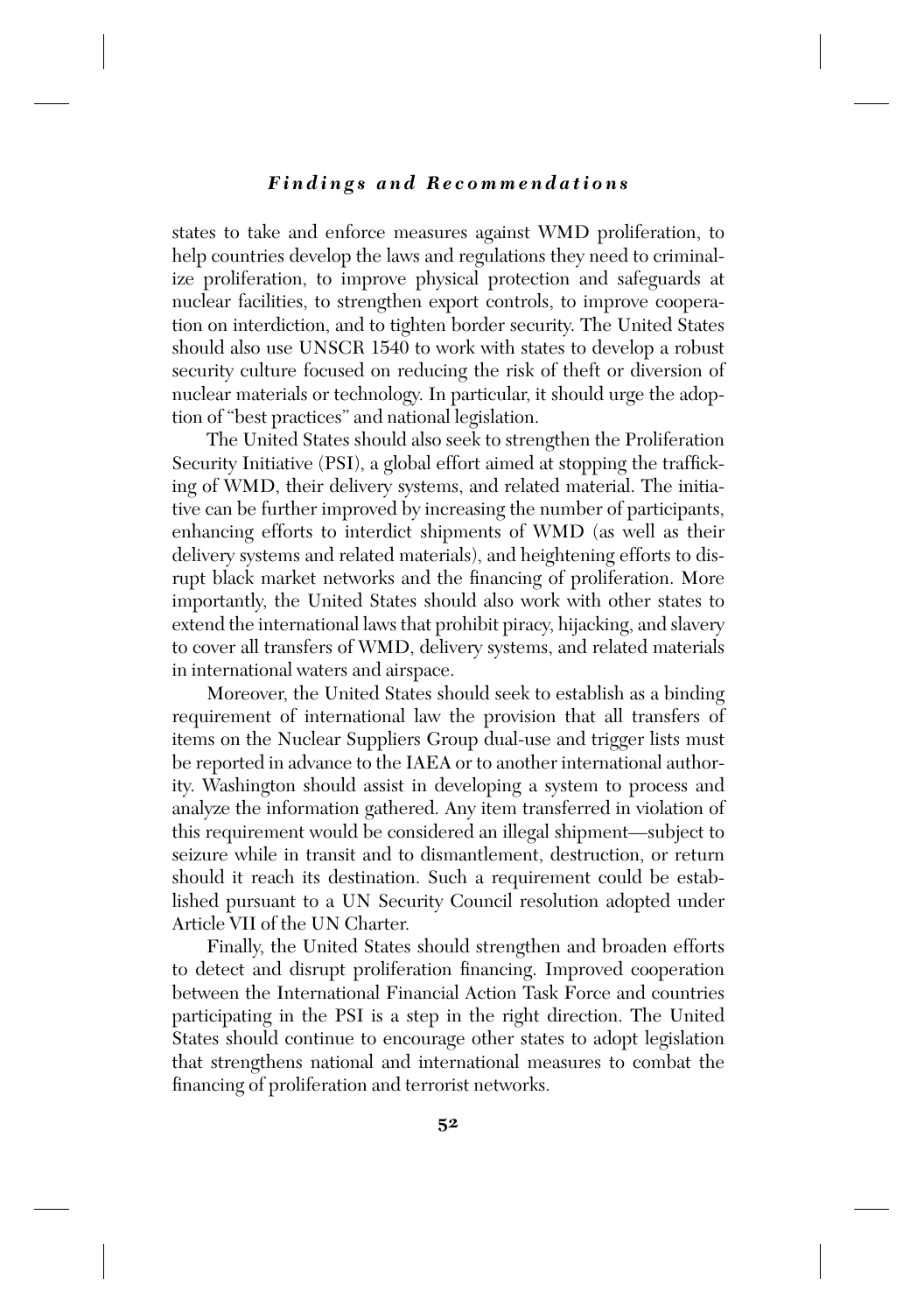## **ACTION: The United States should orchestrate an international consensus to block additional countries from obtaining enrichment and reprocessing capabilities.**

The Commission believes that one of the principal means of halting nuclear proliferation is to prevent the spread of uranium enrichment and plutonium reprocessing technologies and facilities to additional countries. It is important that the United States work to orchestrate an international consensus to block additional countries from obtaining these capabilities. The international nuclear fuel bank discussed above would be a significant step toward gaining this consensus, because it would ensure that nations without these capabilities have a reliable supply of nuclear fuel at market prices.

Many variations on the idea that no new nations should acquire enrichment and reprocessing capabilities have already been put forward. The Bush administration, for example, has proposed that the 45 members of the Nuclear Suppliers Group—the nations of the world with the most advanced nuclear technologies—refuse to sell them to any state that does not already possess full-scale, functioning reprocessing and enrichment capabilities. This proposal would effectively cap the number of states with such capabilities at current levels. Although some states have regarded this proposal as discriminatory, others, such as the United Arab Emirates, have agreed to forgo fuel cycle activities in exchange for assistance in developing civil nuclear power. Dr. ElBaradei has also weighed in, proposing that any new production-scale enrichment or reprocessing facility be under multinational control.

Both of these proposals have merit, but neither has been fully embraced by NPT non-nuclear-weapon states. Additional efforts are needed to find the right set of incentives and disincentives to gain widespread adherence.

## **ACTION: The United States should work with others to promote and maintain a moratorium on nuclear testing.**

It is essential that current moratoria on nuclear testing, observed independently by each of the five nuclear-weapon states under the NPT, be maintained. The next President may wish to undertake diplomatic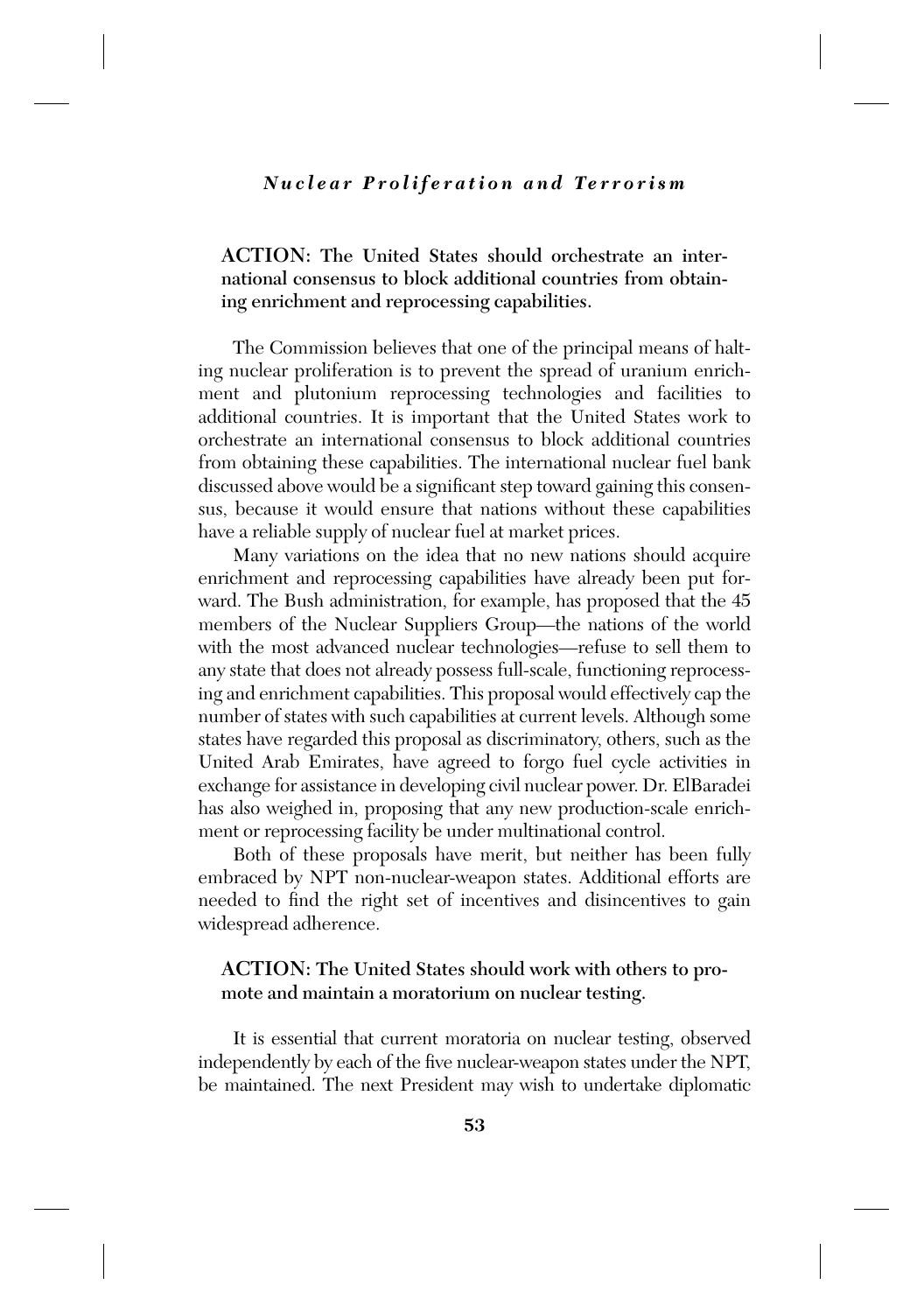efforts to formalize such a commitment among the NPT nuclear-weapon states and should encourage non-NPT nuclear-weapon states to adopt moratoria of their own.

The Commission recognizes that the issue of a Comprehensive Nuclear Test Ban Treaty (CTBT) is likely to be reconsidered by the next administration. In 1999, the Senate decided not to provide its consent to ratification of the CTBT. The 51 senators who opposed the treaty had a variety of concerns, including (1) the potential need for the United States to resume nuclear testing under certain circumstances in order to maintain the safety or reliability of the U.S. nuclear stockpile, (2) the fact that the treaty's zero nuclear yield threshold cannot be verified, and (3) whether other parties to the treaty were in compliance with its provisions. The 48 senators who supported it argued that it would make an important contribution to strengthening the international norm against proliferation and could impede states that are considering the modernization or procurement of nuclear arsenals. They also argued that the Department of Energy's "stockpile stewardship" program would help to ensure the long-term viability of the nuclear stockpile. And they maintained that an assurance of 100 percent verifiability of the provision on zero nuclear yield was not a realistic objective.

The Commission supports the review currently being conducted by the bipartisan Congressional Commission on the Strategic Posture of the United States. That review includes consideration of the longterm reliability, safety, and effectiveness of the U.S. nuclear arsenal. The review also covers the effectiveness of the international monitoring system that is designed to identify and locate underground nuclear tests in order to evaluate the potential reconsideration of the CTBT. Out of deference to the Commission on the Strategic Posture, we have not taken a position on the CTBT in this report.

## **ACTION: The United States should work to gain international agreement on specific, stringent standards for securing nuclear materials.**

States have a principal obligation under UNSCR 1540 to adopt and enforce "effective" measures to establish domestic control of nuclear, chemical, and biological weapons and their means of delivery. States also must establish "appropriate" controls over the related materials.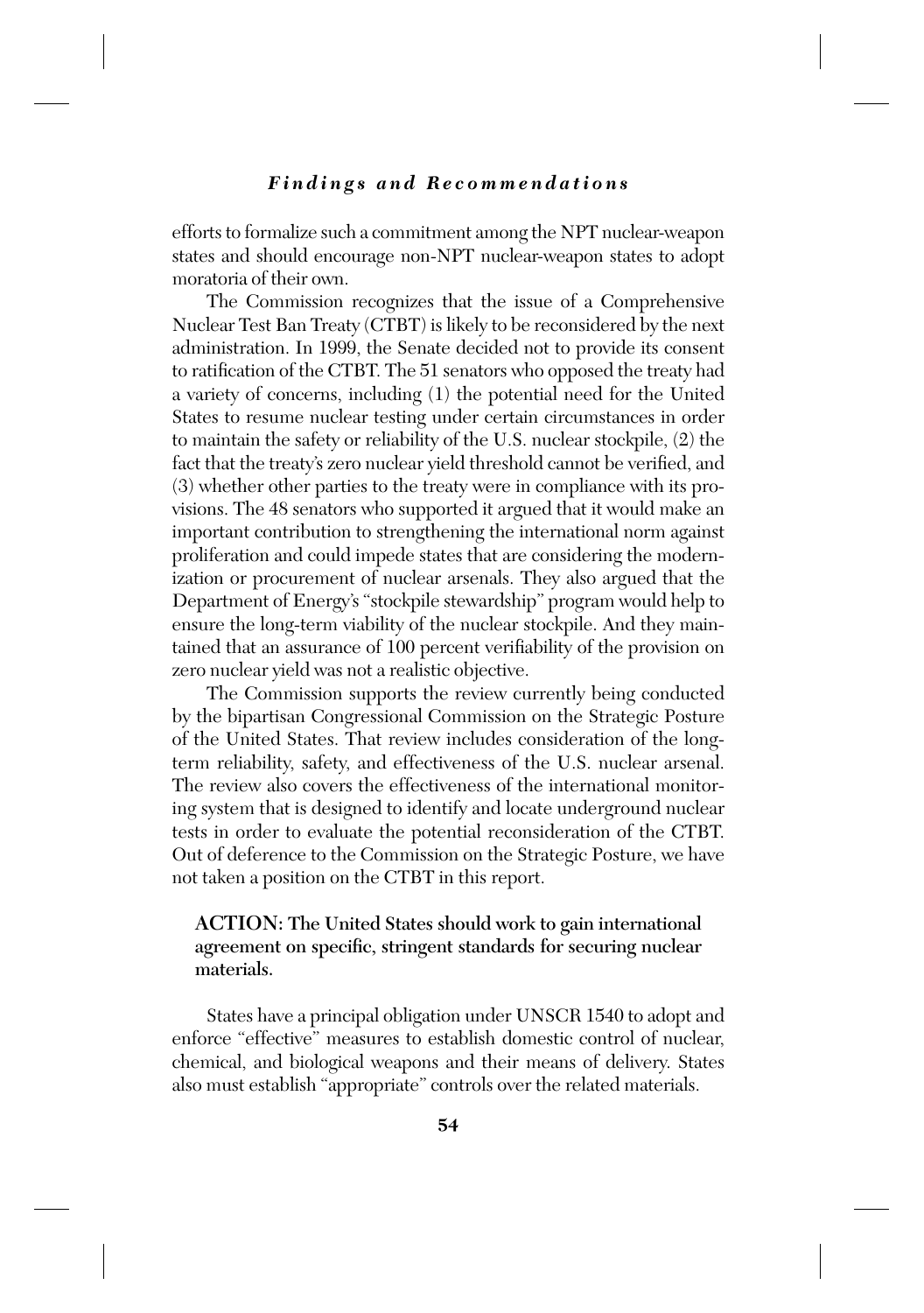Because the resolution does not define "effective" or "appropriate" measures for nuclear security and accounting systems, there is a need to establish standards for precisely what UNSCR 1540 requires states to do. These definitions must be formulated at the highest levels to ensure that internationally agreed-on standards will be implemented by all nations. Undersecured nuclear material and facilities pose a threat not just to the host nations but to all nations. A baseline approach to establishing what measures are effective and appropriate for nuclear security and accounting standards is the best way to safeguard the world from nuclear tragedy.

The Commission recognizes the urgent need to establish global nuclear security standards to which all states can adhere. We believe that the Convention on the Physical Protection of Nuclear Material and the IAEA's Information Circular (INFCIRC) 225, *The Physical Protection of Nuclear Material,* are the building blocks for obtaining an international consensus on measures that are needed to ensure adequate nuclear security and protection. But tighter standards need to be defined. The goal of the United States should be to ensure that international standards for securing nuclear materials are as stringent as those currently defined for U.S. military facilities. It is important that ongoing negotiations to amend INFCIRC 225 seek the highest standards possible.

The Convention on the Physical Protection of Nuclear Material establishes measures on the prevention, detection, and punishment of offenses relating to nuclear material. The Commission recognizes the positive steps taken in July 2005 when the convention was amended to bind parties to protect nuclear facilities and material in peaceful domestic use, storage, and transport. Nevertheless, the amended convention does not define specific standards for a physical protection "regime." It will not enter into force until two-thirds of state parties have ratified it, an event that is unlikely to occur until well into the future.

## **ACTION: The United States should discourage, to the extent possible, the use of financial incentives in the promotion of civil nuclear power.**

The spread of nuclear technology and nuclear material heightens concern that non-nuclear-weapon states might decide to develop nuclear weapons, building on their civilian nuclear industry. It also increases the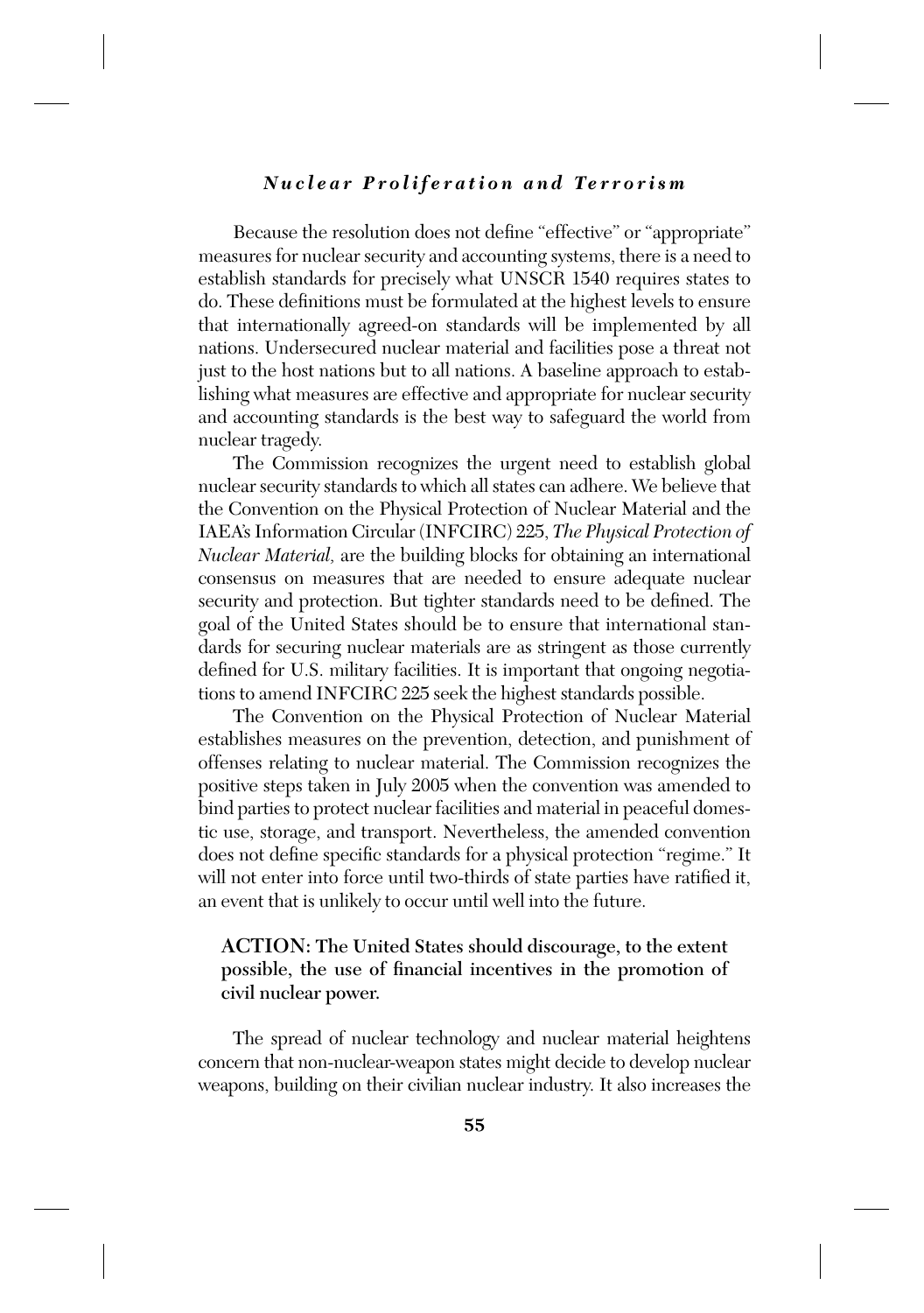possibility that terrorists might be able to steal—or buy from an insider the materials or technical knowledge needed to construct a nuclear weapon. We should discourage, to the extent possible, the subsidizing of nuclear energy in ways that would cause states to choose it over other energy sources, without fully accounting for this risk.

### Cooperative Nuclear Security Programs

The breakup of the Soviet Union in 1991 led to international concerns that Soviet nuclear weapons and nuclear material deployed in Belarus, Kazakhstan, Ukraine, and Russia would no longer be under the control of a strong central government. In response, the United States led a coalition of nations to persuade Belarus, Kazakhstan, and Ukraine to become parties to the NPT as non-nuclear-weapon states.

Around the same time, Congress passed the Nunn-Lugar Amendment, which established assistance programs in the former Soviet Union (FSU) to ensure the safe and secure dismantlement and transportation of nuclear weapons and the secure storage and consolidation of dangerous nuclear materials. The amendment authorized \$400 million for cooperative threat reduction (CTR) programs, and appropriations have remained relatively stable over the past 17 years. These programs helped return Soviet nuclear warheads from Kazakhstan, Ukraine, and Belarus to Russia for dismantlement; led to the dismantlement and disposal of strategic missiles in Russia and other former Soviet states; and greatly improved security at Russian warhead storage facilities. Other CTR accomplishments included securing nuclear weapons and materials at vulnerable sites and enhancing the security of nuclear weapons and materials in transit.

The United States has also worked with Russia on a number of efforts to secure, reduce, and eliminate nuclear materials in Russia and to stem the illicit flow of technologies and expertise from Russia (and other FSU states) to terrorists and covert weapons programs. The Material Protection, Control, and Accounting (MPC&A) program, implemented by the Department of Energy in 1997, provides security upgrades for nuclear materials at hundreds of facilities in the FSU, including improved security systems, strict control and accounting systems for materials, and security training for Russian nuclear specialists. In 2003, Congress passed legislation requiring the Department of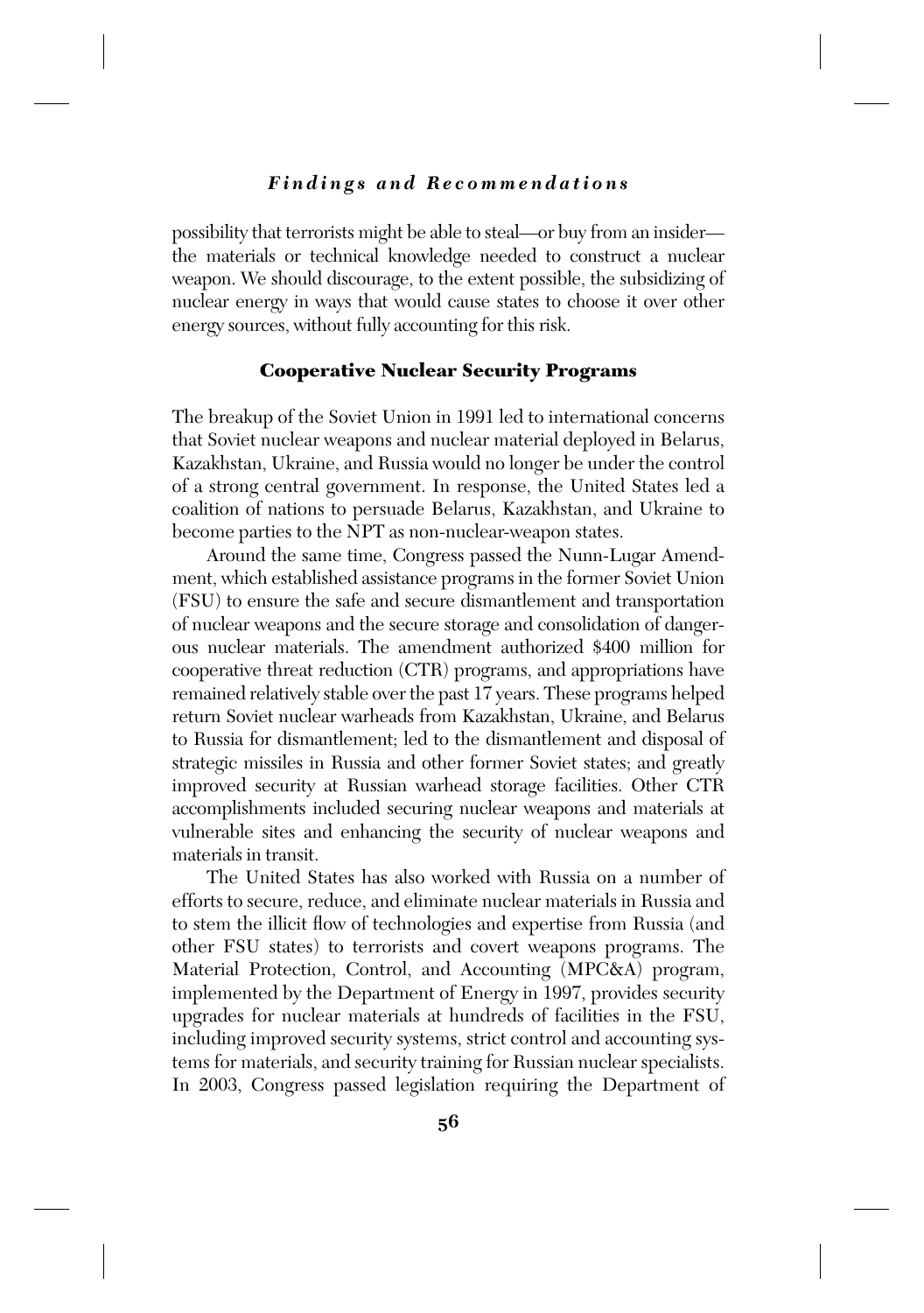Energy to complete its work by 2013, so that Russia would assume sole responsibility for sustaining security upgrades after that time. Secretary Bodman told the Commission in September 2008 that the United States and Russia are on track to meet the deadline.

The two countries have also worked to reduce the amount of material—highly enriched uranium and weapons-grade plutonium—that might be stolen and used as fuel in illicit nuclear weapons. The Department of Energy is working with its Russian counterpart to "blend down," or process into a less-enriched form, 500 metric tons of Russia's HEU, which is then shipped to the United States for use as reactor fuel. So far, this partnership has blended down almost 350 metric tons of HEU.

At the same time, Washington and Moscow have also taken steps to (1) dispose of at least 68 metric tons of U.S. and Russian weapons-grade plutonium by converting it into fuel for commercial reactors; (2) shut down Russia's three remaining plutonium-producing reactors, two of which have now been closed; (3) secure Russia's borders to prevent the illicit trafficking of nuclear materials; and (4) ensure that thousands of former weapons scientists, technicians, and engineers throughout the former Soviet Union are engaged in civilian pursuits, to prevent the flow of this expertise to countries of proliferation concern and to terrorist organizations. (The pace and scope of the DOE programs were the subject of a 2001 report titled *A Report Card on the Department of Energy's Nonproliferation Programs with Russia,* which laid out specific criteria and objectives for the programs. That study, widely known as the "Baker-Cutler Report," is discussed in detail in an appendix below.)

After the terrorist attacks of September 11, 2001, growing concerns about nuclear and radiological terrorism spurred increased cooperative efforts to secure fissile materials and combat nuclear smuggling worldwide. One outcome was the Bratislava Nuclear Security Initiative, signed by Presidents George W. Bush and Vladimir Putin in 2005, which expanded and accelerated security upgrades at nuclear sites in Russia and led to a plan for Moscow to take charge of security at its own nuclear facilities. A senior U.S.-Russia group, co-chaired by the U.S. Secretary of Energy and the Director of the Russian Ministry of Atomic Energy, oversees this work and provides progress reports every six months to the U.S. and Russian Presidents.

Increasingly, threat reduction programs are being pursued internationally, not only bilaterally with Russia. The DOE's Second Line of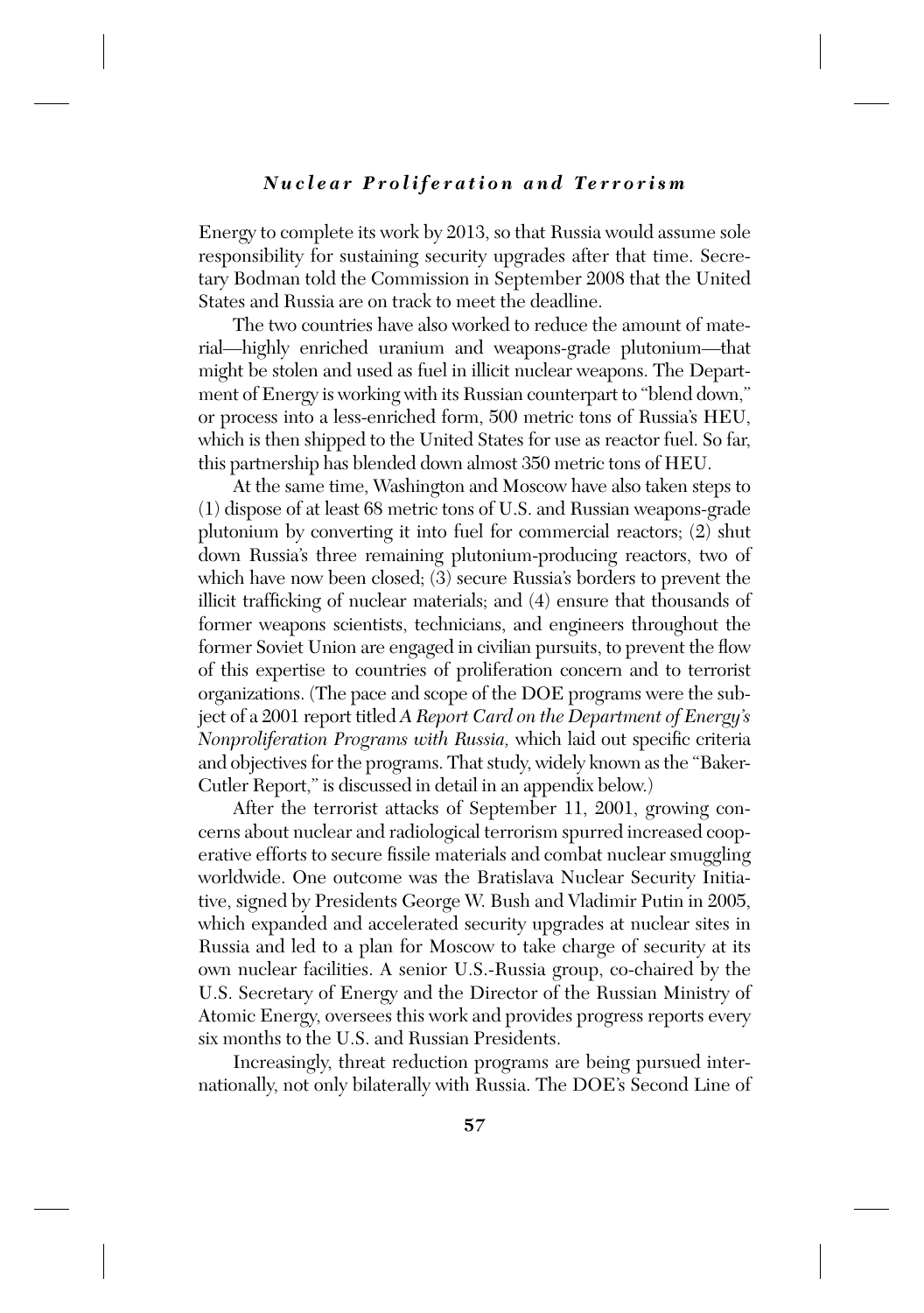Defense program seeks to prevent illicit trafficking in nuclear and radiological materials by installing radiation detectors at international land borders, seaports, and airports. Another program, the Global Threat Reduction Initiative, is a worldwide effort to reduce and protect vulnerable nuclear and radiological materials located at civilian sites; it also seeks to convert civilian research reactors worldwide from the use of WMD-usable fuel to that which can be used only in reactors. In the past several years, programs to engage nuclear scientists in civilian pursuits have been expanded to areas outside the former Soviet Union. Additionally, the Department of Homeland Security's Container Security Initiative (CSI), which now operates at 58 ports around the world, is designed to prevent dangerous nuclear materials and technologies from entering the United States. This program scans high-risk cargo before it is loaded on U.S.-bound container ships. CSI has been criticized for its reliance on shipper-provided information to determine which containers are "high-risk"; the program is supplemented by the additional scanning of containers once they arrive in U.S. ports.

**RECOMMENDATION 4: The new President should undertake a comprehensive review of cooperative nuclear security programs, and should develop a global strategy that accounts for the worldwide expansion of the threat and the restructuring of our relationship with Russia from that of donor and recipient to a cooperative partnership.**

When cooperative nuclear security programs started well over 15 years ago, they focused on "loose nukes" and undersecured nuclear materials in the former Soviet Union. More work remains in securing Russia's nuclear arsenal, which is spread over its 11 time zones. As former Senator Sam Nunn suggested in 2004, "We should offer to help Russia consolidate their nuclear weapons in a few areas, and then guard the heck out of them."

But cooperative nuclear security programs have evolved to address global threats as well. Terrorists seeking nuclear material will look wherever that material may be poorly secured—in Russia or elsewhere. There are currently well over 100 nuclear research reactors around the world that use HEU for fuel, and many of them lack adequate security. The November 2007 break-in by armed intruders at the Pelindaba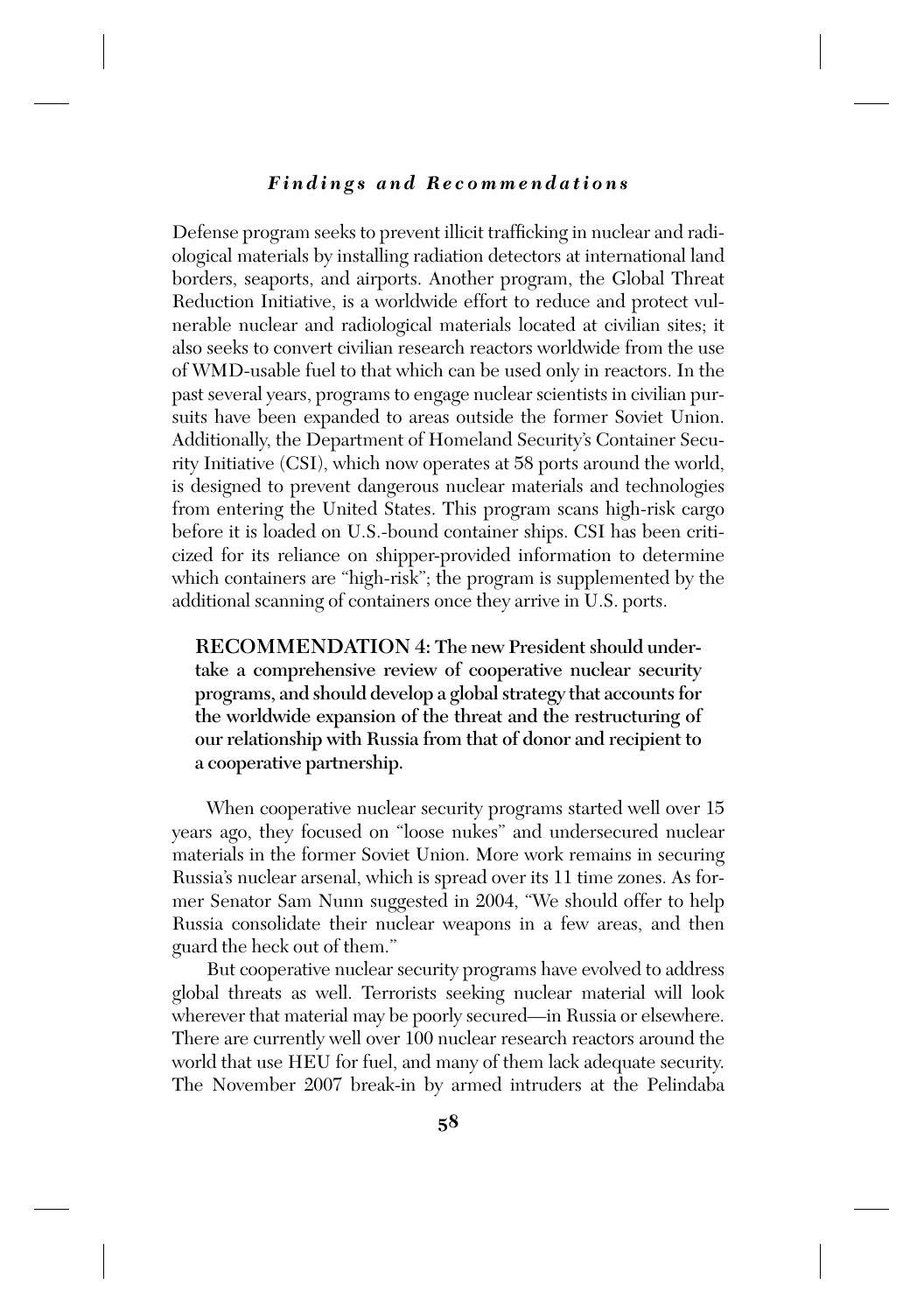nuclear research facility in South Africa illustrates the international challenge.

Even as nuclear security programs have expanded into important new areas, no strategic plan has been formulated to ensure maximum effectiveness and coordination across different government agencies. A new strategy is needed that takes into account developments since September 11, 2001, including the fundamental changes in Russia's economy and in U.S. relations with Russia. Equally important, the strategy should establish a basis for strengthening the international consensus on working cooperatively to address nuclear proliferation and terrorism.

The strategic review should examine every U.S. government program and activity, then recommend new, strengthened, or restructured programs where warranted; programs that are less effective should be eliminated or reduced. The review should identify where existing programs have helped stem the flow of potentially dangerous materials and technology, as well as gaps in coverage. Finally, the review should assess prospects for cooperative nuclear threat reduction activities in specific countries where concerns or opportunities may exist, such as Pakistan, India, North Korea, and China.

Washington should continue to work with Moscow to fulfill the goals of current nuclear security programs in Russia and should extend such programs to all vulnerable facilities. The Commission is concerned that Russia is not paying attention to developing an effective nuclear security culture at all Russian facilities where nuclear material is stored. The United States should propose to Russia an expansion of nuclear security commitments that would secure nuclear materials at all Russian facilities, including those storing nuclear weapons.

The United States should also press Russia to accelerate the blenddown of HEU from dismantled nuclear weapons and explore ways to expand its commitment beyond the 500 metric tons already agreed on. Moreover, the process of converting civilian Russian research reactors from using HEU to using low-enriched uranium (LEU) should be intensified.

The Commission supports the efforts by the United States and Russia to close Russia's plutonium-producing reactors and calls on both countries to finalize an agreement on disposing of plutonium in excess of defense requirements.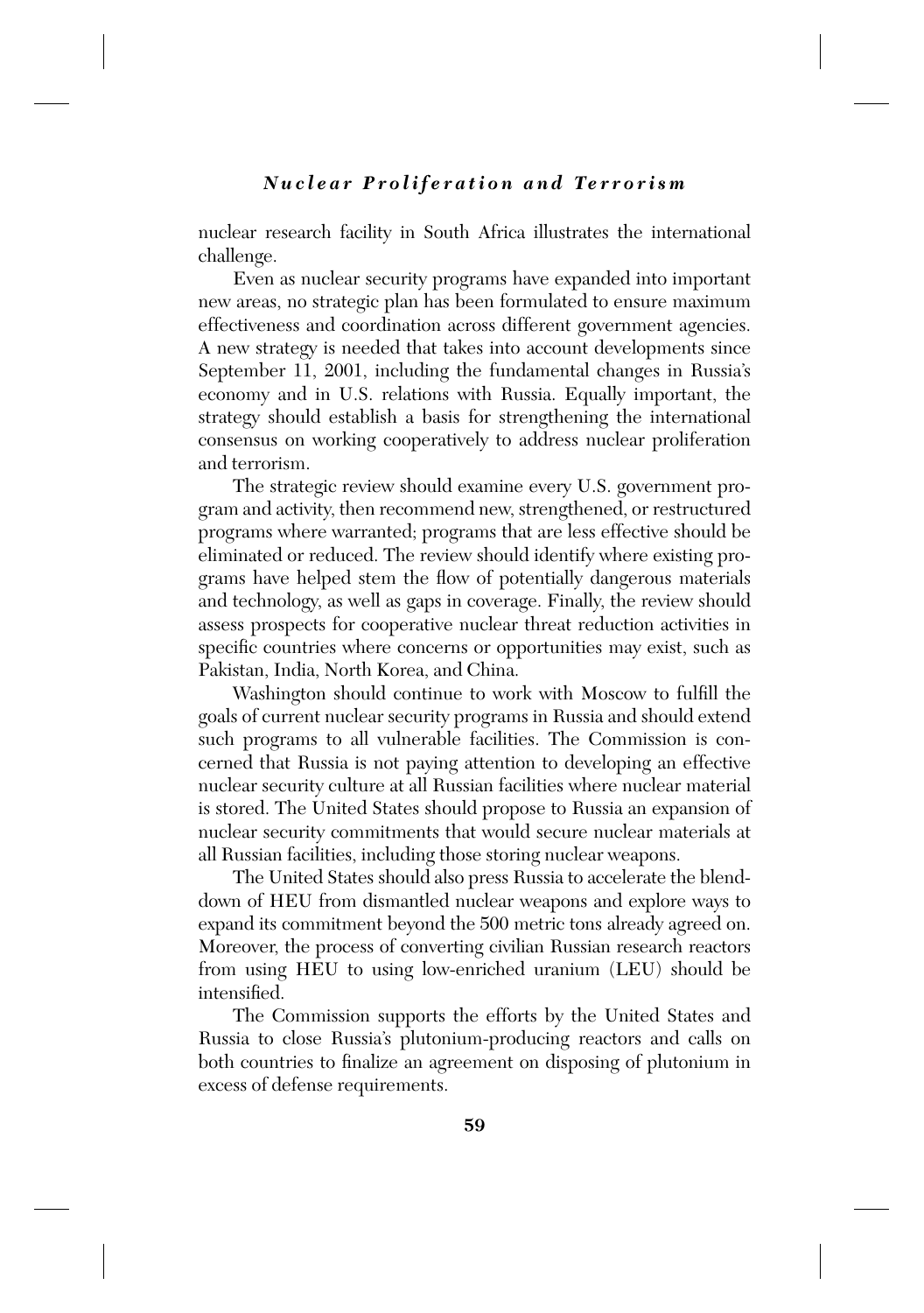Finally, the Commission recommends that efforts to engage former nuclear weapons scientists in peaceful research ventures in Russia and the former Soviet republics continue and be guided by newly articulated priorities, such as focusing on nuclear institutes that are struggling financially and could be vulnerable to recruitment efforts by terrorist cells or proliferant states. The next administration should also assess the potential of these programs to work not only with nuclear weapons scientists and engineers, but with individuals at nuclear facilities who may have access to nuclear material. Although Russia's economic revival has helped mute some concerns regarding Russia's nuclear institutes, the fact remains that not all of these have benefited from this revival and some require our continued attention.

Russia no longer wishes to be seen as a recipient of U.S. or international largesse. Moscow can now afford to allocate more resources to cooperative security programs, to develop long-term plans, and to fund those plans. Whenever possible, the two countries should work to move nuclear security programs in Russia to a cost-sharing basis, a process that is already under way for some programs. Also, when possible, the United States should work with Russia as a partner to advance the objectives of threat reduction worldwide. Many U.S. threat reduction programs involving Russia are currently being implemented as partnerships. For example, the Global Threat Reduction Initiative includes trilateral programs—involving the United States, Russia, and the IAEA—to convert research reactors worldwide from HEU to LEU and repatriate the fuel back to Russia.

At the same time, U.S. cooperation with Russia should not be a prerequisite for international efforts to strengthen nuclear security. The United States should continue to work with international partners through existing vehicles to strengthen their ability to counter nuclear proliferation and combat nuclear terrorism.

The next administration must also think creatively about how to maximize the contributions of agencies other than the Departments of Defense, Energy, and State to promote cooperative nuclear security objectives. Such steps should include greater utilization of Department of Homeland Security and intelligence community assets. Also, greater coordination between the Departments of Energy and Homeland Security to improve radiation scanning devices at U.S. and international borders—and an acceleration of Homeland Security efforts to build a global nuclear detec-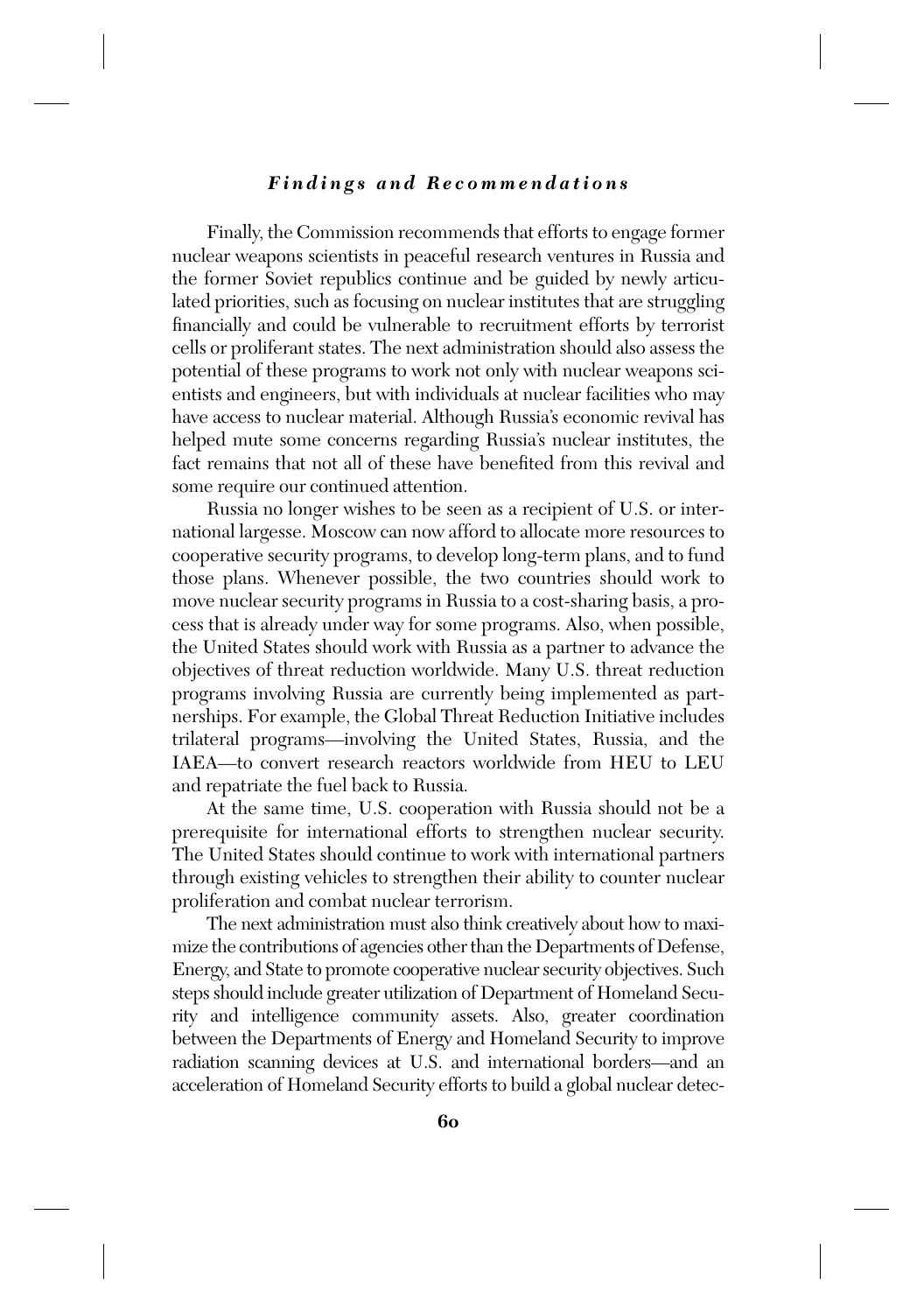tion network—would enhance the ability of the United States to track nuclear materials and prevent their movement across borders.

### Country-Specific Challenges: Iran and North Korea

The Nuclear Nonproliferation Treaty is facing the prospect of an unraveling that could be its permanent undoing. Iran and North Korea have pursued nuclear weapons–related programs that the world cannot permit to succeed.

Iran's apparent efforts to acquire a nuclear weapons capability in defiance of its NPT obligations and UN Security Council resolutions and the uncertainty over whether North Korea will ultimately eliminate its nuclear weapons program constitute threats to international peace and security. Failure to resolve these crises could lead some countries to revisit their earlier decisions to renounce nuclear weapons, potentially leading to a cascade of new nuclear-weapon states. Such a wave of nuclear proliferation would seriously jeopardize the current world order, creating profound new risks and increasing instability.

Iran maintains that it does not want to acquire nuclear weapons and is merely pursuing "peaceful" nuclear activities as allowed under the NPT. Although the National Intelligence Estimate on Iran issued in November 2007 came to the controversial conclusion that Iran had ended its nuclear weapons design and weaponization work in the fall of 2003, it made clear that Iran had engaged in such weaponization work until then and continues to develop a range of technical capabilities, including a civilian uranium enrichment program, that could be used to produce nuclear weapons. If Iran should test a nuclear device or declare it possesses a nuclear weapon, or if additional evidence should come to light that conclusively revealed that Iran was making a nuclear weapon, it would be the third time since 1991 that an NPT member evaded international nuclear inspectors, using the cover of peaceful nuclear activities to either obtain, or come close to obtaining, a nuclear weapon.

If Iran should acquire a nuclear weapon in violation of its pledges without suffering severe penalties, other countries might view it as a model to follow—leading to a "cascade of proliferation," as a UN panel has warned. Several other countries, including Egypt, Algeria, Turkey, Brazil, Argentina, Saudi Arabia, Libya, South Korea, and Taiwan, have, to varying degrees and at different times, expressed interest in acquiring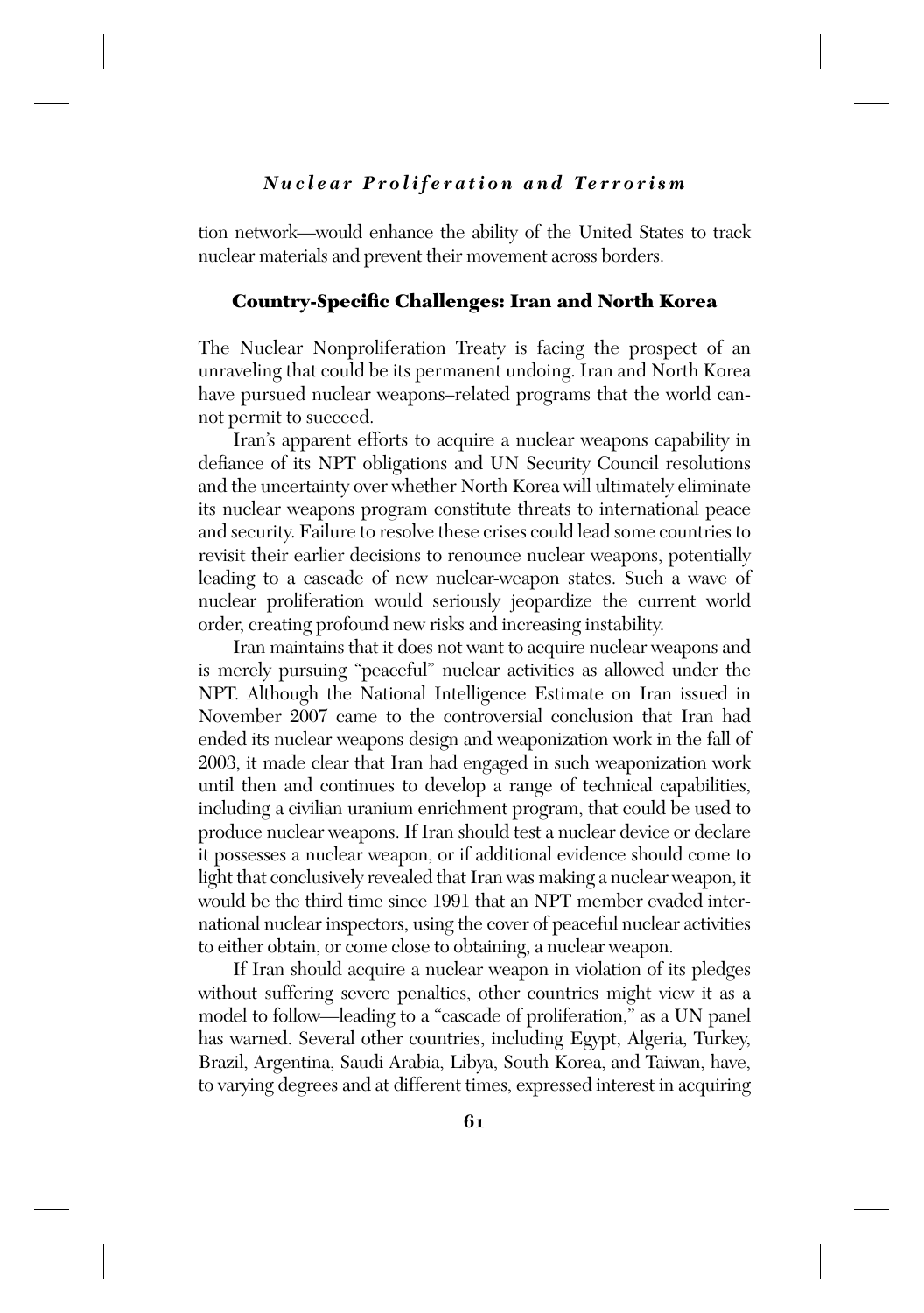nuclear weapons and are now planning on expanding their peaceful nuclear energy programs.

The Commission decided that because of the dynamic international environment, it would not address the precise tactics that should be employed by the next administration to achieve the strategic objective of stopping the nuclear weapons programs of Iran and North Korea. Developing those tactical initiatives will clearly be one of its urgent priorities.

But on the central finding, the Commission was unanimous in concluding that the nuclear aspirations of Iran and North Korea pose immediate and urgent threats to the Nuclear Nonproliferation Treaty. Successful nuclear programs in both countries could trigger a cascade of proliferation and lead to the unraveling of the NPT.

#### **Iran**

For almost a decade, the United States has been concerned that Iran is pursuing a nuclear weapons program through clandestine activities as well as under the guise of peaceful enrichment for civilian nuclear power. In 2002, a London-based Iranian opposition group—the National Council of Resistance of Iran—added to such concerns by disclosing details about a secret heavy-water production plant at Arak and an underground enrichment facility at Natanz. Later that year, the United States denounced Iranian violations of the NPT and IAEA Safeguards agreement, accusing Iran of across-the-board pursuit of weapons of mass destruction.

Three years later, the IAEA Board of Governors expressed an "absence of confidence that Iran's nuclear program is exclusively for peaceful purposes." In early 2006, the board voted to refer Iran as a possible NPT violator to the UN Security Council; in December 2006, the UN Security Council ordered Iran to suspend its enrichment effort and adopted the first of three resolutions imposing sanctions to punish Iran for continued defiance of the Security Council order. Tehran insists that its enrichment program is intended only to provide fuel for nuclear power reactors essential for meeting the nation's peaceful energy needs.

As the United States was leading the effort in the UN Security Council to end Iran's enrichment efforts, the European Union (EU) established a dual-track approach, supporting UN sanctions against Iran while also offering Iran economic incentives to end its enrichment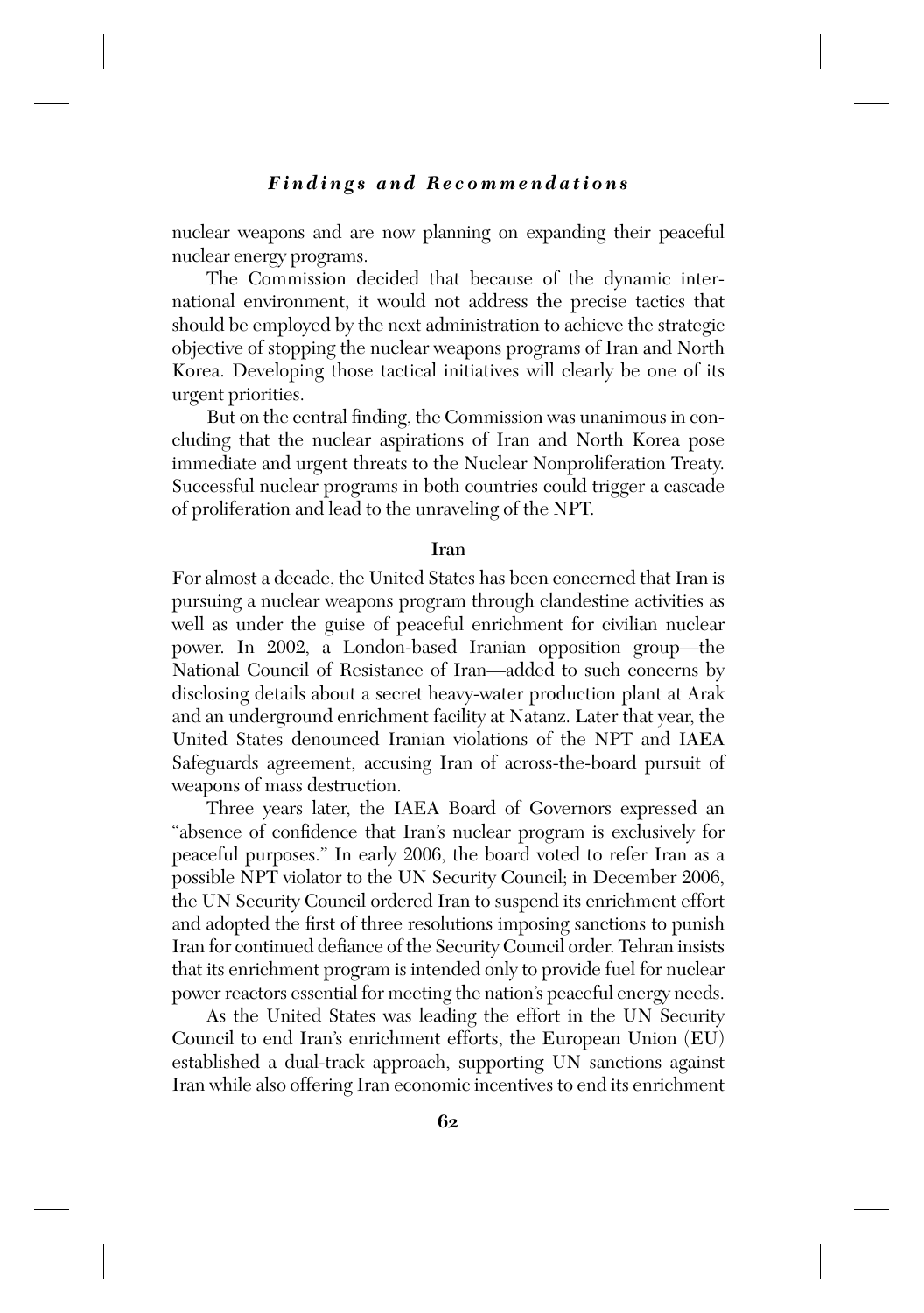activities. The United States has not engaged in direct negotiation with Tehran, but has worked closely with the EU regarding its incentives effort. Britain, China, France, Germany, Russia, and the United States have held out the possibility of a package of political and economic benefits if Tehran suspends its enrichment of uranium. To date, these efforts to find a diplomatic solution have failed.

Most recently, on September 29, 2008, IAEA Director General ElBaradei told his agency's board of governors that Iran's continued enrichment activities are "still a cause for concern for the international community in the absence of full clarity about Iran's past and present nuclear program."

Just how much time does the world have to seek this "full clarity" and decide what to do? Experts such as David Albright, of the Institute for Science and International Security, have underscored that the timeline for Iran's acquisition of sufficient HEU to build a nuclear bomb is ominously short—it ranges from only six months to two years.

### **North Korea**

Serious concerns over North Korea's efforts to possess nuclear weapons have played a major role in U.S. foreign policy for more than 15 years. In 1985, North Korea obtained a nuclear reactor from the Soviet Union and signed the Treaty on the Nonproliferation of Nuclear Weapons. Seven years later the International Atomic Energy Agency and North Korea finally reached agreement on a safeguards agreement (required of all NPT non-nuclear-weapon states). As a result of inspections in late 1992, the IAEA identified significant discrepancies in North Korea's declaration and demanded that "special inspections" be conducted at the Yongbyon nuclear complex. In response, Pyongyang threatened to withdraw from the NPT, prompting the United States to intervene to negotiate a resolution to the crisis. In 1994, the United States and North Korea signed the Agreed Framework under which Pyongyang agreed to a denuclearized Korean peninsula in return for political and economic concessions, including the construction of two light-water nuclear power reactors.

In 2002, after having frozen North Korea's existing plutoniumbased nuclear program, the Agreed Framework completely unraveled after the United States confronted North Korean officials with information that their country was conducting a clandestine uranium-based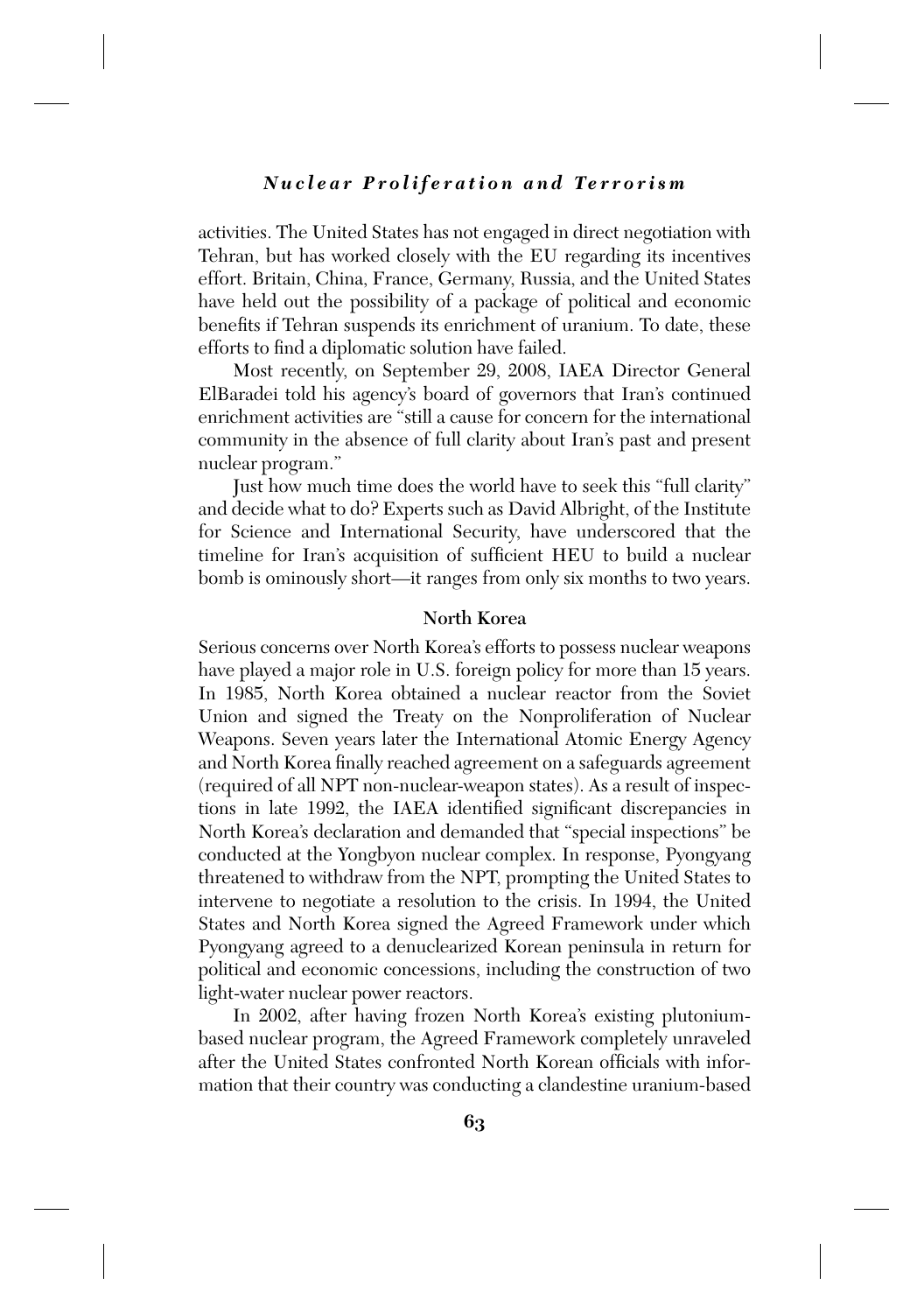nuclear weapons program in violation of the agreement. In an effort to resolve the crisis, a Six-Party Talks forum was formed involving China, Japan, North Korea, Russia, South Korea, and the United States. Despite a September 2005 declaration of agreement to denuclearize the Korean peninsula, this Six-Party effort failed to prevent North Korea from testing a nuclear weapon in October 2006—and declaring itself a nuclear-weapons state. Nonetheless, renewed diplomatic efforts, including direct talks between the United States and North Korea, led to the Six-Party "Initial Actions" agreement with Pyongyang in February 2007 on an overall road map for denuclearization.

The implementation of this agreement has been stop-and-go. But in mid-October 2008, some progress was made on the verification issue; the United States reciprocated by removing North Korea from its state sponsors of terrorism list. Future discussion will focus on the completeness of North Korea's declaration and the conclusion of a verification protocol.

**RECOMMENDATION 5: As a top priority, the next administration must stop the Iranian and North Korean nuclear weapons programs. In the case of Iran, this requires the permanent cessation of all of Iran's nuclear weapons–related efforts. In the case of North Korea, this requires the complete abandonment and dismantlement of all nuclear weapons and existing nuclear programs. If, as appears likely, the next administration seeks to stop these programs through direct diplomatic engagement with the Iranian and North Korean governments, it must do so from a position of strength, emphasizing both the benefits to them of abandoning their nuclear weapons programs and the enormous costs of failing to do so. Such engagement must be backed by the credible threat of direct action in the event that diplomacy fails.**

In 2004, the UN High-Level Panel on Threats, Challenges, and Change issued a blunt warning: "We are approaching a point at which the erosion of the non-proliferation regime could become irreversible and result in a cascade of proliferation." In the past four years Iran and North Korea have made progress in their nuclear programs, and today the situation is even more urgent. We cannot, through global inaction, allow that cascade of proliferation. It could doom populations the world over.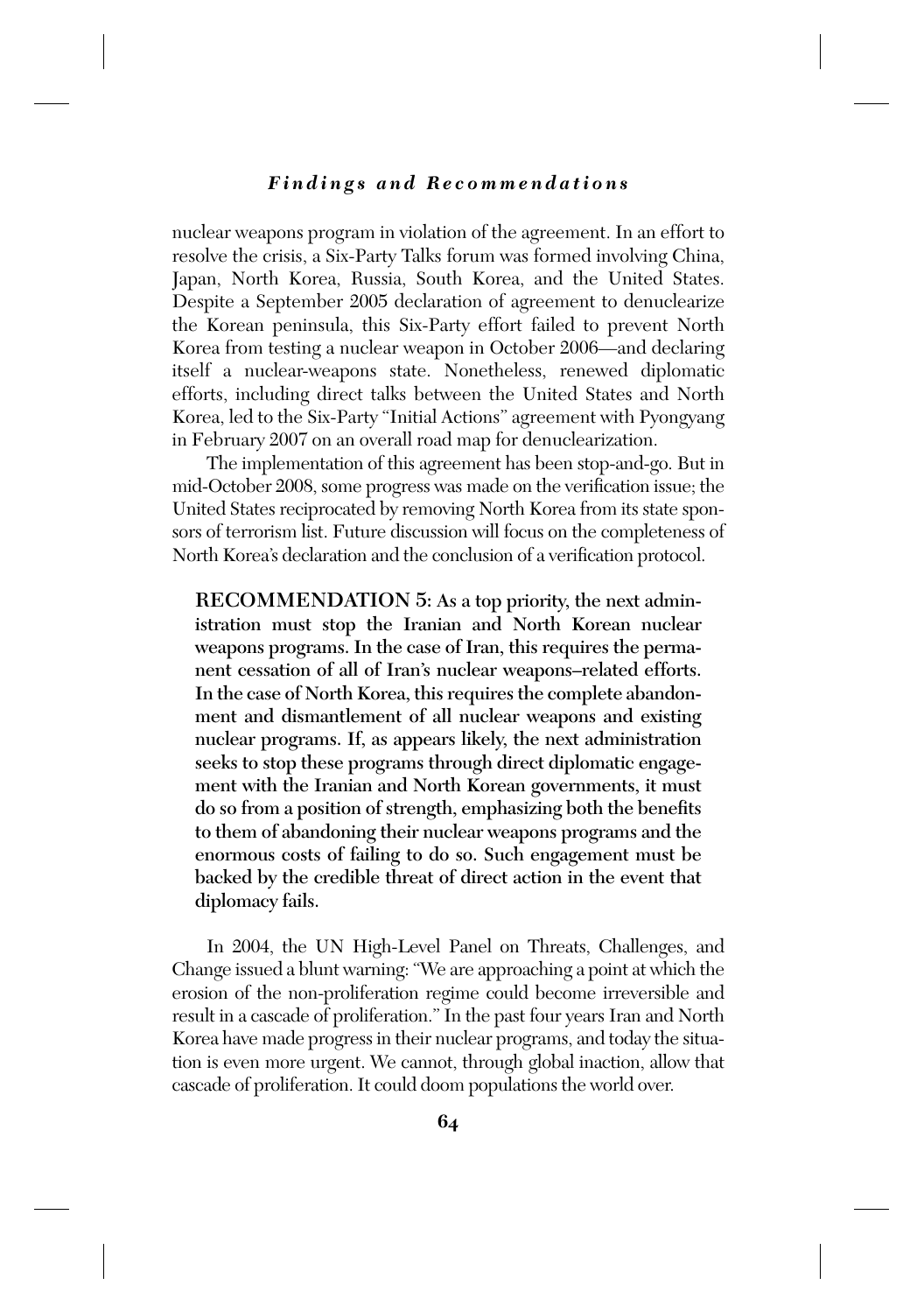# Pakistan

## *The Intersection of Nuclear Weapons and Terrorism*

As I left government, the one piece of intelligence I heard that most frightened me was that al Qaeda was rebuilding a safe haven in the FATA.

—A former senior counterterrorism official

Pakistan is an ally, but there is a grave danger it could also be an unwitting source of a terrorist attack on the United States—possibly using weapons of mass destruction. The Commission urges the next administration and Congress to pay particular attention to Pakistan, as it is the geographic crossroads for terrorism and weapons of mass destruction. Indeed, the border provinces of Pakistan today are a safe haven, if not the safe haven, for al Qaeda.

Al Qaeda's Afghan safe haven was critical to its ability to plan and implement its attacks of September 11, 2001. Even then, Pakistan had a role as a transit country for some of the hijackers. But now it has become a key safe haven for al Qaeda, according to the most senior U.S. intelligence official. In February 2008, Mike McConnell, the Director of National Intelligence, testified to the House Intelligence Committee: "The FATA [Federally Administered Tribal Areas] serves as a staging area for al Qaeda's attacks in support of the Taliban in Afghanistan as well as a location for training new terrorist operatives for attacks in Pakistan, the Middle East, Africa, Europe, and the United States." A year previously, his office had published a National Intelligence Estimate asserting that al Qaeda "has protected or regenerated key elements of its Homeland attack capability, including: a safe haven in the Pakistan Federally Administered Tribal Areas (FATA)." The National Intelligence Estimate added that "al Qaeda will continue to try to acquire and employ chemical, biological, radiological, or nuclear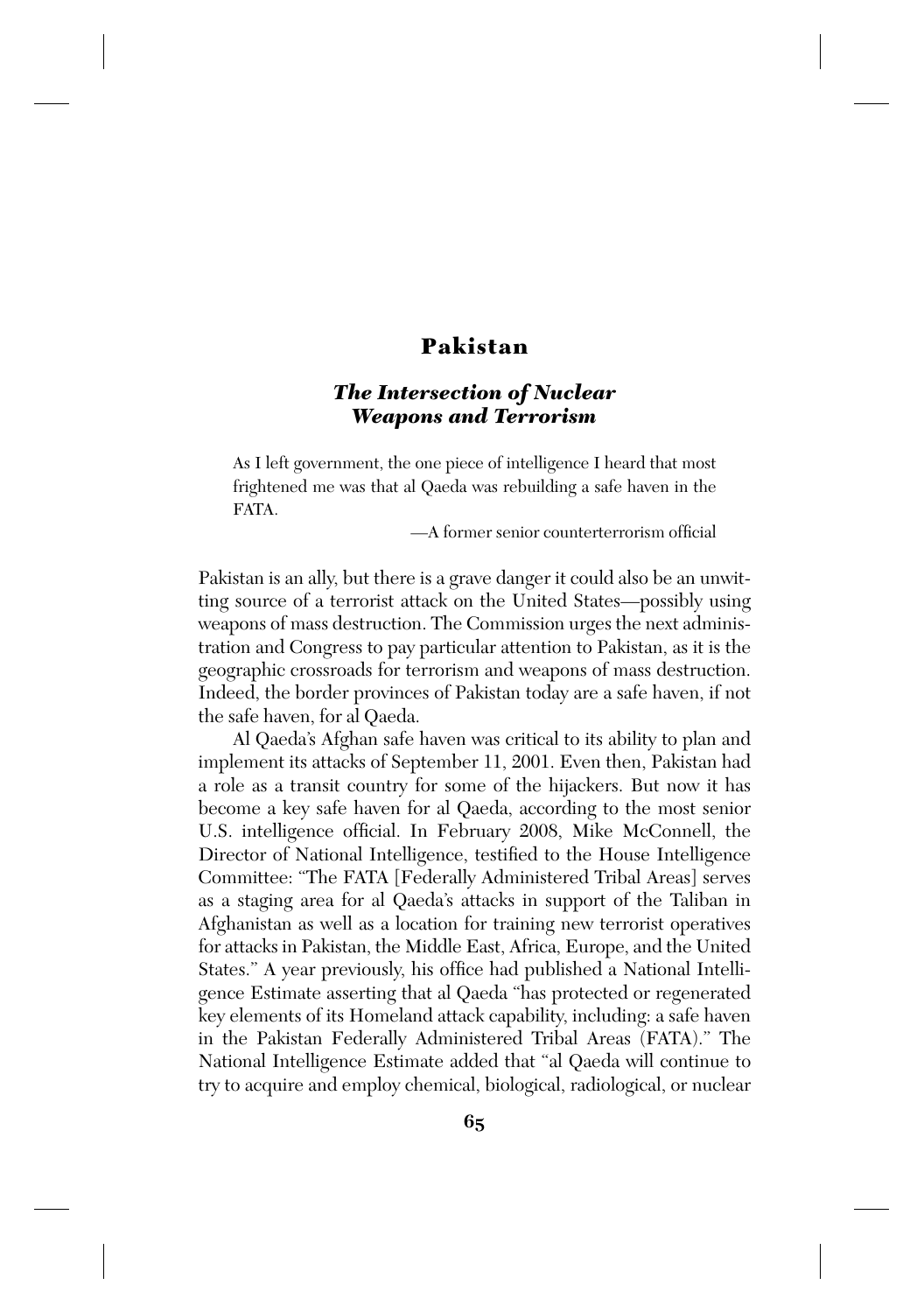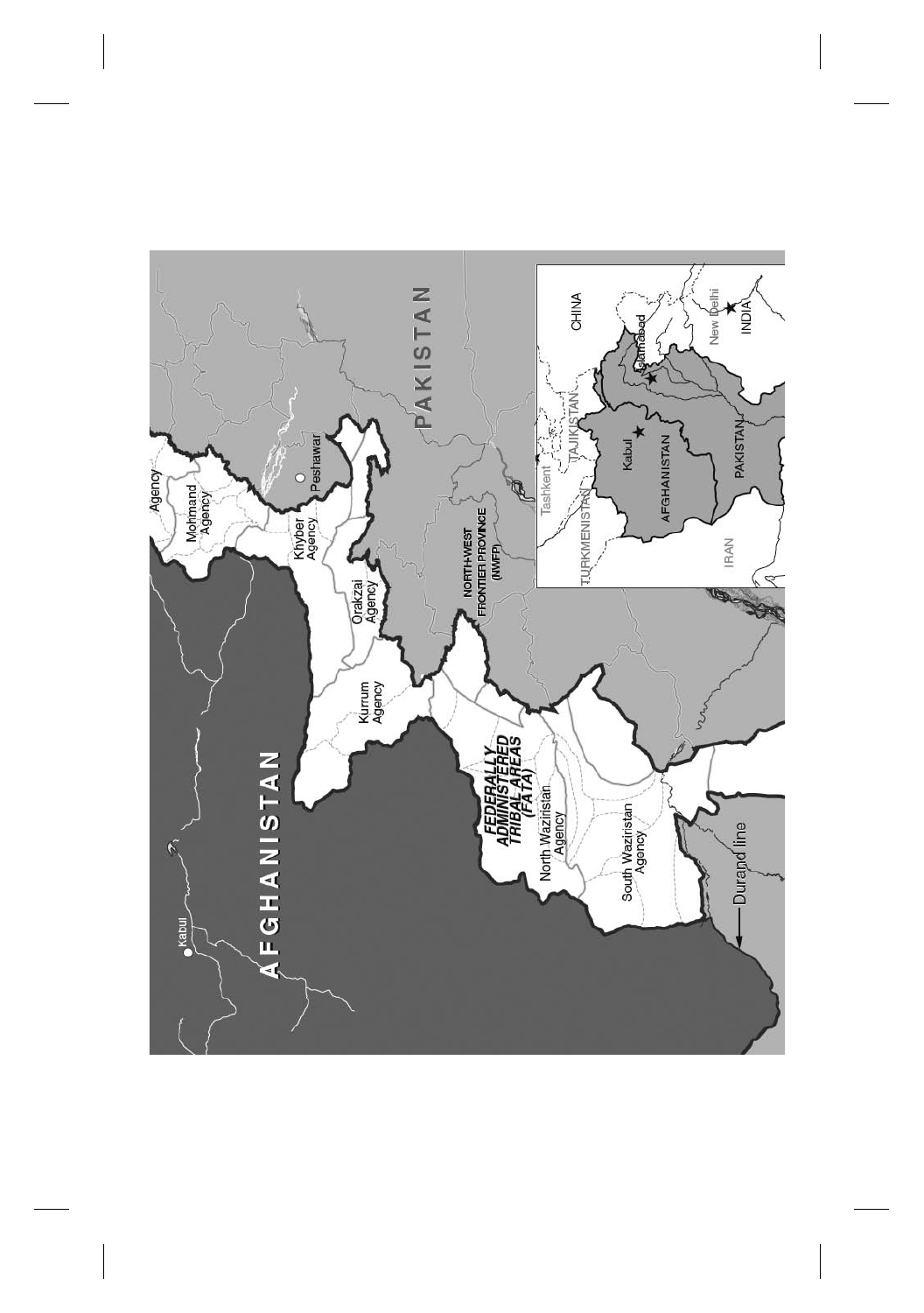### *Pakistan*

material in attacks and would not hesitate to use them if it develops what it deems is sufficient capability." Another senior intelligence official responsible for dealing with terrorism recently affirmed that al Qaeda has strengthened its ties with Pakistani militants in the past year, replenished its mid-level lieutenants, enjoys in the FATA many of the benefits it enjoyed in Afghanistan before September 11, and remains the most serious terrorist threat to the United States.

Indeed, a 2007 *Foreign Policy Magazine* poll of 117 nongovernmental terrorism experts found that 74 percent consider Pakistan the country most likely to transfer nuclear technology to terrorists in the next three to five years. Pakistan is a nuclear-weapon country; it gained this status through the illicit work of a nationalist Islamic scientist, A. Q. Khan. He was the father of Pakistan's "Islamic bomb" and the purveyor of sensitive nuclear technology across the Middle East and Asia—to Libya, North Korea, and perhaps other countries. His network of business associates spanned the globe and is only now being fully brought to justice. There may be other Pakistani scientists who have been, or would be, willing to work with other countries or with terrorists to help them acquire nuclear weapons.

According to open source estimates, today Pakistan has about 85 nuclear weapons, which are under the complete control of the Pakistani military. Though most U.S. and Pakistani officials assert that these weapons and their components are safe from inside or outside theft, the risk that radical Islamists—al Qaeda or Taliban—may gain access to nuclear material is real. Should the Pakistani government become weaker, and the Pakistani nuclear arsenal grow, that risk will increase. With each new facility, military or civilian, comes added security concerns.

The reality is that Pakistan is steadily adding to its nuclear weapons stockpile, which remains its chief deterrent against Indian attack. In October 2008, on the heels of the U.S.-India civil nuclear agreement, China agreed to build two nuclear power plants in Pakistan. This deal—especially if it does not contain mechanisms to prevent nuclear material from being transferred from the new civilian plants to military facilities—signals a nascent nuclear arms race in Asia.

The risk of a WMD attack being planned and executed from Pak-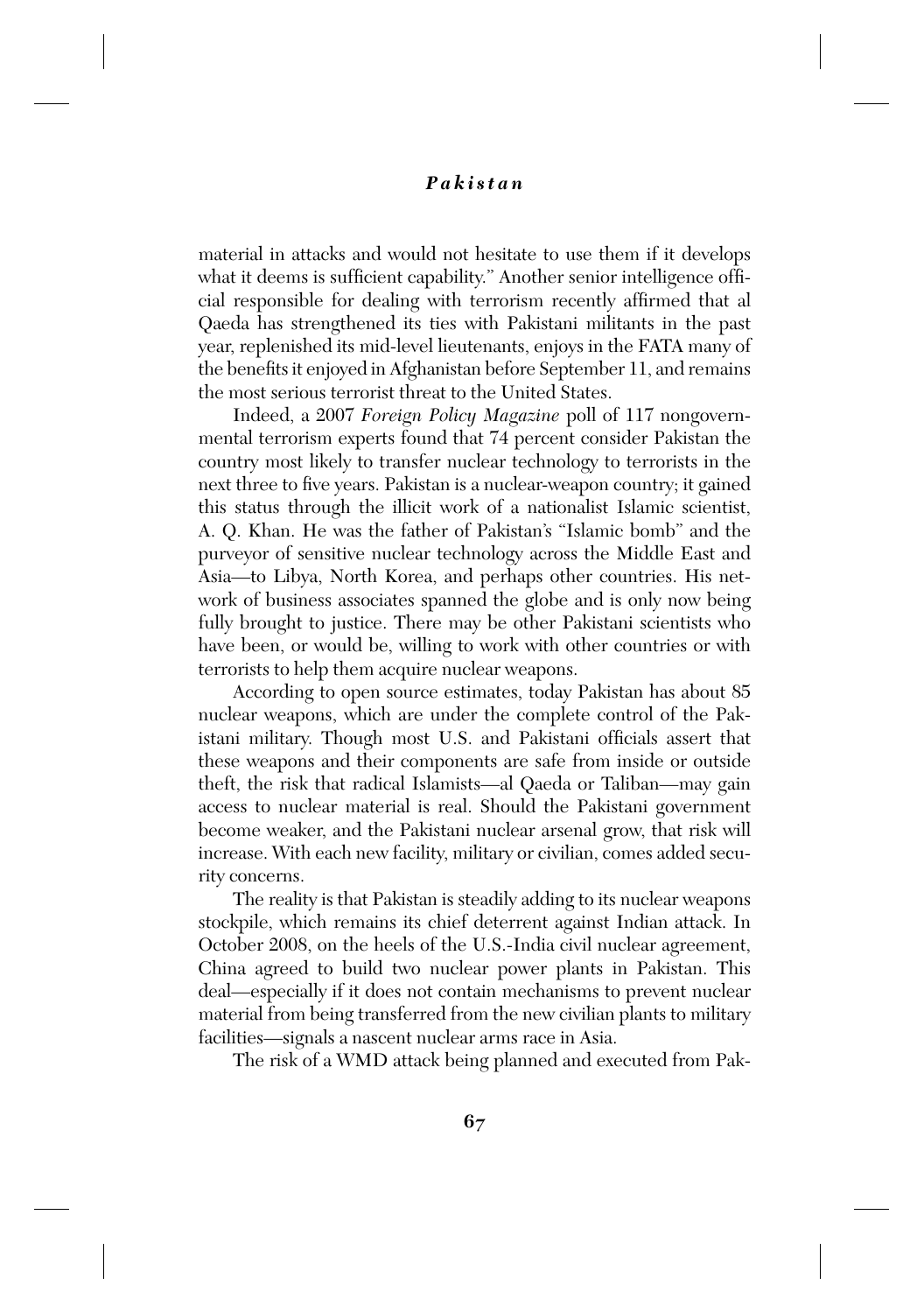istan's northwest frontier area is growing, as that area continues to function as a safe haven for al Qaeda.

**RECOMMENDATION 6: The next President and Congress should implement a comprehensive policy toward Pakistan that works with Pakistan and other countries to (1) eliminate terrorist safe havens through military, economic, and diplomatic means; (2) secure nuclear and biological materials in Pakistan; (3) counter and defeat extremist ideology; and (4) constrain a nascent nuclear arms race in Asia.**

The President and Congress should develop and implement a comprehensive policy involving all elements of national power military, economic, and diplomatic—to eliminate terrorist safe havens in Pakistan. This policy should also be implemented with regard to Afghanistan, India, China, and Russia.

**ACTION: The United States should continue to support Pakistan's efforts to eliminate al Qaeda's safe haven in the Federally Administered Tribal Areas (FATA) and the North-West Frontier Province (NWFP), through increased joint military and intelligence operations. The United States should also support Pakistan's efforts to work with tribal leaders and to strengthen the Frontier Corps and local police.** 

The United States should continue to provide Pakistan direct military support in the hunt to capture or kill al Qaeda and Taliban terrorist leaders. The United States, with other countries, should also provide funding and training to the Pakistani military, as well as to the Frontier Corps and other local and provincial security forces. Where possible, any operations should be executed by Pakistani forces; the U.S. military footprint in Pakistan should remain minimal.

Allowing the Pakistani armed forces to lead the fight, supported by the United States, other North Atlantic Treaty Organization members, and other friendly countries, avoids further arousing Pakistani nationalism and anti-Americanism. Minimizing direct U.S. involvement lessens the opportunity for nationalist outcry and may allow a more rational assessment of the situation. The Pakistani government, military, and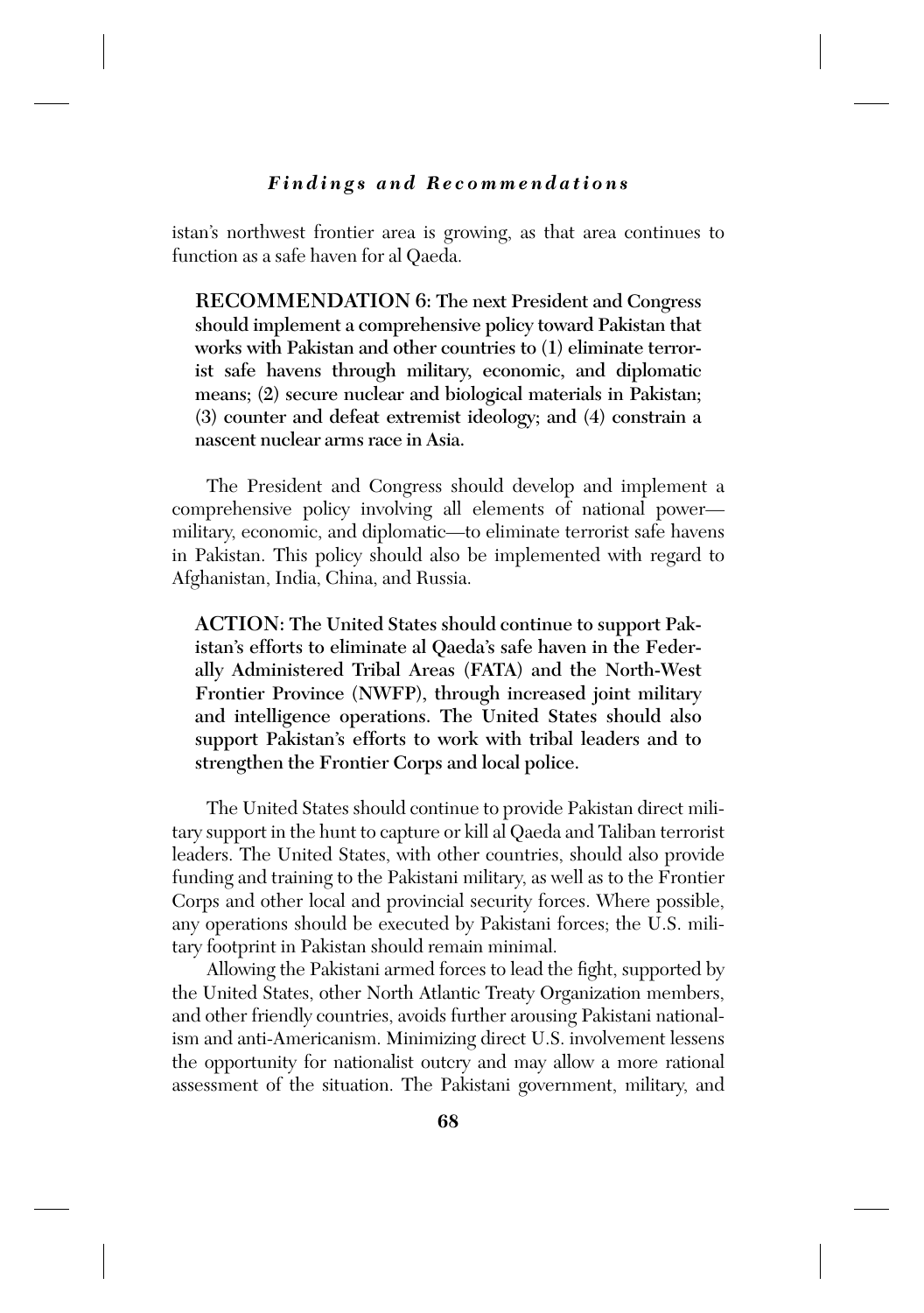### *Pakistan*

people need to understand that their interests are also at stake—an unfortunate reality driven home by the assassination of Benazir Bhutto and by the September 2008 attack against the Islamabad Marriott. Al Qaeda and radical militants pose a threat to Pakistan's democratic government, institutions, and people. Ultimately, the only way for a democratic Pakistan to truly take on al Qaeda and other terrorists is for all elements of the society to recognize them as a threat not just to the United States or Europe but also to Pakistan itself.

## **ACTION: The new U.S. policy toward Pakistan should include economic assistance that helps Pakistan improve the services it provides to its people and create greater opportunities for education and commerce, especially in the FATA.**

The focus of U.S. policy should be to help Pakistan achieve political and economic stability. Current U.S. assistance to Pakistan reflects the decision to make tactical, near-term military and security concerns a priority over long-term efforts to bolster Pakistan's democracy and its prospects for economic development. Over the past six years, the United States supported Pakistan with a mix of military, security, economic, and social aid, totaling \$12 billion. Of that total, \$8.9 billion (74 percent) was devoted to security and military assistance, and only \$3.1 billion (26 percent) went to social and economic programs.

Yet festering economic and social ills in Pakistan have created a hospitable environment for radicalization, and the trends indicate that the challenge is growing. Pakistan's population is projected to double to nearly 300 million people by 2050, making it the world's fifth most populous country. Over the next decade, food, water, and energy are likely to become scarcer. The UN Development Program's Human Development Report of 2005 gave Pakistan the lowest score for its education index of any country outside of Africa. Pakistan's overall literacy rate hovers between 40 and 50 percent. For women, the literacy rate is below 30 percent—and for women in the FATA, it is only 3 percent. Because teachers are poorly trained, Pakistanis are turning away from public education to attend private schools and madrassas, most of which offer religious instruction rather than preparing youth to enter professions or trades.

The Commission supports the type of assistance proposed in legislation sponsored by Senators Joseph Biden and Richard Lugar in July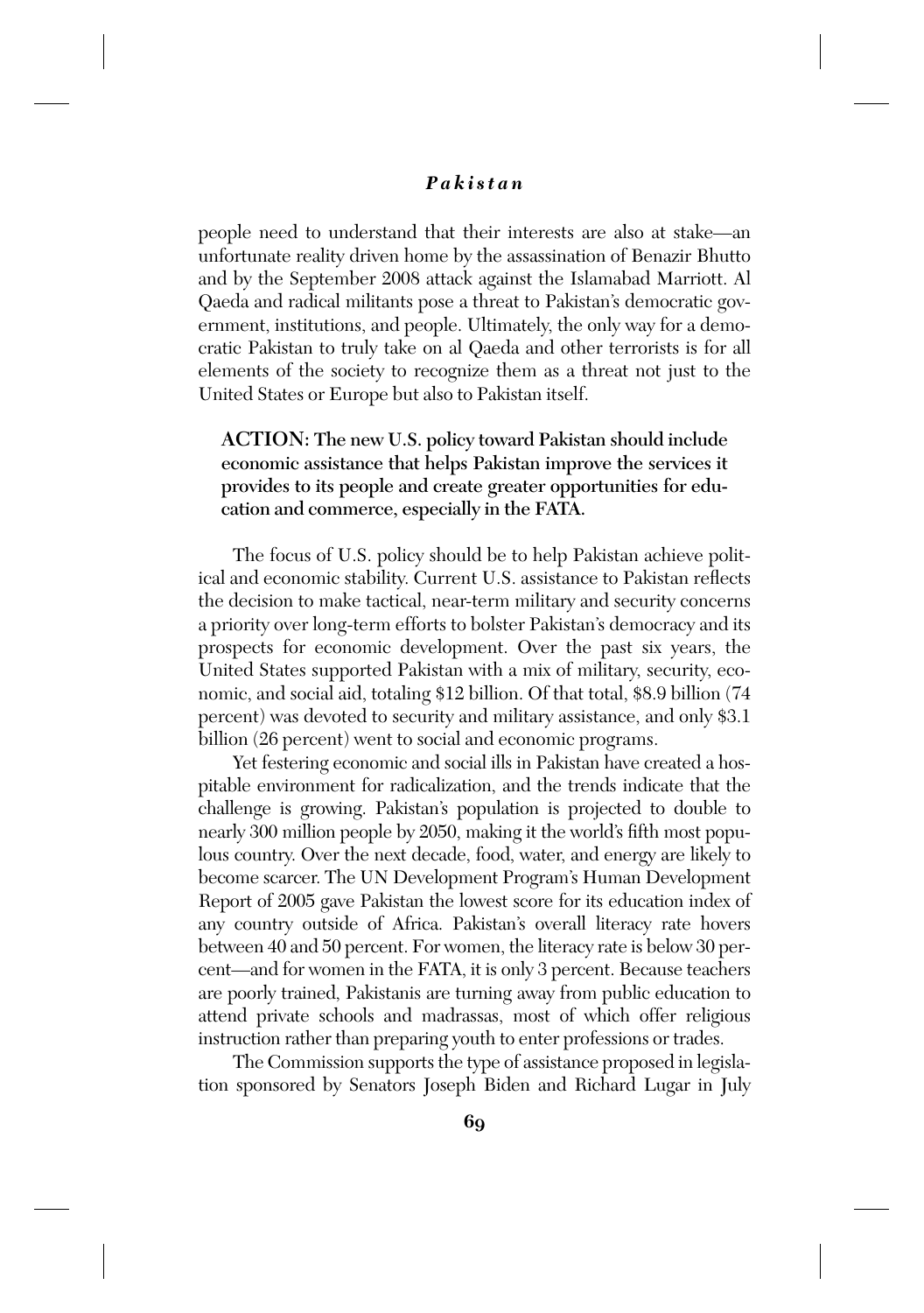2008—S. 3263, the Enhanced Partnership with Pakistan Act of 2008. This bill was envisioned as a "democratic dividend" to the democratically elected post-Musharraf government, and if passed it will provide a down payment on democracy and security. In a statement accompanying the legislation, the lawmakers asserted: "The purpose and intent of this legislation is to help transform the relationship between the U.S. and Pakistan from a transactional, tactically-driven set of short-term exercises in crisis-management, into a deeper, broader, long-term strategic engagement." The bill authorizes \$1.5 billion annually for five years for nonmilitary assistance to Pakistan—more than triple the current funding.

Any U.S. assistance should be designed to reach local leaders and entities as directly as possible, in order to strengthen civil society. Emphasis should be placed on developing infrastructure in border provinces: hospitals, roads, power plants, and schools (with teachers who are well trained). Such investments in physical infrastructure are easy to measure and monitor. They also provide opportunities to enhance cross-border trade, promote tourist corridors, and encourage specific businesses, such as selling electricity.

Such opportunities result in both economic development and confidence building between Pakistan and its neighbors. In addition, they symbolically demonstrate the commitment of the United States to the people of Pakistan. The cumulative effect of this new strategy for U.S. development and economic assistance would be to help the Pakistani people, foster their government's ability to provide services and effective governance at all levels and in all parts of the country, and, ultimately, provide the antidote to terrorist safe havens and a bulwark against radicalization.

If the United States does not change the emphasis of its assistance, Senators Biden and Lugar said in their joint statement, "there is little likelihood of drying up popular tolerance for anti-U.S. terrorist groups, or persuading any Pakistani regime to devote the political capital necessary to deny such groups sanctuary and covert material support."

**ACTION: The new U.S. strategy toward Pakistan should involve the use of all elements of national power—including those of so-called soft power, such as public diplomacy, strategic communications, and development assistance—to counter violent extremist anti-Americanism, create a universal culture**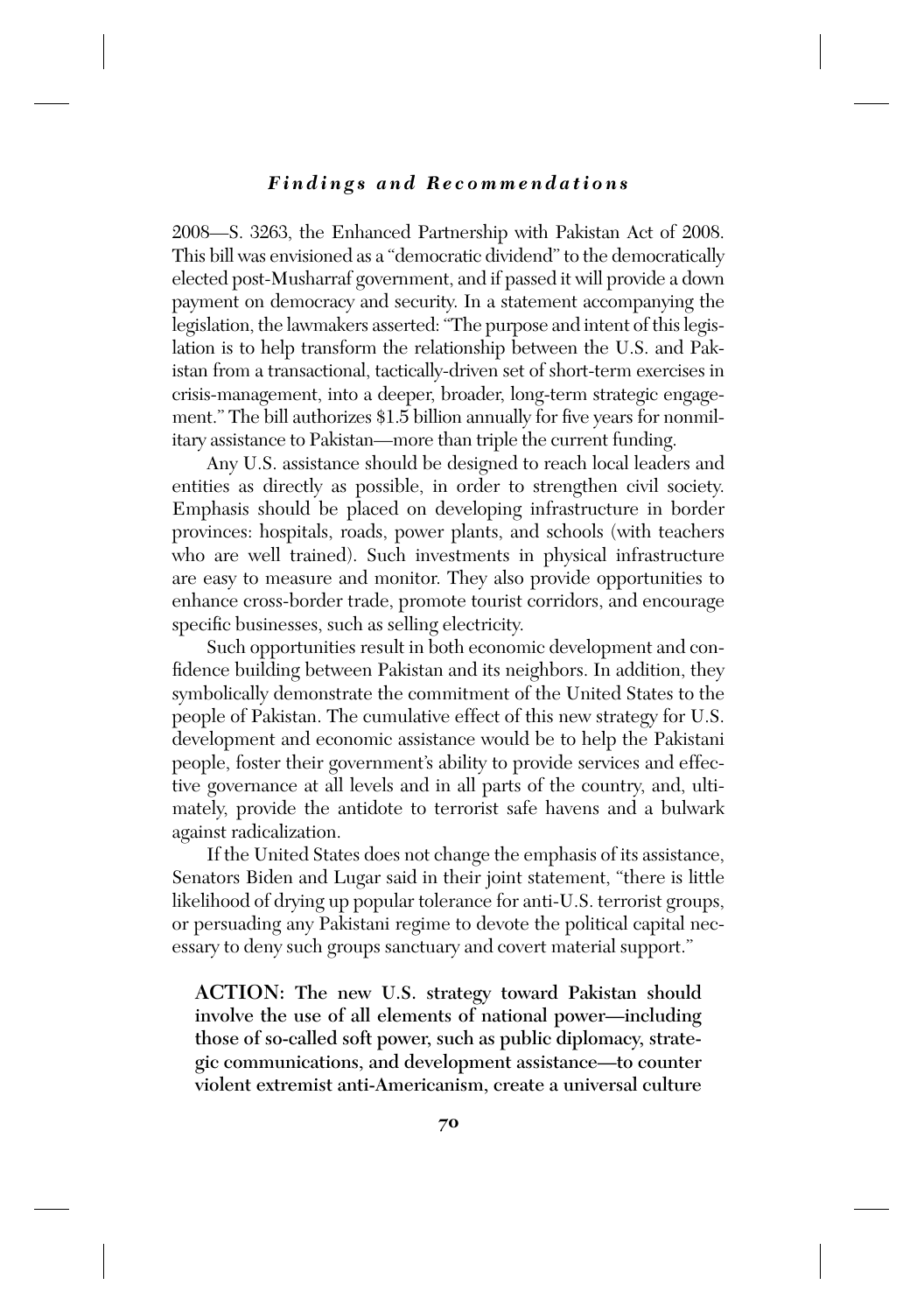### *Pakistan*

## **of revulsion against the use of WMD, and lower the demand for WMD by terrorists.**

The U.S. objective should be not only to address the underlying social, economic, and educational conditions that give rise to violent extremism and terrorism but also to use all means to counter the messages of terrorists. By addressing the basic needs of the Pakistani people and letting them know that the United States is not solely interested in supporting Pakistan's military, this new approach will demonstrate U.S. commitment to the people of Pakistan. If accompanied by effective public diplomacy, it can help foster a climate in which the democratic Pakistani government will be able to work with the United States in a stronger partnership, one based on mutual concern for the Pakistani people. The potential benefits of U.S. assistance were illustrated recently, albeit briefly, in the aftermath of the October 2005 earthquake in Pakistan, when the United States provided over half a billion dollars in relief. The terrorists tried to compete, but the U.S. assistance was so large-scale and visible that Pakistanis began giving out small toy Chinook helicopters—the main purveyors of the food, blankets, and medicine. In return, the United States received a great deal of Pakistani goodwill.

Shifting the U.S. message and support from emphasizing the military to stressing development assistance and support to the institutions of Pakistani government will demonstrate that the U.S.-Pakistan relationship is founded on more than the war on terror. If U.S. public diplomacy succeeds in countering radical Islamist anti-American ideas in the mosques and coffee shops in Pakistan, then there is a chance that the United States can erode tacit or explicit support for terrorists who espouse mass violence, including the use of weapons of mass destruction.

We emphasize that it is not enough for leaders at the highest levels to understand the importance of tools of soft power and decide to use them. They must also develop the organic capability to deploy those tools where and when needed around the world—including, in the first instance, in Pakistan. In the section below titled "Government Organization and Culture," we outline what such an organic capability entails and recommend the steps necessary to reorganize the civilian foreign policy agencies in much the same way as the military and the intelligence communities have been restructured.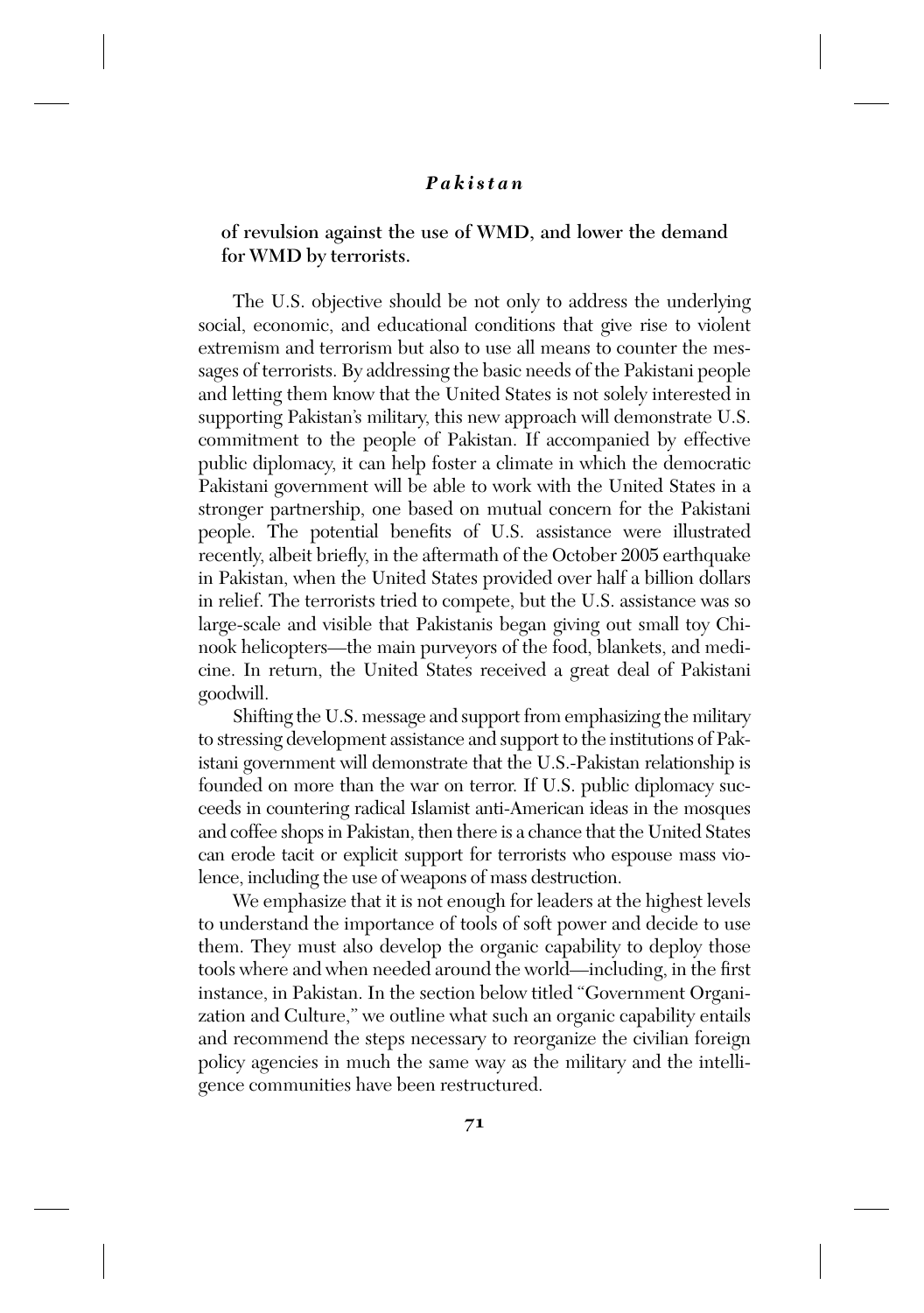**ACTION: The President must make securing biological and nuclear materials and weapons in Pakistan a priority. Congress should ensure that sufficient funding is authorized and appropriated for this purpose, and other countries such as Russia and China should be enlisted to contribute to this effort.** 

Providing assistance to Pakistan to ensure that its nuclear facilities are secure from theft or any diversion of materials, weapons, or expertise is a vital security interest for the United States and for the international community. Therefore, the new U.S. strategy for Pakistan must emphasize working with the Pakistani military and with Pakistani and other foreign intelligence services to make certain that all threats to Pakistan's facilities can be minimized, anticipated, and countered.

Moreover, Pakistan has biological research laboratories that possess stocks of dangerous pathogens, some of which may not be adequately secured. The United States is currently funding efforts to improve physical security and access control at such facilities. This support should continue until Pakistan has sufficiently reduced the potential danger of theft or accidents.

Several Russian officials with whom the Commission met in Moscow in September 2008 indicated that they supported working with the United States to help the Pakistani government maintain and improve the security of its nuclear arsenal. The executive director of a Russian nongovernmental organization focused on nonproliferation asserted that the most urgent need for bilateral cooperation directed at other countries concerned Pakistan, not Iran. This expert added that working with Pakistan "could be the leading subject of nonproliferation cooperation" between the United States and Russia.

Such an international effort could have the added benefit of supporting the creation of a consensus among countries that do not now recognize the risks posed by WMD proliferation and terrorism. It could focus their attention on biological and nuclear security, proliferation networks, and international terrorism.

**ACTION: The United States should work with Pakistan, India, China, Russia, and other countries to constrain the nascent arms race in Asia and to reduce tension and promote**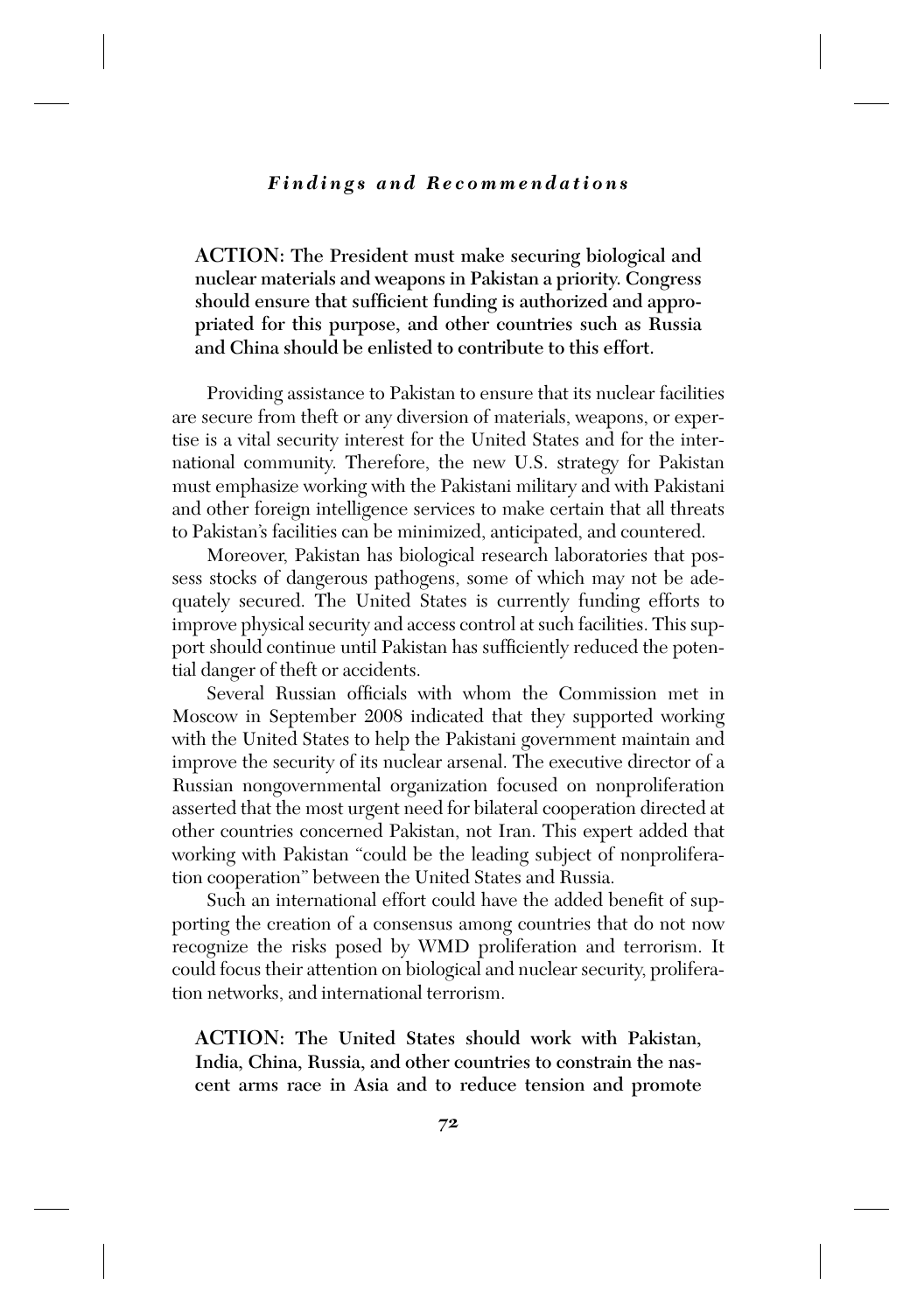### *Pakistan*

**greater stability in that region. As part of this effort, the United States should encourage cross-border activities, such as people-to-people exchanges, transportation, trade, and economic investment.** 

The President must engage India and Afghanistan to foster a common understanding that Pakistani stability and progress are in their own interest and in the best interests of South Asia generally. In particular, Pakistan's deeply adversarial relationship with India so consumes strategic thinking in Pakistan that little attention is paid to such concerns as counterterrorism and nonproliferation. Easing tension between the two nations should give Pakistan the space to recognize its stake in addressing these issues.

The United States should work with Russia to engage Pakistan, India, and China in a regional approach to nuclear security and counterproliferation. Priority should be assigned to precluding the use of nuclear weapons during a future crisis, further securing nuclear materials, limiting the expansion and modernization of nuclear forces, continuing the current nuclear testing moratorium, precluding onward proliferation to the Middle East, and limiting the deployment of short-range nuclear delivery systems. At the same time, U.S.-Indian cooperation in the civilian nuclear power industry must not be allowed to become the catalyst of a nuclear arms race in Asia. U.S. policy must seek to counter the destabilizing aspects of Chinese, Indian, and Pakistani nuclear modernization and address the root causes of insecurity that fuel proliferation.

An existential fear of India is the main preoccupation of the Pakistani military. Pakistan's nuclear modernization is driven both by India's conventional modernization and by the prospect of India's nuclear expansion. India's nuclear and conventional modernization, in turn, is driven by fears of China and Pakistan.

Pakistan believes that it is surrounded by security threats—and U.S. cooperation with India in defense and strategic technology sharing has exacerbated this perception. Multiple sources of instability in South Asia dilute the ability of the Pakistani government to focus on any one specific security issue, thereby allowing all of them to worsen. If Pakistani leaders are preoccupied with threats from India's nuclear forces and the insurgency in Kashmir, then their cooperation with the United States on issues of concern to the United States will be limited.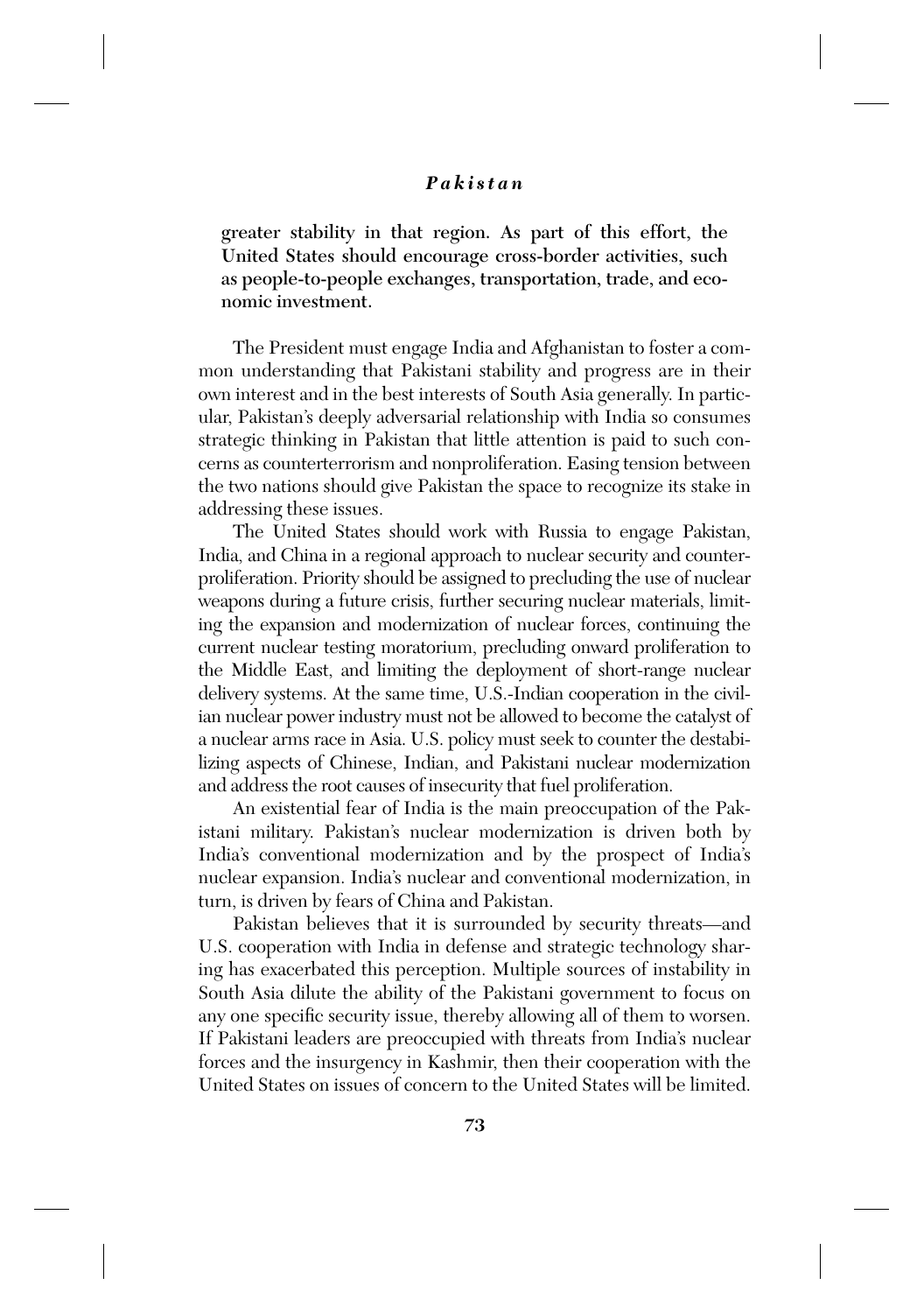The United States should build confidence in Pakistan through its Afghanistan policy. That policy should aim to stabilize Afghanistan by ridding it of the Taliban and allied extremists, build stability in border provinces such as Baluchistan, and assure Pakistan that U.S. policy toward Afghanistan will not result in collaboration between India and Afghanistan at Pakistan's expense. Al Qaeda recognizes the value of exploiting Pakistan's concern with both India and Afghanistan.

If the Pakistani government could be reassured about its own external security, it could focus more attention on internal elements such as governance, civic services, and the need to counter radicalization. To achieve this goal, the United States must display greater transparency in its diplomatic exchanges with Pakistan, including its clarification of the U.S.–India civil nuclear deal. And it must also persuade Islamabad that U.S. assistance to India is not a direct threat to Pakistan's strategic security.

Finally, the United States should discreetly encourage a return to a back-channel dialogue between India and Pakistan, supported by confidence-building measures. As discussed in the next section, working with Russia could be an effective way to pursue such measures. This effort should be part of a broader regional strategy to help ensure that disputes and instability in Kashmir and Pakistan–Afghanistan border provinces do not become flashpoints that destabilize regional security.

#### $\sim$

It is possible for the situation in Pakistan to take a more positive turn. After the bombing of the Marriott Hotel in Islamabad, Pakistani President Asif Ali Zardari declared that the war on terrorism "is our war." Parliamentarians are being briefed on the terrorist threats and on Pakistani military operations in the border regions. Tribal leaders are organizing against foreign al Qaeda elements in the FATA and NWFP. Suicide bombing has been declared illegitimate by Muslim scholars of all major schools of thought in Pakistan. Relations between Afghanistan and Pakistan appear to be improving, and negotiations may help separate the committed terrorists from those who have legitimate grievances against their governments.

Nevertheless, there is no graver threat to U.S. national security than a WMD in the hands of terrorists. Trends in South Asia, if left unchecked, will increase the odds that al Qaeda will successfully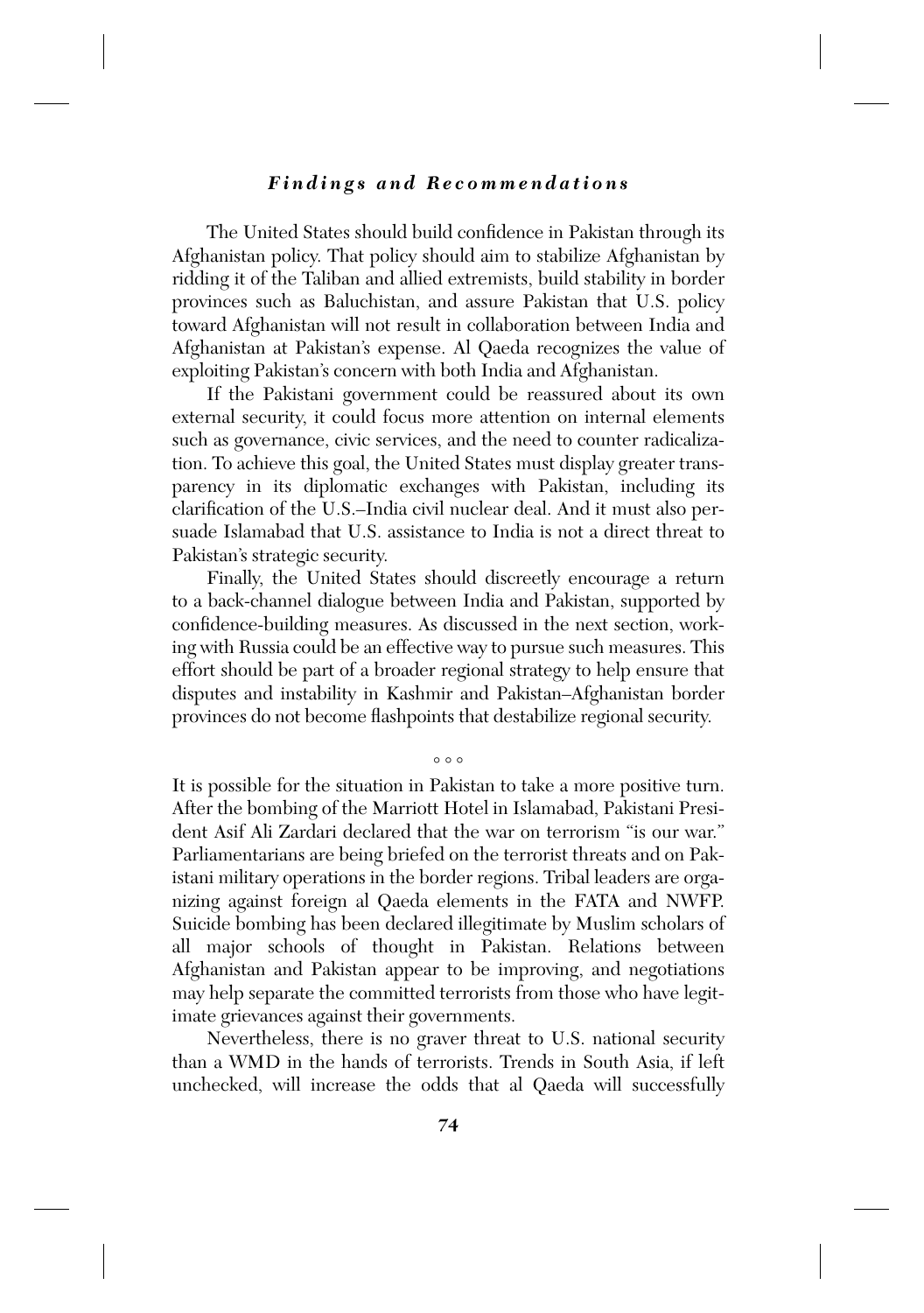# *Pakistan*

develop and use a nuclear device or biological weapon against the United States or its allies. The reality behind the 9/11 Commission's comment that "it is hard to overstate the importance of Pakistan in the struggle against Islamist terrorism" is obvious. The difference today is that the situation is urgent.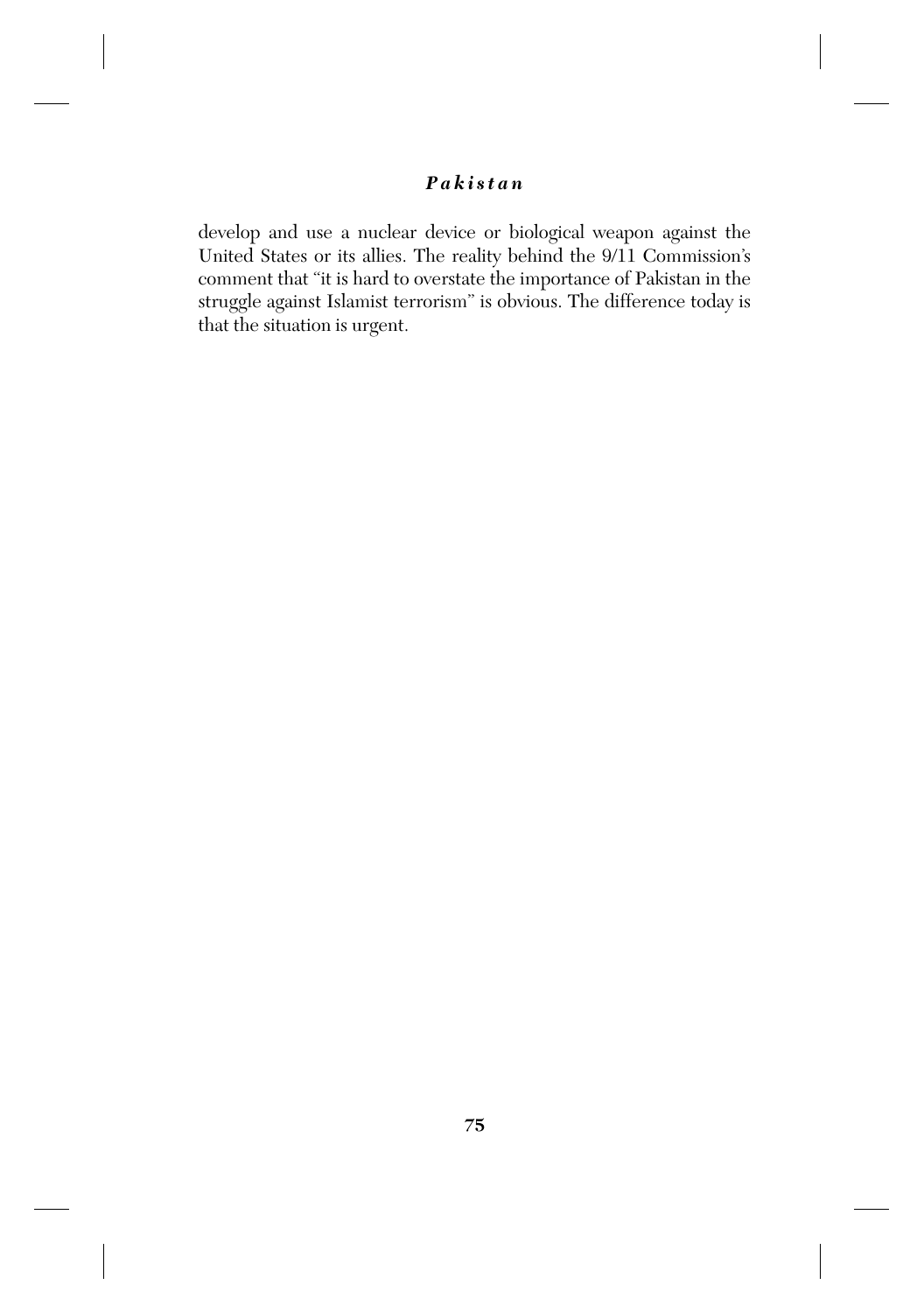# Russia and the United States

There can be no coherent, effective security strategy to reduce nuclear dangers that does not take into account Russia—its strengths, weaknesses, aims, and ambitions.

—Senator Sam Nunn

Since 1991, the United States and Russia have had a shared commitment to reducing nuclear weapons in the arsenals of both nations. The Strategic Arms Reduction Treaty (START), signed by the United States and the Soviet Union in July 1991, was the first strategic arms control treaty to actually call for a reduction in the number of nuclear warheads deployed by the two parties.

One of the most difficult issues facing the new administration will be relations with Russia. It is safe to say that over the past decade the post-Soviet promise of a democratic Russia has not materialized, and concerns about how Russia is exercising its interests in eastern Europe and the states of the former Soviet Union are increasing.

As Washington and Moscow struggle to resolve their foreign policy differences, preventing WMD proliferation and terrorism remains a critical shared interest. Both countries acknowledged this common aim as recently as April 2008, when they agreed to the U.S.–Russia Strategic Framework Declaration. Despite serious differences on many foreign policy issues, the two sides agreed on a Joint Framework for their relationship that emphasizes strategic arms, nuclear nonproliferation, and the fight against global terrorism. It is remarkable that during a tense period, the United States and Russia could come together to chart a new relationship. Their Joint Framework provides a basis for moving forward on many of the recommendations of this Commission.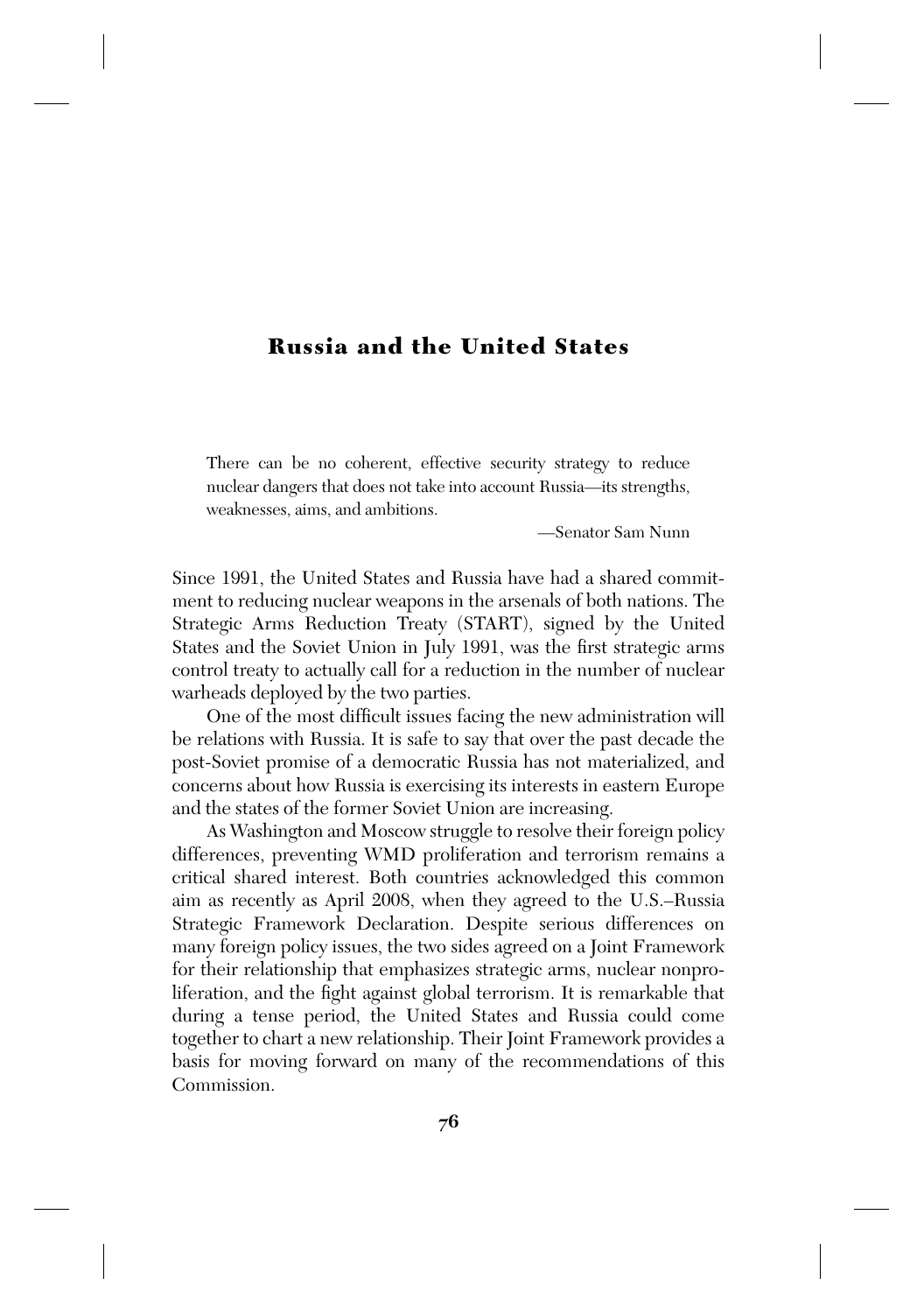## *Russia and the United States*

#### **Biological Cooperative Threat Reduction**

At its peak, the illicit biological weapons program of the Soviet Union employed an estimated 50,000 scientists and technicians. After the Soviet breakup in 1991, the United States launched a major effort to prevent this dangerous expertise from migrating to rogue states and terrorist organizations. The United States sought to find civilian employment for former Soviet bioweapons scientists. In recent years, however, the United States has reluctantly cut back its biological cooperative threat reduction (CTR) activities in Russia because of Moscow's bureaucratic and political obstacles. Increasingly, the Russian government has viewed biological CTR programs with disinterest and even suspicion, arguing that its growing economic strength obviates the need for continued foreign assistance. Yet despite these assertions, Russia's former bioweapons scientists and inadequately secured collections of highly dangerous pathogens remain a global proliferation concern.

### **Nuclear Security Initiatives**

The 2005 Bratislava Nuclear Security Initiative contained a comprehensive joint action plan for cooperation on security upgrades that accelerated security upgrades, performed in Russia by U.S. officials, of nuclear weapons and material sites. It also included specific benchmarks and timelines for upgrades of the nuclear sites controlled by the Federal Atomic Energy Agency (Rosatom) and the Ministry of Defense. Since the signing of the Bratislava Initiative, additional sites have been added to the Material Protection, Control and Accounting Program; work there is to be completed by the end of fiscal year 2010. More needs to be done, however; in particular, both the focus on Russian civil nuclear facilities and the pace at which they are secured must be increased. The Bratislava Initiative is a successful model for bolstering efforts to cover additional nuclear sites in Russia, and the United States may seek to follow it in addressing the remaining military and civilian sites.

While security upgrades for sensitive Russian nuclear facilities have expanded and accelerated under the Bratislava Initiative, senior Russian officials have not paid sufficient attention to their need to sustain these upgrades after the U.S. programs come to a close. The National Defense Authorization Act of 2003 mandates that a sustainable material security system be transferred to the exclusive support and manage-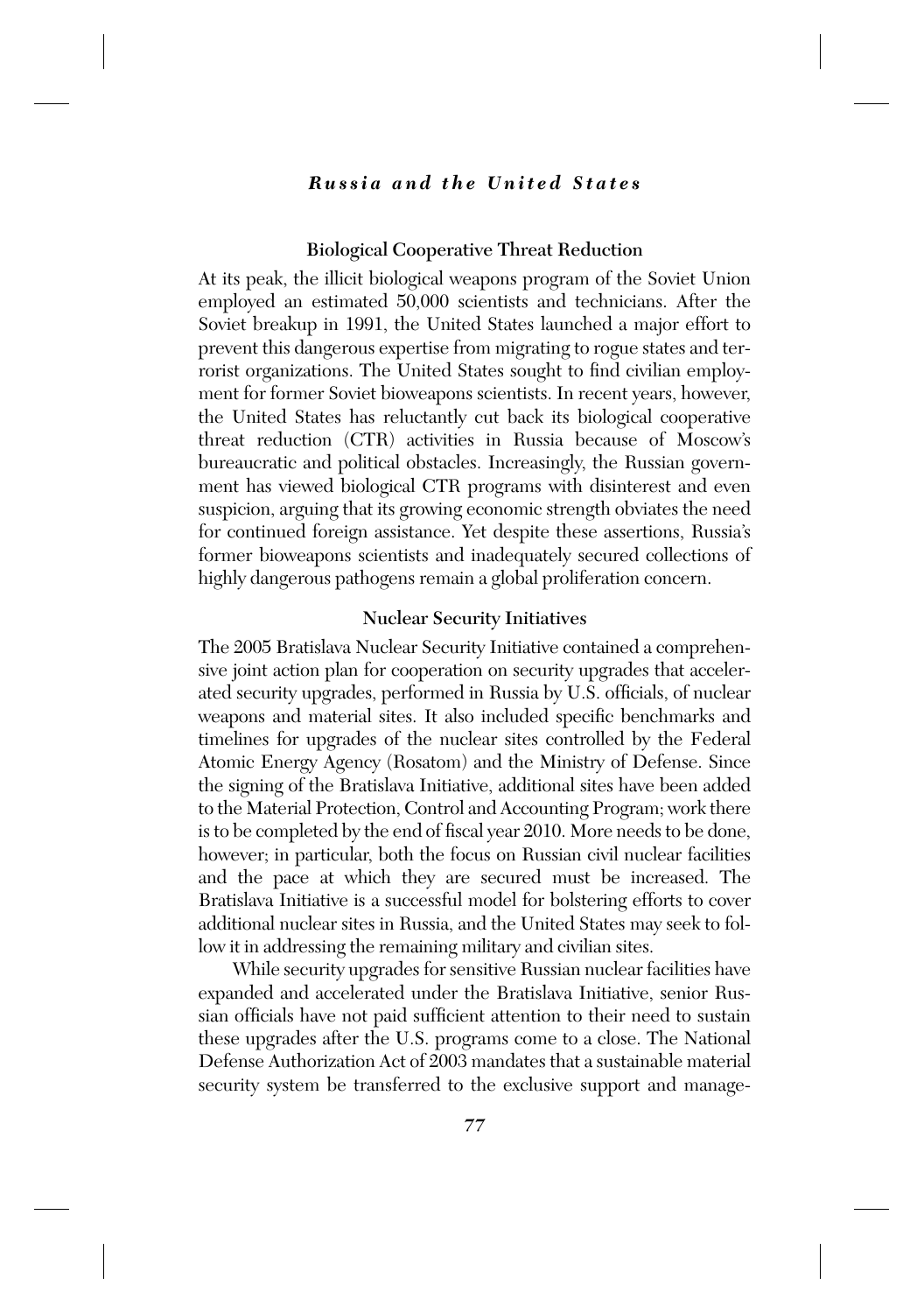ment of the Russian Federation no later than January 1, 2013. The current Joint Sustainability Plan identifies the requirements for Rosatom to sustain the improvements made possible by U.S.-provided assistance, and the two sides are working on an implementation plan. But to date, the Russian government has not shared with Washington its plans to fund sustainment of the security upgrades. More needs to be done to secure a Russian commitment to increase funding for these efforts.

### **Strategic Nuclear Arms**

When the Soviet Union broke apart in December 1991, some of the nuclear weapons covered by START were located in Ukraine, Kazakhstan, and Belarus. After a series of U.S. initiatives and offers, these nations agreed to eliminate all of their nuclear weapons during the seven-year reduction period outlined in START I and to join the Nonproliferation Treaty as non-nuclear-weapons states. The treaty limits land-based intercontinental ballistic missiles (ICBMs), submarinelaunched ballistic missiles (SLBMs), and heavy bombers on the territories of the parties and imposes a complex verification regime.

All the nuclear warheads located in Kazakhstan, Ukraine, and Belarus were returned to Russia for elimination. The United States and Russia completed the reductions in their forces by the designated date in December 2001. START will expire in December 2009 unless the parties agree to extend it. The United States and Russia have indicated that although they do not support extension of START as a whole, they are interested in extending some of the treaty's verification provisions. According to the treaty, the parties must begin discussions about the future of the treaty one year prior to its expiration. Senior-level discussions between the United States and Russia began more than a year ago, but basic questions, such as which START transparency provisions should be extended, have not been resolved.

The United States and Russia committed to further reductions in their strategic nuclear arms in the Strategic Offensive Reductions Treaty. This pact, referred to as the Moscow Treaty, was signed in May 2002 and entered into force in June 2003. It has two basic requirements: (1) that the United States and Russia reduce their strategic nuclear warheads to between 1,700 and 2,200 warheads by the treaty's expiration date of December 31, 2012, and (2) that both parties meet at least twice annually in a Bilateral Implementation Commission established by the treaty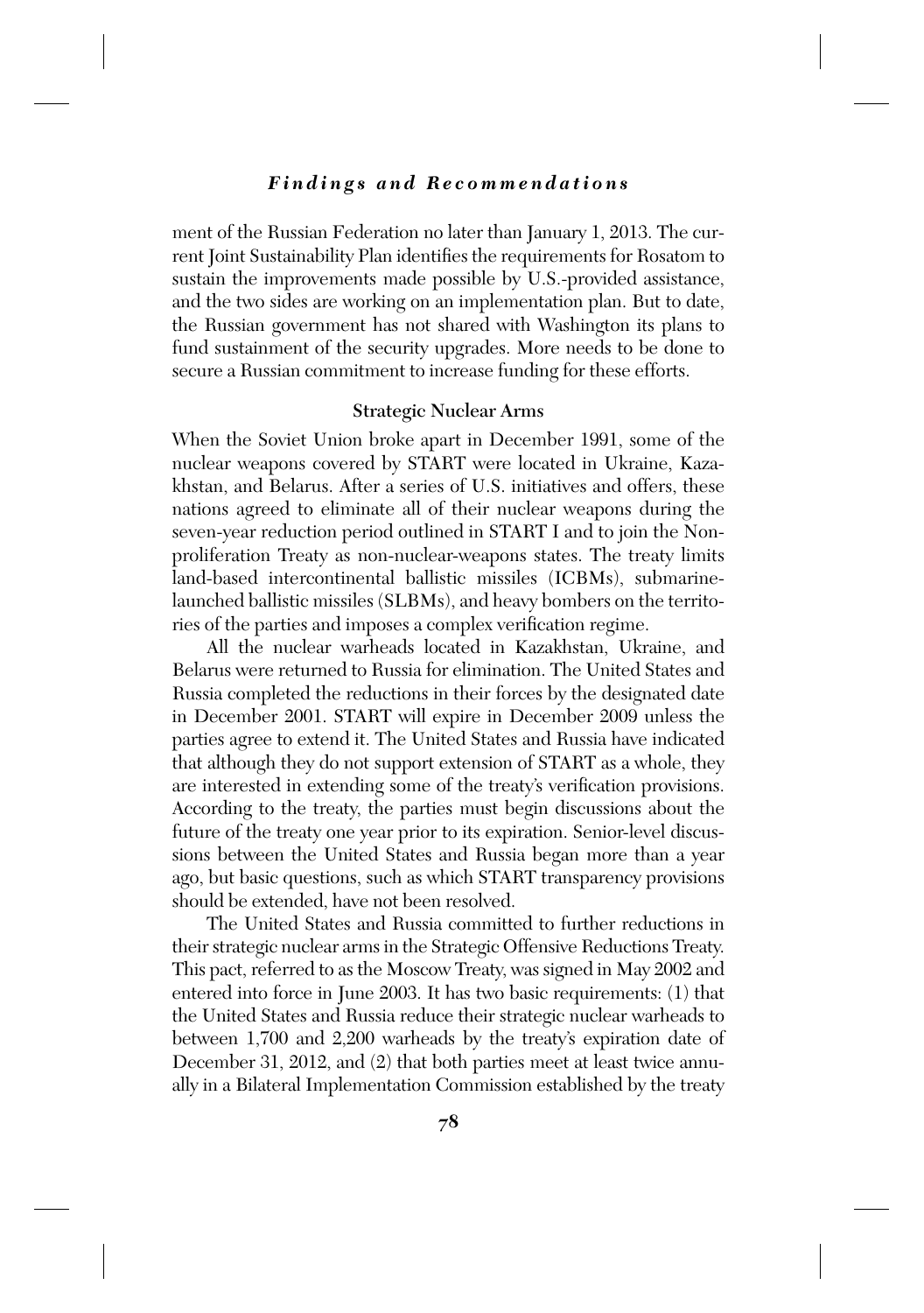### *Russia and the United States*

to discuss its implementation. The May 2008 Report on the Implementation of the Moscow Treaty states that the number of U.S. operationally deployed nuclear warheads was 2,871 as of December 31, 2007. Although the U.S. estimate of the number of Russian warheads is classified, it is known that Russia is also making considerable progress toward the Moscow Treaty limit. Neither party expects to have any difficulty meeting the treaty limit. The treaty contains no monitoring provisions.

The recent political environment has led to fears of a resurgent Cold War relationship between the United States and Russia. The upcoming expiration of START and, not long after, of the Moscow Treaty will end the formal U.S.–Russian arms reduction and transparency regime unless the two nations reach agreement on further strategic reduction measures. Despite the political tensions, they have been discussing possible ways of resolving the limits and transparency issues. But significant differences remain.

The Commission believes that the shared interests of the United States and Russia on crucial security matters such as further reductions of nuclear arsenals must transcend the tensions of the past several years.

**RECOMMENDATION 7: The next U.S. administration should work with the Russian government on initiatives to jointly reduce the danger of the use of nuclear and biological weapons, including by (1) extending some of the essential verification and monitoring provisions of the Strategic Arms Reduction Treaty that are scheduled to expire in 2009; (2) advancing cooperation programs such as the Global Initiative to Combat Nuclear Terrorism, United Nations Security Council Resolution 1540, and the Proliferation Security Initiative; (3) sustaining security upgrades at sensitive sites in Russia and elsewhere, while finding common ground on further reductions in stockpiles of excess highly enriched uranium; (4) jointly encouraging China, Pakistan, and India to announce a moratorium on the further production of nuclear fissile materials for nuclear weapons and to reduce existing nuclear military deployments and stockpiles; and (5) offering assistance to other nations, such as Pakistan and India, in achieving nuclear confidence-building measures similar to those that the United States and the USSR followed for most of the Cold War.**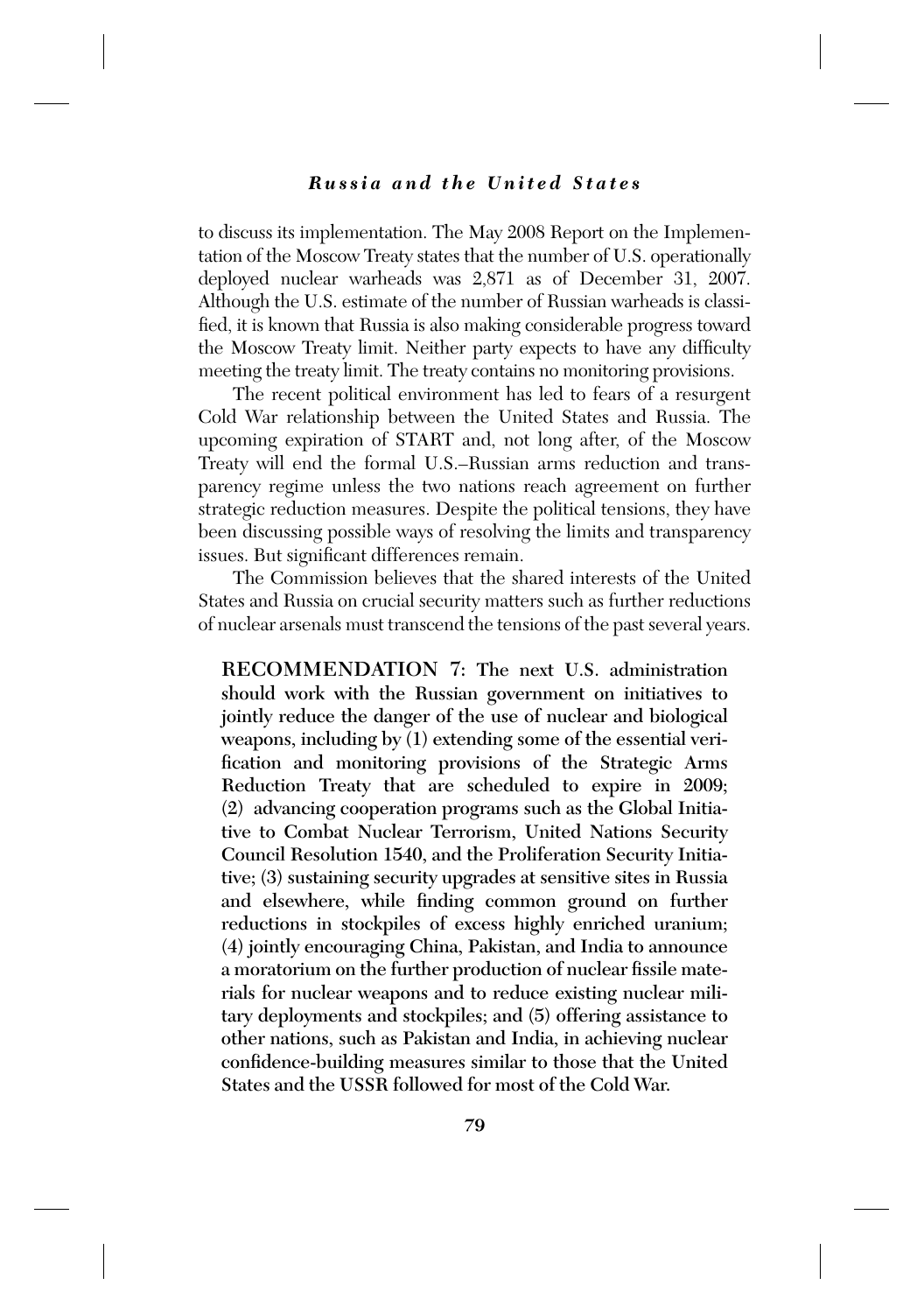The Commission believes these recommendations can best be achieved by undertaking a number of specific actions.

## **ACTION: The United States must work with Russia to reinvigorate cooperative biological threat reduction programs in Russia.**

The next administration should launch a high-level political initiative that impresses on Russian leaders the need for continued international cooperation on biological security and nonproliferation issues. In addition, in view of the changes in Russia since the CTR program began in the early 1990s, the Department of State should lead an interagency effort in 2009 to rethink and restructure the CTR program to align it with the circumstances and challenges in Russia today.

## **ACTION: The United States must work with Russia to sustain security upgrades at Russian nuclear sites.**

The United States should continue to press hard for a Russian commitment to adequate and transparent funding for the long-term sustainability of the security measures at Russia's sensitive nuclear facilities. Plans should be accelerated, consistent with U.S. and Russian commitments and statements under the Bratislava Initiative, as well as the U.S.–Russia Strategic Framework Declaration of April 2008 and other agreements.

## **ACTION: The United States must work with Russia to negotiate a post-START strategic nuclear framework.**

The Commission believes it imperative that we continue to reduce the size of the U.S. and Russian nuclear stockpiles in a structured and transparent manner. Consequently, we believe that the next administration should engage with Russia at the earliest possible date to negotiate additional reductions in both countries' strategic stockpiles and to agree on transparency measures that can be in place by the end of 2009, when START expires. Such an agreement would send an important signal to the rest of the world regarding U.S. and Russian commitments to negotiate in good faith on effective measures relating to nuclear disarma-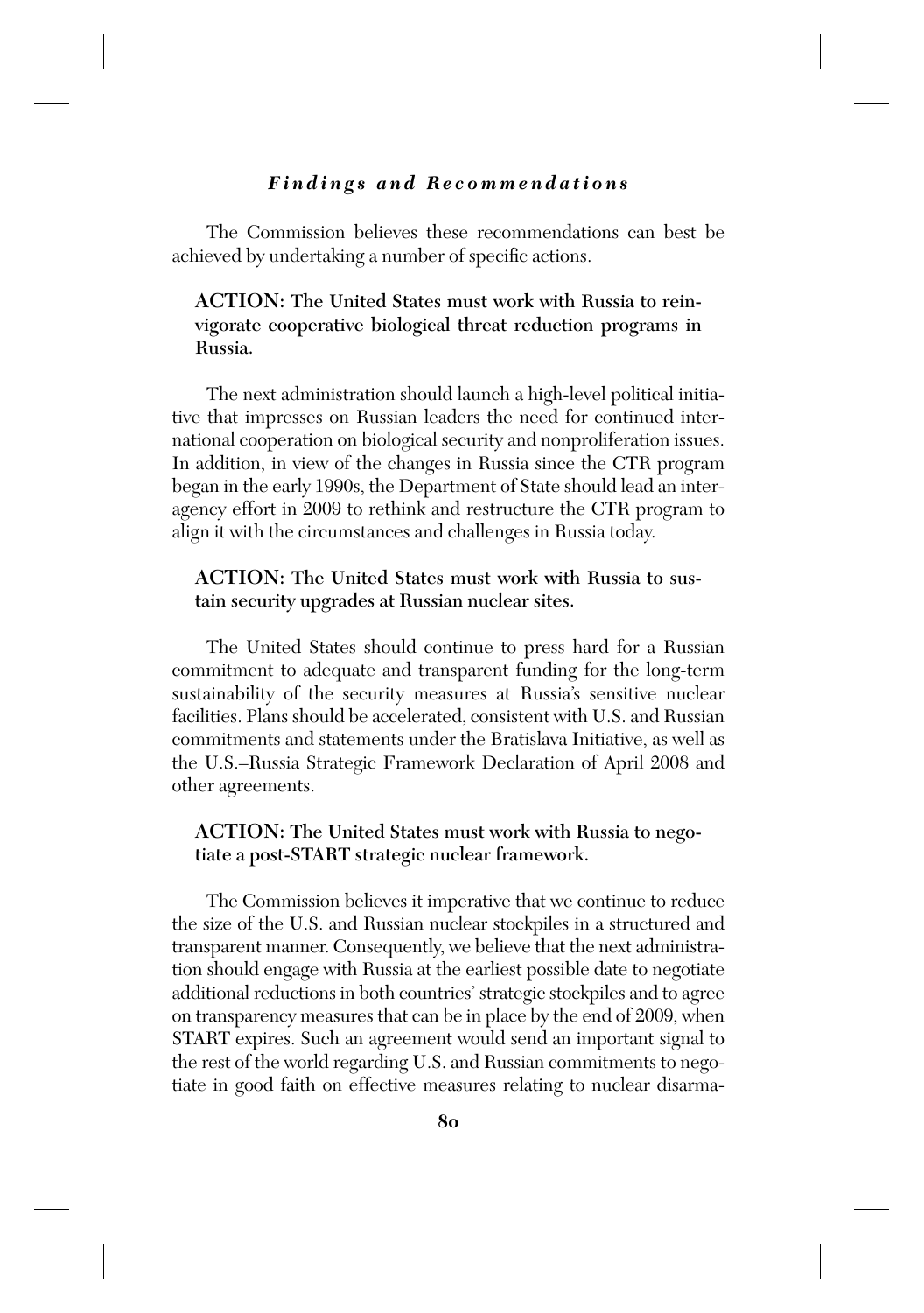## *Russia and the United States*

ment. Setting additional benchmarks for further reductions would serve as a natural reinforcement to continue this important strategic partnership in fighting terrorism and the proliferation of weapons of mass destruction.

## **ACTION: The United States should work with Russia and others to promote India–Pakistan confidence-building measures.**

India and Pakistan have agreed to confidence-building measures that cover peripheral issues such as providing an annual listing of some of their nuclear facilities and establishing hotlines between their military directors general and between their diplomats. To date, because of a fundamental lack of trust between the two governments, these measures have not addressed core security issues or questions of nuclear command and control issues due to a fundamental lack of trust between their governments. If the United States and Russia were to lead a multi-national effort, drawing on their own experiences during the Cold War, this might help India and Pakistan to begin implementing confidence building measures to ameliorate expected destabilizing aspects of their future nuclear force modernization.

Additional measures that could be taken under the leadership of the United States and Russia to promote nuclear stability in South Asia are discussed in the preceding section of this report.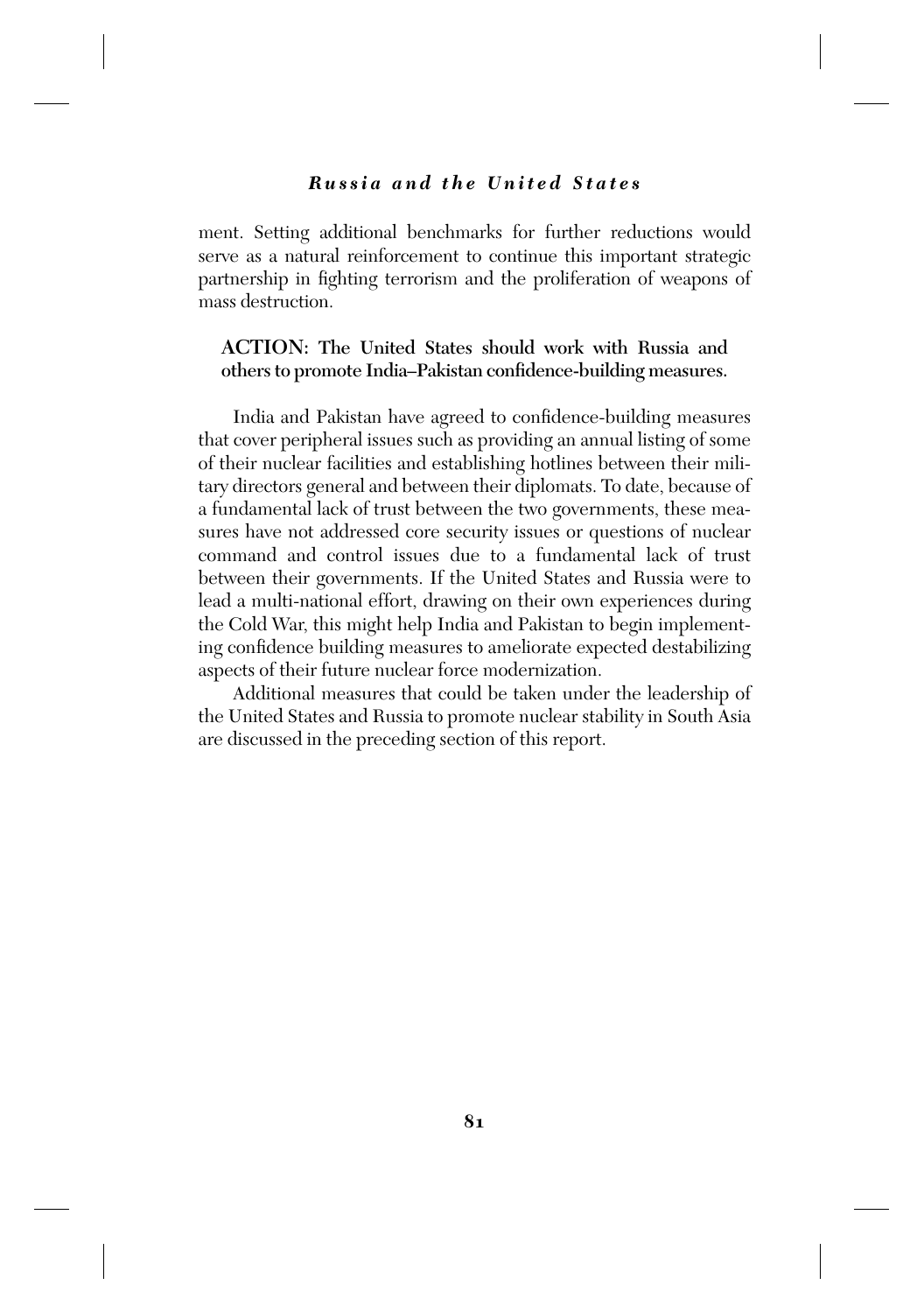The massive departments and agencies that prevailed in the great struggles of the twentieth century must work together in new ways, so that all the instruments of national power can be combined. Congress needs dramatic change as well to strengthen oversight and focus accountability.

—The 9/11 Commission Report

## **The White House**

Members of Congress and experts inside and outside of government have noted that no single person is in charge of and accountable for preventing WMD proliferation and terrorism, with insight into all the committees and interagency working groups focused on these issues. Indeed, the current Deputy National Security Advisor for Counterterrorism told the Commission that he devotes only about 15 percent of his time exclusively to WMD terrorism and that the Senior Director for Counterproliferation does the same. (He subsequently explained that certain Homeland Security Council officials spend 100 percent of their time on matters related exclusively to WMD terrorism.)

Reacting to these concerns, Congress passed the Implementing Recommendations of the 9/11 Commission Act of 2007 (Public Law 110-53)—establishing the Office of the United States Coordinator forthe Prevention of Weapons of Mass Destruction Proliferation and Terrorism. The Coordinator would serve as the principal advisor to the President on all matters relating to the prevention of WMD proliferation and terrorism. The Coordinator would also be responsible for formulating, advocating, and overseeing the execution of a comprehensive and well-coordinated U.S. policy and strategy in this area.

The Bush administration initially opposed creating the position of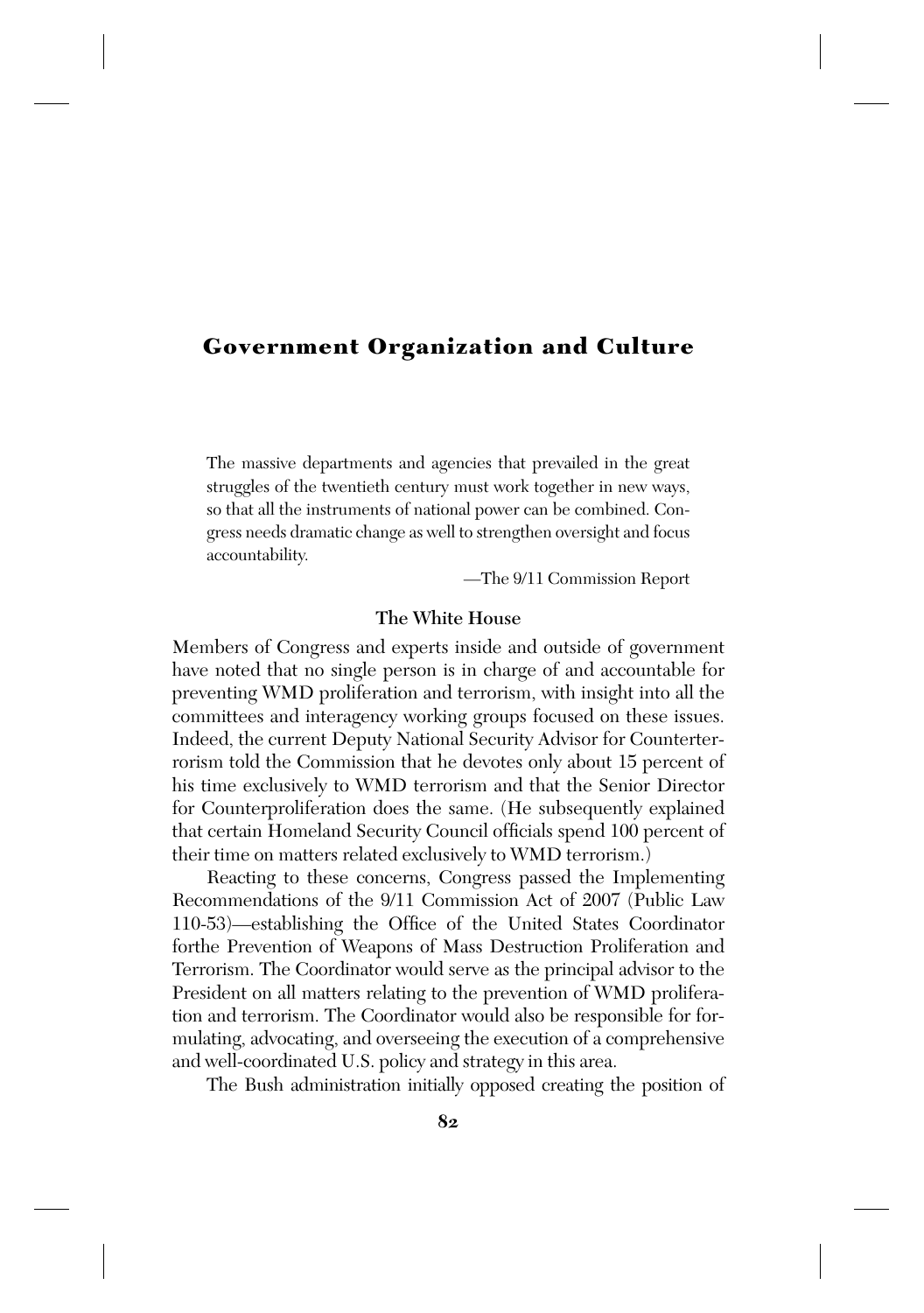the WMD Coordinator, arguing in a Statement of Administration Policy that such a post was unnecessary "given extensive coordination and synchronization mechanisms that now exist within the executive branch." The White House also raised constitutional concerns, suggesting that Congress cannot direct the President to establish a Senate-confirmed position within the National Security Council (the office in which the Coordinator would logically reside). As of this writing, the position has remained vacant for nearly 15 months. In September 2008, the administration briefed the Commission on a recently developed proposal regarding the Coordinator. Since it was so close to the presidential election, the Commission counseled the White House to discuss this proposal with the incoming administration before making a final decision on it.

Although we have come a long way since 9/11, one of the central criticisms leveled by virtually every commission and panel that studied what went wrong leading up to the attacks of 9/11 was that the U.S. government suffered from a serious lack of coordination among the various agencies whose job it is to keep us safe.

Today, the President's national security policymaking is overseen by two parallel councils: the National Security Council (NSC) and the Homeland Security Council (HSC). The artificial distinction between "national security" and "homeland security," emerged after the attacks of September 11, 2001, and resulted in the creation of the HSC to complement the NSC. Each council has its own supporting staff and coordinating mechanisms. The HSC has focused on a rapidly expanding area of policy over the past several years, but having two separate councils and staffs has caused redundancy and has also diffused accountability through multiple, often conflicting policy-coordinating mechanisms.

The number of Policy Coordinating Committees (PCCs) that deal with WMD issues has increased, accompanied by a considerable duplication of committee agendas and taskings. Information provided to the Commission by various agencies revealed nearly 200 interagency committees and working groups that address WMD, counterproliferation, and counterterrorism issues.

For example, one agency calculated that its senior officials attend

- 22 PCCs, sub-PCCs, interagency working groups, and interagency policy groups that hold weekly meetings
- 69 that hold monthly meetings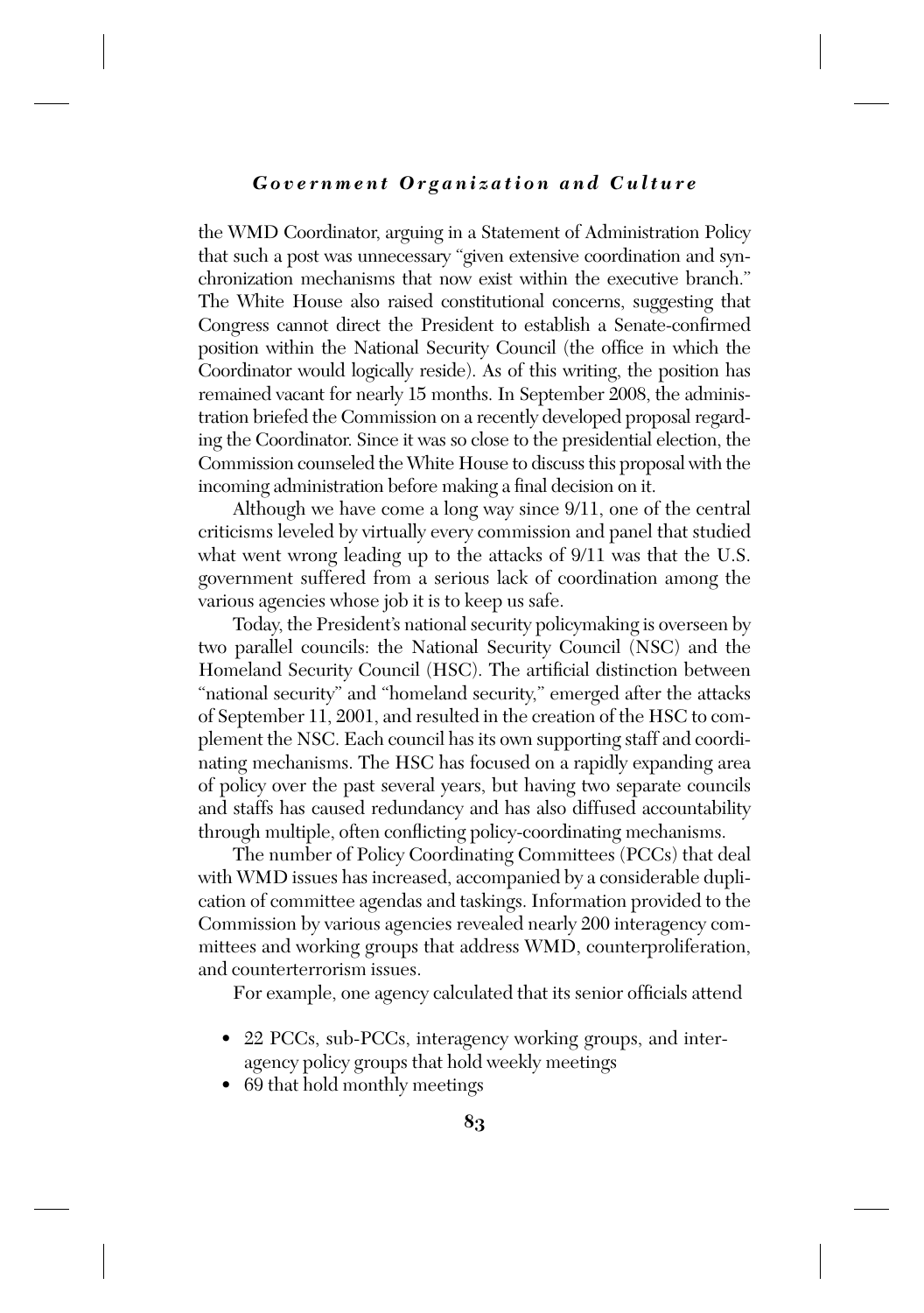• 198 that hold meetings annually, semiannually, quarterly, bimonthly, monthly, biweekly, weekly, or on an ad hoc basis

A significant side effect of the redundant coordinating meetings is their consumption of considerable senior-level time and attention. Officials from the agencies that participate in all these meetings shared their concerns with our Commission.

"There are some issues that nobody manages," one agency official told the Commission, "and other issues that have too many managers." A number of officials from various agencies spoke of multiple meetings with a lack of sufficient coordination. According to one official, too much time at White House meetings was spent on management issues and not enough on strategic thinking. Another official said that he spends so much time going to interagency meetings that his time for actually performing his agency job was very often "crowded out."

**RECOMMENDATION 8: The President should create a more efficient and effective policy coordination structure by designating a White House principal advisor for WMD proliferation and terrorism and restructuring the National Security Council and Homeland Security Council.**

The Commission endorses specific actions to implement this recommendation.

**ACTION: The next Congress should amend Public Law 110- 53 to eliminate the requirement to establish an Office of the United States Coordinator for the Prevention of Weapons of Mass Destruction Proliferation and Terrorism, while retaining the mandate to appoint a senior presidential advisor with the responsibilities of the Coordinator.**

The Commission strongly endorses the creation of a senior White House advisor whose sole responsibility is to serve as the President's advocate and overseer of the policy nexus between WMD proliferation and terrorism. The position of senior advisor could readily be placed within the National Security Council structure. Alternatively, such an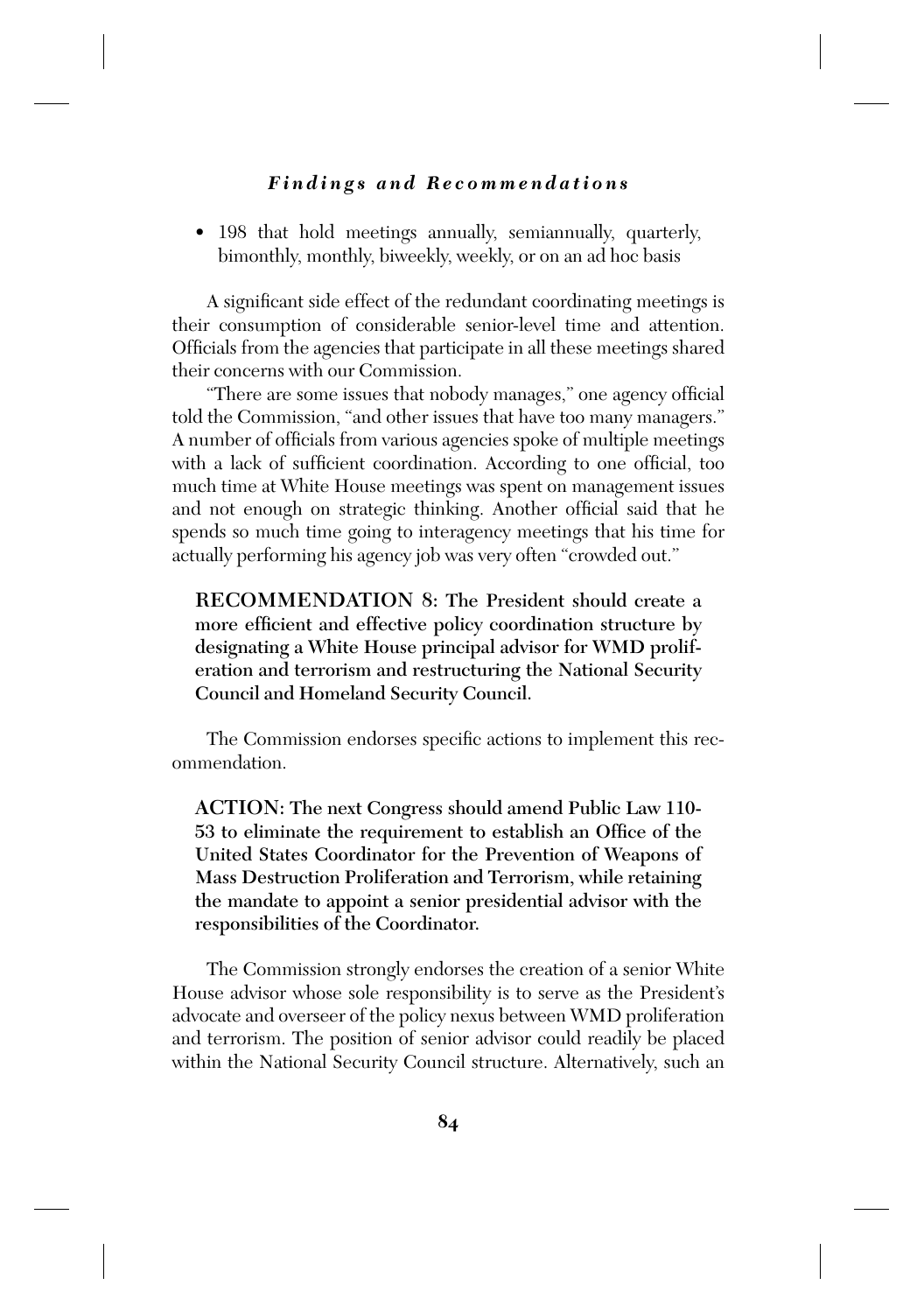advisor could be placed within the office of the Vice President or made the head of a separate White House office.

The Commission is concerned that the provision of the 2007 act requiring that this position be Senate-confirmed could raise issues of authority and conflicting guidance within the Executive Office of the President. Senate-confirmed officials are normally accountable to Congress and can be called to testify, but the NSC staff members advise the President and do not appear before Congress. Senate confirmation would therefore likely compel the next President to place the Coordinator outside of the NSC staff.

In short, the next President may well prefer that the senior advisor not be a Senate-confirmed position. If he does, we believe that Congress should amend the law to reflect the President's decision.

We emphasize that to be effective, this senior advisor must be seen as speaking for the President by all relevant departments and agencies, as well as the White House. He or she must have the authority to call meetings, task agencies, and resolve interagency conflicts. The advisor must also have the budgetary authority (including a direct link to the Office of Management and Budget) to assess funding levels, fix shortfalls, and adjust programs. The advisor should play the lead role in coordinating policies and operations to prevent WMD proliferation and terrorism and would be responsible for advising the President about how policy decisions across government—foreign policy, defense, trade, and so forth—would affect the mission of preventing WMD proliferation and terrorism.

Such an advisor would have enormous responsibilities and would need to exercise commensurate authority across agency lines. The advisor should not be, or be perceived as, a junior appointee. Accordingly, the Commission urges the appointment of a person of recognized distinction in the field of WMD proliferation who would enjoy the full support and confidence of the President. The senior advisor must be seen as the alter ego of the President on issues of WMD terrorism and proliferation.

The Commission believes that this senior advisor should also play a central role in promoting a strong working relationship with Congress on preventing WMD proliferation and terrorism. In particular, the advisor could help bring improved clarity to those issues about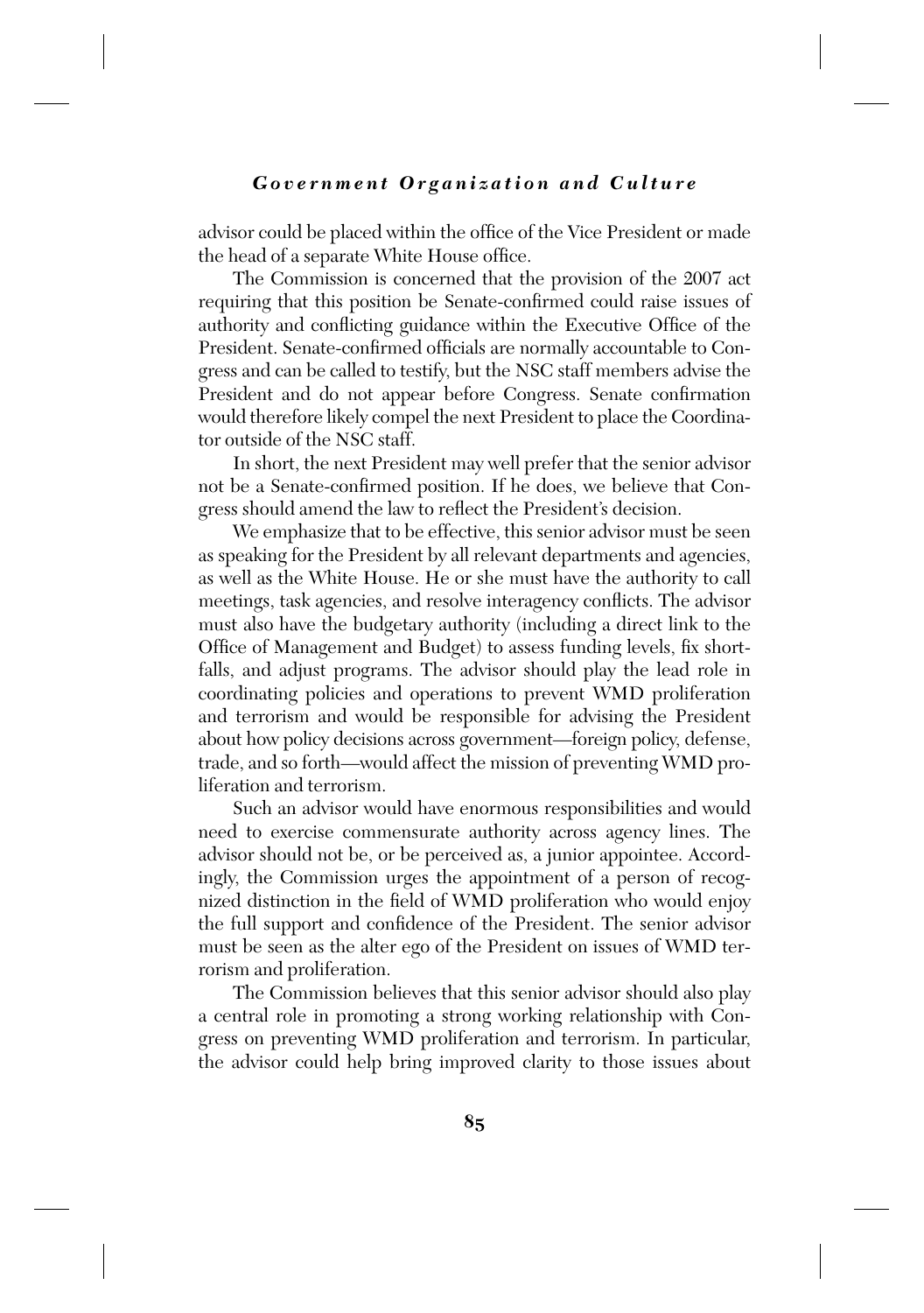which there is a substantial difference between Congress and the executive branch.

The advisor should seek to constructively intervene on the critical issue of container port security, which has recently become contentious. Congress included in the Implementing Recommendations of the 9/11 Commission Act of 2007 a requirement that by 2012, all cargo containers must be scanned before being shipped to the United States. The Departments of Energy and Homeland Security have taken steps to scan a portion of cargo overseas, and nearly all cargo as it arrives in the United States, but they have resisted meeting the comprehensive requirement included in the law, arguing that a risk-based approach focused on the largest ports overseas is more cost-effective.

Finally, the advisor should also ensure that appropriate red team exercises are conducted across the federal government with respect to WMD terrorism prevention, preparedness, and response. Red teaming is done by designated operational and subject matter experts to discover weaknesses in a plan and to identify how it can be improved. Red team exercises, conducted in structured environments to avoid the risk of public panic, can give participants an opportunity to test procedures and to identify gaps—operational, analytic, or technical—and whatever authorities are needed prior to an actual event.

**ACTION: The next President should restructure the Homeland Security Council and National Security Council by consolidating both staffs under the NSC framework. Congress should revisit the statutory creation of the Homeland Security Council and evaluate whether two separate councils are necessary.**

The U.S. government must abandon the notion that "homeland" security is somehow different from "national" security, much as it has recognized that domestic intelligence, which is largely focused on the homeland, is a central element of protecting national security. Operationally, the U.S. government functions without recognizing a division between national security and homeland security, yet these seams exist in policy coordination, and indeed have been institutionalized. The creation of the Homeland Security Council was a stopgap measure to coordinate a subset of national security policies while the Department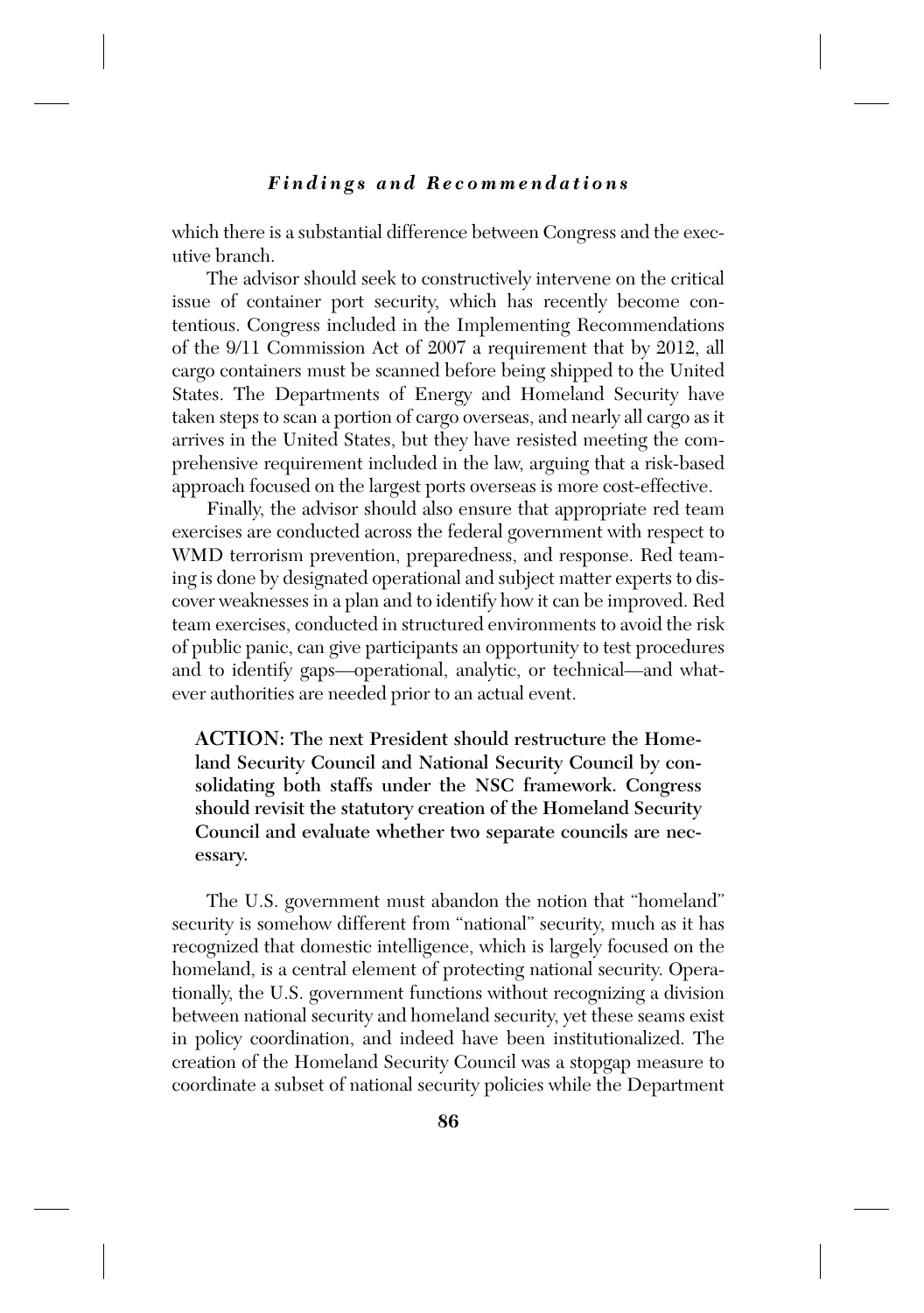of Homeland Security was being established. Now that the Department of Homeland Security is fully operational, however, the two parallel councils create ambiguity and unnecessary redundancy, lead to multiple and conflicting policy coordination mechanisms, and dilute accountability for specific issues.

To resolve these problems, the responsibilities of the HSC staff should be transferred to the NSC staff and redundancies should be eliminated. The Homeland Security Advisor should continue to serve as the President's principal advisor for preparedness and response to natural disasters and for vertical integration of federal, state, local, tribal, and territorial authorities. The Homeland Security Advisor would also be responsible for public-private cooperation on issues such as critical infrastructure protection and for interacting with organizations such as the National Governors Association, the National League of Cities, the United States Conference of Mayors, and chambers of commerce.

### **Congress**

The current structure of congressional oversight of national security is a relic of the Cold War. It has not evolved in response to the changing nature of the threats that the United States faces in the 21st century.

Since the dawn of the atomic age, Congress has undergone substantial reorganization only once and partial reform rarely. The Legislative Reorganization Act of 1946 restructured committee jurisdictions. In the 1970s, some incremental reforms were undertaken. And the few other reforms enacted in the 1990s were, in the view of most analysts, largely cosmetic.

Congress has pressured the executive branch to reform itself in ways that reflect the crosscutting, transnational nature of many of today's national security threats. Yet Congress has carried out only minor reforms of its own structure, instead preserving institutional stovepipes and protecting jurisdictional turf. Congressional oversight has thus been hampered by the fact that national security priorities such as the federal government's efforts to prevent weapons of mass destruction proliferation transcend the antiquated jurisdiction of any single committee.

Two recent commissions have called for fundamental changes in the national security oversight structure of Congress.

The National Commission on Terrorist Attacks Upon the United States (9/11 Commission) proposed a new, unified structure for the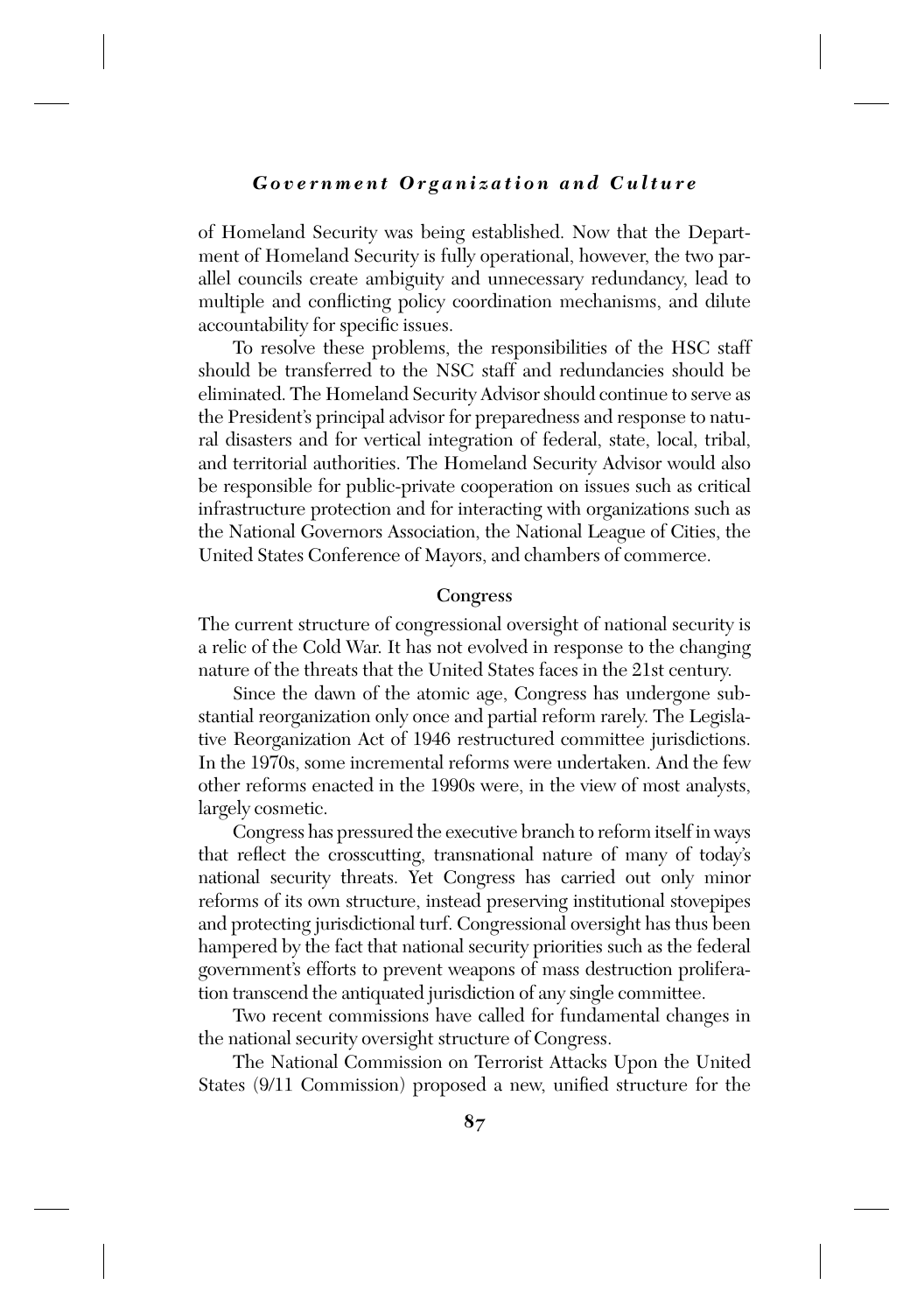oversight of intelligence and counterterrorism programs, through one of two models: (1) a single committee in each chamber of Congress, with combined authorizing and appropriating authorities, or (2) a joint bicameral committee, modeled after the Joint Committee on Atomic Energy. The 9/11 Commission also proposed the creation of a single streamlined oversight structure for homeland security.

The Commission on the Intelligence Capabilities of the United States Regarding Weapons of Mass Destruction (the Silberman-Robb Commission), which focused on the intelligence community's abilities to identify, warn about, and respond to WMD proliferation and related threats, recommended "that the House and Senate intelligence committees create focused oversight subcommittees; that the Congress create an intelligence appropriations subcommittee and reduce the Intelligence Community's reliance on supplemental funding; and that the Senate intelligence committee be given the same authority over joint military intelligence programs and tactical intelligence programs that the House intelligence committee now exercises."

Congress responded to those calls for substantive change in the structure of congressional oversight by taking a few incremental steps some of which made the legislative oversight process more cumbersome.

The Senate removed the term limits for members of the Select Committee on Intelligence, thereby allowing experienced members to continue serving (as they do on other Senate committees). The House of Representatives created a Select Intelligence Oversight Panel on the Appropriations Committee to review budget requests for intelligence activities and to align authorizations and appropriations for intelligence community activities. The panel includes members from the Appropriations Committee and the House Permanent Select Committee on Intelligence.

In response to the 9/11 Commission's recommendation to create dedicated oversight committees for the Department of Homeland Security (DHS), the House formed the Homeland Security Committee, while the Senate merely renamed its Governmental Affairs Committee—which became the Senate Homeland Security and Governmental Affairs Committee—and gave it additional jurisdiction over DHS.

But other House and Senate congressional committees still retained their jurisdiction over the agencies that had been moved into DHS. Thus, the creation of these new committees (and subcommit-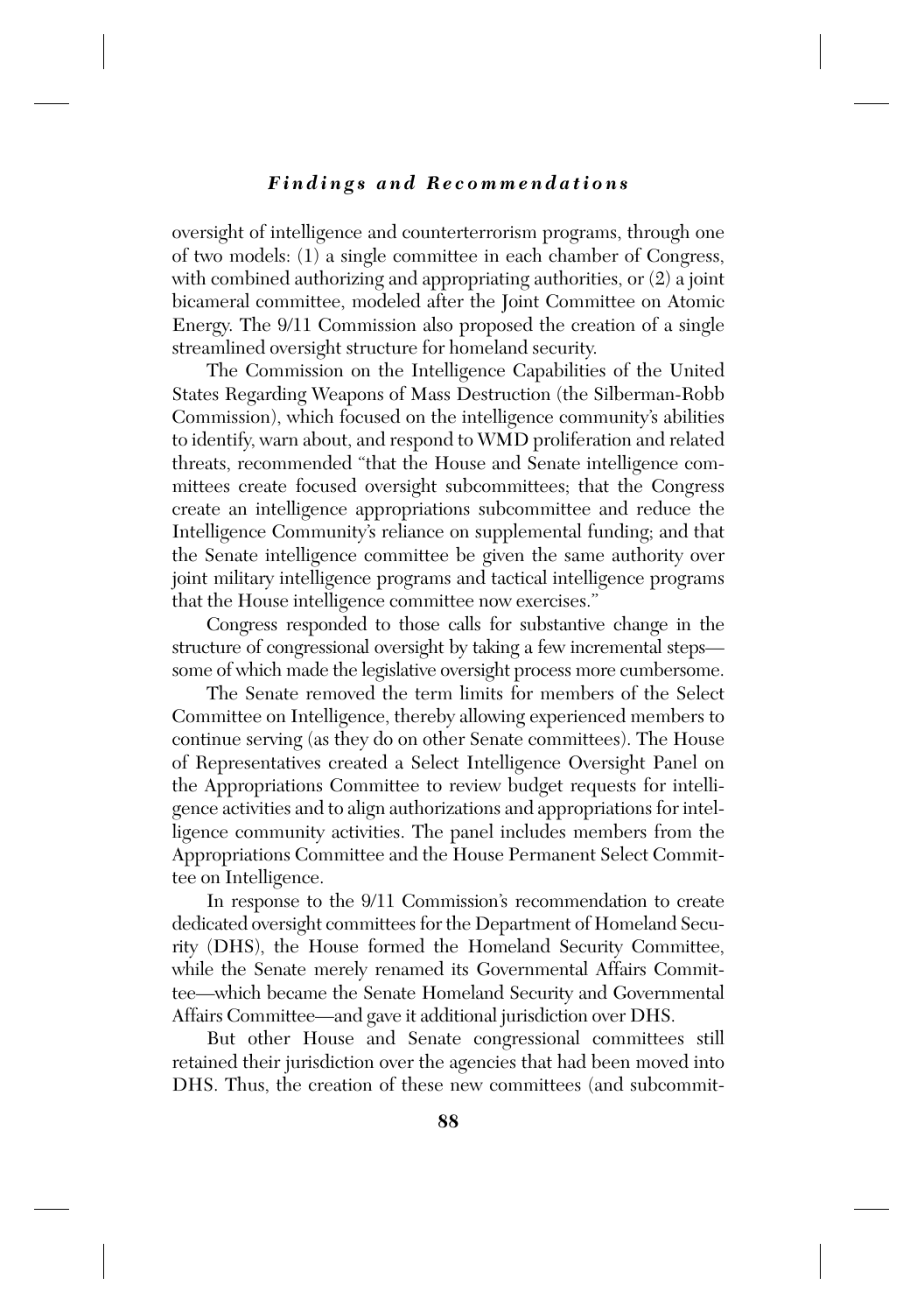tees) did nothing to streamline the number of congressional panels to which DHS must respond. In the House, 16 committees and 40 subcommittees now assert jurisdiction over DHS. In the Senate, 14 committees and 18 subcommittees share this responsibility.

The need for DHS to report to multiple committees and subcommittees makes it more likely that the department will receive conflicting direction from Congress, and unnecessarily increases its workload. By relying on such a splintered structure, Congress has jeopardized its ability to perform effective oversight of DHS. As Thomas Mann and Norman Ornstein have observed, "Congress' failure to oversee the DHS has been crushing."

"It was a disappointment but came as no surprise to us that the Congress did not act on the Commission's recommendations," Lee Hamilton, the former Vice Chairman of the 9/11 Commission, noted in late 2007. "It is much easier for the Congress to reform the Executive branch than it is to reform its own institutions."

That Congress has yet to adequately organize itself to cope with the nuclear age, much less the post-9/11 era, is deeply troubling and demands action. We understand that reforming and streamlining the processes of Congress is not easy; members of Congress understandably do not like to relinquish the committee or subcommittee chairmanships they worked for and waited years to obtain. We also recognize that leaders from both parties in Congress have pushed for reforms, with some successes. But the urgency of the situation requires that Congress do much more.

**RECOMMENDATION 9: Congress should reform its oversight both structurally and substantively to better address intelligence, homeland security, and crosscutting 21st-century national security missions such as the prevention of weapons of mass destruction proliferation and terrorism.**

We are the third bipartisan commission to urgently and unanimously recommend that the legislative branch reorganize its oversight and budgeting processes so as to most effectively work to prevent WMD terrorism. Given the threats now facing the United States, the difficulties of institutional change and jurisdictional competition are not acceptable excuses for the failure to act on these recommendations.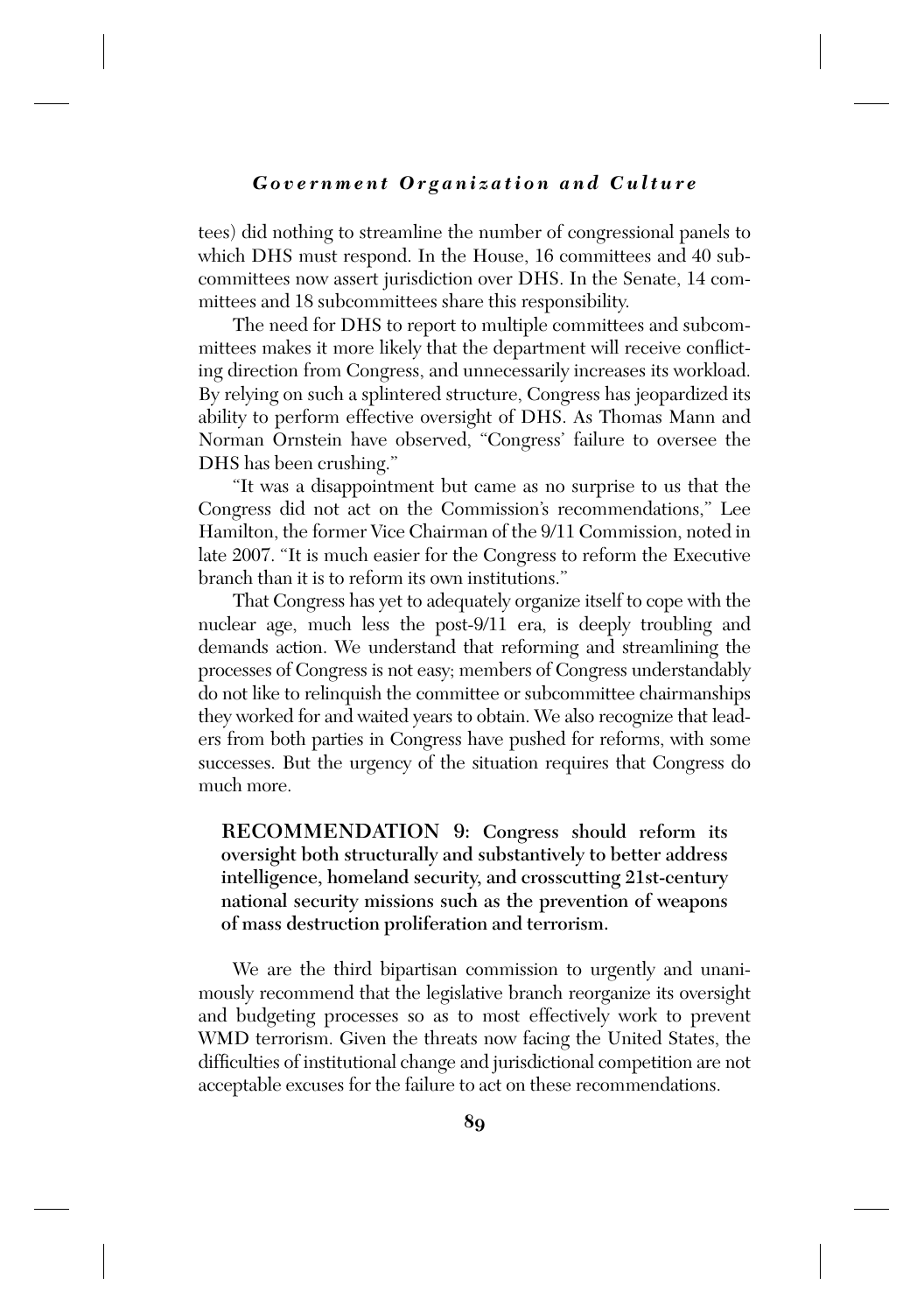Congress's failure to reform itself has resulted in ineffective oversight of important national security threats and missions that transcend the jurisdiction of a single committee. These include federal efforts to assess and prevent WMD proliferation and terrorism. One consequence of Congress's failure to adapt to the evolving nature of national security threats is the outsourcing of national security oversight to external commissions like this one.

The next President should establish a greater level of trust by reaching out to Congress on intelligence issues, improving consultation with the intelligence committees, and making clear that Congress should play a vigorous role in overseeing intelligence. For its part, Congress should use its oversight to build cooperation and a shared sense of mission with the intelligence community and the President. The leaders of Congress should take responsibility, especially in their own parties, for ensuring that members do not make intelligence a political issue. This cooperative approach must be balanced by Congress's legitimate interest in checking executive branch power and protecting civil liberties.

**ACTION: Congressional leadership should establish an Intelligence Subcommittee on the Appropriations Committees in both chambers of Congress with jurisdiction over the National Intelligence Program and Military Intelligence Program budgets. These subcommittees should include members drawn from committees with oversight responsibilities for programs funded by the National Intelligence Program or the Military Intelligence Program.**

The creation in 2007 of a Select Intelligence Oversight Panel on the House Appropriations Committee was a positive first step toward long-overdue reform, but Congress needs to go further. Specifically, separate House and Senate Appropriations Intelligence Subcommittees should be created and given responsibility for both the National Intelligence Program and the Military Intelligence Program. The annual appropriations bill for the two types of intelligence programs would be reported by this new subcommittee and then passed to the full Appropriations Committee in both chambers, without substantive review by any other subcommittee.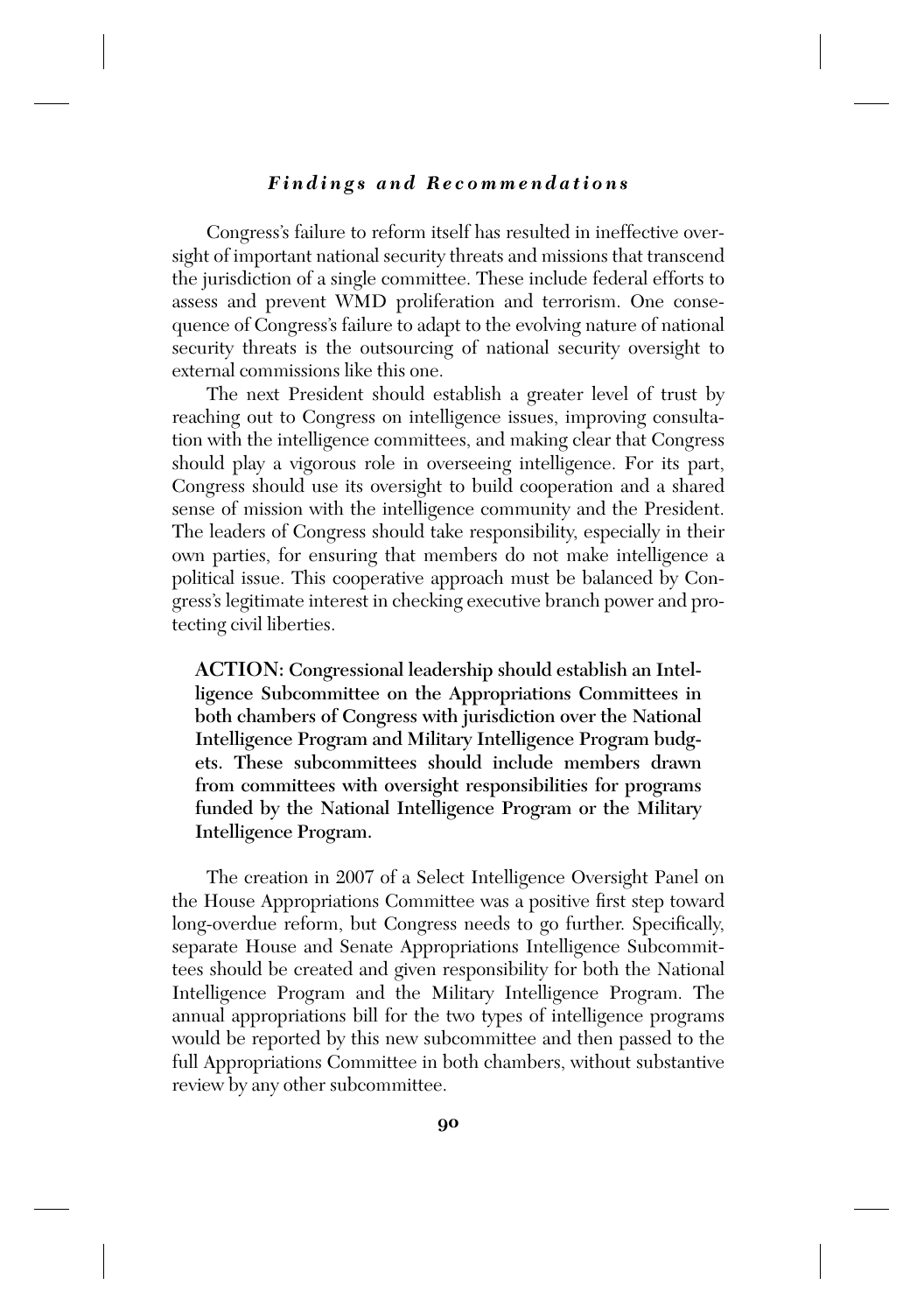In the Senate, the National Intelligence Program and the Military Intelligence Program budgets are appropriated through the Defense Appropriations Subcommittee. This arrangement poses a number of challenges. While the authorizers on the Senate Select Committee on Intelligence devote a large majority of their time to overseeing the intelligence budget, the attention of defense appropriators is divided across the greatly increased post-9/11 budgets, emergency supplementals for the conflicts in Iraq and Afghanistan, and a larger National Intelligence Program that funds sensitive and critical operations. Today, the challenges and risks of the post-9/11 world demand the fulltime attention of an appropriations subcommittee.

**ACTION: The Senate and House Homeland Security Committees should be empowered as the sole authorizing oversight committees for the Department of Homeland Security and all agencies under the department's jurisdiction.** 

While recognizing that crosscutting programs may require consultation with other committees, the Senate and House Homeland Security Committees should be empowered as the sole oversight committees for DHS and commit to producing annual authorization bills for the department's activities. Committees that traditionally have had jurisdiction over agencies that are now a part of DHS should no longer have this authority. It is in the interest of DHS, Congress, and ultimately the nation to streamline and strengthen congressional oversight.

**ACTION: Congress should build capacity to conduct effective oversight of crosscutting terrorism and WMD issues by such means as creating an office on the model of the Office of Technology Assessment.**

Because of current jurisdictional stovepipes, the congressional oversight structure discourages rather than fosters coordination on crosscutting issues. On nuclear terrorism, for example, the Homeland Security Committees may address homeland preparedness and response, but they may not be able to discuss potential sources of fissile material or overseas efforts to prevent nuclear weapons proliferation because jurisdiction for those issues rests in the Foreign Relations,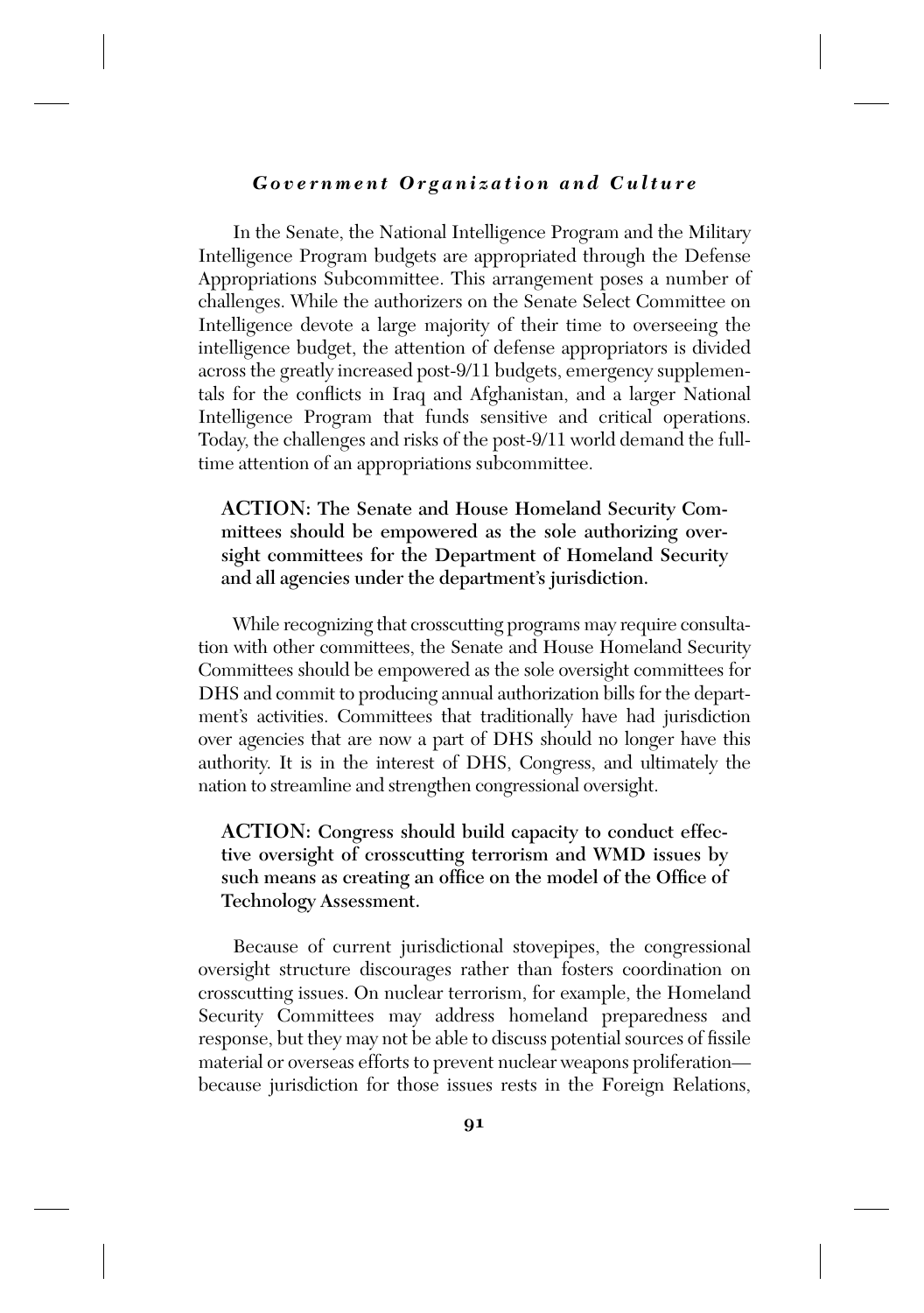Intelligence, and Armed Services Committees. The committees must do more to share information on crosscutting issues such as WMD proliferation and terrorism, and they must have experienced staff members with the appropriate expertise.

To enhance the technical and scientific expertise available to members, Congress should expand fellowship and detail opportunities from the nongovernmental sector. And to provide advice to members of Congress on technical issues, Congress should establish an office similar to the Office of Technology Assessment, which served this function for 23 years. In a recent positive development, some Intelligence Committee members and staff directors participated in training programs aimed at enhancing their oversight.

**ACTION: Congress should work with the next administration to ensure that key aspects of U.S. law are followed with respect to required assessments of nuclear proliferation risks and the relative economic cost of civilian nuclear projects overseas.**

A large body of domestic law has been developed over the past half-century to guide U.S. nuclear nonproliferation policy. The Atomic Energy Act of 1954, for example, requires nonproliferation assessment statements for any proposed nuclear cooperative agreement. But Congress did not hold hearings on Turkey or Saudi Arabia, nor did it conduct a review of the cooperation arrangements with Russia or India, particularly to ensure that the latter complies with the Henry J. Hyde United States–India Peaceful Atomic Energy Cooperation Act of 2006. Congress should make every effort to conduct a complete review of nuclear cooperation agreements that are presented to the legislature.

A second shortcoming in congressional oversight of nonproliferation activities is its failure to hold the executive branch accountable for laws regarding the safeguarding of peaceful nuclear programs. Under the Atomic Energy Act of 1954, the U.S. government is required to ensure that International Atomic Energy Agency inspections (of nuclear technologies or materials controlled under international agreements) are capable of providing "timely warning" of any diversions for military purposes. But the executive branch has not defined the requirements for IAEA inspections to provide "timely warning," nor has it indicated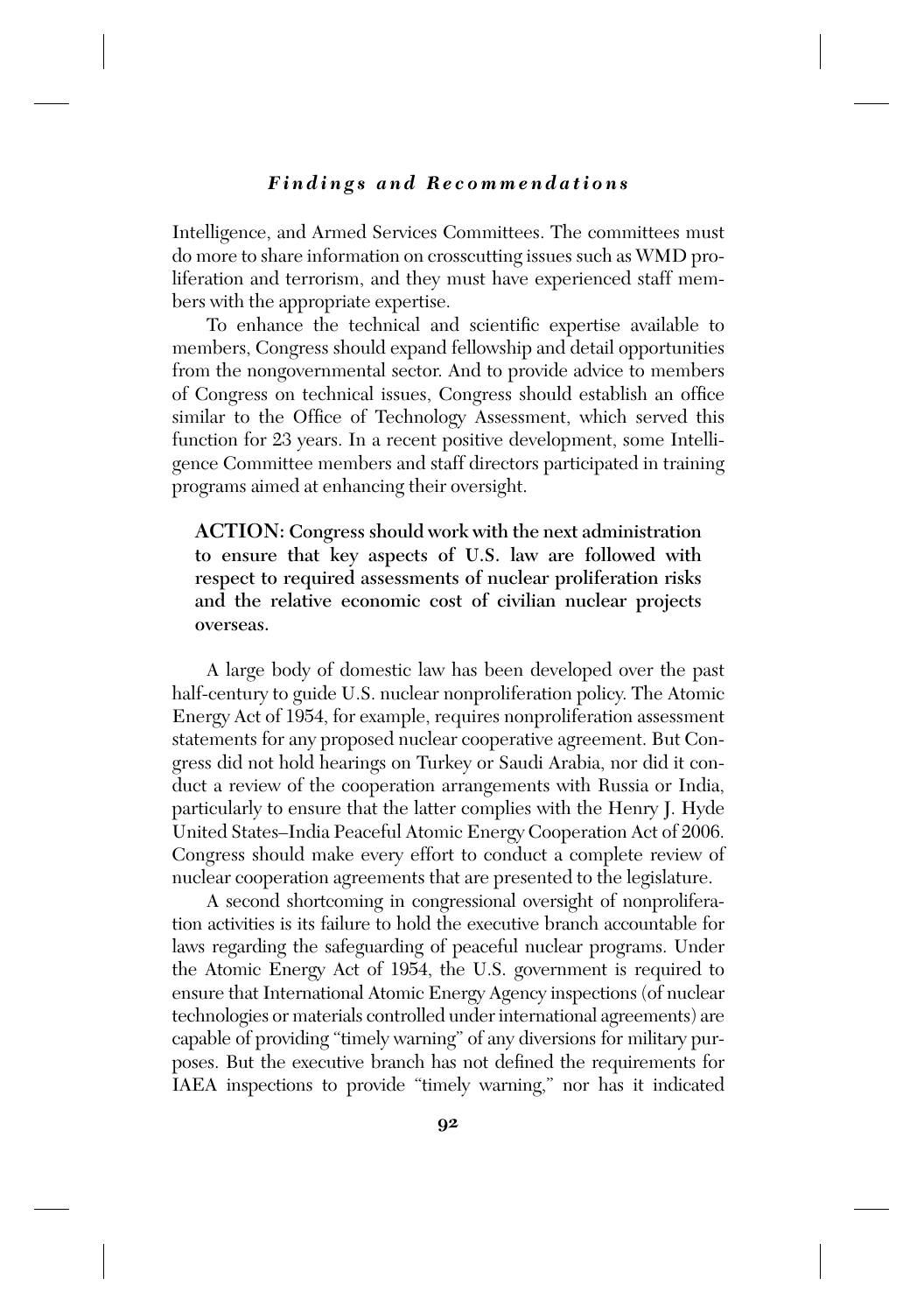whether inspections of U.S.-origin nuclear materials meet the standard. Congress has failed to address the issue.

Finally, there has been no attempt to implement Title V of the Nuclear Nonproliferation Act of 1978, which requires the U.S. government to do general and country-specific assessments of the relative merits of nuclear and non-nuclear energy sources for meeting the energy needs of developing nations. Such comparative assessments are needed to inform decisions on U.S. support for proposed nuclear power projects in such states as Egypt, Turkey, India, and Saudi Arabia and to assist other developing states in perfecting their own energy plans.

### **The Intelligence Community**

The intelligence community is implementing the most sweeping organizational changes since 1947 in response to the Intelligence Reform and Terrorism Prevention Act of 2004. Congress created the Office of the Director of National Intelligence (ODNI) to serve as the head of the U.S. intelligence community and to improve coordination among the 16 intelligence agencies. Although important work remains, significant progress is being made with respect to cross-organizational integration of intelligence collection and analysis. Past barriers to performing joint intelligence work are weakening and the number of collaborative efforts is increasing.

The Commission believes that praise is warranted to Congress for its efforts to push intelligence community reforms and to all of the agencies for their responses both to congressional initiatives and to the attack on 9/11. Examples of important new initiatives include the work of the National Counterterrorism Center (NCTC), the ODNI's 500 Day Plan, the revised Executive Order 12333, and the revised Attorney General Guidelines. Interviews with numerous current and former intelligence officers, as well as policymakers and nongovernmental experts, lead the Commission to believe that many of these reforms need time to settle and mature. Over the past four years, the intelligence community has had five different leaders. Creating additional organizational churn at this time is unlikely to serve the best interests of U.S. national security or to enhance the performance of the intelligence community. CIA Director Michael Hayden recently noted in public comments, "We have been pulled up by the roots to check how we are growing on about an 18 month cycle for about the last six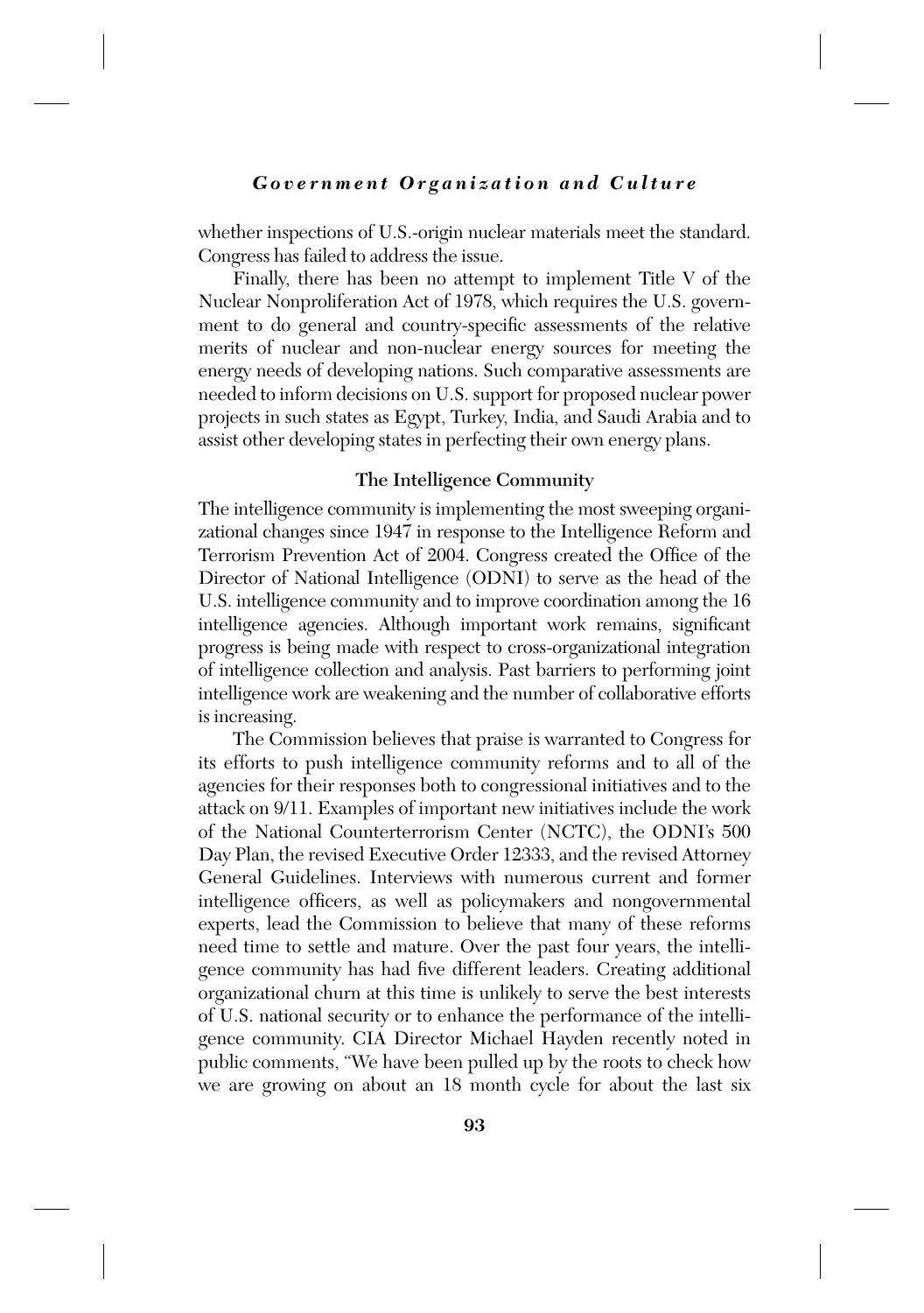years. . . . We're suffering reform and transformation fatigue." Under the circumstances, and recognizing that further reform might well be advisable in the future, we make no substantial recommendations relating to such changes at this time. We think it best to allow the current process of reform to continue unabated without significant added organizational change.

We note that despite the progress that has been made, small pockets of resistance to the changes brought about by the congressionally mandated reforms persist. The Commission found that some senior CIA officers continue to resent and resist the changes that shifted authority for leadership and management of the intelligence community to the DNI. A former CIA executive described the CIA's attitude as "rage toward the ODNI." While that view may represent only a subset of CIA personnel, the Commission encountered multiple examples of senior CIA officers expressing hostility and disdain toward the ODNI. The CIA Director needs to make organizational cooperation a priority.

In addition, while there have been significant improvements in integrating foreign and domestic intelligence, persistent cultural gaps remain. Some of these gaps can be attributed to the legacy of distinct missions and to the functional boundaries that previously existed between agencies of foreign intelligence and domestic law enforcement. The FBI continues to evolve from a purely law enforcement organization to a national security organization with significant responsibilities for detecting and preventing terrorism.

The creation of the FBI's National Security Branch and its WMD Directorate is certainly a step in the right direction. The recent revisions to the Attorney General Guidelines provide standards, procedures, and authorities intended to help the FBI perform more effective domestic intelligence collection and analysis. However, greater collaboration between the intelligence and law enforcement communities is needed to foster common understanding of the tools and best practices that each may adopt.

The Commission also found that considerable progress has been made with respect to improving information sharing across federal departments and agencies, as well as with state, local, and tribal governments. The creation of state information fusion centers has improved domestic information sharing. Such efforts are certainly laudable, but they must be pursued in effective coordination with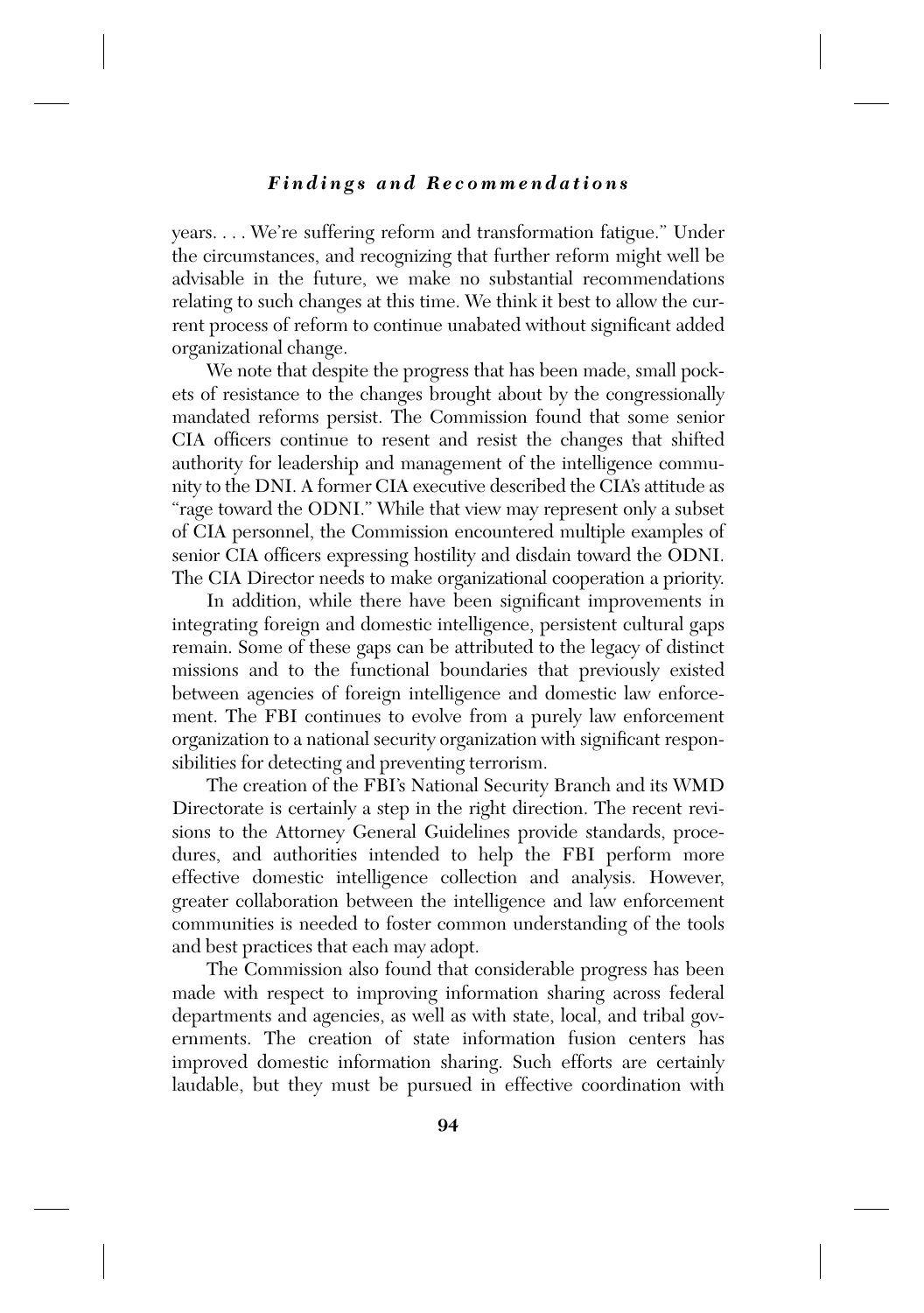other efforts such as the FBI's Joint Terrorism Task Force model. In that model, state, local, and federal law enforcement and intelligence agencies conduct joint investigations of counterterrorism cases and work to disrupt plots against the U.S. homeland.

In short, the Commission believes that the intelligence community is aggressively implementing the changes required by the Intelligence Reform and Terrorism Prevention Act of 2004. We propose no further organizational changes to the community at this time. However, the next President should direct the DNI to continue to look for ways to streamline redundant organizations, layers of management and staff, including a review of the effectiveness of the recently created National Counterproliferation Center. As discussed below, the DNI should identify challenges to current human resource strategies and propose solutions to enhance the capabilities of the current workforce.

As part of the post-9/11 reforms, two new organizations were established: the National Counterterrorism Center (NCTC) and National Counterproliferation Center (NCPC). The directors of these two organizations act as "mission managers," or senior coordinators, for all intelligence community efforts relating to terrorism and to WMD proliferation, respectively.

The NCTC coordinates both intelligence and policy implementation on counterterrorism issues throughout the executive branch. The director of this center reports to the DNI; he or she also reports directly to the President on matters of strategic operational planning. The director ensures that the operations and activities of executive branch departments and agencies are consistent with the President's priorities. The NCTC pulls together policy analysts and field operators from across the U.S. government counterterrorism community, including foreign service officers, DHS officers, FBI agents and analysts, active duty military, and personnel from the Department of Energy and other agencies. The center produces its own coordinated analyses on terrorism and publishes warnings, alerts, and advisories. The NCTC bridges the counterterrorism and counterproliferation nexus in strategic planning as well as analysis.

In contrast to the broader mission of the counterterrorism center, the role of the National Counterproliferation Center is limited to improving coordination and information sharing across the intelligence community with respect to the collection and analysis of information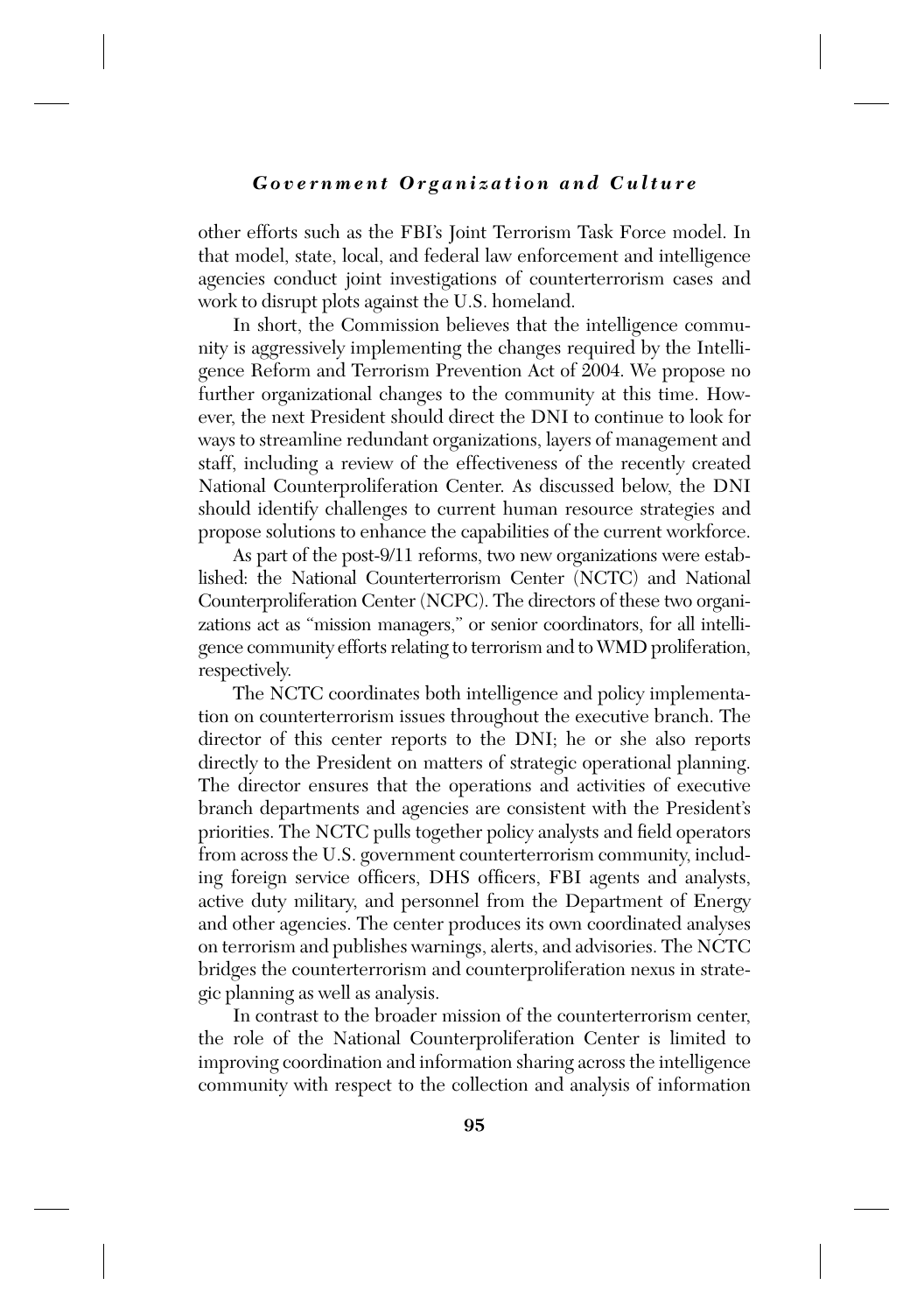on WMD proliferation and related hard targets. The NCPC identifies long-term proliferation threats and requirements and develops strategies to ensure that the intelligence community is well positioned to address them. The NCPC also reaches out to elements inside and outside the U.S. government to identify new methods or technologies that can enhance the intelligence community's capability to detect and defeat future proliferation threats.

Two recent milestone events—the terrorist attacks of 9/11 and the 2002 Iraq WMD estimate that resulted in sustained criticism of the intelligence community—had a significant impact on the analytic community. But the counterterrorism (CT) and counterproliferation (CP) communities took away very different lessons from those events. Among the conclusions drawn by the CT analysts after 9/11 was that they must be far more forward-leaning in their threat assessments and must be willing to think creatively and take analytic risks. In contrast, the lessons the CP analysts drew from the 2002 Iraq WMD National Intelligence Estimate were to check and recheck every source, fully vet all information, clearly distinguish what is known from what is judged, and be extraordinarily cautious, even reticent, when preparing intelligence and presenting it to policymakers.

In an effort to apply a more uniform set of analytic standards and practices, the ODNI created the Analytic Integrity and Standards Office in 2006. As a result, sourcing standards, the use of alternative analysis, and the vetting of sources have improved. For example, all human source information used in National Intelligence Estimates must be reviewed and validated by the National Clandestine Service prior to final review and approval by the National Intelligence Board.

Effective collaboration between analysts and collectors is required. The Commission found that the relationship between analysts and collectors has improved in some areas, and that one goal of intelligence reform legislation—ensuring that analysis drives collection—is becoming a reality. The most significant progress has occurred at the national level in organizations such as the National Counterterrorism Center, where analysts and collectors from different organizations work collaboratively. Senior government officials told the Commission that the act of placing personnel from the CIA, FBI, Department of Defense, Department of Energy, and other agencies together in one office has done more to improve information sharing and collaboration than have any technological solutions. Per-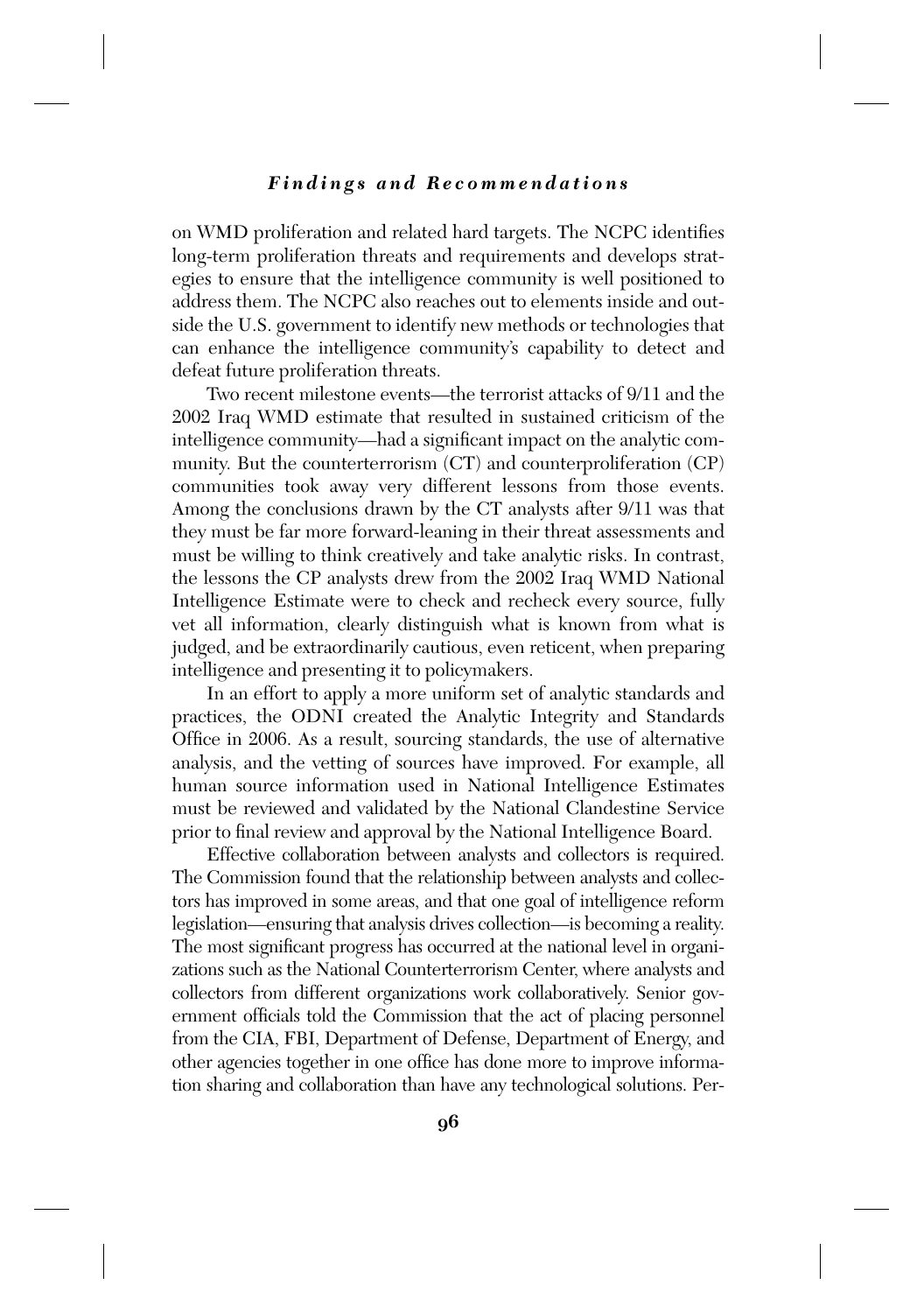sonnel working in such an interagency setting come to understand the strengths, weaknesses, and roles of other agencies and see how the different agencies fit together as pieces of a whole. But the Commission also found that progress has been slower in individual agencies, where analystcollector integration requires reaching across organizational barriers.

 $\circ \circ \circ$ 

### **Meeting Future Needs**

Half of today's analysts entered the intelligence community after 9/11. Because of attrition and hiring freezes during the 1990s, there are few midcareer analysts. Consequently, analysts are being called on to assume greater technical and managerial responsibilities earlier in their careers. In particular, the Commission found that the intelligence community's base of science and technology expertise is not sufficient to meet emerging demands in these areas.

With regard to nuclear weapons, the number of technical experts available to the intelligence community is declining because of retirements and the reduction in innovative nuclear weapons–related work at the U.S. national laboratories. Nuclear expertise remains in high demand by the intelligence community because it serves as a hedge against breakout capability and other technological surprises by state and non-state adversaries. Accordingly, such expertise should be protected as a national resource.

In the field of biotechnology, engaging experts outside of government is particularly important, because developments are fast-moving and most relevant expertise resides in academia, nongovernmental organizations, and the private sector. The Biological Sciences Expert Group, an advisory body to the National Counterproliferation Center that gives the intelligence community access to outside scientists, is an example of effective collaborative engagement with nongovernmental experts to work on high-priority issues.

In addition, the number and diversity of the potential counterterrorism and counterproliferation targets present a major challenge for collection. The main problem, a former senior CIA operations officer succinctly told the Commission, is "collecting the dots" rather than "connecting the dots."

Particularly difficult is collecting intelligence on suspect state and non-state biological weapons programs. Bioweapons programs can be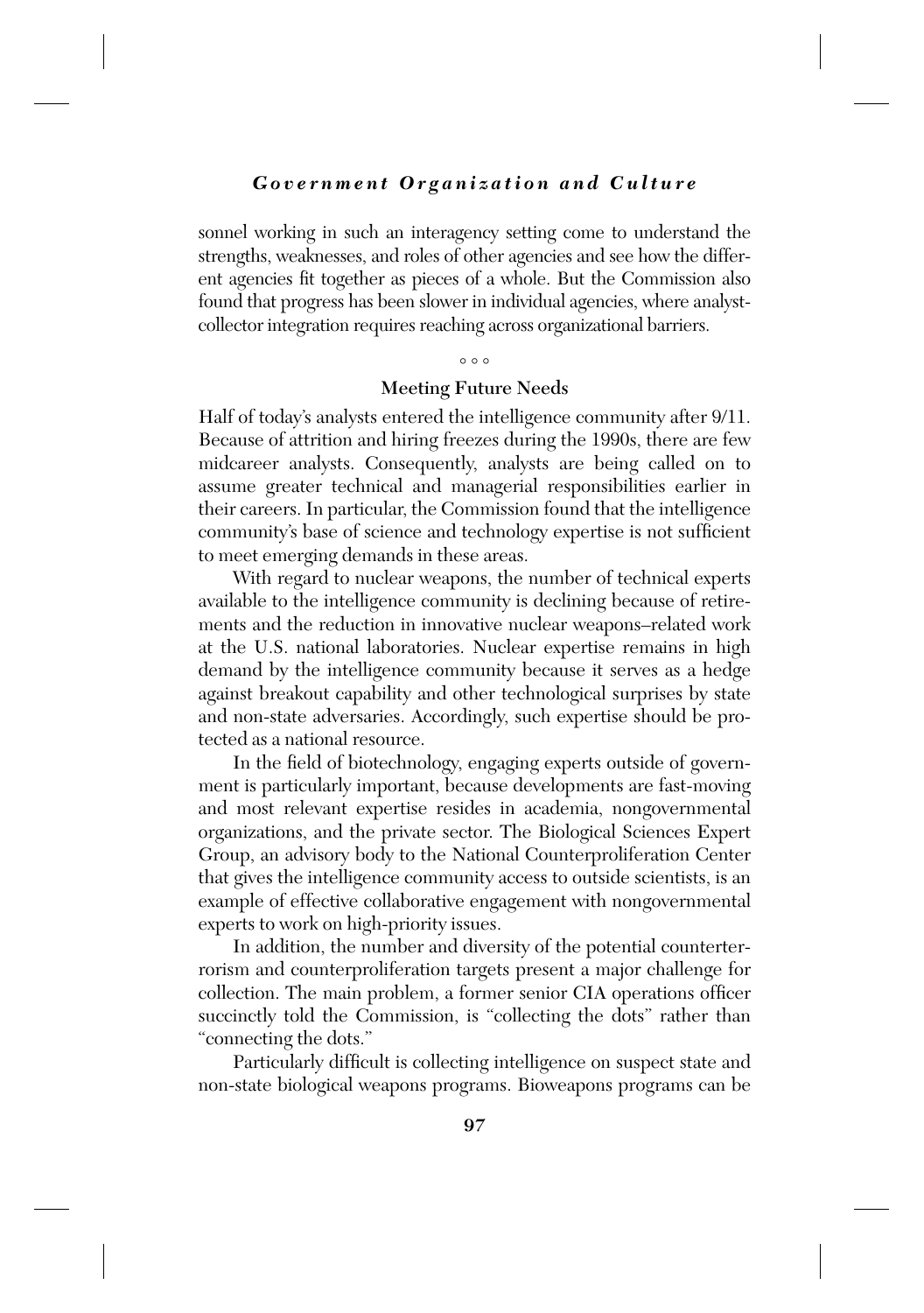hidden in seemingly legitimate scientific and industrial organizations; they can be conducted in innocuous-looking facilities; and it can be challenging to identify what is going on inside them through technical means.

Richard Danzig, a former Secretary of the Navy, has argued that traditional collection methods are not effective in this area and that a paradigm shift is needed. Danzig maintains that intelligence collection must adapt to the decentralized and transnational nature of biological risk—and he has proposed an equally decentralized approach that he calls "peripheral vision," which would take advantage of the international networks among scientists, both formal and informal.

Such networks could be valuable for acquiring information, as well as for detecting anomalous activities that might be related to state or terrorist bioweapons efforts. The Commission believes that this approach is an innovative solution to the problem of information collection and that an outreach strategy to the scientific community should be developed in order to tap into this vast reservoir of opensource information.

**RECOMMENDATION 10: Accelerate integration of effort among the counterproliferation, counterterrorism, and law enforcement communities to address WMD proliferation and terrorism issues; strengthen expertise in the nuclear and biological fields; prioritize pre-service and in-service training and retention of people with critical scientific, language, and foreign area skills; and ensure that the threat posed by biological weapons remains among the highest national intelligence priorities for collection and analysis.**

Both within and across intelligence community agencies, the compartmentation of information remains a formidable challenge. A senior intelligence official responsible for information sharing told the Commission staff that the flow of WMD-related information in the intelligence community is still much less than it should be. Interviews with intelligence community analysts revealed a significant growth in the number of codeword compartments related to WMD proliferation and terrorism. One senior intelligence official expressed concern to Commission staff about stovepiping within the analytic communities that deal with coun-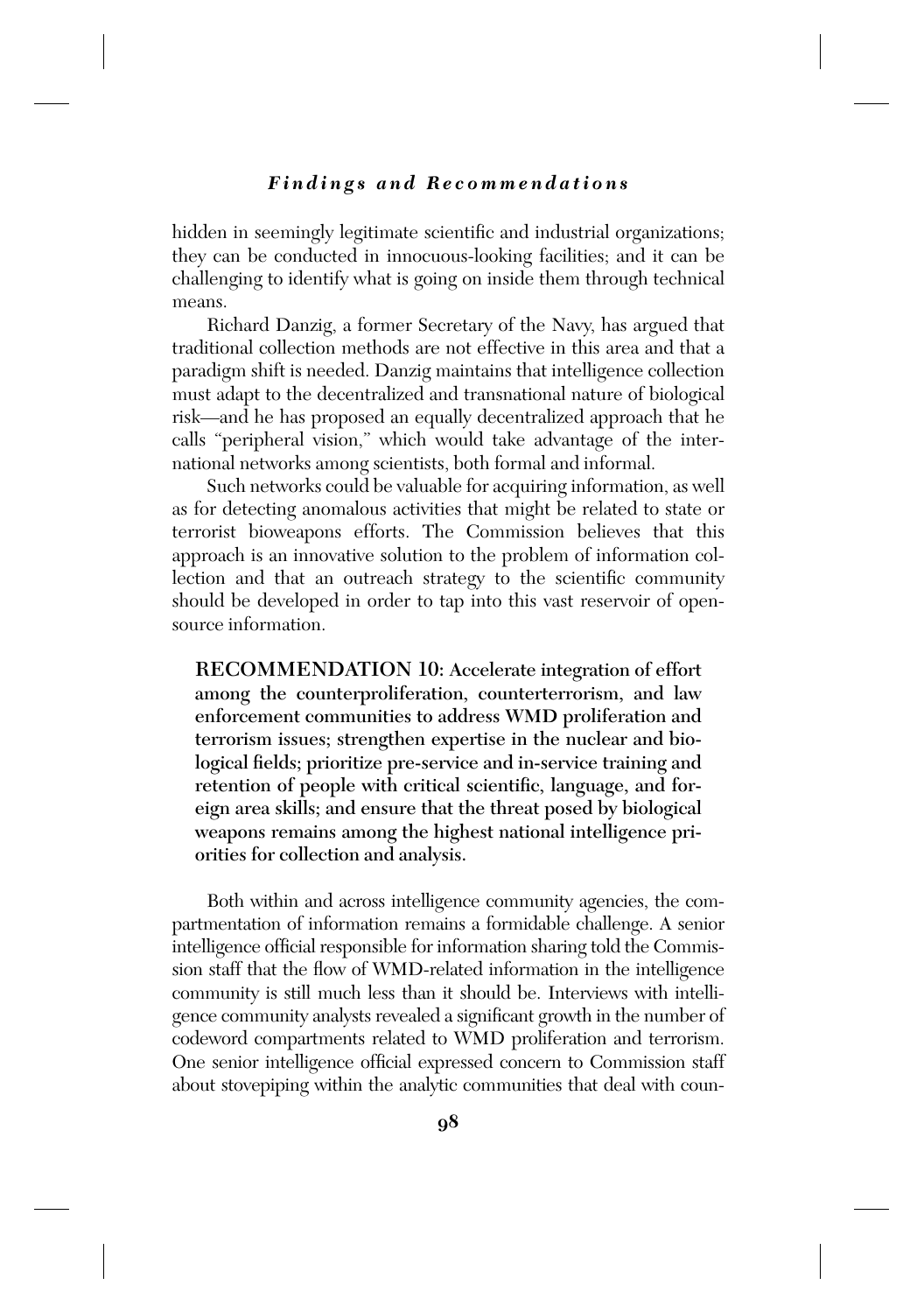terproliferation, counterterrorism, and regional issues. Another senior official noted that compartmentation to preserve secrecy makes it difficult for these communities to exchange information.

**ACTION: The intelligence community should improve the sharing of WMD proliferation and terrorism intelligence as a top priority, and should accelerate efforts to ensure that analysts and collectors receive consistent training and guidance on handling sensitive and classified information.** 

If analysts and collectors working against a common target do not have access to all relevant information about the target, the mission will be less likely to succeed. To ensure that sensitive sources and methods as well as privacy and civil liberties are protected, innovative methods to manage risk must accompany greater information sharing. Adopting uniform standards for handling sensitive information and increasing trust across the intelligence community are goals that have not yet been fully achieved.

**ACTION: The intelligence community should expedite efforts to recruit people with critical language capabilities and cultural backgrounds. In conjunction with this effort, the intelligence community should streamline the hiring process, especially for applicants with critical language capabilities.**

In order to prevent and counter efforts by terrorists to acquire WMD, it is imperative that human intelligence collection officers be able to gather information on the related activities of terrorist groups. This mission requires personnel with the necessary language skills, as well as ethnic and cultural backgrounds, to gain access to the communities where terrorist groups operate.

Since the implementation of Foreign Language Strategic Program in May 2003, the CIA has increased its overall language capability by 50 percent. The number of employees with tested capability in the agency's 10 mission-critical languages rose by just over 16 percent in fiscal year 2007 alone. However, for some of these languages the overall number of officers with proficiency is still too low.

The Commission believes that the intelligence community should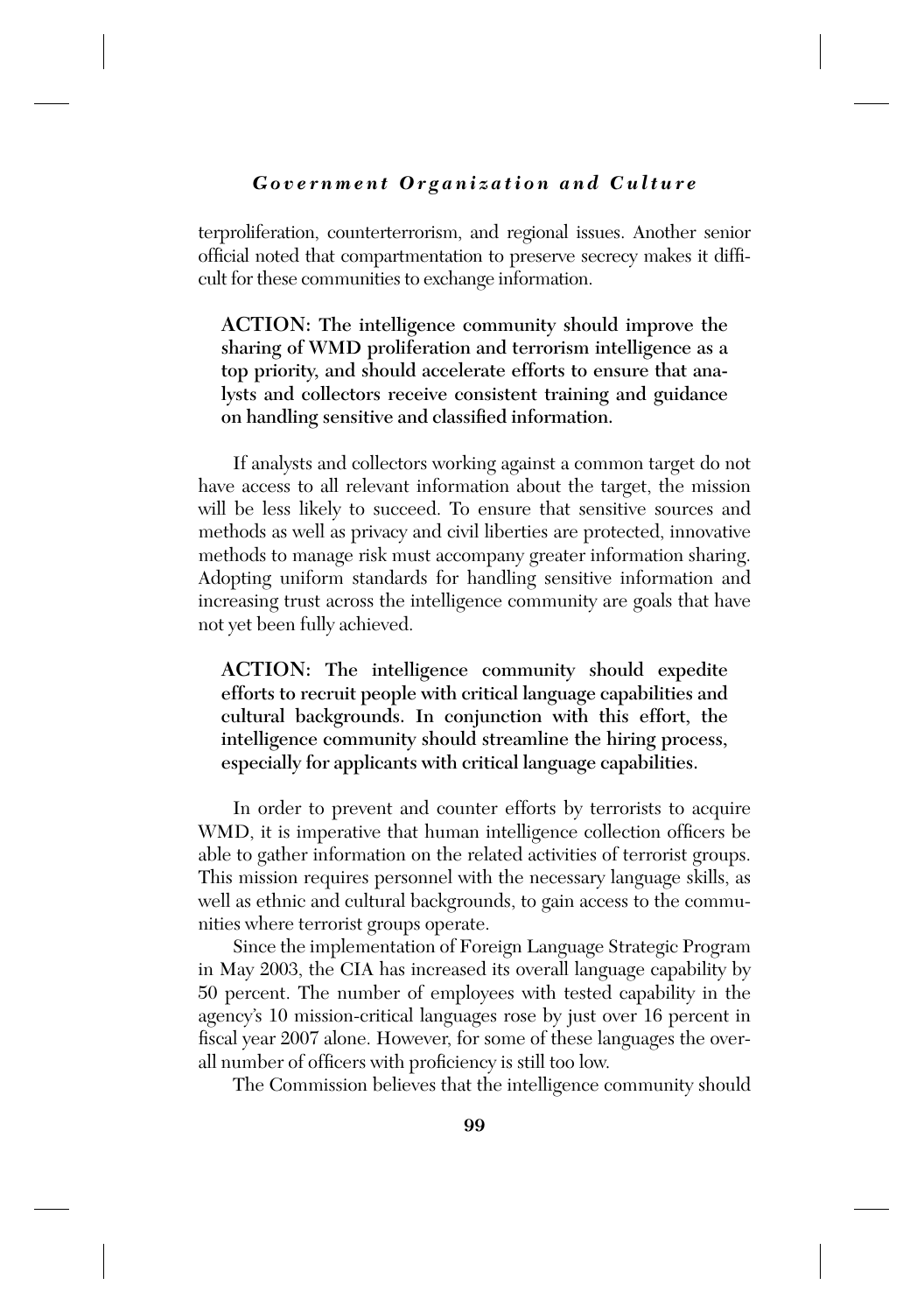continue and accelerate its efforts to hire and train individuals with critical skills and backgrounds for the counterproliferation and counterterrorism missions. To that end, the process for granting security clearances must be streamlined, while background investigations must remain thorough enough to ensure that national security is not compromised.

**ACTION: The intelligence community should address its weakening science and technology base in nuclear science and biotechnology and enhance collaboration on WMD issues with specialists outside the intelligence community, including nongovernmental and foreign experts.** 

The use of cutting-edge science and technology is crucial in addressing WMD terrorism collection and analysis. This need is greater in the field of biology (more than two dozen types of bacteria, viruses, and other pathogens have been adopted or considered for use as biological warfare agents by states and non-state actors) than in nuclear science (nuclear weapons incorporate highly enriched uranium and plutonium as the primary types of fissile material). Furthermore, advances in genetic engineering and synthetic biology have raised the possibility of creating, respectively, modified versions of existing pathogens or entirely new pathogens. Advanced aerosolization technologies are also available from commercial sources.

**ACTION: The intelligence community and law enforcement should continue to focus and prioritize collection on WMD state and non-state networks that include smuggling, criminal enterprises, suppliers, and financiers, and they should develop innovative human and technical intelligence capabilities and techniques designed specifically to meet the intelligence requirements of WMD terrorism.**

The nexus of proliferation and terrorism is a top collection priority for the intelligence community, and the array of targets is massive. They include transnational terrorist and extremist groups, supplier networks, criminal organizations, front companies, financiers, smugglers, and the WMD capabilities of state and non-state actors, to name a few.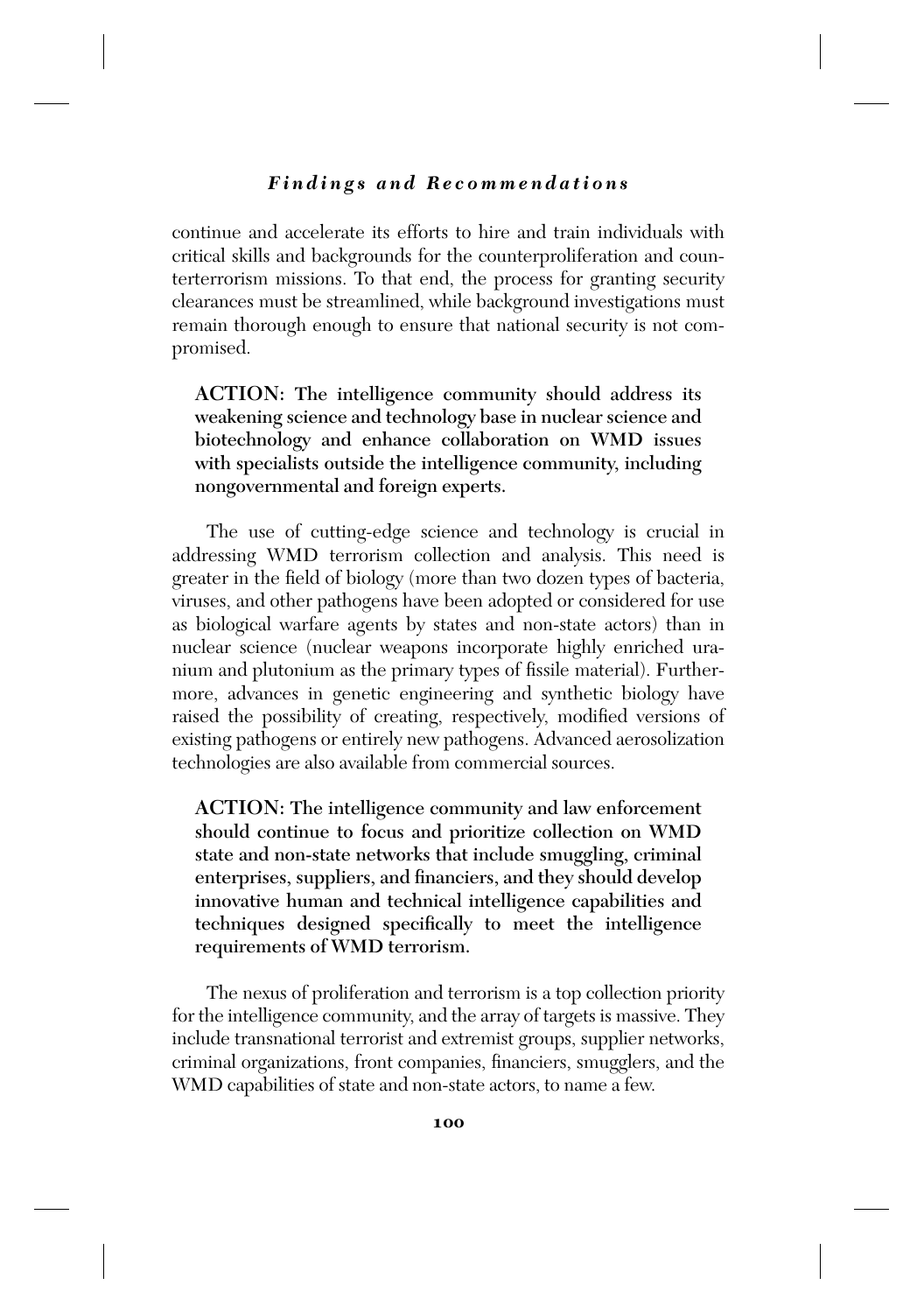The ability to identify and counter foreign denial and deception activities is particularly critical in the area of WMD proliferation and terrorism. Therefore, maintaining and improving the intelligence community's ability to counter such efforts must be a top priority. Although the United States continues to have an intelligence advantage in some areas, this advantage will erode as foreign knowledge of U.S. systems and capabilities increases. Reversing this trend requires the development of intelligence systems that provide "unexpected, unwarned, and unconventional" collection capabilities, and these methods must be better protected from unauthorized disclosure.

**ACTION: The President, in consultation with the DNI, should provide to Congress within 180 days of taking office an assessment of changes needed in existing legislation to enable the intelligence community to carry out its counterterrorism, counterproliferation, and WMD terrorism missions. In so doing, the intelligence community must keep WMD terrorism a top priority while ensuring that the broader counterterrorism and counterproliferation efforts do not suffer.** 

#### **The National Security Workforce**

Despite recent initiatives, the U.S. national security community still lacks the flexibility and workforce culture needed to attract, train, and retain people with the skills needed to help the government respond to global network threats such as terrorism and proliferation.

In May 2007, President Bush issued Executive Order 13434, National Security Professional Development, which focuses on building and maintaining a new generation of national security professionals. Subsequently, in November 2007, an implementation plan was published to guide the executive steering committee, chaired by the Director of the Office of Personnel Management, in recruiting, training, and retaining the necessary personnel.

## **RECOMMENDATION 11: The United States must build a national security workforce for the 21st century.**

The Commission believes there are several specific actions that the United States should undertake to implement this recommendation.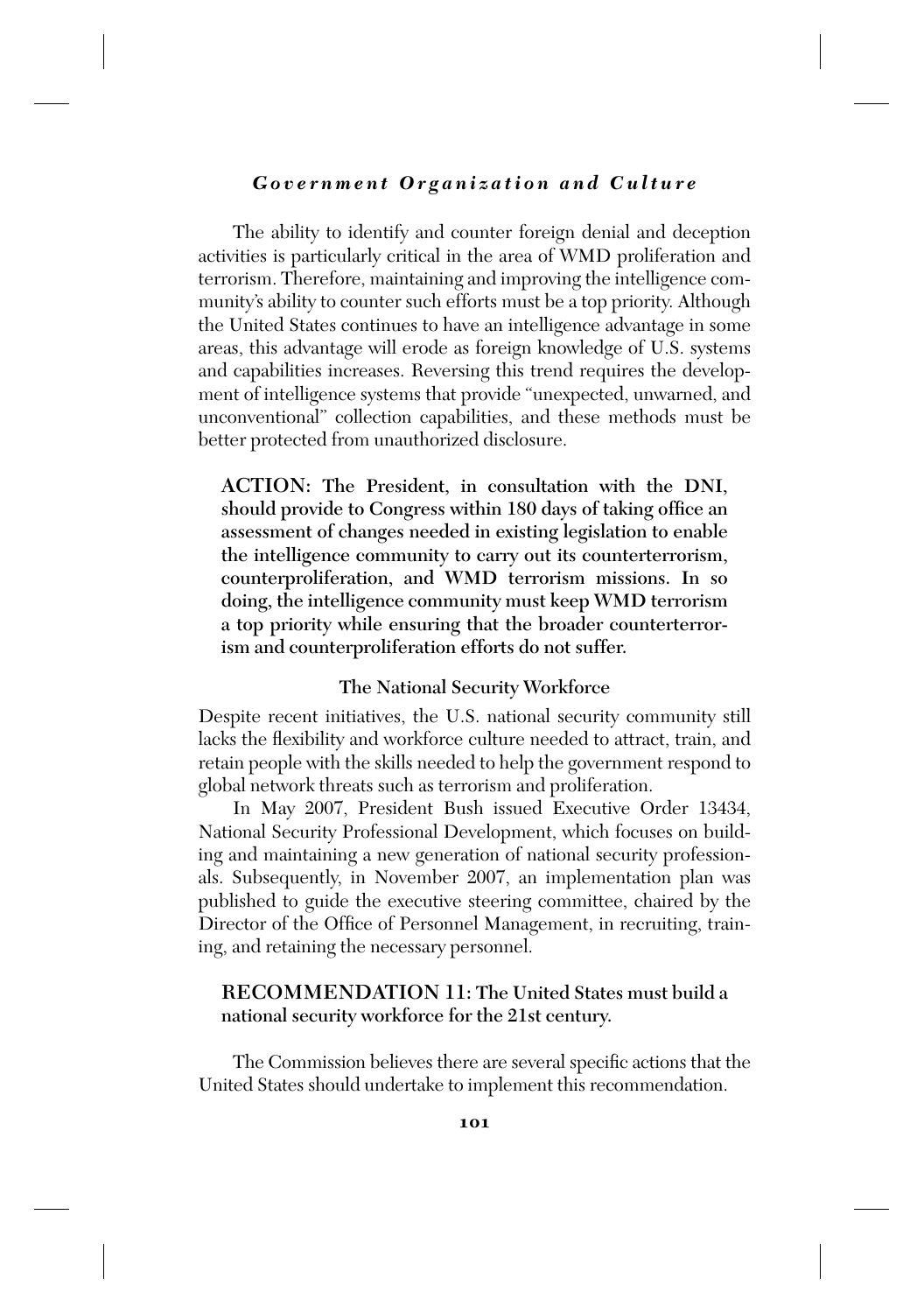**ACTION: The U.S. government should recruit the next generation of national security experts by establishing a program of education, training, and joint duty with the goal of creating a culture of interagency collaboration, flexibility, and innovation.**

The U.S. government lacks the flexibility of the private sector to accommodate individuals who are inclined to switch jobs frequently and forgo long-term stability in return for rapid professional growth and new challenges. Unless the government can offer careers that provide continuing professional and intellectual challenges, it will have difficulty attracting the best and the brightest.

The President should establish a government-wide professional education and training program for the national security officer corps, covering multiple stages of officers' careers and including curriculum on combating terrorism and WMD proliferation. To facilitate the creation of an interagency professional education program in national security, the Office of the Director of National Intelligence and the cabinet secretaries must develop a strategic plan that takes into account that, unlike the Defense Department, the intelligence community and most other national security agencies lack the manpower to assign officers to extended training programs without suffering a drop in operational capability.

## **ACTION: The National Security Professional Development Implementation Plan must meet its requirement to recruit, train, and retain sufficient national security professionals, including at the U.S. national laboratories.**

The U.S. national laboratories have a critical need for an influx of new, highly trained personnel. The Commission's interviews with Secretary of Energy Samuel W. Bodman and other high-level officials of the Department of Energy, Sandia National Laboratories, the intelligence community, and the Department of Homeland Security all elicited concerns that the current workforce at the national laboratories is aging and will soon retire.

According to Secretary of Defense Robert Gates, "Half of our nuclear lab scientists are over 50 years old, and many of those under 50 have had limited or no involvement in the design and development of a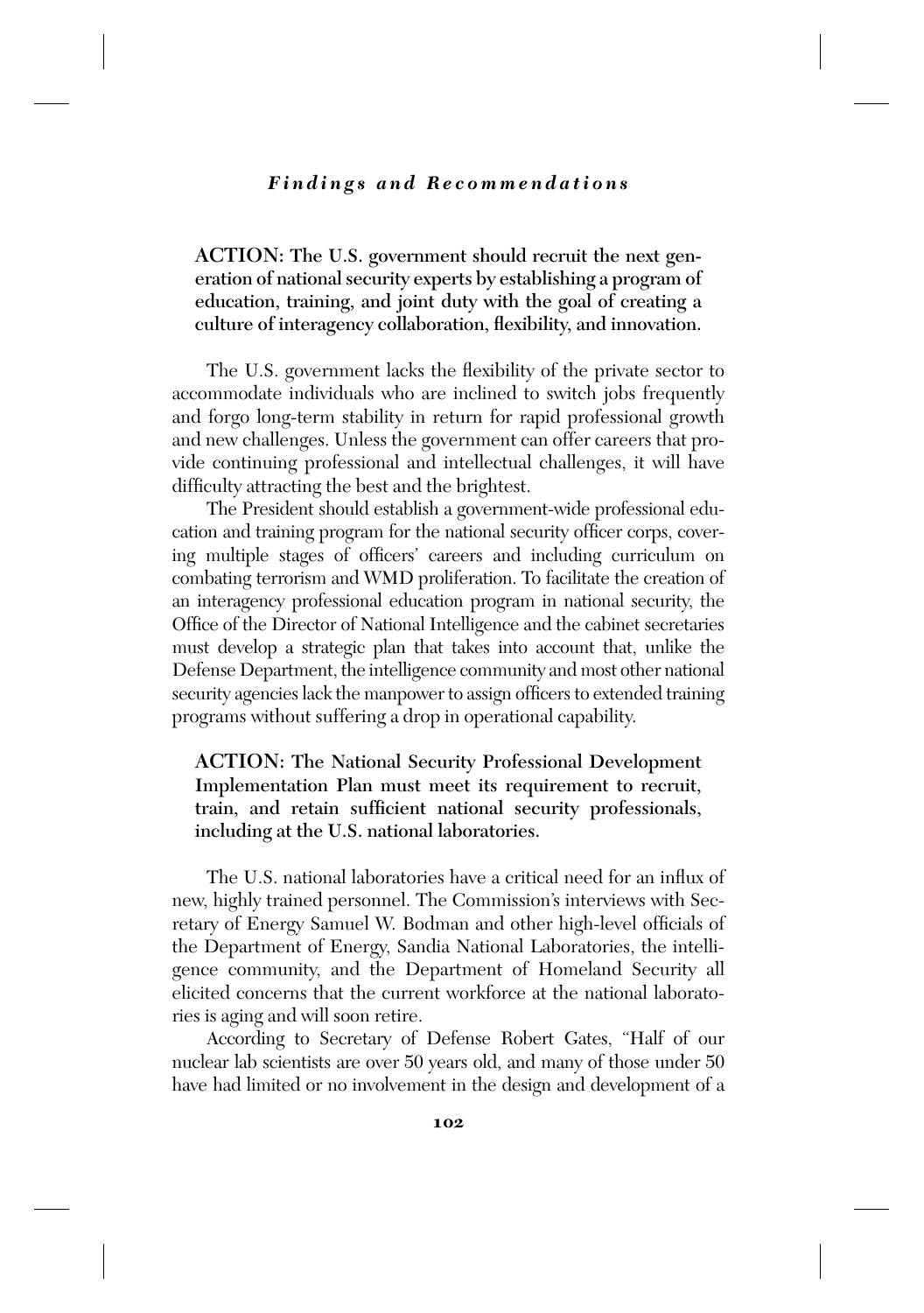nuclear weapon.... By some estimates, within the next several years, three-quarters of the workforce in nuclear engineering and at the national laboratories will reach retirement age." There are serious uncertainties about how the government will replace individuals with highly specialized skills as they retire, especially in light of the competition for these skills from the private sector. Today's scientists do not see the laboratories as innovative places to work and build challenging careers. No concerted effort has yet been made to recruit the "next generation" workforce—but without that workforce, our long-term national security is threatened.

**ACTION: The implementation plan must ensure incentives for distributing experience in both combating terrorism and combating WMD. The President's top national security officials should consider including assignments in more than one department and agency as a prerequisite for advancement to the National Security Council or to department or agency leadership level.**

Greater opportunity for education and training is a necessary but not sufficient condition for creating an effective national security workforce for the 21st century. To foster true interagency collaboration, national security officers from across the government must have the experience of working closely with colleagues from other agencies. The Department of Defense pursues this goal through joint duty requirements, and a recent directive from the DNI mandated that intelligence officers must serve a joint tour before they are eligible for promotion to senior service. But the requirement for joint duty should begin early in an officer's career. In addition, the U.S. government should promote and fund advanced education in both nuclear science and biology, as well as joint training for crisis response, including the expeditious and effective delivery of federal capabilities to state and local governments and to foreign partners.

## **Global Ideological Engagement**

The United States has been successful at using its defense and intelligence resources to capture or eliminate individuals involved in al Qaeda's quest for a WMD capability. But our nation has been less successful at using persuasion to deter terrorist recruitment and indoctrination of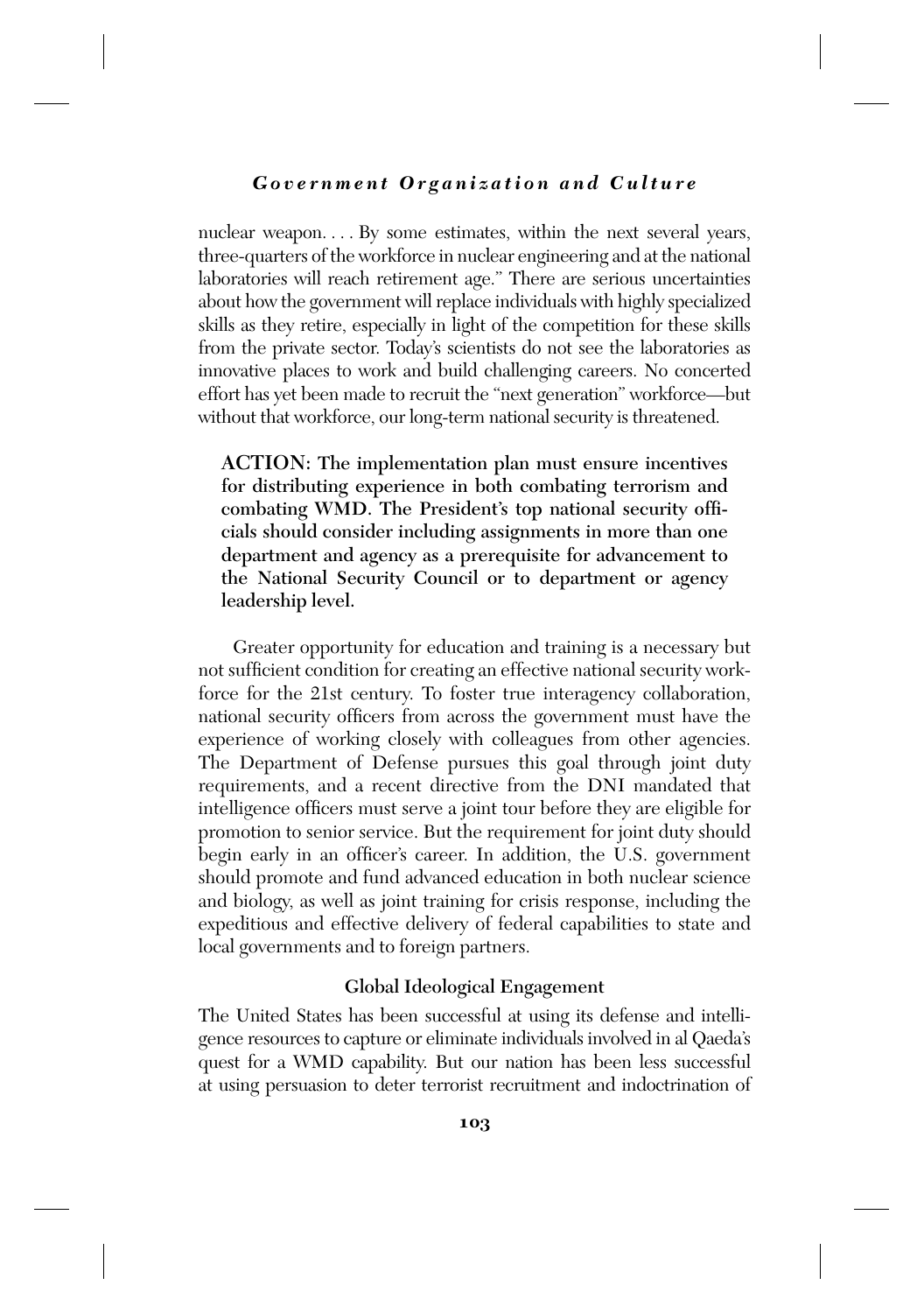individuals who might someday use a nuclear or biological weapon against Americans or our allies.

Efforts to prevent terrorist recruitment cannot rely on the same predominantly military tools that are used to capture or kill terrorists and facilitators. Instead, the U.S. government must be more creative in developing "non-kinetic" measures to engage the enemy ideologically. U.S. counterterrorism strategy must effectively use the tools of soft power if we are to prevent WMD terrorism. Doing so will require cultural changes within the civilian foreign policy and national security agencies similar to the changes that have occurred within the military and the intelligence community.

These powers of persuasion include, at a minimum, the capability to project targeted messages about America's intentions and beliefs in support of specific foreign policy goals and to undermine the terrorists' credibility and recruiting efforts by assisting allied countries in developing greater social and economic stability at the grassroots level. To be effective in this undertaking, the U.S. foreign policy community must define its role in our efforts to stop the proliferation and use of WMD.

**RECOMMENDATION 12: U.S. counterterrorism strategy must more effectively counter the ideology behind WMD terrorism. The United States should develop a more coherent and sustained strategy and capabilities for global ideological engagement to prevent future recruits, supporters, and facilitators.**

The U.S. foreign policy community needs to alter its culture and organization so that it can work across agency lines to make soft power an option just as viable and effective as hard power. This change is essential; it should be a top priority of the next President's foreign policy team.

**ACTION: The Secretary of State, in conjunction with the U.S. Agency for International Development and other departments, should take the lead in building an organic capability within the civilian agencies of the U.S. government for coordinating, integrating, and delivering foreign assistance, public diplomacy, and strategic communications. These efforts must be integrated under a single overarching strategy.**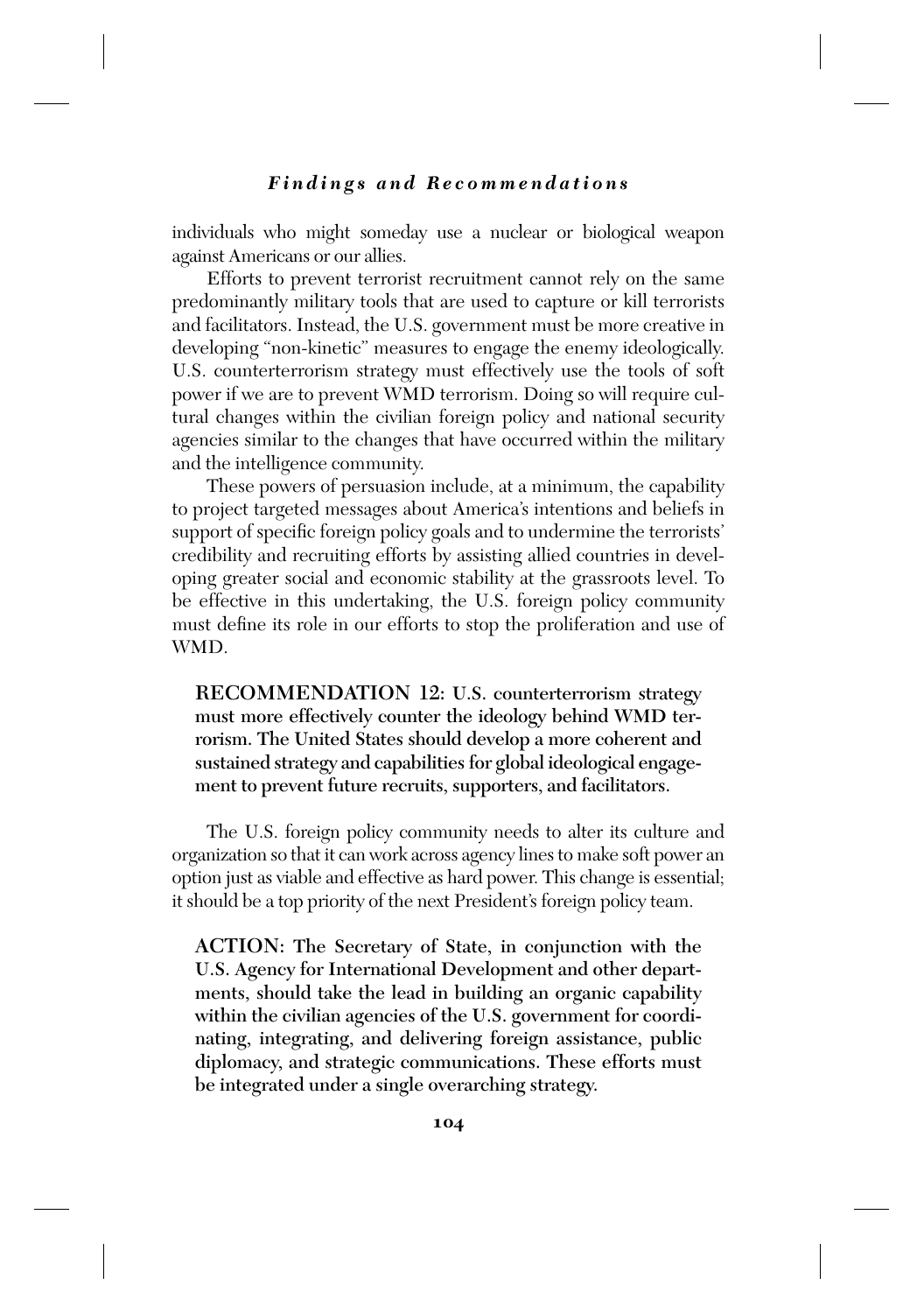At present, such a coherent strategy is lacking. Like foreign assistance, programs for public diplomacy and strategic communications are dispersed throughout the U.S. government, and they are executed without coordination to ensure that they emphasize consistent messages and reinforce U.S. policy. To remedy these weaknesses, the Secretary of State should develop an integrated strategy for global ideological engagement that supports U.S. foreign assistance efforts, including a government-wide assessment of what capabilities are needed and how to create them within civilian agencies.

The Secretary should develop this strategy in close coordination with the President's senior advisor on WMD proliferation and terrorism, so that the senior advisor can consider how global ideological engagement can contribute to the overall effort to prevent WMD terrorism. The Secretary of State should then develop a process to coordinate this integrated strategy, ensuring that consistent messages accompany all public diplomacy and foreign assistance initiatives. At the same time, the strategy should be flexible enough that it can be tailored to different regions and countries. The next administration should also consider how best to reinvigorate USAID to deliver development and humanitarian assistance in an integrated fashion.

Communicating U.S. values and interests to a global audience is a major challenge in an era of instantaneous communications and 24-hour multimedia news reporting. Traditional vehicles, such as Voice of America and Radio Free Europe/Radio Liberty programming, which once reached their targeted listeners only via shortwave radio, are now available as webcasts and telecasts, in many different languages—and their English-language broadcasts have a wide global audience. But other states and non-state interests are also seeking to influence world opinion and have moved swiftly to utilize the communications tools of the 21st century. China is beaming extensive programming into Africa, in English, at a time when the U.S. government has proposed cutting the budgets for English-language broadcasting. At present, al Qaeda is using a full arsenal of media resources.

The United States must develop a comprehensive strategy for implementing this crucial facet of its public diplomacy—something that is currently lacking. The Under Secretary of State for Public Diplomacy and Public Affairs should design and implement a strategic communications plan to support global ideological engagement and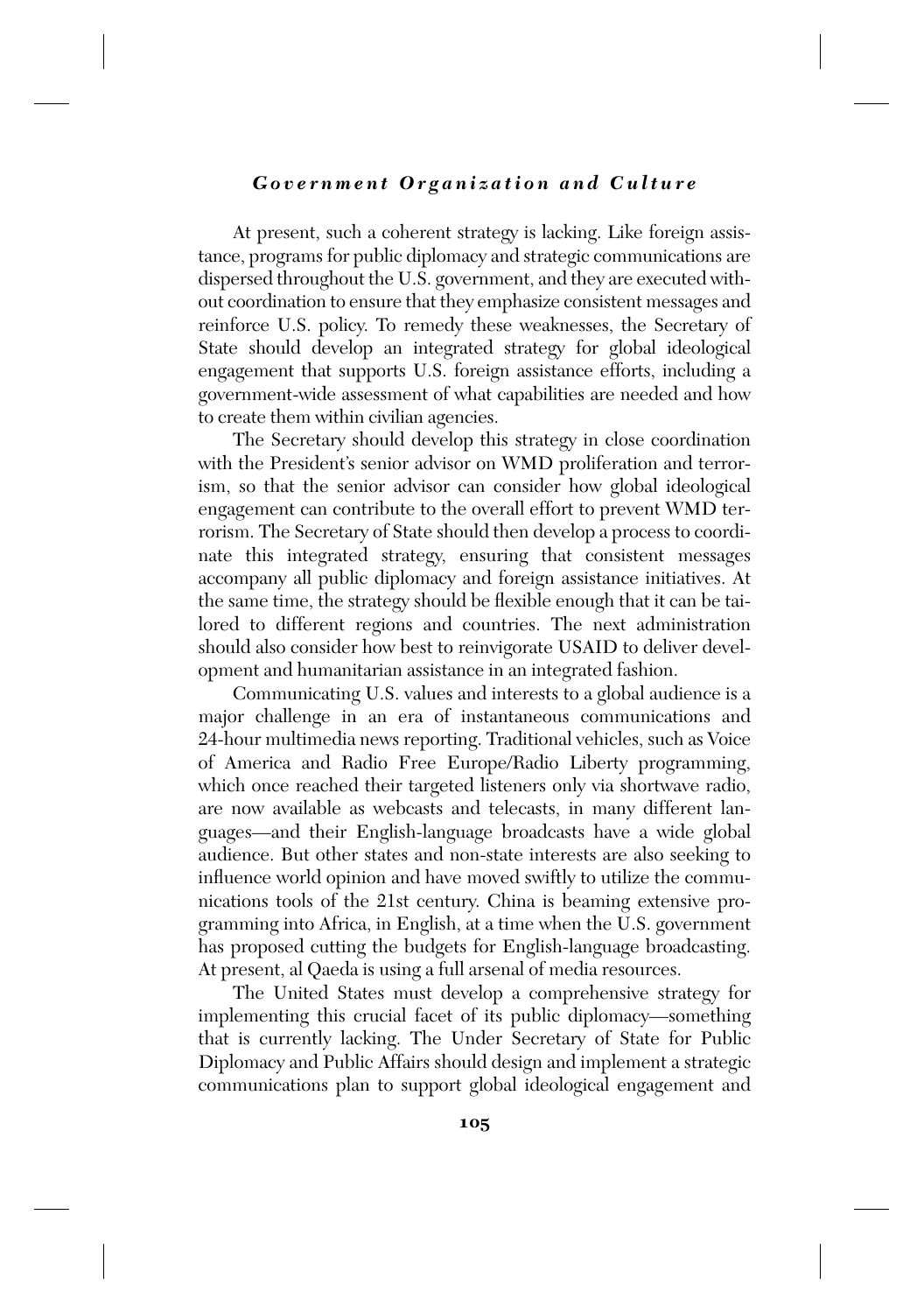buttress deterrence. The aim of this strategy should be to create a sense of revulsion against the idea of WMD terrorism, conveying the message that it is in everyone's interest to prevent groups like al Qaeda from acquiring such weapons. The President should engage foreign partners, especially in Muslim countries, and stress that al Qaeda's acquisition and use of WMD would be a catastrophe for all mankind.

In addition, the strategic communications plan should work to reframe Cold War deterrence strategy to address 21st-century threats. Public diplomacy and strategic communications can help promote awareness and cooperation internationally and in the private sector (industry and academia), especially regarding the prevention of bioterrorism and the misuse of biotechnology. The deterrence strategy should make clear to smugglers and facilitators that trafficking in WMD materials, technologies, or expertise is a redline. If they cross it, they will unite nations against them, resulting in the total disruption of their operations. Terrorist groups can be deterred if they believe that a particular weapon or tactic is likely to fail—and also if they become convinced that even if they have shortterm success, the people whose support they most desire will turn vehemently against them. This should be another important tool in our efforts to halt terrorist efforts to obtain WMD.

As part of this plan, the President should expand the declaratory policy that threatens harsh retaliation against any state that assists a terrorist group in acquiring and using a WMD. This declaratory policy would mention possible retaliatory options and should be aligned with public statements and strategic communications, such as high-level discussions with foreign leaders. For the policy to be credible, however, the United States must demonstrate effective nuclear and biological attribution capabilities.

The United States should fight violent extremist ideology with the same commitment with which it contained Communist ideology. This commitment should include the application of cultural and ideological pressure at all points of the globe to counteract terrorist violence and nihilism.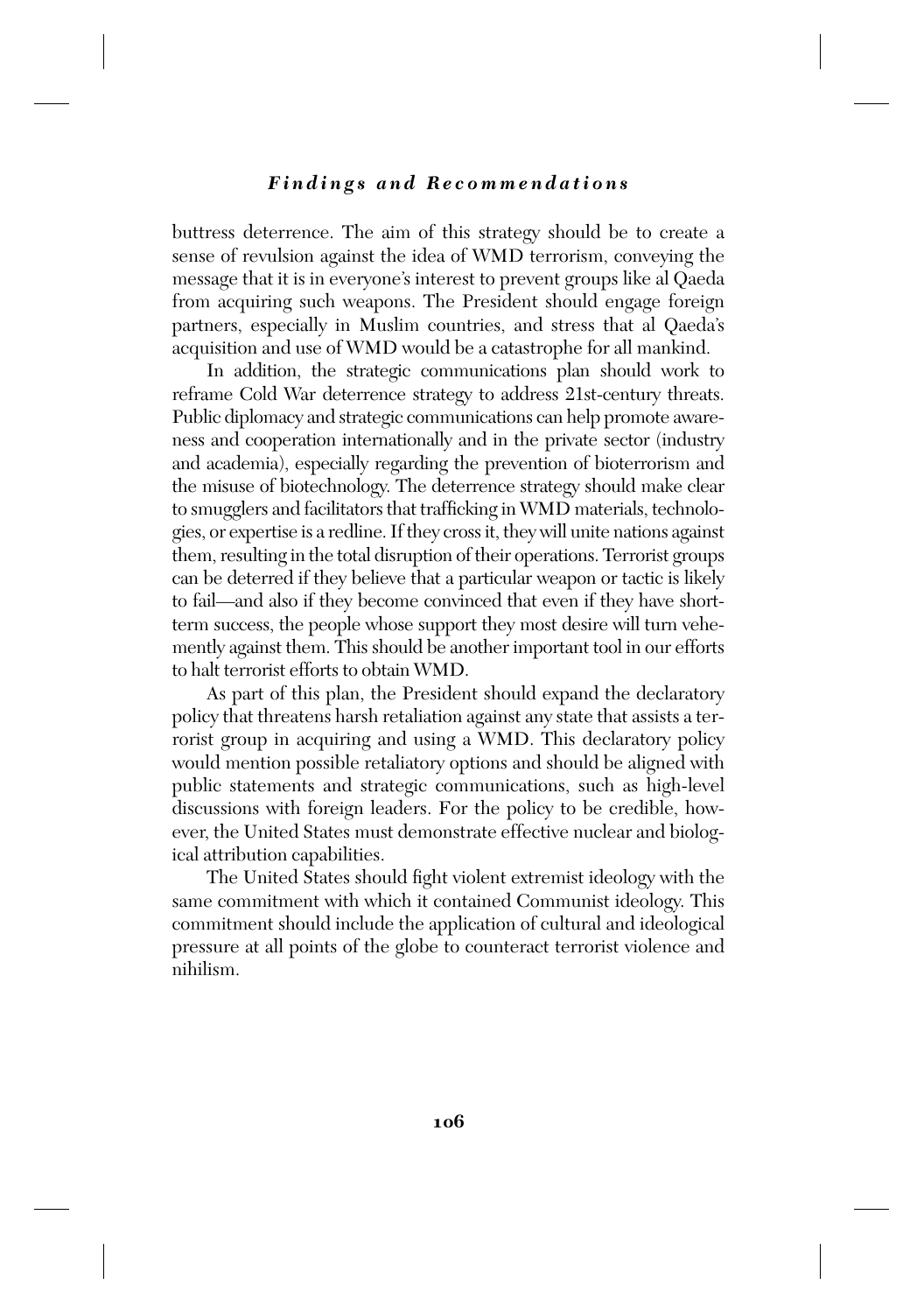# The Role of the Citizen

In personal preparedness, each individual can make a huge difference. It is really an area where you can empower the individual. —Secretary of Homeland Security Michael Chertoff

Tom Brokaw was doing his homework in early September 2008, reviewing his old calendars and personal documents. As the former managing editor and anchor of *NBC Nightly News,* he had long established a rule that he would cover the news but not make it. But he decided to break that rule. He agreed to testify at the Commission's hearing in New York City because he wanted to provide a detailed personal narrative of how events unfolded in 2001, when two of his assistants came in contact with a white powder that spilled out of two envelopes that had come in the mail, addressed to him. His testimony was riveting as he walked us through the weeks of wrong guesses and misdiagnoses before medical authorities realized that his two assistants were victims of cutaneous anthrax. Brokaw's assistants eventually recovered but his story was an example of the destructive power of anthrax when used as a weapon.

But there was something else that Brokaw did before appearing at our hearing that produced an insight every bit as valuable. It highlighted why our Commission concluded that this section on the need to inform and empower citizens was a fitting way to end our report.

Tom Brokaw told us he wanted to see just what the U.S. government has done since 2001 to better inform citizens about attacks from this specific weapon of mass destruction:

So I thought I would check [the] Homeland Security website before I came down here today. I typed in "anthrax attack." I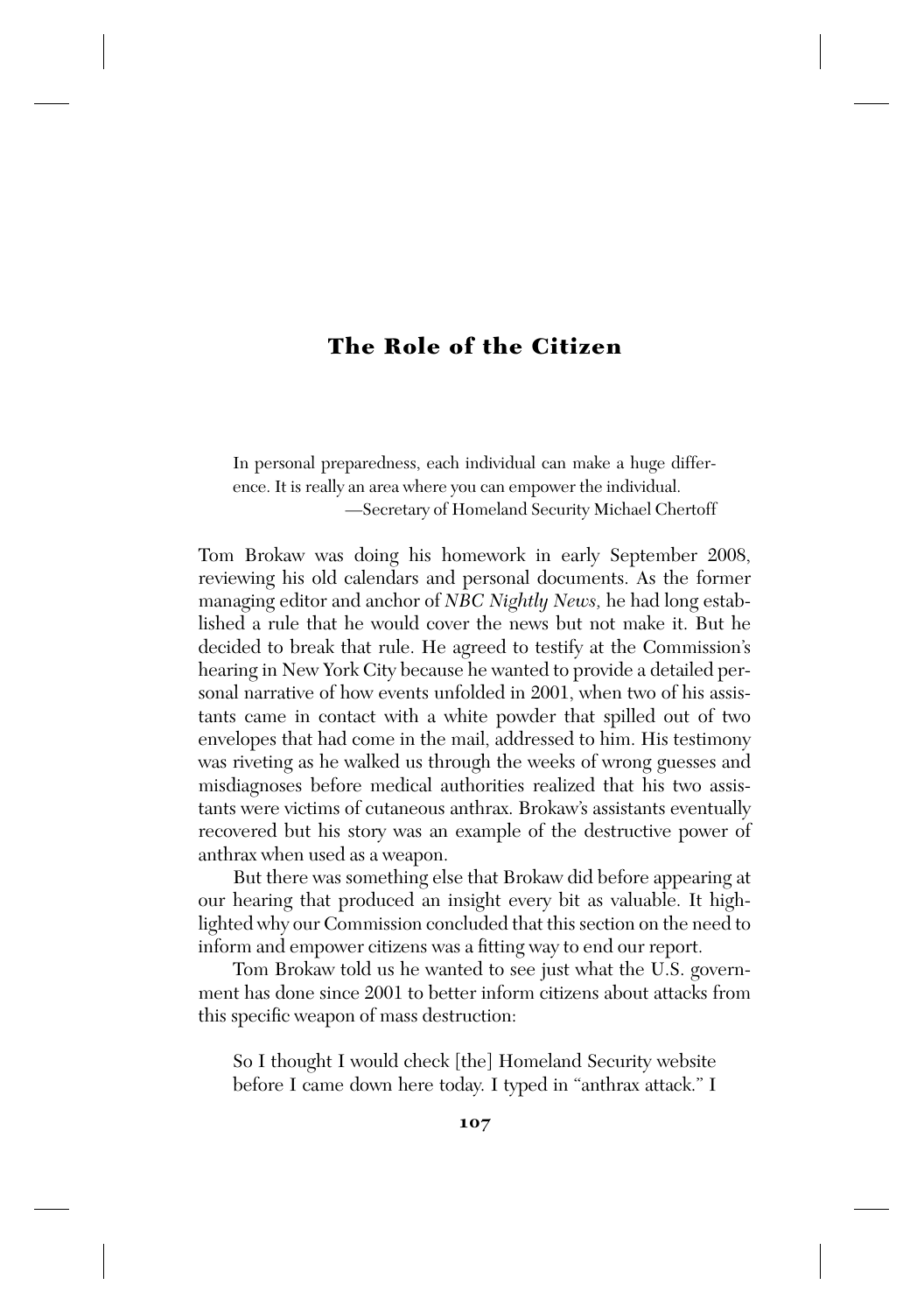got a keynote address by the assistant secretary of health on the meaning of an anthrax attack, remarks by the Homeland Secretary Michael Chertoff, a testimony by a physician before the House of Representatives, testimony of an assistant secretary chief medical officer about how a prophylaxis program will be initiated early to reduce the economic impact of anthrax. I got almost no information that would be useful [to] me in that culture of chaos if I needed help to find out where I go, what it looks like, and what the next course of action should be.

A well-informed and mobilized citizenry has long been one of the United States' greatest resources. While much of this report has focused on what the U.S. government must do to prevent the use of weapons of mass destruction, it is also important to recognize the contribution that all Americans can make in preventing such an attack against our country.

Faced with a serious problem of homegrown terrorism, the United Kingdom has come to recognize the untapped power of the British people in countering radicalization. During a meeting with our Commission, a senior Scotland Yard official succinctly expressed the British law enforcement agency's conclusion: "Communities defeat terrorism."

The British government has embraced the reality that the public can represent a vast early warning network. Cooperative relationships between citizens and law enforcement are becoming a major weapon in combating terrorism and radicalization in the United Kingdom. The United States has much to learn from the British example. A concerted effort is needed to involve the American public in prevention efforts. This effort should start by developing a public education program that goes well beyond the vague admonition to report "suspicious activities." The public must be made aware of what activities are suspicious and of their responsibility to inform authorities.

The public must also be prepared for its role in responding to a potential WMD attack. Citizens must be educated about what they should expect from their government in such a crisis—and what government expects from them in the form of advance preparation and responsible action. If we show potential terrorists that we are ready as a community and as a nation—then they are less likely to believe that their attack can achieve all of its destructive goals.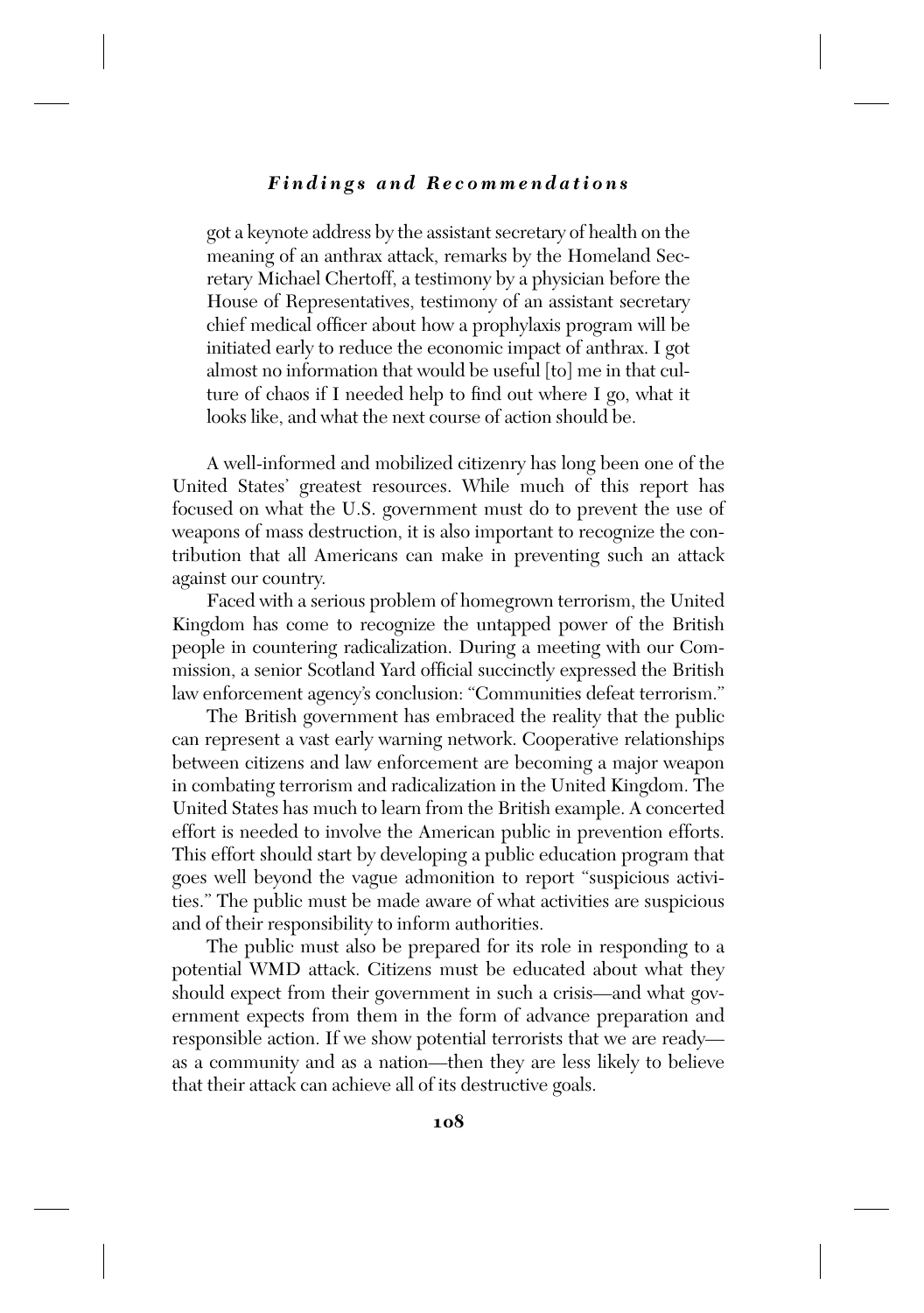## *The Role of the Citizen*

**RECOMMENDATION 13: The next administration must work to openly and honestly engage the American citizen, encouraging a participatory approach to meeting the challenges of the new century.**

The Commission believes there are several specific actions that the United States should undertake to implement this recommendation.

## **ACTION: The federal government should practice greater openness of public information so that citizens better understand the threat and the risk this threat poses to them.**

Although the Commission did find relevant government-created content regarding anthrax on the website of the Centers for Disease Control and Prevention, it is clear from Brokaw's testimony that more must be done to educate the public regarding what information is available and where to find it. Of course the information should be easily accessible. In the event of an attack, quick access to information can save untold lives. The government would be well served to have readymade messages, adaptable to the circumstances of any specific event, available for swift distribution following an attack. Such messages could be delivered by government officials; natural social networks, such as schools and churches; and the media, including the Internet.

The Department of Homeland Security's use of color-coded threat levels was well intentioned, but it has resulted in highly simplistic representation of the nation's risk. Citizens are often confused by the meaning of changes in threat levels and do not know what actions they should take in response. If such an advisory system is continued in the next administration, changes in threat levels should be accompanied by explanatory statements and by recommendations of appropriate actions.

**ACTION: The next administration should, as a priority, work with a consortium of state and local governments to develop a publicly available checklist of actions each level of government should take to prevent or ameliorate the consequences of WMD terrorism. Such a checklist could be used by citizens to hold their governments accountable for action or inaction.**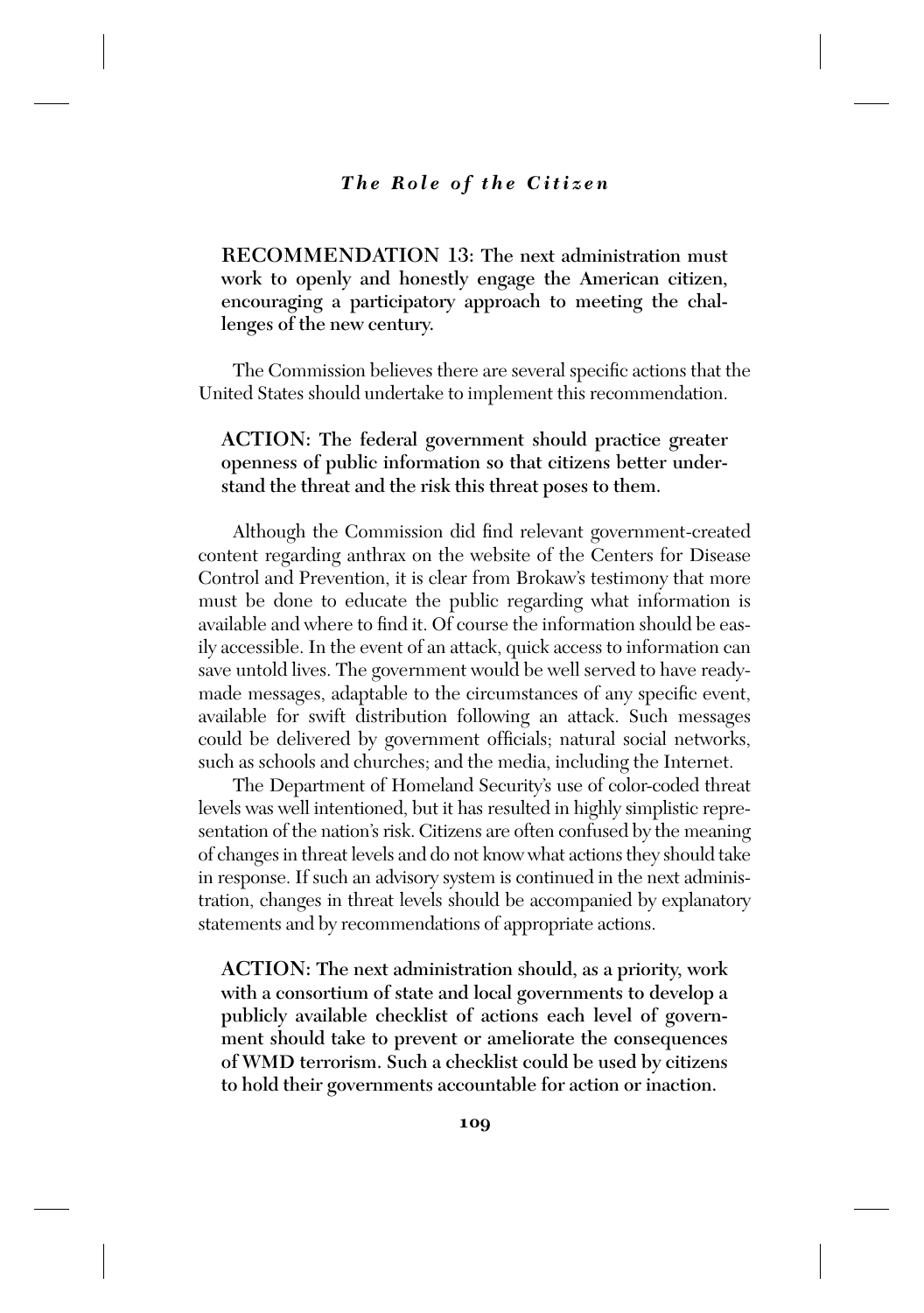Responsibility for preventing a WMD attack is not limited to the federal government; state and local governments have a critical role to play in helping to protect the nation. The next administration should work with a representative group of state and local governments to develop a simple checklist of steps for them to improve their ability to prevent such attacks. This checklist should be developed within the first six months of the next administration, and it should be made publicly available to enable citizens to hold their state and local governments accountable.

For instance, such a checklist should include adequate support for first responders and public health units. It might expand in metropolitan areas to funding for local police departments to ensure participation on local FBI-led Joint Terrorism Task Forces. These task forces serve, in effect, as the operational arm of domestic counterterrorism efforts, and state and local participation is vital to ensuring their success. Yet statements during Commission interviews and hearings made clear that the further local governments are removed in time from September 11, 2001, and the more distant they are from New York and Washington, D.C., the less priority they give to counterterrorism.

The Commission recognizes that many state and local governments are currently under enormous financial pressure. However, such challenges cannot be allowed to increase our nation's vulnerability to another attack. A checklist will give citizens a meaningful metric to evaluate their state and local governments' counterterrorism efforts, and though it may not ensure that minimum capabilities are maintained, it will help Americans understand the consequences of inadequate preparation.

**ACTION: The federal government should seek to strengthen its ties with immigrant and second-generation populations, especially from the Middle East and Asia, to encourage greater engagement and investment by private U.S. citizens in improving the civil and cultural institutions of foreign partners.**

The United States is a nation of immigrants, but the U.S. government is often slow to use this enormous asset when developing and implementing foreign outreach and assistance. A multitude of ethnic cultural and professional societies thrive within the United States and provide direct links to foreign countries. Given these resources, the government should engage immigrant groups and second- and third-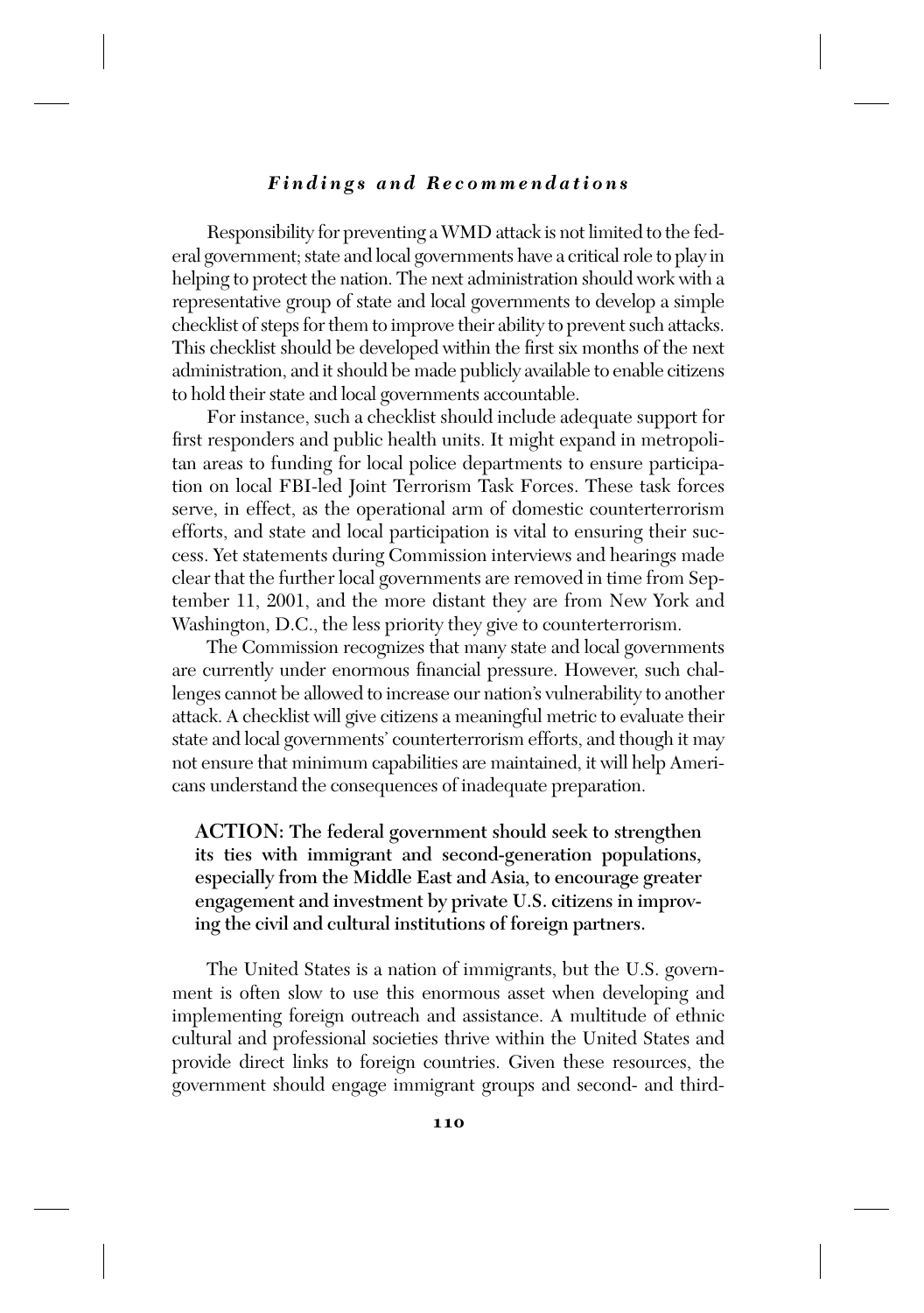## *The Role of the Citizen*

generation citizens in supporting U.S. foreign assistance and institutionbuilding efforts. These populations are often appreciative of the opportunities available to them in the United States and are supportive of U.S. government efforts to improve conditions in the countries of their or their family's origin. Yet as one senior official acknowledged to the Commission, "We simply haven't asked them to help."

Such informal assistance and engagement programs have the added benefit of directly supporting other recommendations made by the Commission, especially the recommendation to improve global ideological engagement. Immigrant or second- and third-generation populations are likely seen as more credible spokespeople than are representatives of the U.S. government.

**ACTION: As a priority of the next administration, the Secretary of Homeland Security should release a set of recommendations on which citizens can act to improve preparedness against potential WMD attacks. Such recommendations could range from following the Red Cross disaster preparedness guidelines to encouraging their workplaces and children's schools to prepare emergency plans.** 

There are simple steps that most individuals can take to mitigate the consequences of an attack—even a WMD attack. By demonstrating that they could reduce at a national level the potential damage and lasting effects caused by an attack, citizens might convince a terrorist organization that pursuing such an attack was not worth the effort and thus deter it.

The Department of Homeland Security, through its Ready.gov program, has sought to outline steps that Americans can take to prepare for potential attacks. This effort has received considerable criticism, however, both because communications during the initial rollout were poor and because the advice was too simplistic. The recommendations to purchase plastic sheeting and duct tape were roundly ridiculed, and in this critical first engagement with the public DHS lost credibility. Now, more than seven years since the 9/11 attacks, the public has also grown complacent.

The next administration has a chance to reengage the public in establishing a culture of preparedness. Within the first six months, the next Secretary of Homeland Security, building on the wide range of knowledge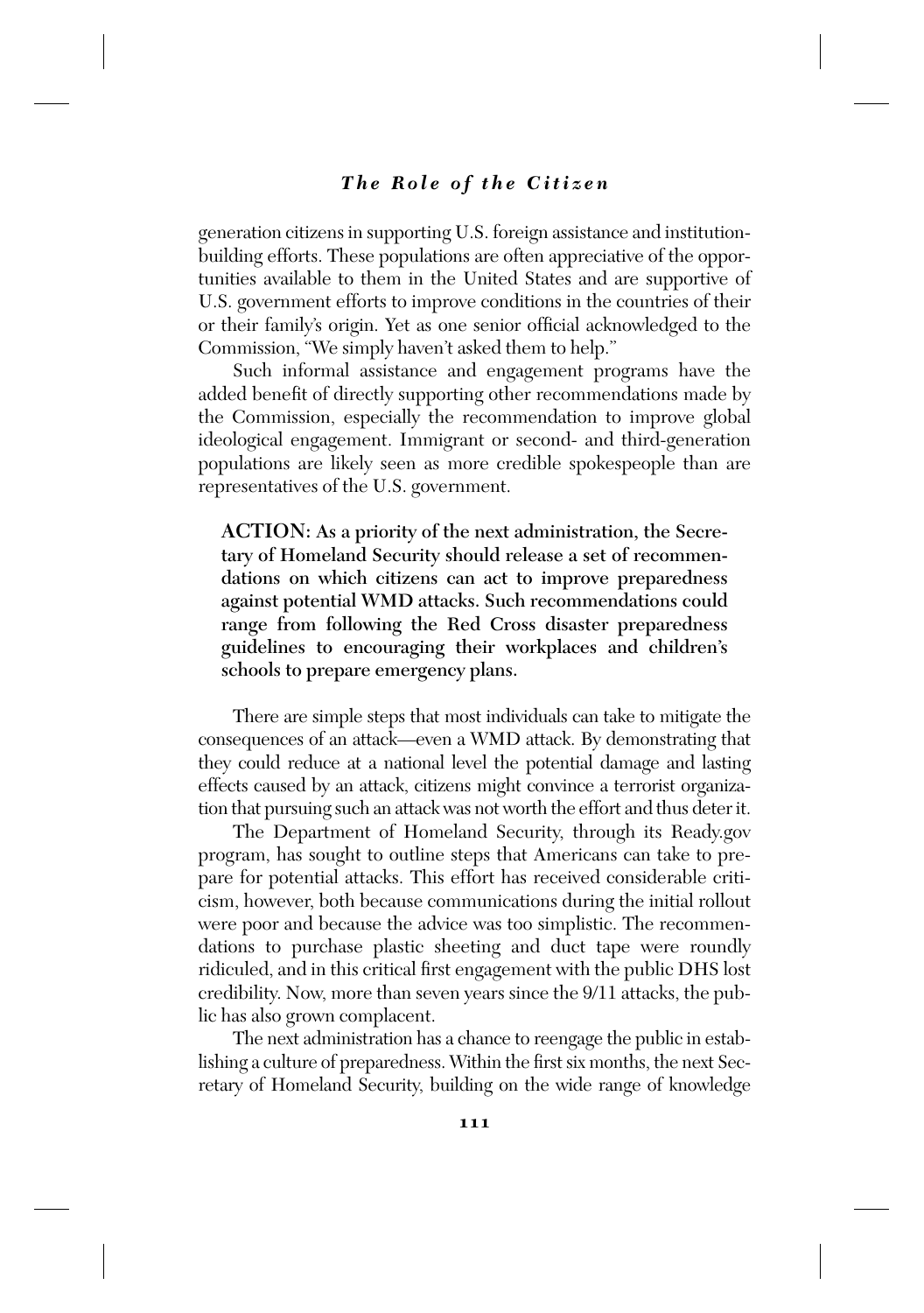located in think tanks, state and local governments, universities, and other centers of expertise, should release a set of clear and specific actions that citizens can take to improve their preparedness for WMD attacks.

## **ACTION: Like the government, citizens should transform their involvement to meet the challenges of the 21st century. This includes holding political leaders accountable for the performance of the government in countering emerging threats.**

Elsewhere in this report are recommendations for how Congress should reform to meet the challenges of this new security environment. While mandating at least two sweeping reforms of the executive branch, Congress has failed to substantively act on any recommendations to reform itself. No other branch of government has the authority to compel Congress to evolve to meet new challenges. Ultimately, the greatest stimulus of, and check on, the actions of Congress remains the American people.

°°°

On the day before the seventh anniversary of the infamous terrorist attacks on America's homeland, our Commission convened a public hearing in New York City. We marked the day, September 10, 2008, by hearing first from one whose family suffered a grievous loss in the attacks—Carie Lemack, a founder of Families of September 11. Then we heard from witnesses who shared insights that came from their work in government, the media, academia, and law enforcement. It was well into the day when Commissioner Raymond Kelly of the New York City Police Department testified. And in his presentation, he summed up with poignancy and urgency the challenge facing us all today—globally, nationally, locally, and in the one role we all share, as concerned citizens.

"Whether it's fixing gaping holes in regulation, securing loose nuclear materials abroad, or fully funding programs here at home that represent our last line of defense, we have absolutely no time to lose," Commissioner Kelly told the Commission. "Everything we know about al Qaeda tells us they will try to hit us again, possibly the next time with a weapon of mass destruction. We must do everything in our power to stop them before it's too late."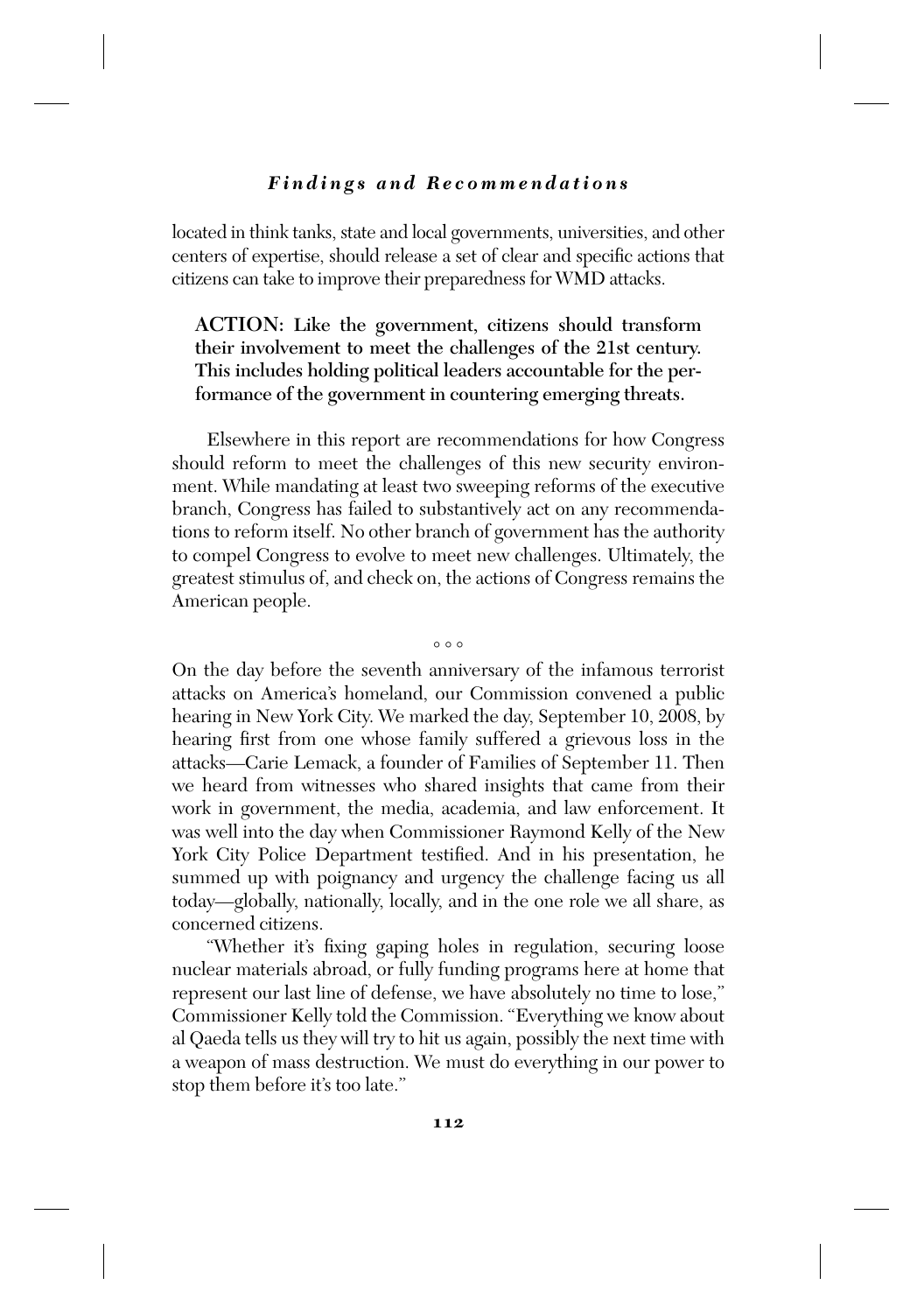## Review of Implementation of the Baker-Cutler Report

#### **Background**

*A Report Card on the Department of Energy's Nonproliferation Programs with Russia*—perhaps better known as the Baker-Cutler report—was released in January 2001. It reflected the findings of a task force established by Secretary of Energy Bill Richardson and co-chaired by former Senate Majority Leader Howard Baker and former White House Counsel Lloyd Cutler that was tasked to "review and assess DOE's nonproliferation programs in Russia and make recommendations for their improvement." The Implementing Recommendations of the 9/11 Commission Act of 2007 directs this Commission to reassess and, where necessary, update the Baker-Cutler report and examine how effectively its recommendations have been implemented. This appendix addresses that legislative requirement. Part I examines Baker-Cutler recommendations and their implementation; part II reviews key programs designed to address nuclear security concerns in Russia, as administered by the Department of Energy through the National Nuclear Security Administration (NNSA).

#### Part I: Assessment

The Baker-Cutler report found that (1) the danger that nuclear weapons or weapons-usable material in Russia could be stolen and sold to terrorists or a hostile nation was the most urgent and unmet national security threat to the United States; (2) the budget levels for DOE's programs were inadequate and management of cooperative nonproliferation programs across the U.S. government too diffuse; and (3) the U.S. government needed to "develop an enhanced response proportionate to the threat."

Each of these findings were addressed by the Department of Energy. Recognizing the risks from undersecured nuclear materials in Russia, DOE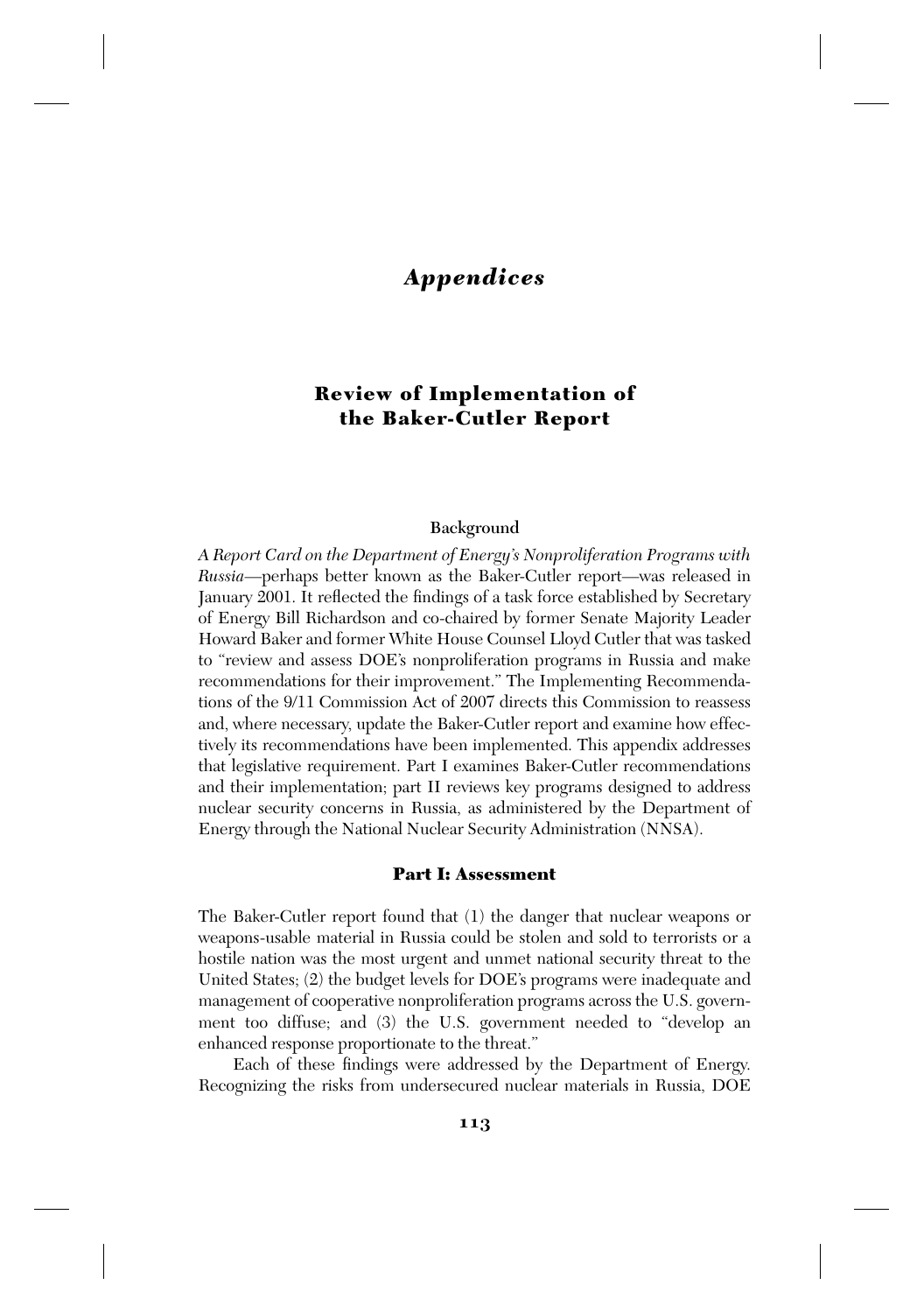accelerated efforts to better secure that material. The department also increased the budget for these and related efforts and, in recognition of the gravity of the threat, initiated a number of programs to complement nuclear materials security efforts.

The Baker-Cutler report specified six steps to be taken, calling on the United States to:

- **Formulate a strategic plan** to secure and/or neutralize in the next eight to ten years all nuclear weapons-usable material located in Russia and to prevent the outflow from Russia of scientific expertise that could be used for nuclear or other weapons of mass destruction;
- **Identify specific goals and measurable objectives** within the strategic plan and associated budgets for each program, as well as provide criteria for success and an exit strategy;
- **Accelerate the pace and increase funding** for specific programs in coordination with the strategic plan;
- Reach agreement with the Russian Federation at the highest level on **acceptable measures for transparency and access;**
- Improve coordination within the U.S. Government by establishing a **high-level leadership position in the White House;** and
- **Focus public and congressional attention** on this critical issue.

The report's principal recommendation—that a comprehensive strategic plan be formulated to address concerns over nuclear materials in Russia and stem the flow of expertise—was not implemented. However, the spirit of the Baker-Cutler recommendations—which aimed primarily at expanding and accelerating activity to secure nuclear materials in Russia—was clearly followed, accelerated significantly by the 2005 Bratislava Nuclear Security Initiative. One concern is that the program has not had access to all the sites in Russia where sensitive materials are stored, and it has proved difficult to get a comprehensive accounting from Russia of all its sites and facilities.

The United States also funded programs to reduce the prospect of scientist migration, the second principal substantive objective of the Baker-Cutler report. Yet the successes of these programs, though considerable, proved hard to quantify; and over time, changes were made as the security environment evolved. One of DOE's two programs (the Nuclear Cities Initiative) was eliminated. The other, the Initiatives for Proliferation Prevention (IPP), remains active but at lower funding levels than in the past.

The paragraphs below summarize the Commission's conclusions on the other steps called for by the Baker-Cutler report.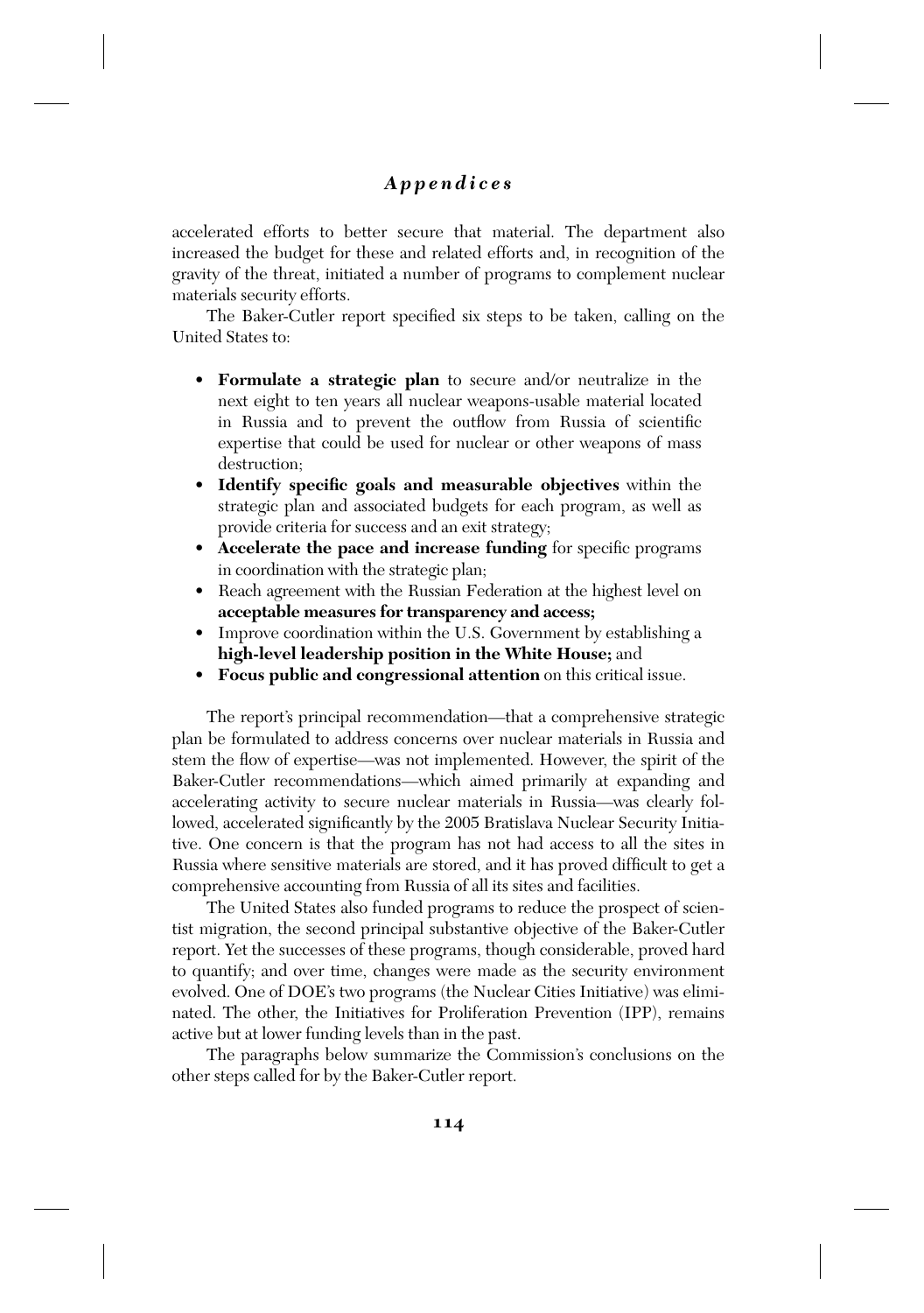DOE has developed specific goals and objectives for its programs in Russia and the republics of the former Soviet Union, as well as metrics for gauging success and determining program budgets.

The funding and pace of activity in Russia have increased. Program-level strategic plans, though not specifically a product of the Baker-Cutler recommendation, are regularly developed, updated, and justified to senior management as part of the DOE planning process. But no government-wide strategic plan has been formulated to guide the department's activities in detail.

The record on the development of "exit strategies" is mixed. The fundamental mission in Russia—to secure nuclear materials there and transfer responsibility for maintaining nuclear security upgrades to Russia—has a clear end date mandated by Congress (2013), and it appears that this deadline will be met. Other programs, such as efforts to facilitate the shut down of Russia's plutonium producing reactors, are also on track to complete their work. However, programs such as DOE's efforts to engage nuclear scientists in civilian pursuits do not have clearly defined end points, although they have changed their approach to address threats as they are evolving. Nonetheless, the scientist engagement program would do well to further refine its definition of success and to ensure that its long-term objectives are commensurate with threat projections.

No White House–level coordination position has yet been established (as discussed in more detail in the body of this report). A senior advisor on WMD proliferation and terrorism could help augment and elevate public awareness of what the government is doing in this area. Currently, information is disseminated through the speeches, testimony, and public outreach efforts of DOE.

Programs to address plutonium in Russia—by facilitating the shutdown of reactors still producing it and by disposing of 34 metric tons of the material—are now on track. A significant amount of Russia's excess highly enriched uranium (HEU) is being eliminated, consistent with the Baker-Cutler objectives. At the same time, efforts are just now getting under way to undertake feasibility studies on converting Russian civilian research reactors from HEU to low-enriched uranium (LEU). The United States must urge Russia to accelerate this conversion and to work with the United States on a plan to make additional HEU available for blend-down (processing into a lessenriched form).

As a means to reduce U.S. costs, the Baker-Cutler report encouraged the U.S. government to press other nations to contribute to threat reduction programs in Russia. Shortly after the report was released, the G-8 Global Partnership, which committed G-8 and European Union states to contributing \$20 billion over 10 years for threat reduction programs in Russia, was established. Half of this amount would come from the United States, and DOE programs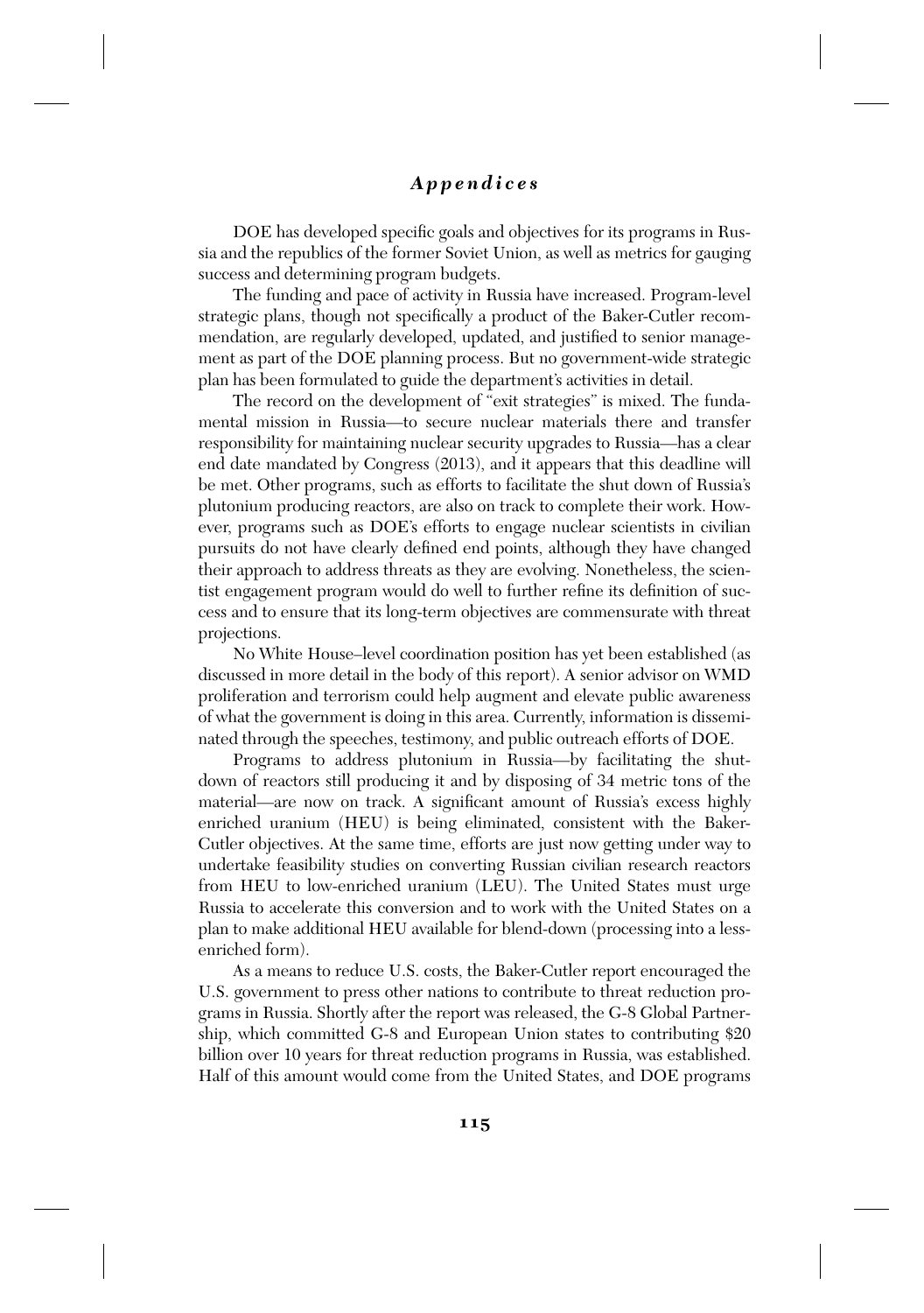are counted toward the U.S. share. The goal is close to being met. Among the principal contributors are Canada, Japan, other G-8 nations, and the European Union. In addition, the National Nuclear Security Administration has received more than \$45 million in international contributions and pledges from seven countries. DOE/NNSA also has several cost-sharing partnerships in place that involve both monetary and in-kind contributions (equipment and training) from more than 20 countries.

Sustainability is a concern, however. Russia has not fully committed to increase resources for nuclear security upgrades as U.S. efforts come to completion, or taken steps to ensure that an adequate security culture will be in place in Russia after U.S. programs have ended. Russia's budgets to implement and sustain physical protection and security upgrades at both the site and national levels are unknown. Because Russia has not created a comprehensive baseline inventory, there are no reliable and comprehensive national accounting systems to monitor fissile material in Russia. Russia and NNSA are working together to build a federal database to track its proliferation-attractive nuclear material.

Overall, substantial progress has been made since 2001 in meeting the essential objectives in Russia articulated in the Baker-Cuter report. At the same time, there is ample opportunity for further progress. Securing Russian warheads and material must remain a priority. Without a solid and transparent commitment by Russia to maintain the level of security that has been implemented, the existing achievements are imperiled. It is important that the United States and Russia strengthen partnerships to secure and eliminate dangerous nuclear material, convert Russia's civil nuclear reactors from the use of HEU to LEU, and negotiate a transparency regime to support plutonium disposition (discussed below). In addition, securing Russia's borders and engaging scientists at targeted facilities in Russia in civilian pursuits should remain priority objectives. As the Baker-Cutler report emphasized, these efforts must be coordinated within the U.S. government to ensure maximum efficiency and effectiveness as the programs adapt to new challenges and as the United States and Russia shift from having a donor-recipient relationship to being partners.

### **Next Steps—"Updating" Baker-Cutler**

Looked at narrowly—in terms only of U.S. nuclear security programs in Russia—the Baker-Cutler report has no need to be "updated." What is more important, as discussed in the section of our report titled "Nuclear Proliferation and Terrorism," is that, in effect, a new Baker-Cutler be undertaken in the form of a broad strategic review of cooperative nuclear security programs and nuclear security challenges worldwide, which include remaining work in Russia.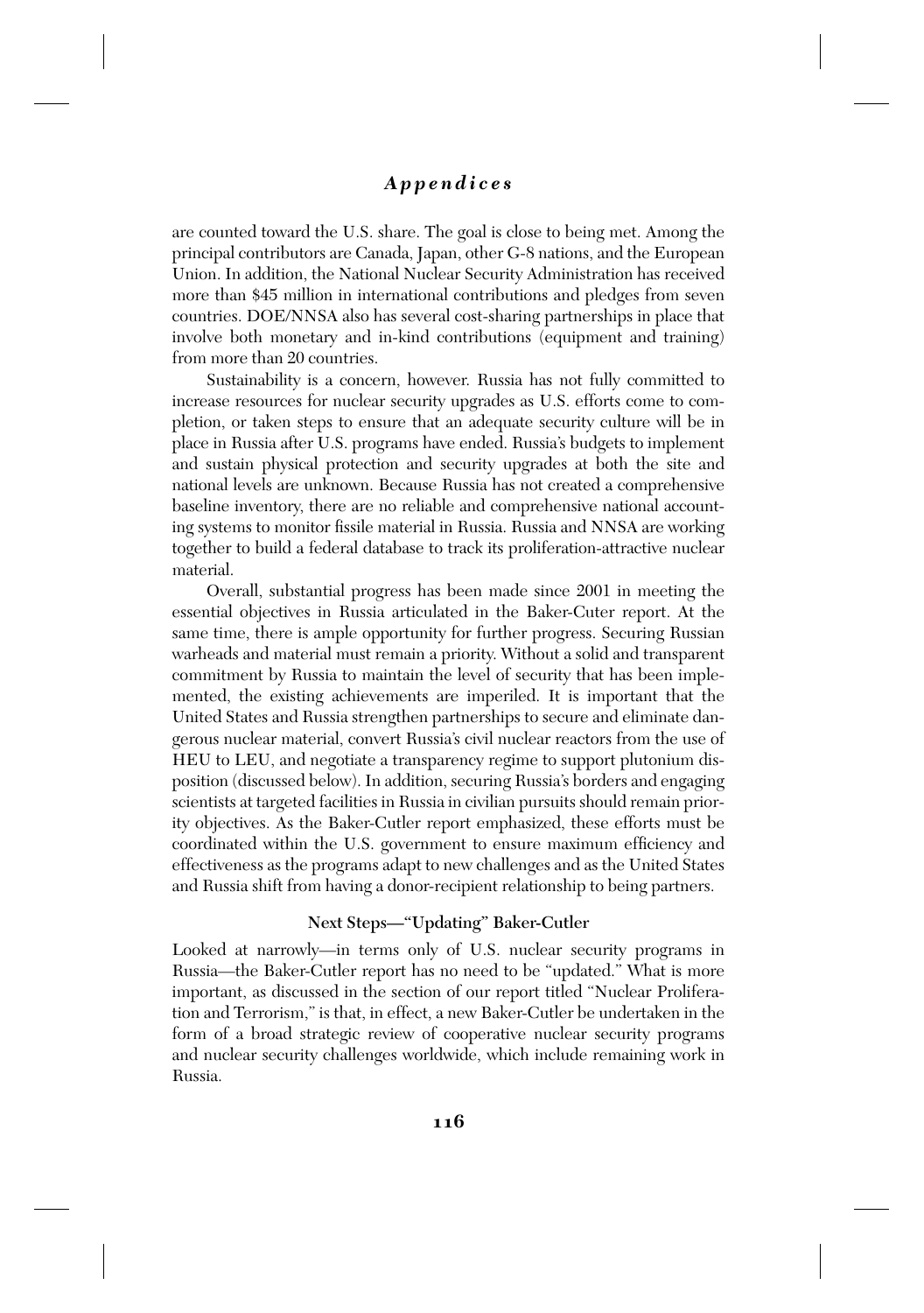As discussed in the text of this report, the Commission recommends that the next President conduct a bottom-up review of all threat reduction programs in the former Soviet Union (FSU) and throughout the world, to ensure that they are being implemented as effectively as possible, and that a strategy for addressing potential gaps in coverage be articulated. This assessment should identify programs that play a critical role worldwide and could be expanded; in addition, it should identify programs that may have achieved their objectives or outlived their usefulness and could therefore be reduced, reoriented, or eliminated. In weighing the possible expansion of programs to other nuclear weapons states, this review needs to evaluate the openness of such states to U.S. or international assistance. Finally, the review needs to assess what Russia may be willing to do in cooperation with the United States, particularly with respect to cost sharing, given its new, more active role in international affairs and the improvements in its economic status in the years since the Baker-Cutler report was produced.

### Part II: Review and Assessment of Relevant Programs

Key programs evaluated by the Baker-Cutler commission included

- The Material Protection, Control, and Accounting (MPC&A) Program, which secures nuclear weapons and materials in Russia.
- The Highly Enriched Uranium (HEU) Purchase Agreement and Transparency Implementation Program, which is blending down 500 metric tons of HEU from Russia's weapons programs into fuel for use in the United States.
- The Russian Plutonium Disposition Program, which commits the United States and Russia to each eliminate 34 metric tons of plutonium declared in excess of defense requirements.
- The Second Line of Defense (SLD) program, which combats illicit trafficking of nuclear material and related equipment across Russia's borders.
- The Initiatives for Proliferation Prevention (IPP) Program and the Nuclear Cities Initiative (NCI), which implemented DOE's scientist engagement efforts (the programs were brought under common management in 2002; NCI projects in Russia's closed nuclear cities ended in 2005, and the program was not renewed).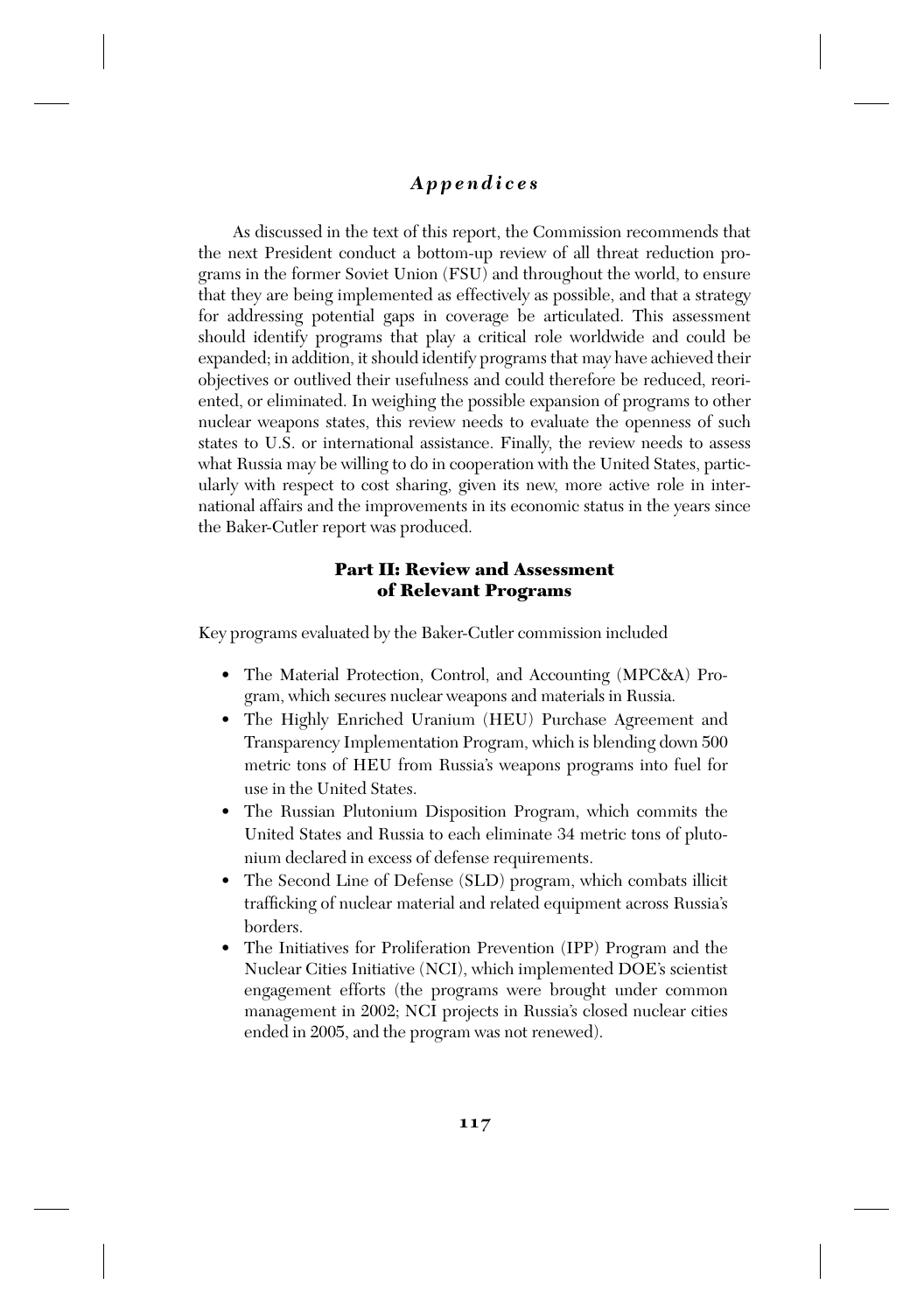#### **Material Protection, Control, and Accounting**

The Baker-Cutler report noted that only a modest fraction of weapons-usable material had received comprehensive security upgrades, that disputes over access and transparency were undermining the broader context of cooperation, that no program was in place to sustain the work already done, and that a comprehensive testing and assessment program still awaited implementation.

Since the publication of the report, the MPC&A program, in close coordination with the Department of Defense, has accelerated U.S. cooperation with Russia on nuclear security. In February 2005, the United States and Russia signed the Bratislava Nuclear Security Initiative, which for the first time included a comprehensive plan for cooperation on security upgrades of Russian nuclear facilities at Federal Atomic Energy Agency (Rosatom) and Ministry of Defense sites. The MPC&A program is on track to complete these upgrades by the end of 2008.

Including sites added after the Bratislava Initiative was signed, the total scope of the MPC&A program now comprises 73 Russian nuclear warhead sites (65 upgraded by the end of fiscal year 2008) and 224 buildings containing nuclear material in Russia and other former Soviet countries (181 complete as of the end of FY 2008). While the precise number of sites containing nuclear material is not clear, these are believed to include the vast majority of overall sites. In the National Defense Authorization Act of 2003, Congress mandated that all responsibility for nuclear security work in Russia be transferred over to the Russian Federation by January 1, 2013. The MPC&A program expects to complete all security upgrades in Russia in 2012.

Consistent with the Baker-Cutler recommendations, MPC&A has made considerable progress in consolidating nuclear materials in fewer facilities. For example, the MPC&A program has eliminated special nuclear material (SNM) from 25 buildings at civilian-sector sites, including the removal of all highly enriched uranium from one civilian-sector site entirely. However, many Russian nuclear sites are apparently reluctant to give up nuclear material, either because they plan to restart dormant research and operations activity or because they wish to retain the prestige and worker benefits associated with a nuclear mission.

In 2007 the MPC&A program developed a Joint Sustainability Plan, signed by U.S. and Russian government officials, which requires Rosatom to sustain U.S.-provided physical protection upgrades installed over the past 14 years. The plan contains seven Sustainability Principles that outline at both the industry and site level the fundamental elements of sustainability—covering human resources, finances, and maintenance. NNSA and Rosatom are now developing a Joint Transition Plan, which will set forth estimated dates for completing the transfer of sustainability activities to Russian control. This plan will identify sus-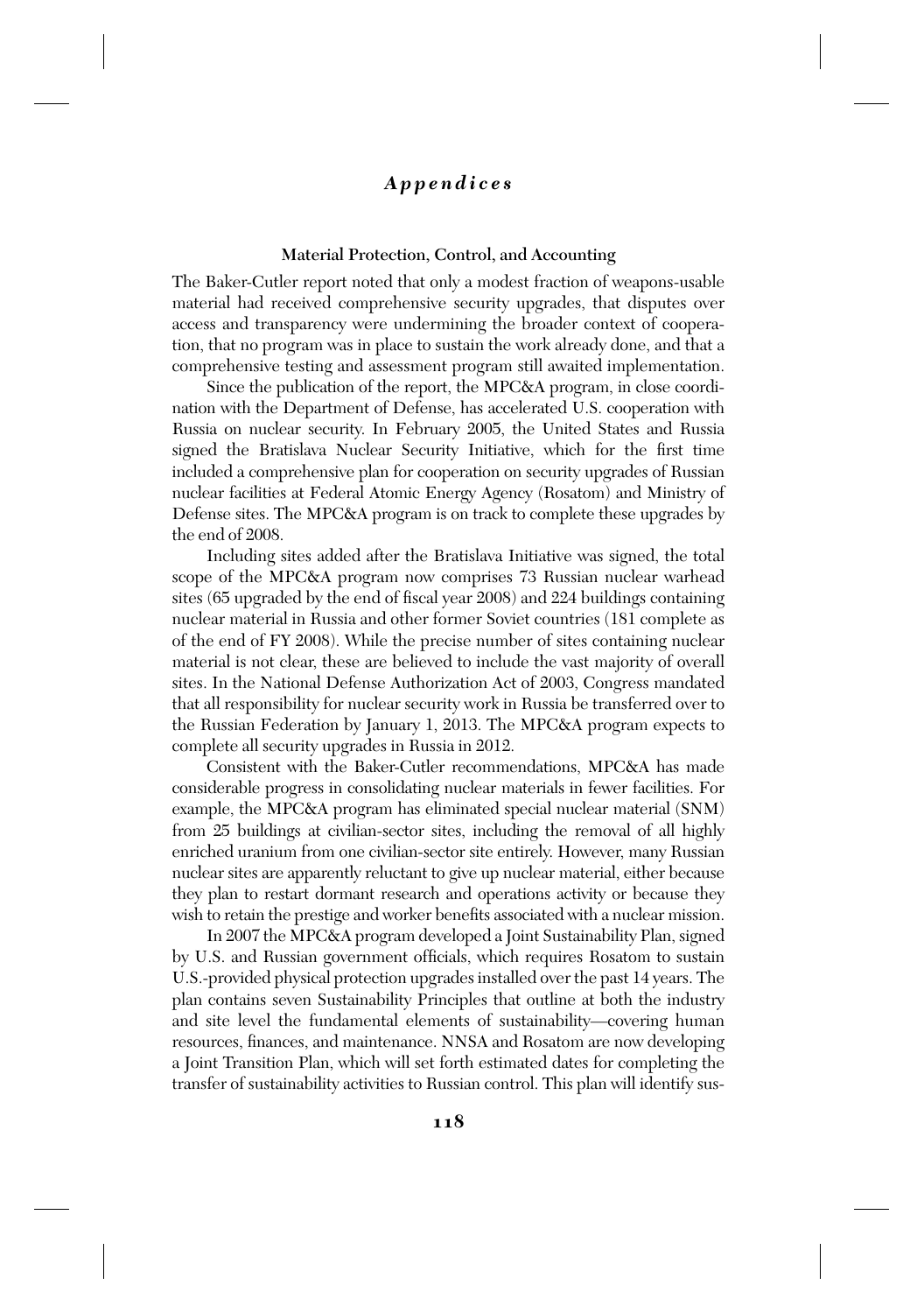tainability requirements for each site and establish timelines for the transfer of financial responsibility; NNSA continues to seek, but has not received, commitments from Rosatom to increase funding for site- and national-level MPC&A activities as part of the transition process.

#### **Highly Enriched Uranium Transparency**

NNSA expects to complete the blending down of 500 metric tons of Russia's HEU by 2013. However, Russia has shown little interest in continuing the process beyond that amount, in part because it believes that it may be able to get a better price for its downblended HEU from other countries. Legislation recently proposed by Senator Pete Domenici would improve Russia's access to the U.S. market, on the condition that Moscow blend down additional HEU beyond the 500 metric tons already agreed. The Commission believes that this is a sensible approach.

#### **Russian Plutonium Disposition**

The September 2000 Plutonium Management and Disposition Agreement (PMDA) committed the United States and Russia to each dispose of 34 metric tons of plutonium, but a number of obstacles slowed their progress. These included a disagreement over the path for disposing of the material, the liability of contractors working in the Russian Federation, financing, and the lack of a monitoring regime to provide confidence that the program would not lead to proliferation.

Over time, most of these issues were resolved; in November 2007, the United States and Russia agreed on a plan for Russia to dispose of the 34 metric tons of its plutonium as mixed oxide (MOX) fuel in Russia's fast reactors—the BN-600 and the BN-800, which is currently under construction. Russia has also pledged to bear most of the cost and could begin disposing of its plutonium by 2012. Under this plan, the U.S. contribution is capped at \$400 million. Both the United States and Russia plan to complete disposition of all 68 metric tons of plutonium between 2035 and 2040. This schedule, subject to congressional funding, takes into account both the time needed to construct facilities in Russia and the United States and the time needed to actually dispose of the material.

One unresolved issue concerns the establishment of a monitoring and inspection regime. For years efforts have been made to negotiate such a regime, but Russian concerns over transparency and access have prevented an agreement from being reached.

#### **Second Line of Defense**

The Baker-Cutler report called for an increase in funding for the Second Line of Defense (SLD) program because, in the task force's judgment, the program was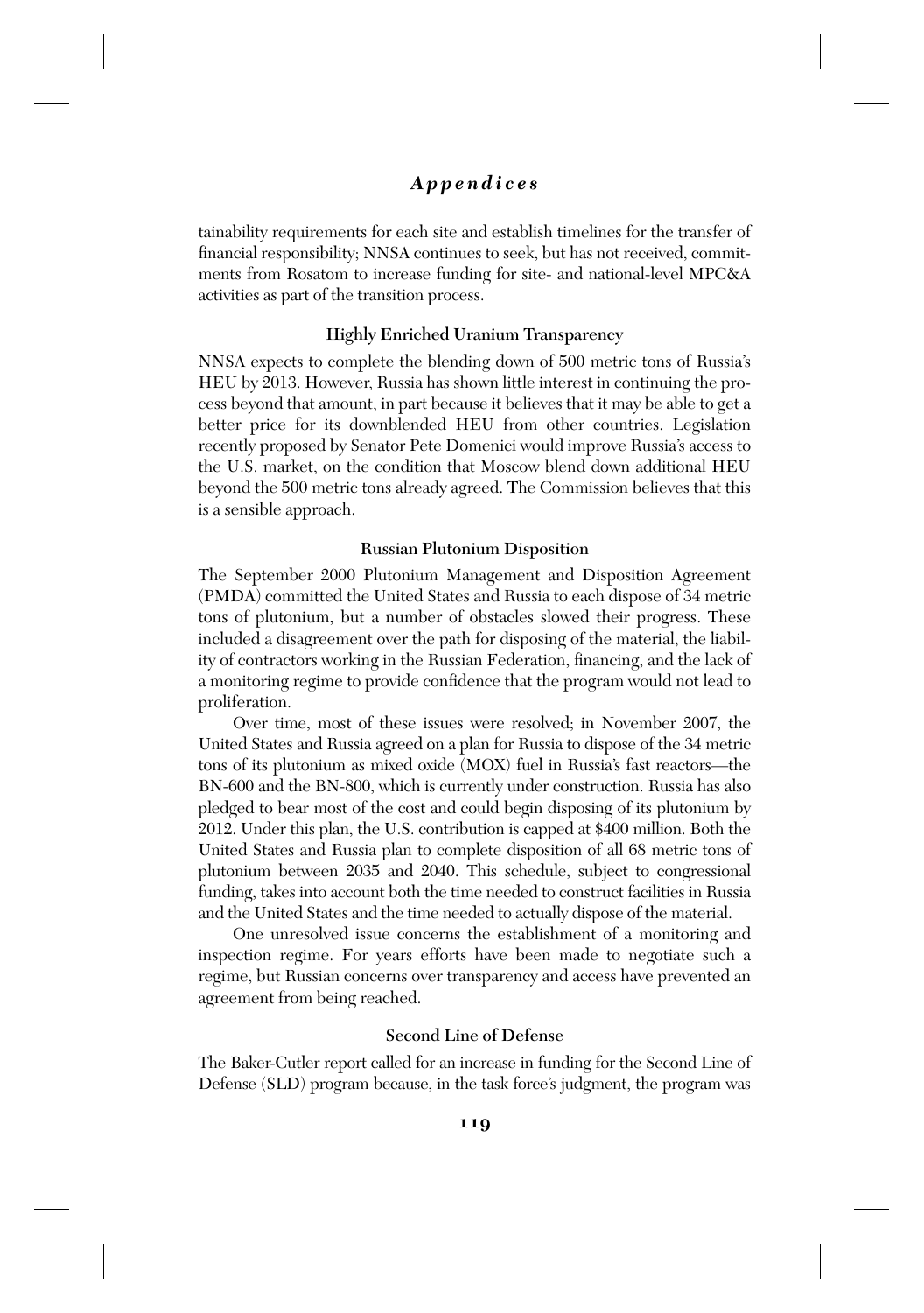moving forward too slowly. In FY 2000, the program's budget was \$6 million; by FY 2008, it was \$267 million. In response to heightened concerns after 9/11, SLD work in the FSU countries has steadily and consistently expanded to other countries. SLD's Core Program installs radiation detection equipment at borders, airports, and strategic feeder ports, primarily in Russia and the former Soviet republics.

In 2006, the program reached an agreement with the Federal Customs Service of Russia to equip all 350 Russian border crossings with radiation detection equipment by the end of 2011. A total of 117 sites in Russia have been equipped to date, and costs for this effort are shared by NNSA and the Russian Customs Service. The Core Program has identified a total of 450 sites where detection equipment will be installed. The Megaports Initiative, launched in 2003, works with countries to equip seaports with radiation detection equipment. The program is operational in ports in 19 countries. Program officials have identified 75 ports altogether for potential cooperation.

### **Initiatives for Proliferation Prevention and Nuclear Cities Initiative**

The Baker-Cutler report noted that the IPP suffered from years of inconsistent funding from Congress, and that metrics, such as the number of actual weapons scientists engaged in commercial jobs, were difficult to document. The report emphasized that careful attention should be given to defining criteria for success and developing an exit strategy for the program.

In 2005, DOE established the Global Initiatives for Proliferation Prevention (GIPP): it combined the missions of the IPP and the NCI, which worked with former scientists in Russia's closed nuclear cities, and expanded the scientist engagement mission beyond Russia and the former Soviet Union. GIPP has engaged thousands of former weapons scientists, engineers, and technicians at more than 180 facilities in the former Soviet Union, as well as hundreds of former weapons specialists in Libya and Iraq.

GIPP coordinates closely with the Department of State's Global Threat Reduction (GTR) program, which also works with former FSU weapons scientists and has expanded to include facilities in Iraq and Libya. As GIPP's original mission has evolved, it has reduced the scope of its work in the FSU to focus on institutes deemed potentially vulnerable to targeted recruitment. However, the program still has not developed a formal exit strategy.

### **Relevant Programs Initiated After the Baker-Cutler Report**

Additional programs undertaken by DOE/NNSA consistent with Baker-Cutler objectives include the Elimination of Weapons Grade Plutonium Production (EWGPP) program, which is replacing Russia's last three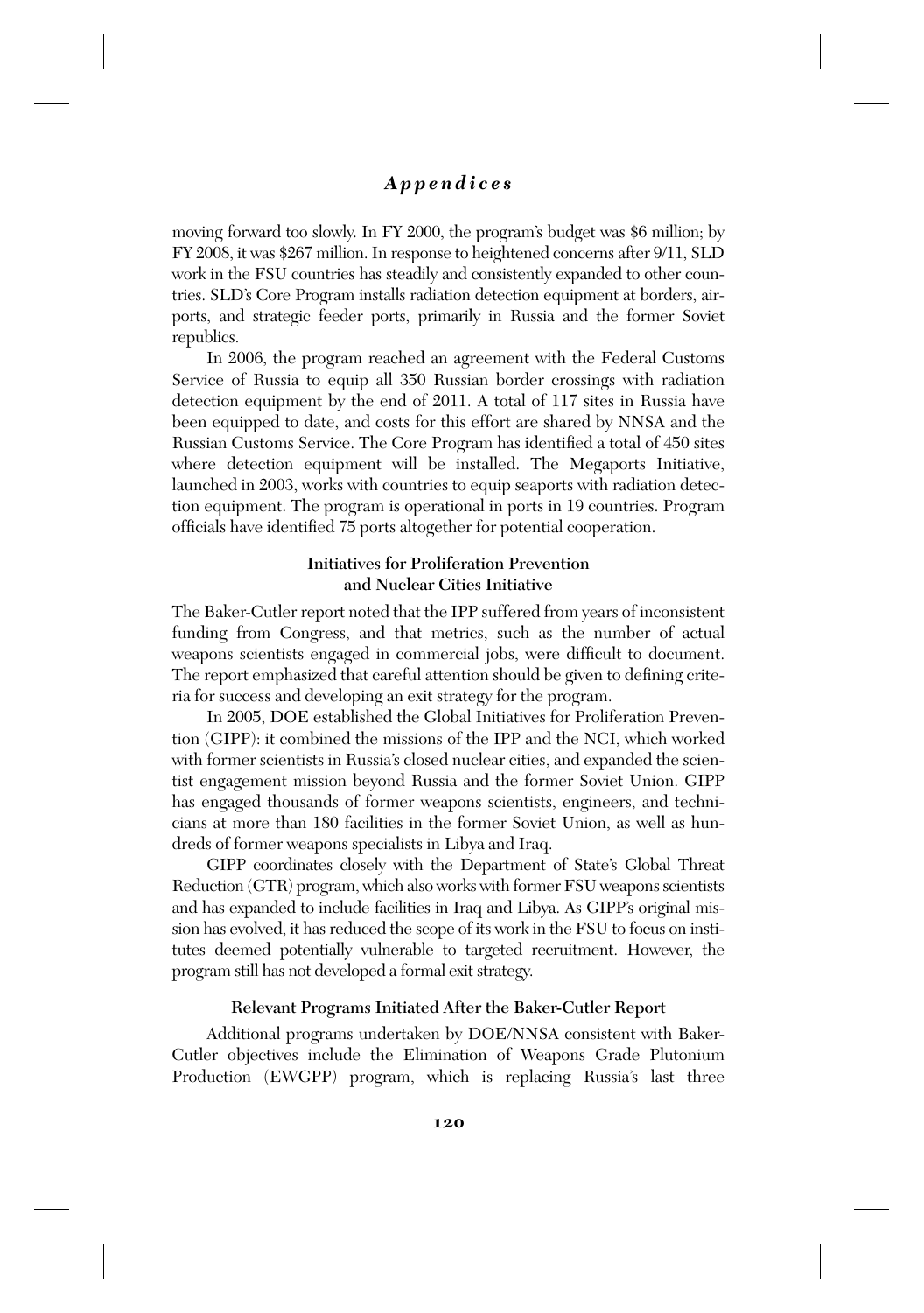plutonium-producing reactors with fossil fuel plants. Two of these reactors have already been shut down, and the third is scheduled to close no later than December 2010.

The Baker-Cutler report called for the return of HEU from Soviet-built research reactors to Russia for downblending and disposition. This is being accomplished through NNSA's Global Threat Reduction Initiative (GTRI), which is working to convert U.S.- and Russian-built HEU-fueled research reactors around the world to less-proliferation-sensitive LEU and to repatriate the HEU to its country of origin. To date, GTRI has helped return 764 kilograms of Russian-origin HEU from reactors for blending down. This total includes 21 HEU shipments from Soviet-built research reactors in Serbia, Romania, Bulgaria, Libya, Uzbekistan, the Czech Republic, Latvia, Poland, Germany, Hungary, and Vietnam. GTRI reports that it plans to remove or dispose of about 2,245 kilograms of Russian-origin HEU from civilian sites by 2015.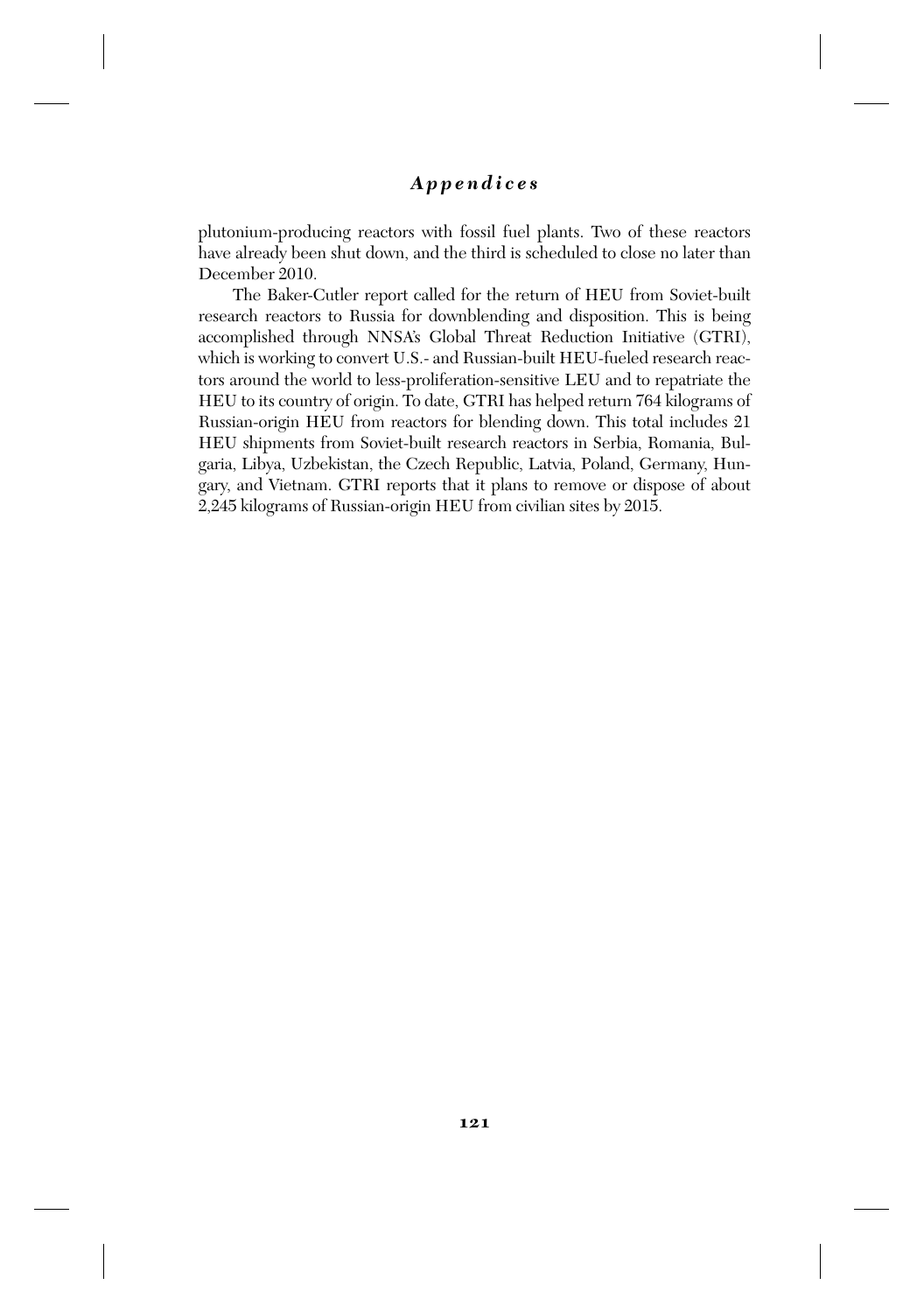### International Nonproliferation/Counterproliferation Treaties, Regimes, and Initiatives

### Treaties in Force

#### **Treaty on the Nonproliferation of Nuclear Weapons (NPT)**

The NPT is designed to prevent the spread of nuclear weapons and weapons technology, promote cooperation in the peaceful uses of nuclear energy, and further the goal of achieving complete nuclear and general disarmament. It entered into force on March 5, 1970, and has 188 members. Only India, Israel, North Korea, and Pakistan are not members of the NPT.

The NPT establishes a safeguards system, which includes inspections of civilian nuclear facilities, to monitor compliance with the treaty. This safeguards system is administered by the International Atomic Energy Agency (IAEA). In 1997, the IAEA adopted an Additional Protocol that, when ratified by individual NPT members, gives the agency expanded safeguards authority and greater access to verify nuclear declarations.

### **Convention on the Prohibition of the Development, Production and Stockpiling of Bacteriological and Toxin Weapons (BWC)**

The Biological and Toxin Weapons Convention (BWC) bans the development, production, acquisition, and retention of biological agents and toxins, weapons, and specialized means of delivery. It entered into force on March 26, 1975. There are currently 162 state parties to the BWC. Notable non-parties include North Korea, Syria, Egypt, and Israel.

### **Convention on the Physical Protection of Nuclear Material (CPPNM)**

The CPPNM entered into force on February 7, 1987. It has 137 state parties. The convention is the only international legally binding agreement on the physical protection of nuclear material. An amendment to the convention negotiated in 2005 will strengthen it by requiring state parties to protect nuclear facilities and material in peaceful domestic use and storage as well as during transport. The amendment will enter into force following its ratification by two-thirds of the state parties to the convention.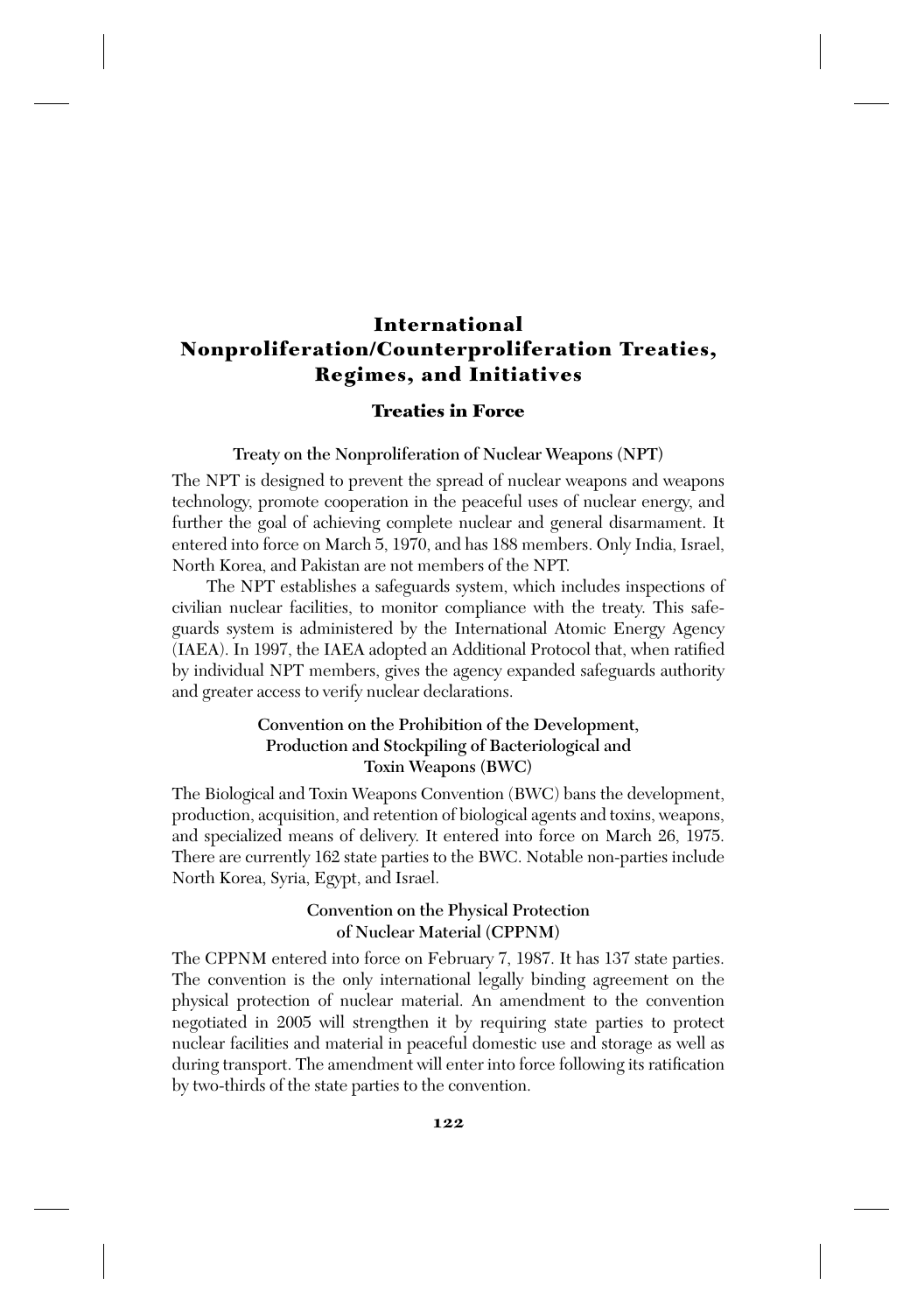### **Strategic Arms Reduction Treaty (START)**

START was signed by the United States and the Soviet Union in July 1991. It limits long-range nuclear forces—land-based intercontinental ballistic missiles (ICBMs), submarine-launched ballistic missiles (SLBMs), and heavy bombers—and contains complex verification provisions. In May 1992, Belarus, Kazakhstan, Russia, Ukraine, and the United States signed a protocol naming all five parties to the treaty. START entered into force in December 31, 1994. It will expire on December 31, 2009, unless the parties agree to extend it.

### **Strategic Offensive Reductions Treaty ("Moscow Treaty")**

The Moscow Treaty was signed on May 24, 2002, and entered into force on June 1, 2003. The treaty requires the United States and Russia to reduce their strategic nuclear warheads to between 1,700 and 2,200 by December 31, 2012, at which time the treaty expires.

### Treaties Negotiated but Not in Force

### **Comprehensive Nuclear Test Ban Treaty (CTBT)**

The CTBT bans any nuclear weapon test explosion or any other nuclear explosion. The CTBT has not entered into force. The provisions of the treaty require the 44 states with nuclear reactors to ratify the treaty before it enters into force. In October 1999, the U.S. Senate failed to give its consent to ratification of the treaty. Nevertheless, the United States is observing a unilateral moratorium on nuclear tests.

### Proposed Treaties

#### **Fissile Material Cut-Off Treaty (FMCT)**

A proposal that the international community negotiate a ban on the production of fissile material (plutonium and enriched uranium) that could be used in nuclear weapons is on the long-term negotiating agenda at the United Nations Conference on Disarmament in Geneva. Negotiations have been largely stalled since 1993.

### Nonproliferation Regimes

#### **Zangger Committee**

In 1971, a group of seven NPT nuclear supplier nations formed the Nuclear Exporters Committee, known as the Zangger Committee, to assist in restricting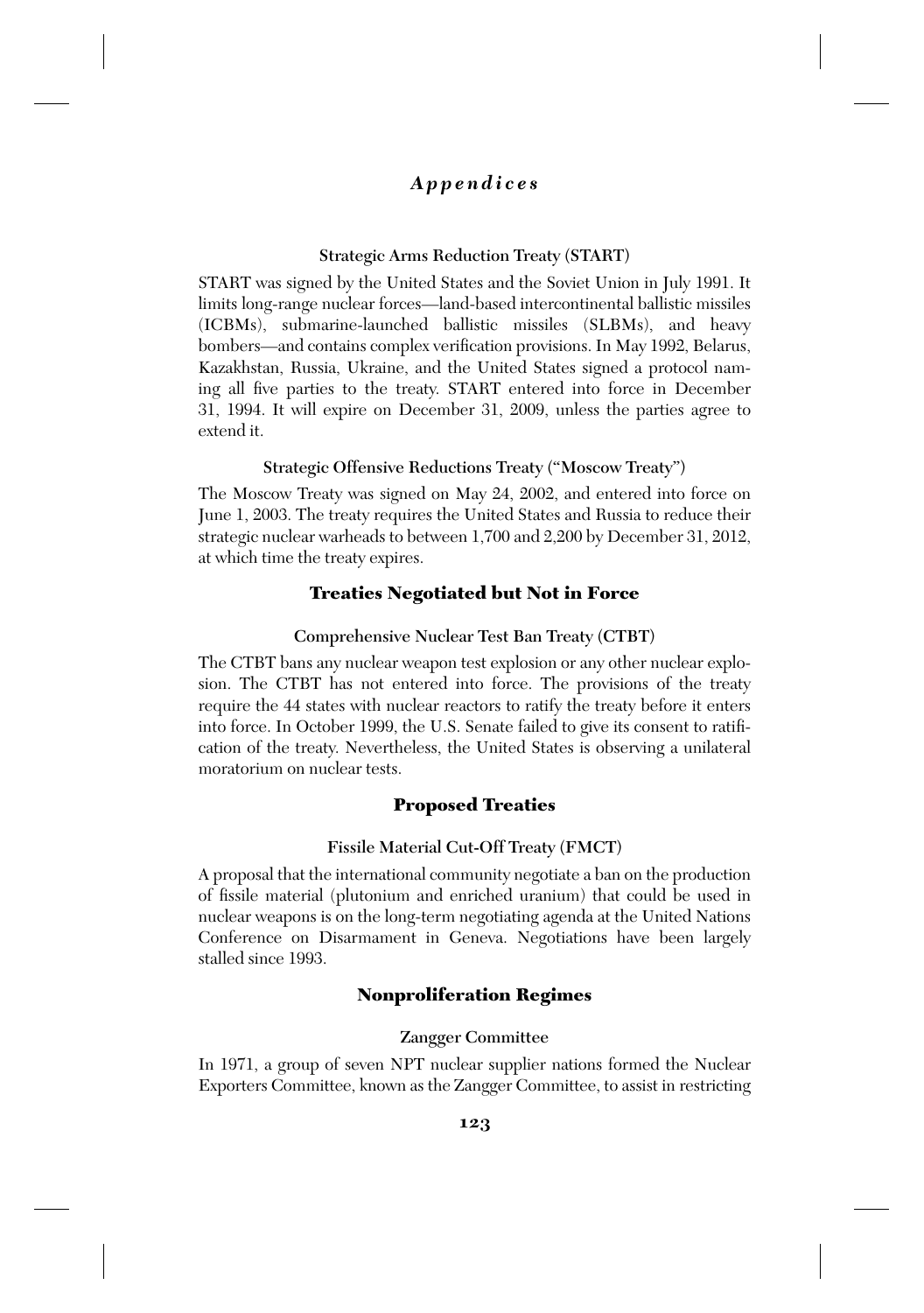nuclear trade as called for in Article III of the NPT. In 1974, the Zangger Committee compiled a list of nuclear export items that could be potentially useful for military applications and agreed that the transfer of items on the list would trigger a requirement for IAEA safeguards to ensure that the items were not used to make nuclear explosives.

### **Nuclear Suppliers Group (NSG)**

In 1975, the major nuclear suppliers formed the London Club, which is now known as the Nuclear Suppliers Group (NSG). The NSG is an informal group of 45 nuclear supplier countries that seeks to halt proliferation of nuclear weapons through the implementation of guidelines for nuclear material and technology exports.

### Executive Agreements

#### **HEU Purchase Agreement**

Under the United States–Russian Highly Enriched Uranium (HEU) Purchase Agreement, signed in 1993, 500 tons of HEU from dismantled Russian nuclear weapons is to be blended down to proliferation-resistant low-enriched uranium (LEU) by 2013. The United States Enrichment Corporation, a private corporation serving as executive agent for the HEU Purchase Agreement, purchases this LEU and resells it to U.S. companies that use it as commercial nuclear reactor fuel.

#### **Plutonium Management and Disposition Agreement (PMDA)**

Under the PMDA, signed in September 2000, the United States and Russia each agreed to dispose of 34 metric tons of weapons-grade plutonium. A series of disagreements were settled in a follow-on agreement in November 2007, with an overall understanding to complete the disposition of 68 metric tons total of plutonium between 2035 and 2040.

### Nonproliferation/Counterproliferation Initiatives

#### **Proliferation Security Initiative (PSI)**

The PSI was launched in 2003 to increase international cooperation in interdicting shipments of weapons of mass destruction (WMD), their delivery systems, and related materials. As of October 2008, 92 nations have formally committed to PSI participation as partner states.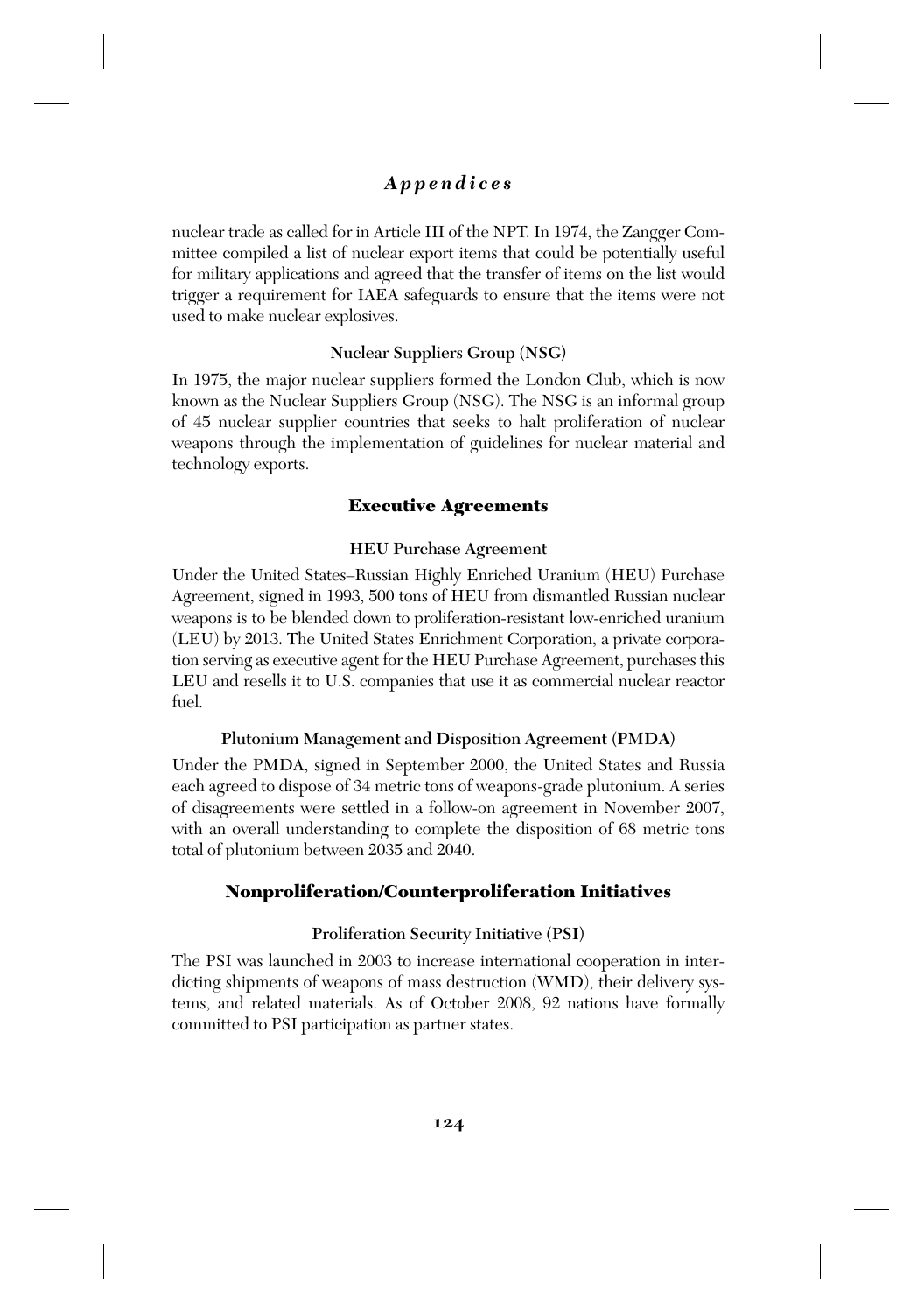### **Global Initiative to Combat Nuclear Terrorism (GICNT)**

The GICNT was launched by the United States and Russia on July 15, 2006, to expand and accelerate the development of their partnership capacity to combat the global threat of nuclear terrorism. The GICNT is open to other partner nations, which currently number 75.

### **Bratislava Nuclear Security Initiative**

President Vladimir Putin and President George W. Bush agreed to this initiative on nuclear security cooperation at a February 2005 summit in Bratislava, the Republic of Slovakia. The Bratislava Nuclear Security Initiative is focused on five key areas: emergency response cooperation, sharing best practices to promote nuclear security, enhancing nuclear security cultures in both countries, research reactor conversion and fuel return, and promoting the implementation of UNSCR 1540. A senior U.S.-Russia group chaired by the U.S. Secretary of Energy and the Director of the Federal Atomic Energy Agency (Rosatom) oversees this work and provides progress reports to the Presidents every six months.

### **United Nations Security Council Resolution 1540**

UNSCR 1540 is a 2004 resolution that establishes binding obligations on all UN member states to take and enforce measures against WMD proliferation, such as developing the laws and regulations they need to criminalize proliferation, improving physical protection and safeguards at nuclear facilities, strengthening export controls, and developing a robust security culture focused on reducing the risk of theft or diversion of nuclear materials or technology.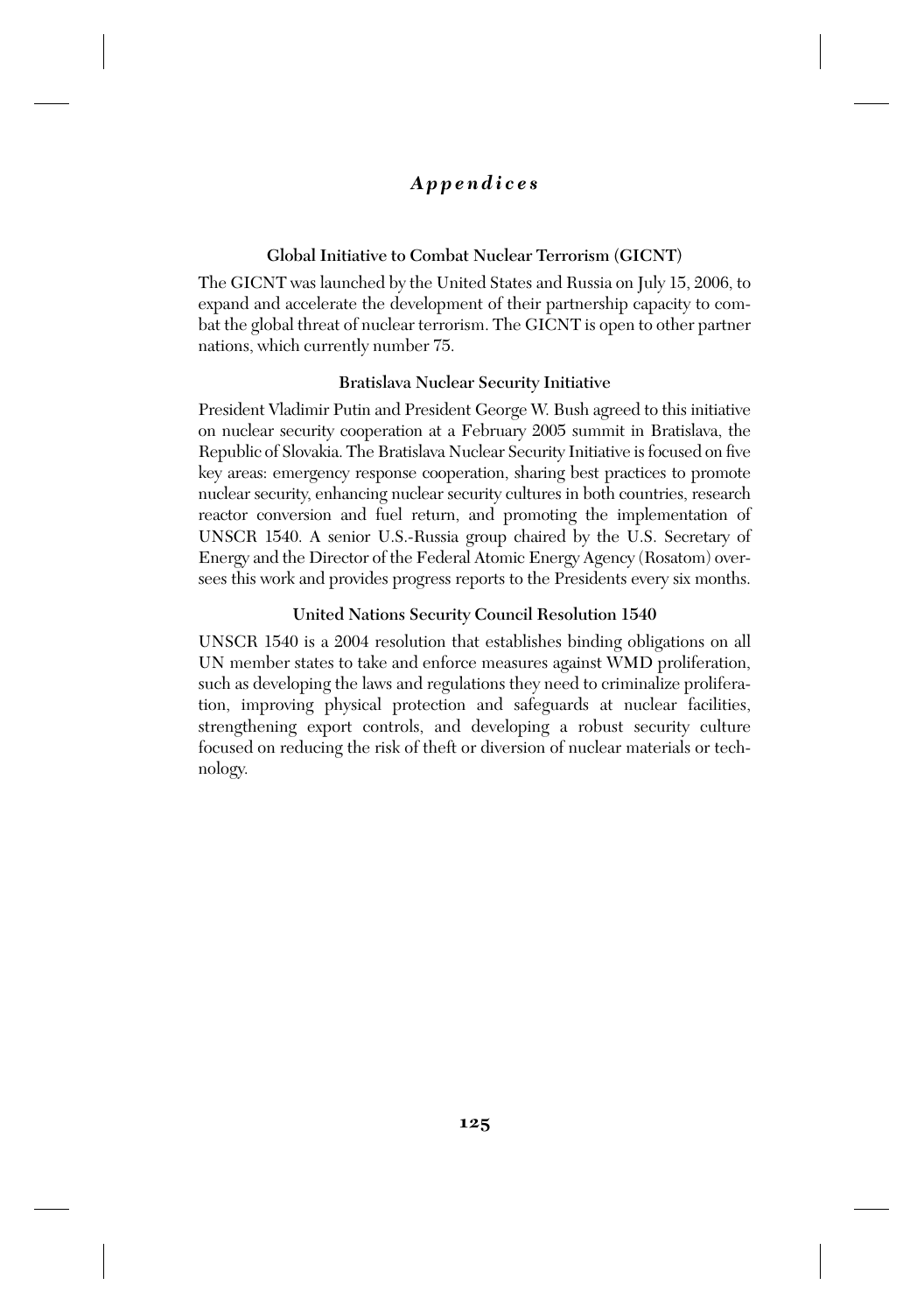# Acronyms and Abbreviations

| AMI          | American Media International                               |
|--------------|------------------------------------------------------------|
| BSL          | <b>Biosafety Level</b>                                     |
| BW           | <b>Biological Weapons</b>                                  |
| BWC          | <b>Biological Weapons Convention</b>                       |
| CDC          | Centers for Disease Control and Prevention                 |
| CIA          | Central Intelligence Agency                                |
| CP           | counterproliferation                                       |
| <b>CPPNM</b> | Convention for the Physical Protection of Nuclear Material |
| <b>CSI</b>   | Container Security Initiative                              |
| CT           | counterterrorism                                           |
| <b>CTBT</b>  | Comprehensive Test Ban Treaty                              |
| <b>CTR</b>   | cooperative threat reduction                               |
| <b>DHS</b>   | Department of Homeland Security                            |
| DNI          | Director of National Intelligence                          |
| DOE          | Department of Energy                                       |
| ΕU           | European Union                                             |
| <b>EWGPP</b> | Elimination of Weapons Grade Plutonium Production          |
| <b>FATA</b>  | Federally Administered Tribal Areas                        |
| FBI          | Federal Bureau of Investigation                            |
| <b>FMCT</b>  | Fissile Material Cut-Off Treaty                            |
| FSU          | former Soviet Union                                        |
| $G-8$        | Group of Eight                                             |
| <b>GAO</b>   | Government Accountability Office                           |
| <b>GICNT</b> | Global Initiative to Combat Nuclear Terrorism              |
| <b>GIPP</b>  | Global Initiatives for Proliferation Prevention            |
| <b>GSPC</b>  | Salafist Group for Preaching and Combat (Groupe Salafiste  |
|              | pour la Prédication et le Combat)                          |
| <b>GTRI</b>  | Global Threat Reduction Initiative                         |
| <b>HEU</b>   | highly enriched uranium                                    |
| HHS          | Department of Health and Human Services                    |
| <b>HSC</b>   | Homeland Security Council                                  |
| IAEA         | International Atomic Energy Agency                         |
| <b>ICBM</b>  | Intercontinental Ballistic Missile                         |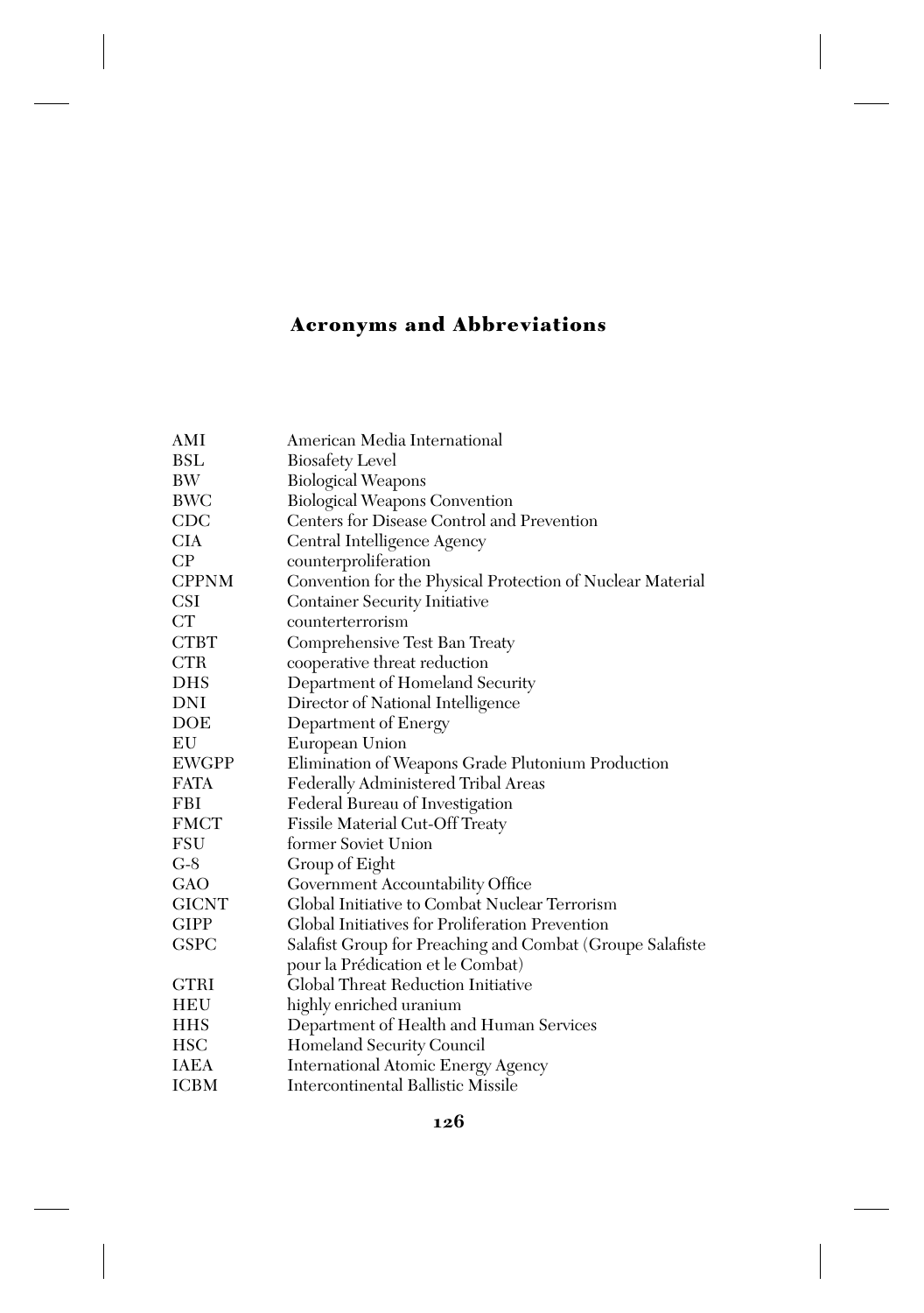| <b>IHR</b>       | <b>International Health Regulations</b>              |
|------------------|------------------------------------------------------|
| <b>INFCIRC</b>   | Information Circular                                 |
| <b>IPP</b>       | Initiatives for Proliferation Prevention             |
| LEU              | low-enriched uranium                                 |
| <b>MOX</b>       | mixed oxide                                          |
| <b>MPC&amp;A</b> | Material Protection, Control and Accounting          |
| <b>NCI</b>       | Nuclear Cities Initiative                            |
| <b>NCPC</b>      | National Counterproliferation Center                 |
| <b>NCTC</b>      | National Counterterrorism Center                     |
| <b>NNSA</b>      | National Nuclear Security Administration             |
| <b>NPT</b>       | Nonproliferation Treaty                              |
| NSC              | National Security Council                            |
| NWFP             | North-West Frontier Province                         |
| <b>ODNI</b>      | Office of the Director of National Intelligence      |
| OIE              | World Organization for Animal Health (formerly known |
|                  | as the Office international des épizooties)          |
| PCC              | Policy Coordinating Committee                        |
| <b>PMDA</b>      | Plutonium Management and Disposition Agreement       |
| PSI              | Proliferation Security Initiative                    |
| Rosatom          | [Russian] Federal Atomic Energy Agency               |
| <b>SARS</b>      | severe acute respiratory syndrome                    |
| <b>SLBM</b>      | submarine-launched ballistic missile                 |
| <b>SLD</b>       | Second Line of Defense                               |
| <b>SNM</b>       | special nuclear material                             |
| <b>START</b>     | Strategic Arms Reduction Treaty                      |
| <b>UNSCR</b>     | United Nations Security Council Resolution           |
| <b>USAID</b>     | U.S. Agency for International Development            |
| <b>USDA</b>      | United States Department of Agriculture              |
| <b>WHO</b>       | World Health Organization                            |
| WMD              | Weapons of Mass Destruction                          |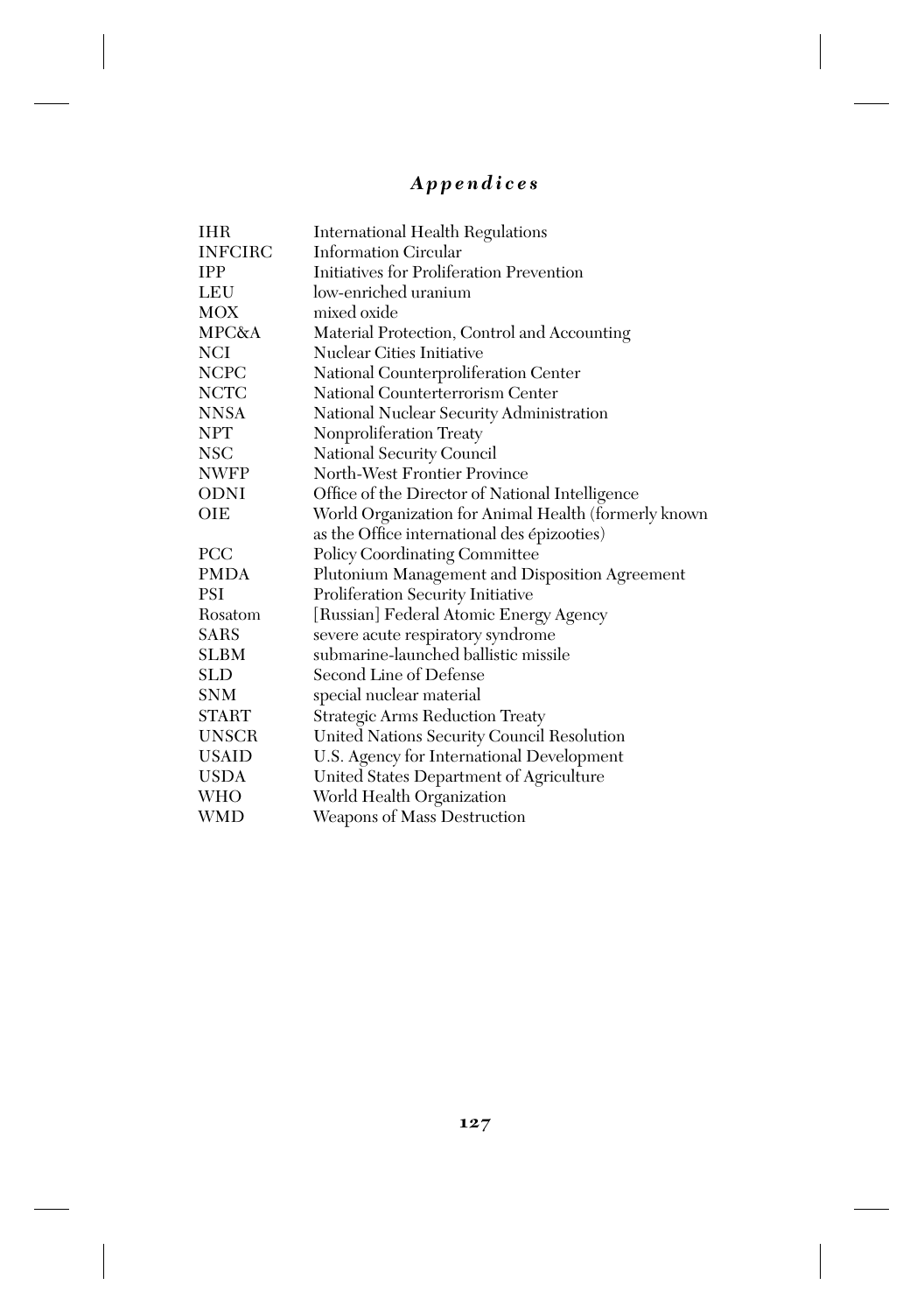### Commissioner Biographies

**Senator Bob Graham,** Commission Chairman, is a former two–term governor of Florida and served for 18 years in the United States Senate. This is combined with 12 years in the Florida legislature for a total of 38 years of public service. In the Senate, he served on the Select Committee on Intelligence—including eighteen months as chairman in 2001–2002. During this time, he served as cochairman of the joint House-Senate inquiry of the events surrounding the September 11th attacks. Following the release of the Joint Inquiry's final report in July 2003, Senator Graham steadfastly advocated reform of the intelligence community and sponsored legislation to bring about needed changes. Based on these experiences, he authored *Intelligence Matters*.

After retiring from the Senate in 2004, Senator Graham served for a year as a senior fellow at the Harvard Kennedy School of Government. His primary focus was on civic education and intelligence. While there, he commenced research and writing a book, to be published early 2009, entitled *America, The Owner's Manual*. He has established a Center for Public Service at the University of Florida and the University of Miami, which primarily focuses on participatory citizenship, homeland security and the Americas. He received his bachelors degree from the University of Florida and his law degree from Harvard Law School.

**Senator Jim Talent,** Commission Vice-Chairman, was elected at the age of 28 to the Missouri House of Representatives, where he served for eight years, beginning in 1984. At the age of 32, Senator Talent was unanimously chosen by his colleagues to be the Minority Leader, the highest-ranking Republican leadership position in the Missouri House. He served in that capacity until 1992, when he was elected to Congress to represent Missouri's Second District; he served in the House until 2001.

While in the House, Senator Talent served for eight years on the House Armed Services Committee. In 2002, Missourians elected Talent to the United States Senate, where he served until 2007. During that time, he served as the Chairman of the Armed Services Seapower Subcommittee.

Currently, Senator Talent serves as a Distinguished Fellow at the Washington, D.C.–based Heritage Foundation, where he specializes in military readiness issues and welfare reform. Senator Talent received his bachelor's degree from Washington University in St. Louis, where he received the Arnold J. Lien Prize as the most outstanding undergraduate in political science. He graduated Order of the Coif from the University of Chicago Law School in 1981 and clerked for Judge Richard Posner of the United States Court of Appeals from 1982 through 1983.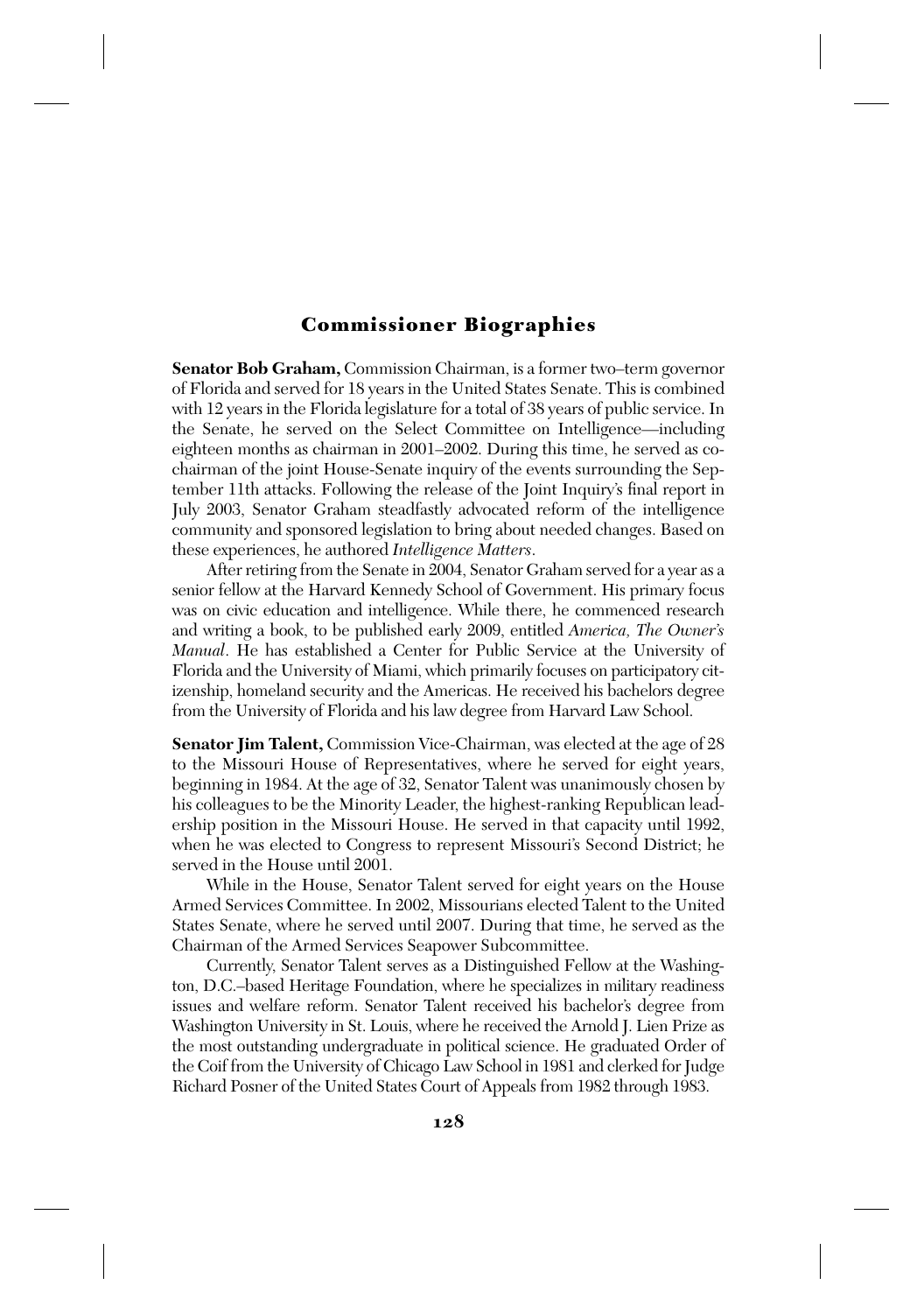**Graham Allison** is Douglas Dillon Professor of Government and Director of the Belfer Center for Science and International Affairs at Harvard's John F. Kennedy School of Government. Dr. Allison's most recent book, *Nuclear Terrorism: The Ultimate Preventable Catastrophe,* is now in its third printing and was selected by the *New York Times* as one of the "100 most notable books of 2004."

From 1977 to 1989, Dr. Allison served as Dean of the Kennedy School. Under his leadership, a small, undefined program grew twentyfold to become a major professional school of public policy and government.

From 1985 to 1987, Dr. Allison served as Special Advisor to the Secretary of Defense; from 1993 to 1994, as Assistant Secretary of Defense for Policy and Plans. He has the sole distinction of having twice been awarded the Defense Department's highest civilian award, the Distinguished Public Service Medal, first by Secretary Casper Weinberger and then by Secretary William Perry.

Dr. Allison has authored or co-authored 20 books and hundreds of articles. He has been a member of the Secretary of Defense's Defense Policy Board for Secretaries Weinberger, Carlucci, Cheney, Aspin, Perry, and Cohen. He was a founding member of the Trilateral Commission, was a Director of the Council on Foreign Relations, and has been a member of many public committees and commissions. He was educated at Davidson College, and he earned a B.A. in history at Harvard College; B.A. and M.A. degrees in philosophy, politics, and economics at Oxford University; and his Ph.D. at Harvard University.

**Robin Cleveland** currently serves as a Principal with Olivet Consulting LLC. Previously, she has served as the Counselor to the President of the World Bank, Associate Director at the White House Office of Management and Budget, and in a variety of key positions with Senator Mitch McConnell on the Senate Intelligence Committee, Senate Foreign Relations Committee, and Senate Appropriations Committee.

Ms. Cleveland co-led efforts to develop two presidential initiatives, the Millennium Challenge Corporation and the President's Emergency Plan for AIDS Relief, undertakings that reflect her experience linking policy, performance, and resource management. Ms. Cleveland graduated from Wesleyan University with honors.

**Stephen G. Rademaker** became Senior Counsel to BGR Holding LLC in January 2007. He continues to serve as the U.S. representative on the UN Secretary General's Advisory Board on Disarmament Matters, a position he has held since 2003.

Mr. Rademaker came to BGR Holding from the staff of Senate Majority Leader Bill Frist, where he served as Policy Director for National Security Affairs and Senior Counsel.

In 2002, Mr. Rademaker was confirmed by the Senate as an Assistant Secretary of State, and from then until 2006 he headed at various times three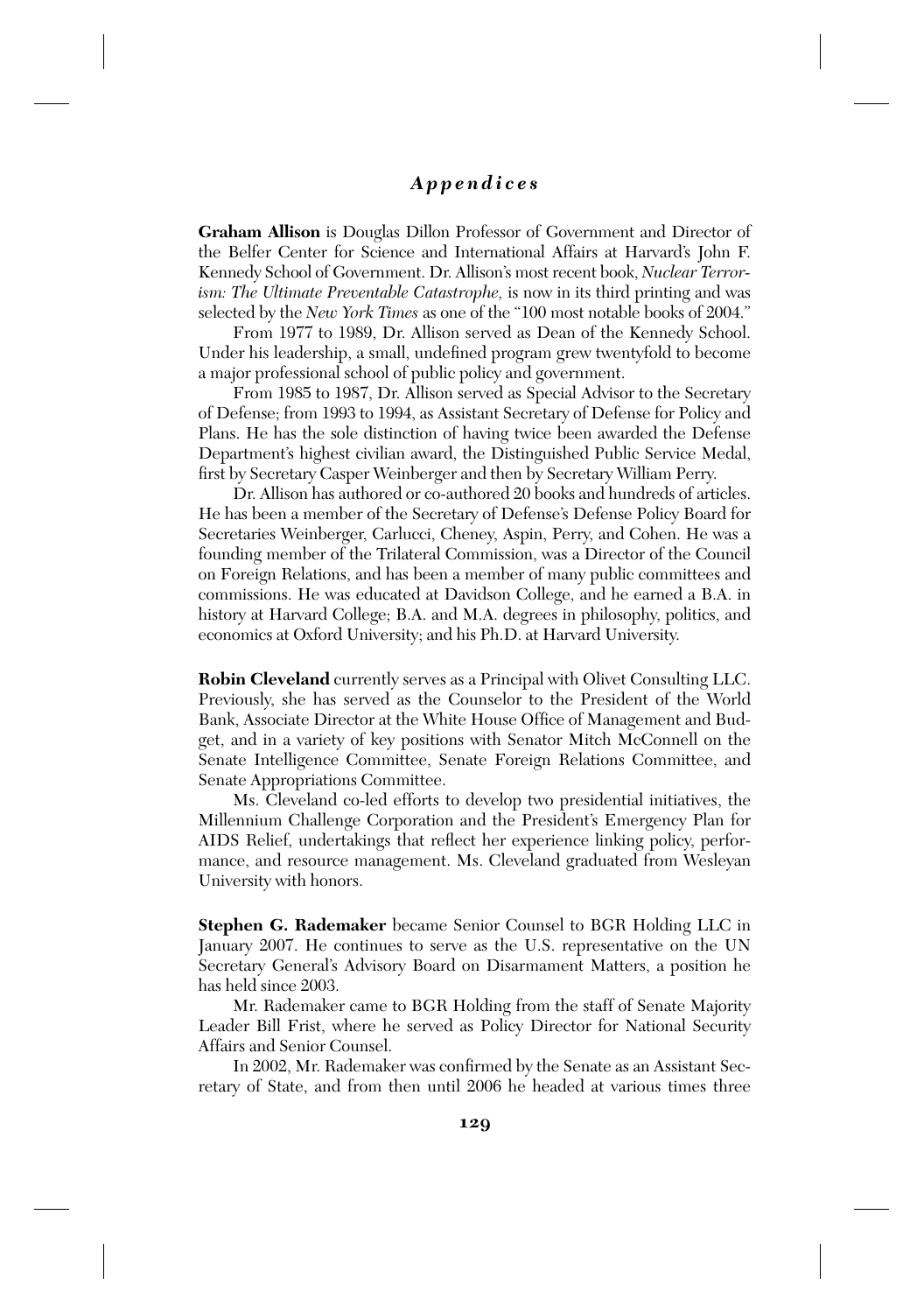bureaus of the Department of State, including the Bureau of Arms Control and the Bureau of International Security and Nonproliferation. He directed nonproliferation policy toward Iran and North Korea, as well as the Proliferation Security Initiative.

Immediately prior to joining the Department of State, Rademaker was Chief Counsel to the Select Committee on Homeland Security of the U.S. House of Representatives, where he was responsible for drafting the legislation that created the Department of Homeland Security.

Mr. Rademaker has also held positions on the staff of the Committee on International Relations of the House of Representatives, including Deputy Staff Director and Chief Counsel.

From 1992 to 1993, Mr. Rademaker served as General Counsel of the Peace Corps. He returned briefly to the agency in 2000–2001 as the Bush-Cheney transition's Director of Transition for the Peace Corps.

Mr. Rademaker received three degrees from the University of Virginia: a B.A. with Highest Distinction in 1981, a J.D. in 1984, and an M.A. in foreign affairs in 1985. While at the University of Virginia he was made a member of Phi Beta Kappa and the Order of the Coif.

**Congressman Timothy J. Roemer** served in the U.S. House from 1991 to 2003. After the attacks of September 11, Mr. Roemer used his position on the House Permanent Select Committee on Intelligence to support the work of a joint congressional inquiry into the attacks. Mr. Roemer also was the key sponsor of legislation to establish the National Commission on Terrorist Attacks Upon the United States, better known as the 9/11 Commission. He went on to serve as a member of the 9/11 Commission.

Since leaving Congress in 2003, Mr. Roemer has continued to work on developing ways to strengthen national security as President of the Center for National Policy and as a Distinguished Scholar at the Mercatus Center at George Mason University.

Prior to his elected service, Mr. Roemer served on the staffs of Representative John Brademas of Indiana (1978–1979) and Senator Dennis DeConcini of Arizona (1985–1989).

He holds a Ph.D. in American government from the University of Notre Dame. Mr. Roemer also earned his M.A. from Notre Dame and received his B.A. from the University of California, San Diego.

**Wendy R. Sherman** is a Principal of The Albright Group LLC, a global strategy firm, and of Albright Capital Management LLC, an investment advisory firm focused on emerging markets.

During the Clinton administration, Ambassador Sherman served as Counselor and chief troubleshooter for the State Department, as well as Special Advisor to President Clinton and Policy Coordinator on North Korea.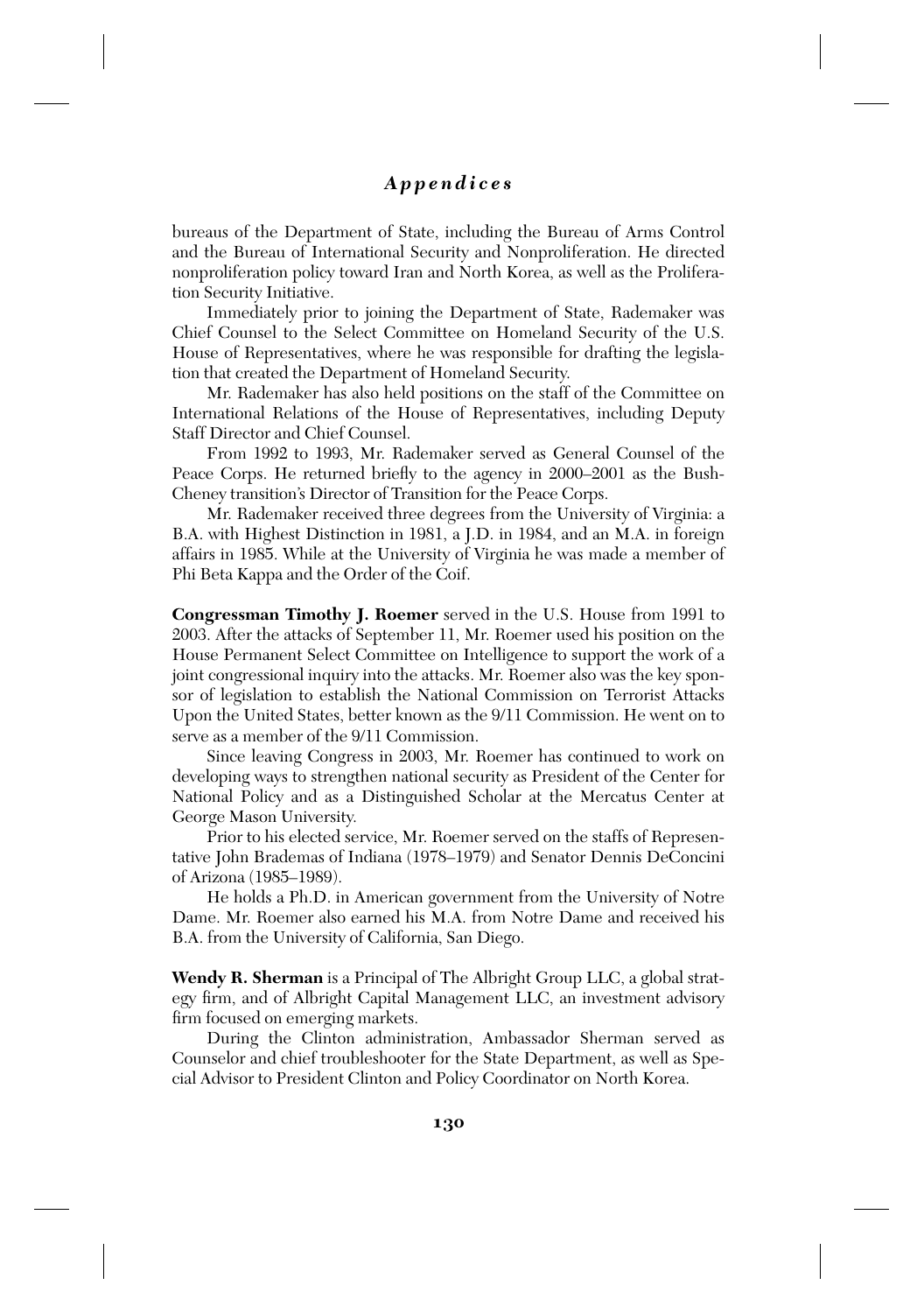She serves on the Board of Directors of Oxfam America and the Board of Advisors for the Center for a New American Security, and is a member of the Council on Foreign Relations and the Aspen Strategy Group. She is also a member of the U.S.-India Strategic Dialogue and a regular participant in the Australian American Leadership Dialogue. Ambassador Sherman attended Smith College, and she earned a B.A. *cum laude* from Boston University and a master's in social work, Phi Kappa Phi, from the University of Maryland.

**Henry D. Sokolski** is the Executive Director of the Nonproliferation Policy Education Center. From 1989 to 1993, Sokolski served as Deputy for Nonproliferation Policy in the Office of the Secretary of Defense and received the Secretary of Defense's Medal for Outstanding Public Service. Prior to that appointment, Mr. Sokolski worked in the Secretary's Office of Net Assessment on proliferation issues.

From 1984 to 1988, Mr. Sokolski served as Senior Military Legislative Aide to Senator Dan Quayle; from 1982 through 1983, he served as Special Assistant on Nuclear Energy Matters to Senator Gordon Humphrey.

Mr. Sokolski also served as a consultant on proliferation issues to the intelligence community's National Intelligence Council. After his work in the Pentagon, Mr. Sokolski received a congressional appointment to the Deutch Proliferation Commission, which completed its work in 1999. He also served as a member of the Central Intelligence Agency's Senior Advisory Panel from 1995 to 1996.

Mr. Sokolski has authored and edited numerous works on proliferationrelated issues, including *Best of Intentions: America's Campaign Against Strategic Weapons Proliferation*. He attended the University of Southern California and Pomona College, received his graduate education at the University of Chicago, and currently teaches nuclear proliferation issues at the Institute of World Politics in Washington, D.C.

**Rich Verma** is a partner at the law firm of Steptoe & Johnson LLP, where he practices international law and is also a member of the firm's government affairs practice. Most recently, Mr. Verma served as Senior National Security Advisor to the Senate Majority Leader, a position he held for several years. Mr. Verma also worked as Senior Counsel and Policy Director for the Senate Whip and served on the staff of Congressman John P. Murtha.

Mr. Verma is a veteran of the U.S. Air Force and a former country director for the National Democratic Institute for International Affairs. He holds degrees from the Georgetown University Law Center, American University's Washington College of Law, and Lehigh University. He is a member of the Council on Foreign Relations, was formerly an International Affairs Fellow of the Council, and has served on the National Academy of Sciences Panel on Critical Infrastructure Protection and the Law.